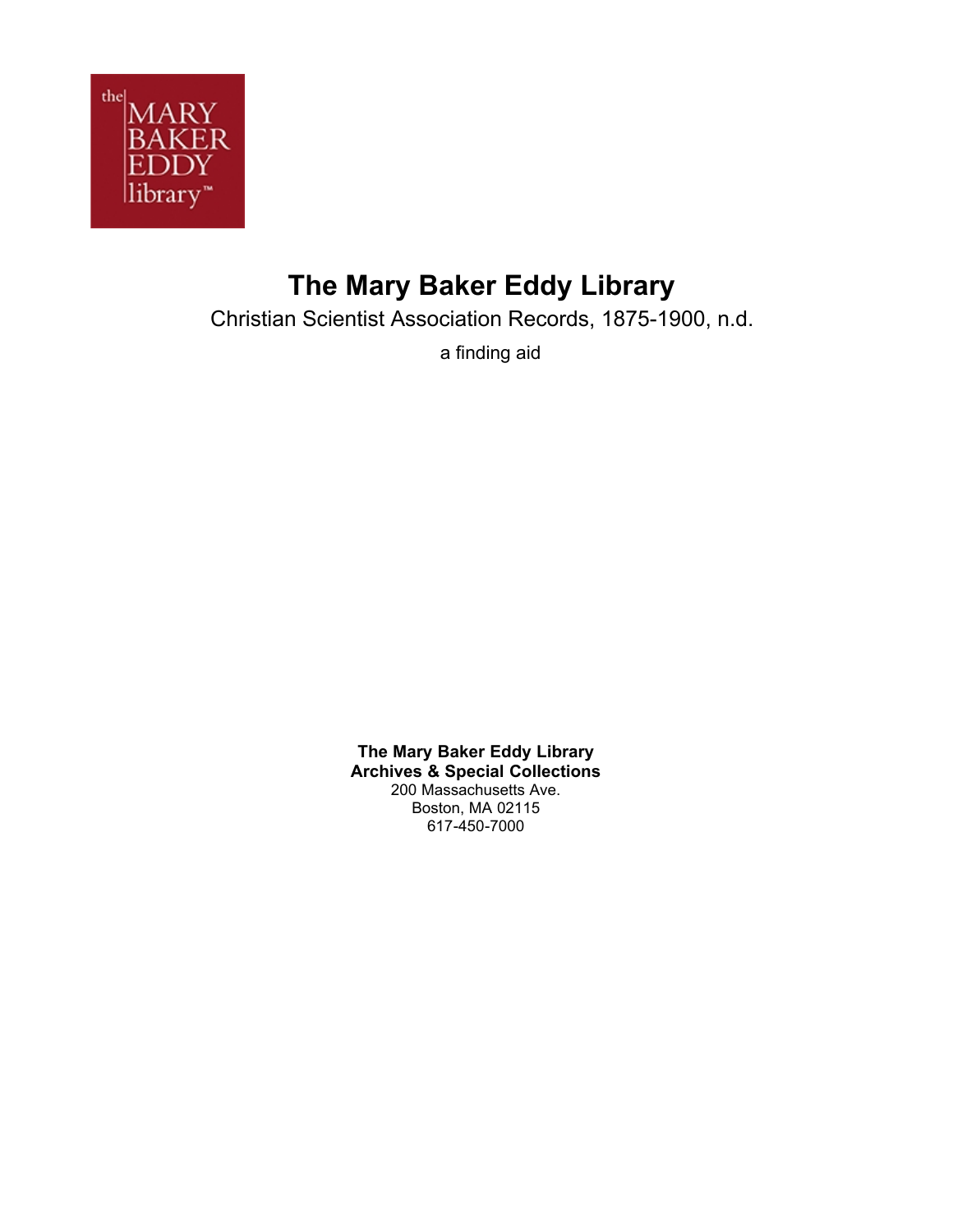## **Collection Description**

**Collection Title:** Christian Scientist Association Records

**Collection Number:** LSC025

Christian Scientist Association **Creator:**

**Date:** 1875-1900, n.d.

**Extent:** 1.5 LF

**Language:** Materials are in English.

### **Acquisition Information**

Transfer from Chestnut Hill, 1917

### **Access**

Collection is open for research and available to the public during research room hours.

## **Restrictions**

Copyright restrictions may apply.

### **Processing Information**

Collection processed by Sarah Schelde, Assistant Archivist, August to October 2019.

## **Preferred Citation**

[Identification of item], Christian Scientist Association Records, LSC025, The Mary Baker Eddy Library.

## **Historical Note**

On July 4, 1876—the United States centennial—Mary Baker Eddy formalized the students she had taught, creating an organization called the Christian Scientist Association, or CSA. One year before, nine of Eddy's students had organized an unofficial group, including officers such as a president, secretary, and treasurer.

The CSA existed officially between 1876 and 1889. The CSA was an essential part of the movement's foundation and fulfilled a number of administrative functions.

An April 12, 1879, meeting at Eddy's 8 Broad Street home in Lynn, Massachusetts, exemplifies the CSA's centrality in the growth of Christian Science. There Eddy moved for the CSA to approve the first Christian Scientist church organization, which would be chartered as the Church of Christ (Scientist) that August. The CSA made its further mark on January 31, 1883, when it established the Christian Scientists' Publishing Company (the precursor to what today remains The Christian Science Publishing Society). It also appointed a Committee on Publication on February 4, 1885.

This collection documents one of the CSA's main responsibilities, that of managing the Boston Christian Science Reading Room. At an April 6, 1887, meeting, the membership voted to consider opening a "reading and waiting room," which they located at the Hotel Boylston in September 1888. Receipts and records of sale illustrate the Reading Room's work in selling and distributing Christian Science literature.

Throughout its formal existence, the CSA weathered challenges to its membership and to furthering the Christian Science movement. At an October 26, 1881, meeting, eight students withdrew from the CSA after reading a letter to Eddy that accused her of "frequent ebullitions of temper, love of money, and the appearance of hypocrisy." Several weeks later, loyal CSA members expressed gratitude for Eddy's leadership and teachings. They drafted a list of resolutions, dated November 16, 1881.

The greatest challenge to the CSA came in June 1888. Students resigned over a disagreement involving a legal case with Abbie A. Corner, one of the CSA members. She was charged with manslaughter when her daughter died in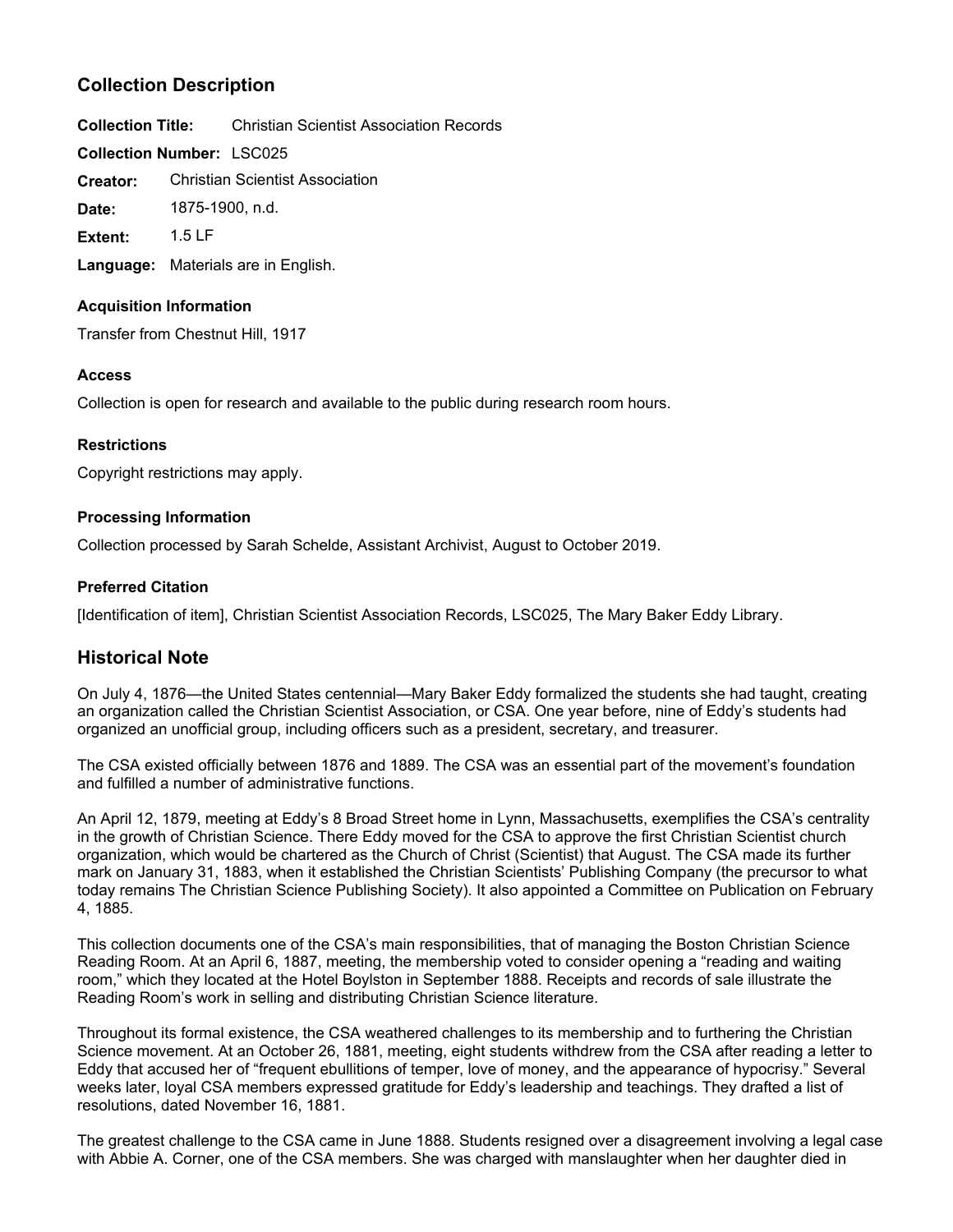childbirth while under her care as a Christian Science practitioner, but was ultimately acquitted. After the trial concluded, some CSA members wanted to come to Corner's defense and use Association funds to pay her legal fees. They disagreed with a vote to collect individual donations instead—something Eddy tended to favor. In the following days, dozens of members resigned, including Charles A.S. Troup, who was serving as both the secretary and treasurer. With his help, the dissenting members took possession of the CSA's money, books, and papers. These were not returned until a legal settlement was made the following June.

As part of her reorganization of the Christian Science movement in 1889, Eddy requested the dissolution of the CSA. Members complied, disbanding on September 23. After this, the CSA continued with Eddy's approval as an informal organization, holding less regular meetings. It continued to perform certain administrative functions, such as managing the Boston Reading Room until 1894. The format of the CSA (as well as the separate National Christian Scientist Association) would eventually inspire students of authorized Christian Science teachers to form their own associations. These continue to the present day.

Sources:

- Johnson, William Lyman. History of the Christian Science Movement. Vol. 1. Brookline: Zion Research Foundation, 1926. See esp. Chap. 7, "Portentous Events."
- Peel, Robert. Mary Baker Eddy: The Years of Trial. Boston: The Christian Science Publishing Society, 1971.
- The Mary Baker Eddy Library. "A Chronology of Events Surrounding the Life of Mary Baker Eddy." Accessed August 29, 2019. https://www.marybakereddylibrary.org/wpcontent/uploads/2018/12/Mary\_Baker\_Eddy\_Detailed\_Annotated\_Chronology\_2018-12-10.pdf

## **Scope and Content Note**

The Christian Scientist Association Records consist of correspondence; financial records (including receipts and records of sale); meeting records (including invitations to and reports from meetings); and membership documentation (applications, dues correspondence, lists, and withdrawal requests). The materials in this collection represent official business of the CSA, as well as items relating to its work not generated in an official capacity. They are organized into four series:

Series I. Correspondence, 1883–1895, n.d. Series II. Financial Records, 1888–1900, n.d. Series III. Meeting Records, 1880–1896, n.d. Series IV. Membership Records, 1875–1895, n.d.

Series I, Correspondence, consists of letters, envelopes, and receipts for registered mail. Letters in this series reference both official business of the CSA and issues affecting it. The majority of these letters were sent by individuals (usually members) to officers of the CSA, although some were sent by CSA officers regarding official business. These include form letters and empty envelopes sent to members but returned to the CSA. Two folders include some sealed but mostly empty envelopes addressed to members but never sent. A note accompanying these indicates that they went unsent because addresses could not be located or the recipients were believed disloyal. Receipts for registered mail indicate successful delivery.

Series I is arranged into folders by object type. Letters are arranged chronologically and described at the item level. Returned mail is arranged alphabetically by addressee and described at the item level. Unsent envelopes and receipts of registered mail are arranged in alphabetical order by addressee. Item-level inventories of these materials are available.

Series II, Financial Records, includes bills, checks, receipts, and records of sales for CSA business. Bills and receipts for general expenses document regular business costs, particularly for services officers and members performed on the CSA's behalf. The majority of materials in this series document expenses incurred at the CSA-managed Reading Room. Many of these items are receipts for literature purchased from The Christian Science Publishing Society for Reading Room sales. Other receipts include those for utilities and services rendered by individuals and companies at Reading Rooms. Additional receipts document rent the CSA paid at different locations, including places housing the Boston Reading Room and halls rented for CSA meetings. Sales records include inventories of materials sold in Reading Rooms.

Materials in Series II are grouped by object type and arranged chronologically. Folders contain many receipts, grouped together with regard to services rendered and arranged chronologically. This series is described at the item level.

Series III, Meeting Records, documents meetings of the CSA. These materials include both unofficial notations and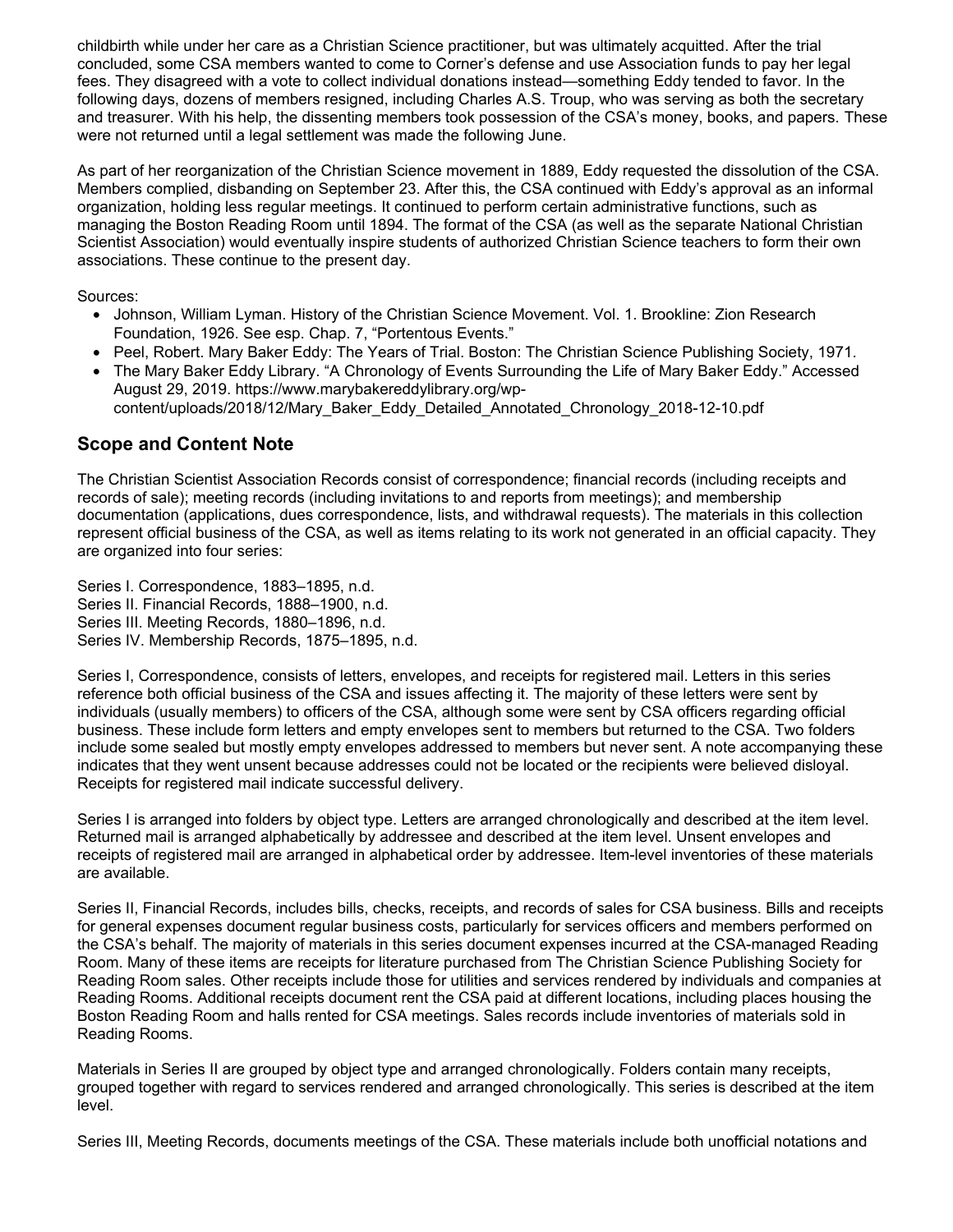official documentation of CSA business. Items representing the latter category include loose pages of meeting minutes, officer reports (particularly annual reports of the secretary and treasurer), and resolutions. Form letters sent to members, alerting them to upcoming meetings, are also present. Other items include drafts of resolutions and notes on proposed changes to bylaws and motions. Other materials are related to the recovery of money, books, and papers from former members, including a chronology of these actions written by William B. Johnson in the summer of 1889. Despite Eddy's official dissolution of the CSA in 1889, members subsequently retained the structure of the organization and some of its activities. Post-1889 documents relate to annual and biennial meetings held in the early 1890s.

Series III is arranged chronologically and described at the item level.

Series IV, Membership Records, consists of membership applications, dues correspondence, lists, and withdrawal requests. Most of the applications for membership date from 1882 to 1885 and 1888 to 1889. Applications from 1886 and 1887 were filed alongside applications to the National Christian Scientist Association and can be found in LSC026, Series V, Membership Records. There is also a notebook documenting the nine earliest members who first formed the proto-Association in 1875, and five applications for membership signed by Eddy in 1894 and 1895. Documentation regarding dues includes correspondence requesting or accompanying payment of membership dues, as well as records for payment. Membership lists, as well as slips of paper with member names and addresses, further document the makeup of the CSA. Withdrawal requests largely include correspondence from members expressing their desire to leave the organization. Reasons given include ineligibility for membership (based on having never been taught by Eddy), distance from Boston, financial hardship, and breaks with Eddy and/or Christian Science.

Series IV is arranged first by object type. Materials relating to membership dues and withdrawals, as well as lists of members, are organized chronologically and described at the item level. Membership applications are arranged alphabetically within year of application. An index of applications is available. Signatures and addresses are arranged alphabetically.

#### Related Collections

Materials related to this collection can be found in the Subject File and in Early Organizational Records. Material in the Subject File includes correspondence, printed materials, statements by members, materials related to meetings, and membership dues.

The National Christian Scientist Association Records, LSC026, contains materials documenting a related organization that Eddy established in 1886. It admitted Eddy's students, as well as people they taught.

The Early Organizational Records of the Christian Scientist Association consists of 11 books kept by the organization and includes meeting minutes, membership books, treasurer's records, and ledgers. The records of related early organizations such as the Church of Christ (Scientist) and the National Christian Scientist Association can also be found in the Early Organizational Records.

## **Series I, Correspondence, 1883-1895, n.d.**

Box 1, Correspondence-Receipts for Literature and Expenses at Reading Room, 1883-1895, n.d.

Folder 1, Correspondence, 1883-1888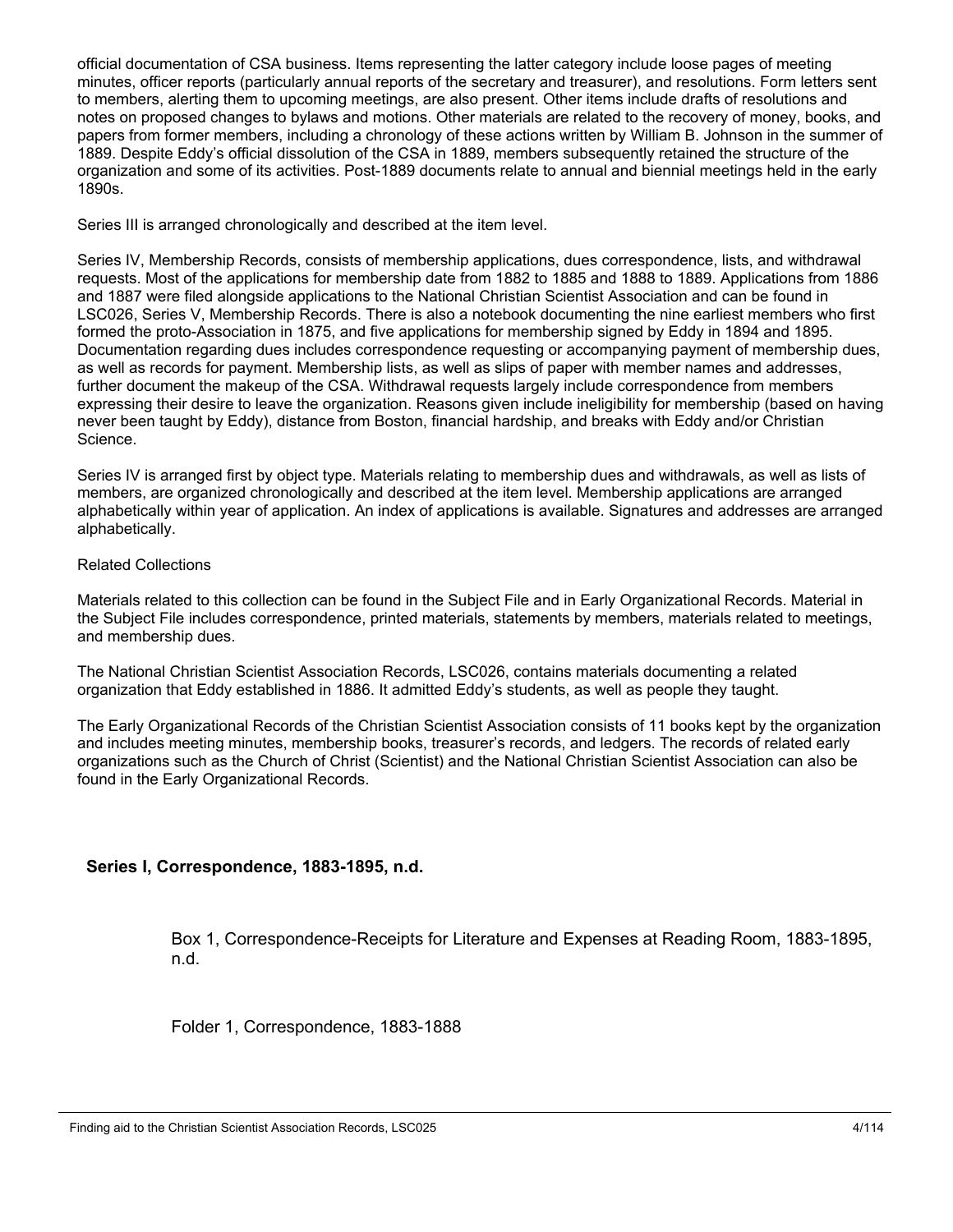| Item:                                                                                                                                    | Date:                                                                                                                          | Creator:                                                                         | Recipient (if applicable):                                                           |  |  |
|------------------------------------------------------------------------------------------------------------------------------------------|--------------------------------------------------------------------------------------------------------------------------------|----------------------------------------------------------------------------------|--------------------------------------------------------------------------------------|--|--|
| 01                                                                                                                                       | 1883/08/27                                                                                                                     | Smith, Eldridge J.                                                               | Buswell, Arthur T.                                                                   |  |  |
|                                                                                                                                          |                                                                                                                                | Handwritten letter mentioning he cannot be present at meeting on the 29th.       |                                                                                      |  |  |
| 02                                                                                                                                       | 1884/05/07                                                                                                                     | <b>Christian Scientist</b><br>Association                                        | Bartol, C.A.                                                                         |  |  |
|                                                                                                                                          | Christian Science.                                                                                                             | Handwritten draft of resolutions expressing appreciation for Bartol's defense of |                                                                                      |  |  |
| 03                                                                                                                                       | 1884/05/10                                                                                                                     | Bartol, C.A.                                                                     |                                                                                      |  |  |
|                                                                                                                                          | resolutions of 1884/05/07.                                                                                                     | Handwritten letter thanking the Christian Scientist Association regarding the    |                                                                                      |  |  |
| 04                                                                                                                                       | 1885/03/13                                                                                                                     | Bailey, Henry P.                                                                 | Gordon, A.J.                                                                         |  |  |
|                                                                                                                                          |                                                                                                                                | a lecture given by Joseph Cook at Tremont Temple.                                | Handwritten copy of letter asking to respond from the Christian Science viewpoint to |  |  |
| 05                                                                                                                                       | 1885/07/01                                                                                                                     | Harris, Edward N.                                                                | Eddy, Mary Baker                                                                     |  |  |
|                                                                                                                                          | members of the Association.                                                                                                    | Handwritten letter sent with copies of his address to the American Academy of    | Dental Science (not included) and mentioning his desire to send additional copies to |  |  |
| 06                                                                                                                                       | 1885/08/15                                                                                                                     | Beecher, Clara A                                                                 | Christian Scientist Association                                                      |  |  |
| Handwritten letter from the secretary of the Christian Scientist Association of<br>Chicago reporting on August 6th meeting of that body. |                                                                                                                                |                                                                                  |                                                                                      |  |  |
| 07                                                                                                                                       | 1886/06/01                                                                                                                     | Lang, Alfred                                                                     | <b>Christian Scientist Association</b>                                               |  |  |
|                                                                                                                                          | Handwritten letter explaining his previous and planned absences from CSA<br>meetings, and discussing Christian Science topics. |                                                                                  |                                                                                      |  |  |
| 08                                                                                                                                       | 1887/02/18                                                                                                                     | Woodbury, Josephine<br>Curtis                                                    | Troup, Charles A.S.                                                                  |  |  |
| Handwritten letter regarding conduct at meetings. Includes envelope.                                                                     |                                                                                                                                |                                                                                  |                                                                                      |  |  |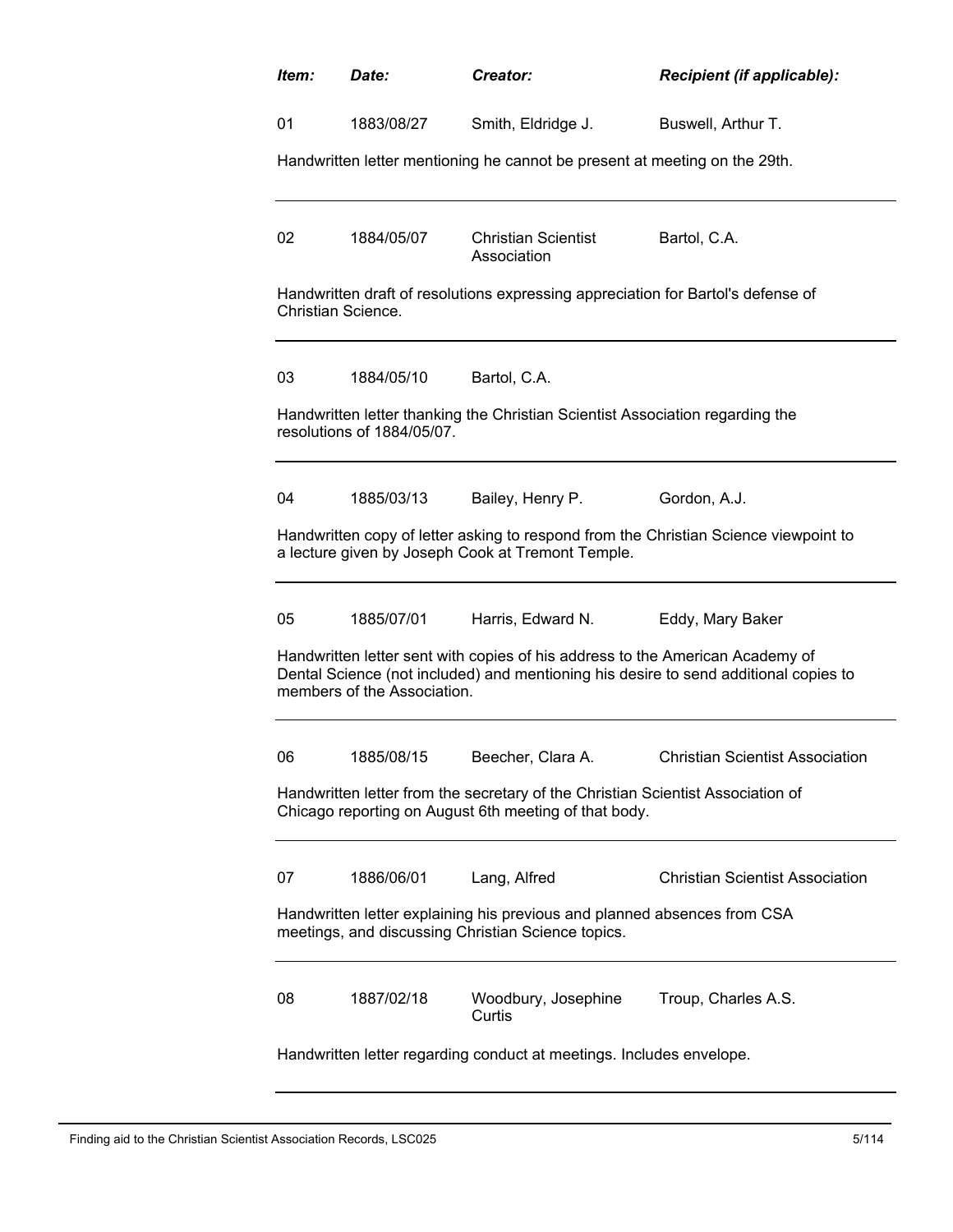| Item:                                                                                                                                                 | Date:                                                                                                                                                                         | Creator:                                                                                                                                   | Recipient (if applicable):                                                                                                                                                  |  |  |
|-------------------------------------------------------------------------------------------------------------------------------------------------------|-------------------------------------------------------------------------------------------------------------------------------------------------------------------------------|--------------------------------------------------------------------------------------------------------------------------------------------|-----------------------------------------------------------------------------------------------------------------------------------------------------------------------------|--|--|
| 09                                                                                                                                                    | 1887/03/15                                                                                                                                                                    | Clark, E.P.                                                                                                                                | Linfield, John A.                                                                                                                                                           |  |  |
|                                                                                                                                                       |                                                                                                                                                                               | Handwritten letter thanking the Christian Scientist Association for accepting her                                                          | membership and requesting a copy of the by-laws and a certificate titling her C.S.D.                                                                                        |  |  |
| 10                                                                                                                                                    | 1887/03/20                                                                                                                                                                    | Troup, Charles A.S.                                                                                                                        | Linfield, John A.                                                                                                                                                           |  |  |
| Treasurer.                                                                                                                                            |                                                                                                                                                                               |                                                                                                                                            | Handwritten letter asking if the Christian Scientist Association has a state charter,<br>and asking for a paper signed by the President & Secretary stating his election as |  |  |
| 11                                                                                                                                                    | 1887/05/05                                                                                                                                                                    | Troup, Charles A.S.                                                                                                                        | Linfield, John A.                                                                                                                                                           |  |  |
|                                                                                                                                                       |                                                                                                                                                                               | Handwritten letter asking if Linfield still has the list of reinstated members, and if<br>not, if he has dates and information on members. |                                                                                                                                                                             |  |  |
| $12 \overline{ }$                                                                                                                                     | 1887/09/09                                                                                                                                                                    | Bradford, George H.                                                                                                                        | Linfield, John A.                                                                                                                                                           |  |  |
|                                                                                                                                                       |                                                                                                                                                                               | Handwritten letter declining position he was appointed to.                                                                                 |                                                                                                                                                                             |  |  |
| 13                                                                                                                                                    | 1887/10/18                                                                                                                                                                    | Snider, Fremont D.                                                                                                                         | Troup, Charles A.S.                                                                                                                                                         |  |  |
|                                                                                                                                                       | Troup and a bill for them.                                                                                                                                                    | Handwritten letter sent with copies of papers with advertisements requested by                                                             |                                                                                                                                                                             |  |  |
| 14                                                                                                                                                    | 1887/10/25                                                                                                                                                                    | Snider, Fremont D.                                                                                                                         | Troup, Charles A.S.                                                                                                                                                         |  |  |
| Handwritten letter thanking Troup for sending the payment and enclosing (not<br>included) a receipt. Happy Troup was pleased with the advertisements. |                                                                                                                                                                               |                                                                                                                                            |                                                                                                                                                                             |  |  |
| 15                                                                                                                                                    | 1887/12/19                                                                                                                                                                    | Anthony, David                                                                                                                             | Linfield, John A.                                                                                                                                                           |  |  |
|                                                                                                                                                       | Handwritten letter written in thanks for his election to membership in the Christian<br>Scientist Association and stating his intention to fulfill his obligations as member. |                                                                                                                                            |                                                                                                                                                                             |  |  |
| 16                                                                                                                                                    | 1888/01/21                                                                                                                                                                    | Troup, Charles A.S.                                                                                                                        | Beecher, Clara A.                                                                                                                                                           |  |  |
| Registered mail receipt for letter from Troup to Beecher.                                                                                             |                                                                                                                                                                               |                                                                                                                                            |                                                                                                                                                                             |  |  |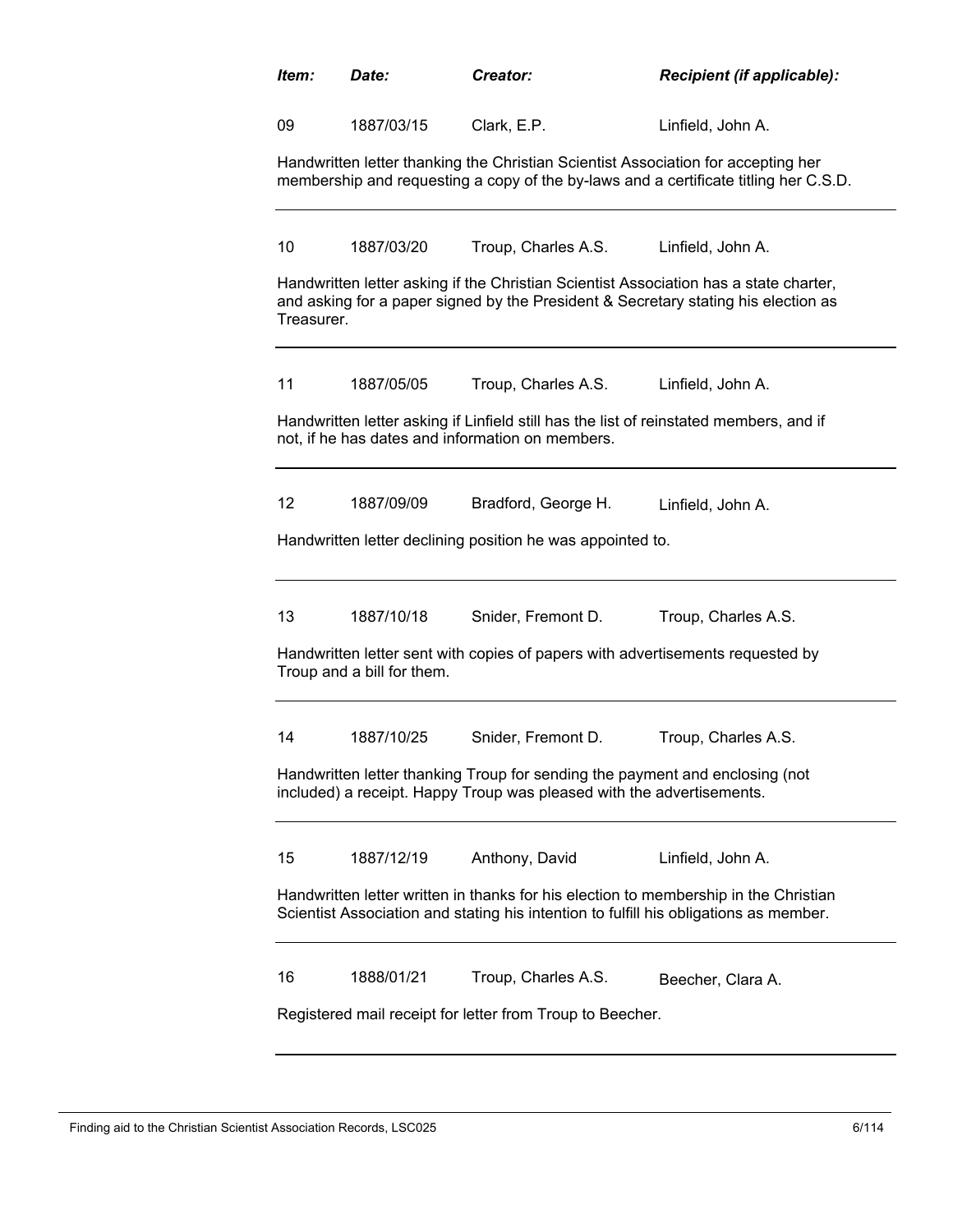| Item:                                                                                                                                                                                                                                                                                                                                                                         | Date:                                                                                                                                                                                                | Creator:                                                                                                                                    | <b>Recipient (if applicable):</b>                                                  |  |  |  |  |
|-------------------------------------------------------------------------------------------------------------------------------------------------------------------------------------------------------------------------------------------------------------------------------------------------------------------------------------------------------------------------------|------------------------------------------------------------------------------------------------------------------------------------------------------------------------------------------------------|---------------------------------------------------------------------------------------------------------------------------------------------|------------------------------------------------------------------------------------|--|--|--|--|
| 17                                                                                                                                                                                                                                                                                                                                                                            | 1888/02/23                                                                                                                                                                                           | Bancroft Samuel P.                                                                                                                          | Troup, Charles A.S.                                                                |  |  |  |  |
|                                                                                                                                                                                                                                                                                                                                                                               |                                                                                                                                                                                                      | Handwritten letter updating Troup on H.L. Bancroft's current address.                                                                       |                                                                                    |  |  |  |  |
| 18<br>1888/06/15<br>Troup, Charles A.S.<br>Linfield, Sarah F.                                                                                                                                                                                                                                                                                                                 |                                                                                                                                                                                                      |                                                                                                                                             |                                                                                    |  |  |  |  |
| Handwritten postal card asking after cost of hectograph and for a bill for it made<br>out to Christian Scientist Association.                                                                                                                                                                                                                                                 |                                                                                                                                                                                                      |                                                                                                                                             |                                                                                    |  |  |  |  |
| 19                                                                                                                                                                                                                                                                                                                                                                            | 1888/06/25                                                                                                                                                                                           | Bates, Edward P.                                                                                                                            | Johnson, William B.                                                                |  |  |  |  |
|                                                                                                                                                                                                                                                                                                                                                                               |                                                                                                                                                                                                      | Handwritten letter declining to be present at meeting on the 27th as he has no<br>complaints to make regarding Mary Baker Eddy's character. |                                                                                    |  |  |  |  |
| 20                                                                                                                                                                                                                                                                                                                                                                            | 1888/09/14                                                                                                                                                                                           | Lang, Alfred                                                                                                                                | Munroe, Mary W.                                                                    |  |  |  |  |
| Handwritten letter regarding the records of the Christian Scientist Association held<br>by a Mr. Murphy on behalf of the 36 dissenting members who desire an honorable<br>dismissal from the CSA. Gives his opinion that he doesn't know how to get them<br>back except through legal means, which he thinks dissenters want in order to reflect<br>badly on Mary Baker Eddy. |                                                                                                                                                                                                      |                                                                                                                                             |                                                                                    |  |  |  |  |
|                                                                                                                                                                                                                                                                                                                                                                               | Folder 2, Correspondence, 1889, n.d.                                                                                                                                                                 |                                                                                                                                             |                                                                                    |  |  |  |  |
| Item:                                                                                                                                                                                                                                                                                                                                                                         | Date:                                                                                                                                                                                                | Creator:                                                                                                                                    | <b>Recipient (if applicable):</b>                                                  |  |  |  |  |
| 01                                                                                                                                                                                                                                                                                                                                                                            | 1889/01/04                                                                                                                                                                                           | Strickland Edward F.                                                                                                                        | Munroe, Mary W.                                                                    |  |  |  |  |
|                                                                                                                                                                                                                                                                                                                                                                               | Scientist Association.                                                                                                                                                                               |                                                                                                                                             | Handwritten letter regarding his work and intention of membership in the Christian |  |  |  |  |
| 02                                                                                                                                                                                                                                                                                                                                                                            | 1889/04/03                                                                                                                                                                                           | Harris, Edward N.                                                                                                                           | <b>Christian Scientist Association</b>                                             |  |  |  |  |
|                                                                                                                                                                                                                                                                                                                                                                               | Handwritten letter denying he remembers saying anything against Mary Baker<br>Eddy at meetings of the Christian Scientist Association in May-June 1888, and<br>retracting whatever he may have said. |                                                                                                                                             |                                                                                    |  |  |  |  |
| 03                                                                                                                                                                                                                                                                                                                                                                            | 1889/04/03                                                                                                                                                                                           | Harris, Edward N.                                                                                                                           | Frye, Calvin A.; Christian<br><b>Scientist Association</b>                         |  |  |  |  |
|                                                                                                                                                                                                                                                                                                                                                                               |                                                                                                                                                                                                      |                                                                                                                                             | Handwritten letter expressing regret over withdrawing from the Christian Scientist |  |  |  |  |

Association and his desire to rejoin. Says he talked with Mary Baker Eddy and she was in favor of him returning, and asks about procedure.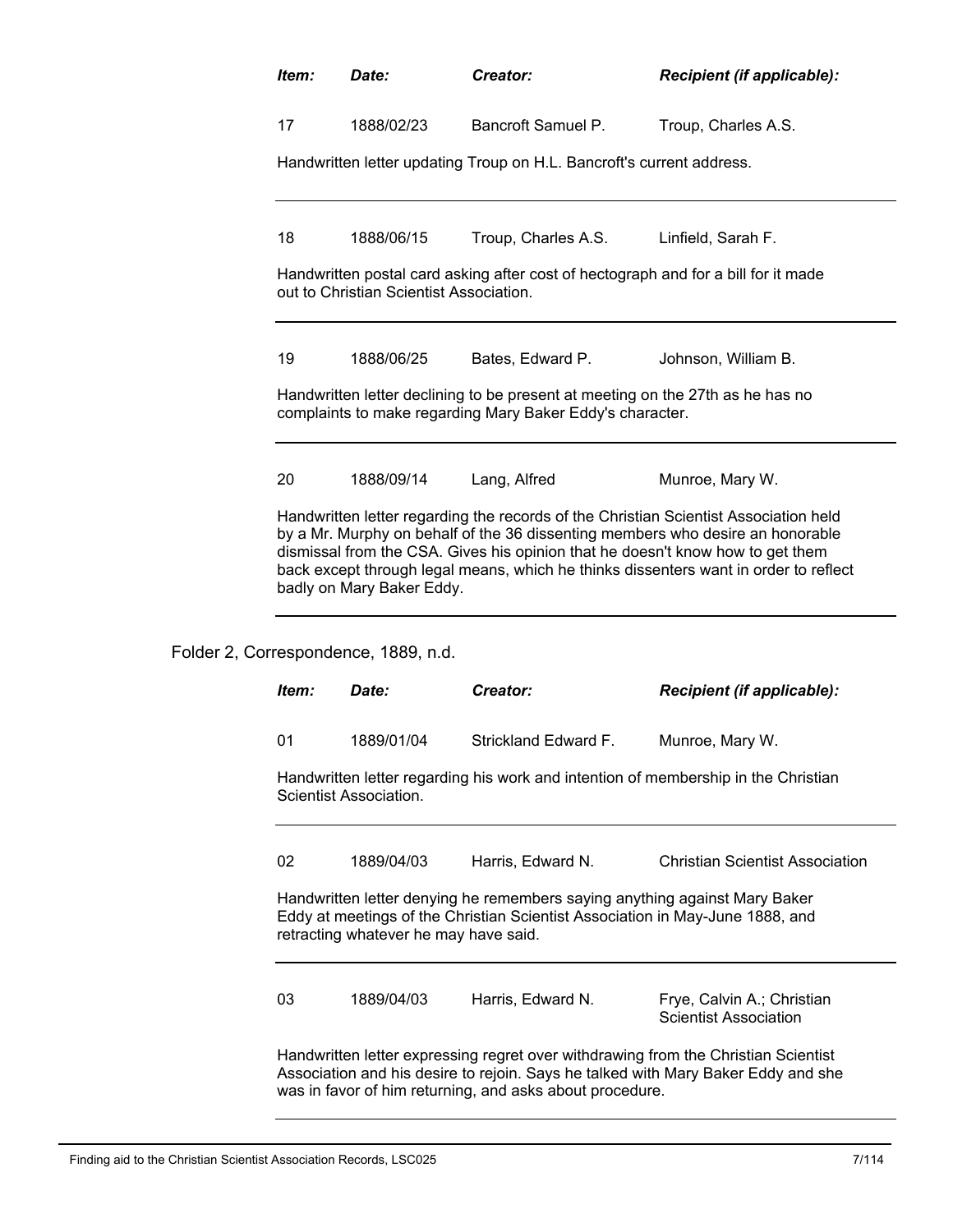| Item:                                                                                       | Date:                            | Creator:                                                                          | Recipient (if applicable):                                                           |  |  |
|---------------------------------------------------------------------------------------------|----------------------------------|-----------------------------------------------------------------------------------|--------------------------------------------------------------------------------------|--|--|
| 04                                                                                          | 1889/05/21                       | Troup, Charles A.S.                                                               | Johnson, William B.                                                                  |  |  |
| Johnson's own.                                                                              |                                  | Handwritten letter stating his letter has been given to his lawyer, to deal with  |                                                                                      |  |  |
| 05                                                                                          | 1889/05/25                       | Johnson, William B.                                                               | Frye, Calvin A.                                                                      |  |  |
|                                                                                             | anything until he has an answer. | Handwritten letter asking him to respond promptly to his letter as he cannot do   |                                                                                      |  |  |
| 06                                                                                          | 1889/05/25                       | Johnson, William B.                                                               | <b>Pavilion Hotel</b>                                                                |  |  |
| Barre, VT.                                                                                  |                                  |                                                                                   | Handwritten copy of sent telegram asking hotel to forward mail for Calvin A. Frye to |  |  |
| 07                                                                                          | 1889/05/29                       | Johnson, William B.                                                               | Frye, Calvin A.                                                                      |  |  |
| things look well.                                                                           |                                  | Handwritten copy of sent telegram stating he saw Misters Perry and Tufts and      |                                                                                      |  |  |
| 08                                                                                          | 1889/05/30                       | Colman, E.L.                                                                      | Linfield, John A.                                                                    |  |  |
|                                                                                             | so, why it was refused.          | Handwritten letter asking if he could look at the Christian Scientist Association | records and see whether Alice B. Poole was ever suggested for membership and if      |  |  |
| 09                                                                                          | 1889/05/31                       | President of the<br><b>Christian Scientist</b><br>Association                     | Treasurer of Suffolk Saving Bank                                                     |  |  |
| Handwritten letter (unsigned) authorizing paying funds of Association to Mary W.<br>Munroe. |                                  |                                                                                   |                                                                                      |  |  |
| 10                                                                                          | 1889/06/01                       | Johnson, William B.                                                               | Frye, Calvin A.                                                                      |  |  |
| Handwritten copy of sent telegram stating the certificates came at six PM.                  |                                  |                                                                                   |                                                                                      |  |  |
| 11                                                                                          | 1889/06/02                       | Johnson, William B.                                                               | Frye, Calvin A.                                                                      |  |  |
| Handwritten copy of sent telegram asking for certificate for Sarah H. Crosse.               |                                  |                                                                                   |                                                                                      |  |  |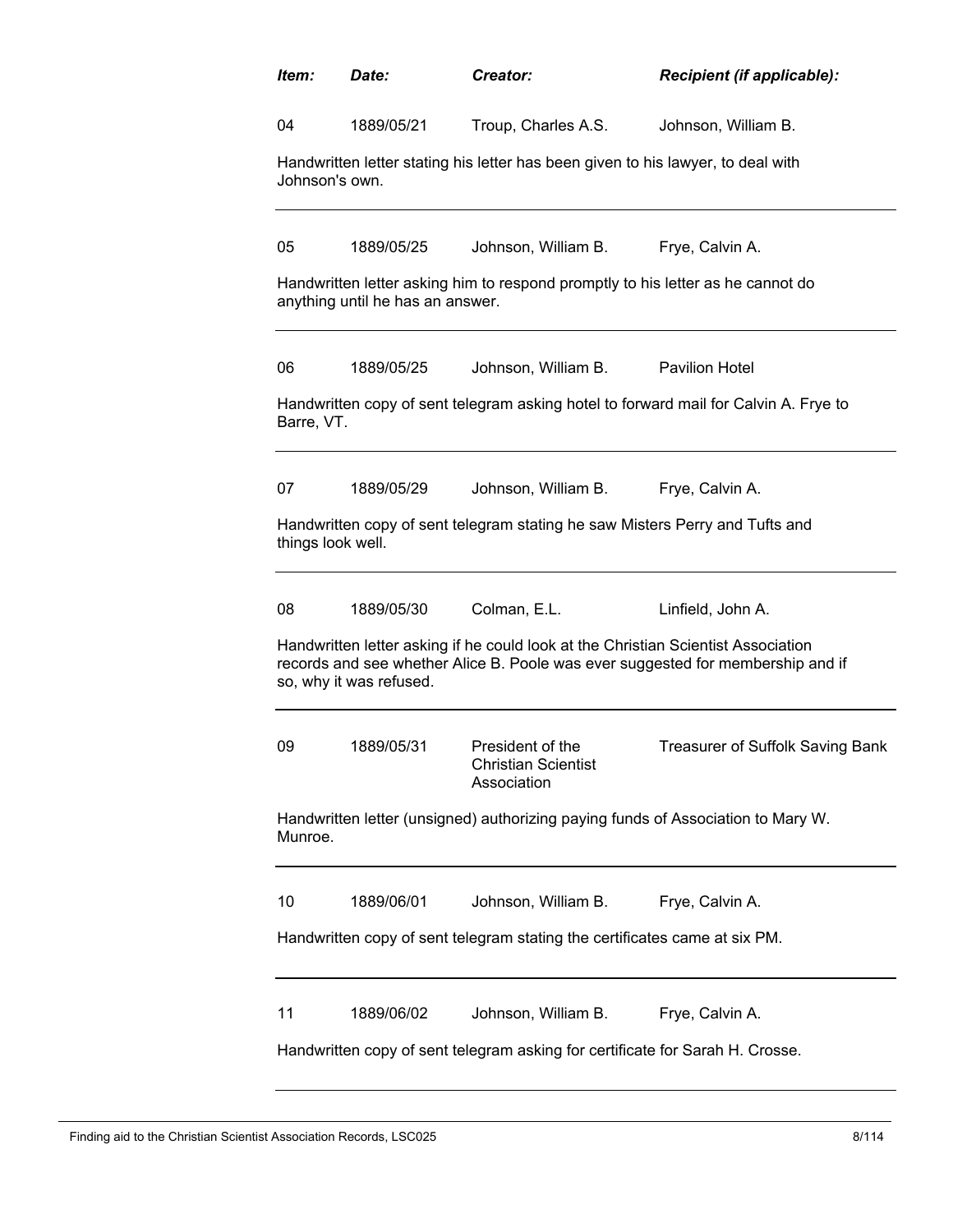| ltem:                                                                                                    | Date:                                                                                                                                                  | <b>Creator:</b>                                                                                                                  | Recipient (if applicable):                                                         |  |  |
|----------------------------------------------------------------------------------------------------------|--------------------------------------------------------------------------------------------------------------------------------------------------------|----------------------------------------------------------------------------------------------------------------------------------|------------------------------------------------------------------------------------|--|--|
| $12 \overline{ }$                                                                                        | 1889/06/05                                                                                                                                             | Johnson, William B.                                                                                                              | Frye, Calvin A.                                                                    |  |  |
|                                                                                                          |                                                                                                                                                        | Handwritten copy of sent telegram stating Mary Baker Eddy needs to send a<br>signed notice for bank countermanding former order. |                                                                                    |  |  |
| 13                                                                                                       | 1889/06/06                                                                                                                                             | Johnson, William B.                                                                                                              |                                                                                    |  |  |
|                                                                                                          |                                                                                                                                                        | came as a demand from the lawyer on their case.                                                                                  | Form letter sent regarding the notice of withdrawal sent to members was because it |  |  |
| 14                                                                                                       | 1889/06/07                                                                                                                                             | Johnson, William B.                                                                                                              | Munroe, Mary W.                                                                    |  |  |
| day at 12:30.                                                                                            |                                                                                                                                                        | Handwritten copy of sent telegram asking her to come to the Reading Room that                                                    |                                                                                    |  |  |
| 15                                                                                                       | 1889/06/07                                                                                                                                             |                                                                                                                                  |                                                                                    |  |  |
|                                                                                                          |                                                                                                                                                        | Handwritten list noting which registered mail receipts have come in on what day.                                                 |                                                                                    |  |  |
| 16                                                                                                       | 1889/06/08                                                                                                                                             |                                                                                                                                  | Frye, Calvin A.                                                                    |  |  |
|                                                                                                          | Association are in their hands.                                                                                                                        | Handwritten copy of dispatch stating books & money of the Christian Scientist                                                    |                                                                                    |  |  |
| 17                                                                                                       | 1889/06/19                                                                                                                                             | Tufts, George J.                                                                                                                 | Johnson, William B.                                                                |  |  |
|                                                                                                          | Handwritten receipt note stating he received certificate of withdrawal for Sarah H.<br>Crosse as part of agreement.                                    |                                                                                                                                  |                                                                                    |  |  |
| 18                                                                                                       | 1889/07/10                                                                                                                                             | Johnson, William B.                                                                                                              | Perry, Baxter E.                                                                   |  |  |
|                                                                                                          | Handwritten copy of letter sent with \$50 agreed upon by a vote of the Christian<br>Scientist Association to express their gratitude for his services. |                                                                                                                                  |                                                                                    |  |  |
| 19                                                                                                       | 1889/08/13                                                                                                                                             | [Kansas City Christian<br><b>Scientist Society]</b>                                                                              | Johnson, William B.                                                                |  |  |
| Handwritten letter asking for advice on a situation regarding Emma D. Behan's<br>actions in Kansas City. |                                                                                                                                                        |                                                                                                                                  |                                                                                    |  |  |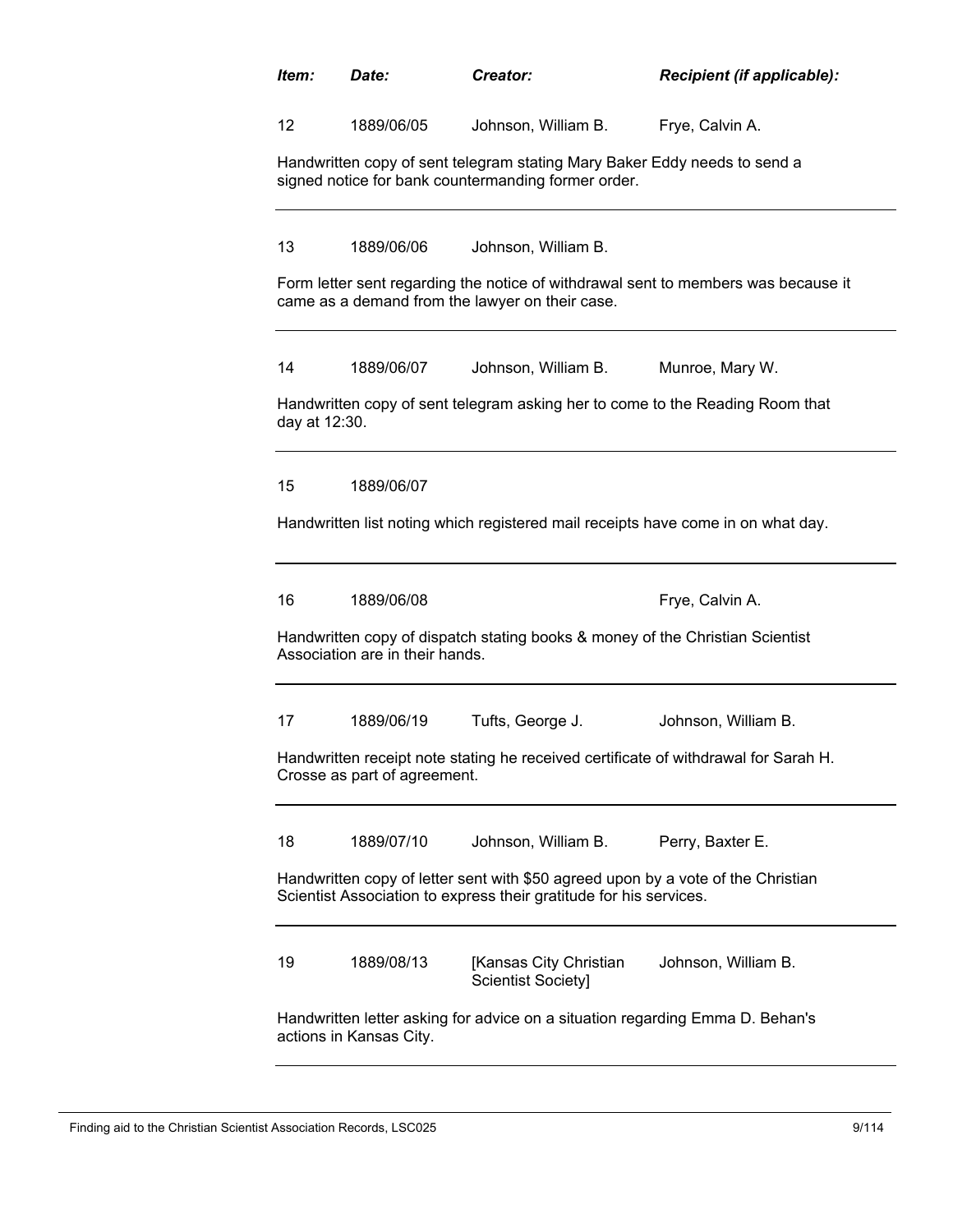| ltem:          | <i>Date:</i>                                                                             | Creator:                                                                                                                                                                | <b>Recipient (if applicable):</b>                                                |  |
|----------------|------------------------------------------------------------------------------------------|-------------------------------------------------------------------------------------------------------------------------------------------------------------------------|----------------------------------------------------------------------------------|--|
| 20             | 1889/08/15                                                                               | Dunbar, Herbert L. et al                                                                                                                                                | <b>Christian Scientist Association</b>                                           |  |
| consideration. |                                                                                          | Handwritten letter regarding Emma D. Behan's violations of Article 2 Section 1 of<br>the Christian Scientist Association by-laws. Lists her offenses and asks for their |                                                                                  |  |
| 21             | 1889/10/10<br>[Kansas City Christian<br>Johnson, William B.<br><b>Scientist Society]</b> |                                                                                                                                                                         |                                                                                  |  |
|                | him on the situation.                                                                    | Handwritten letter asking again after the issue of Emma D. Behan and updating                                                                                           |                                                                                  |  |
| 22             | 1889/10/14                                                                               | Johnson, William B.                                                                                                                                                     | Dunbar, Herbert L.                                                               |  |
|                |                                                                                          | Handwritten copy of letter discussing steps taken in response to Dunbar and<br>associate's requests regarding Emma D. Behan.                                            |                                                                                  |  |
|                | Letters Returned, 1895                                                                   |                                                                                                                                                                         |                                                                                  |  |
| Item:          | Date:                                                                                    | Creator:                                                                                                                                                                | Recipient (if applicable):                                                       |  |
| 01             | n.d.                                                                                     |                                                                                                                                                                         |                                                                                  |  |
|                | but were returned."                                                                      |                                                                                                                                                                         | Handwritten note: "These names are in the Association book. Sent notices to them |  |
| 02             | 1895/05/21                                                                               | Johnson, William B.                                                                                                                                                     | Balkham, Hannah                                                                  |  |
|                | Sealed envelope. Returned.                                                               |                                                                                                                                                                         |                                                                                  |  |
| 03             | 1895/05/20                                                                               | Johnson, William B.                                                                                                                                                     | Belcher, Amanda D.                                                               |  |
|                | Sealed envelope. Returned 1895/06/01.                                                    |                                                                                                                                                                         |                                                                                  |  |
| 04             | 1895/05/15;<br>1895/05/21                                                                | Johnson, William B.                                                                                                                                                     | Chase, Lydia R.                                                                  |  |
|                |                                                                                          |                                                                                                                                                                         |                                                                                  |  |

Folder 3,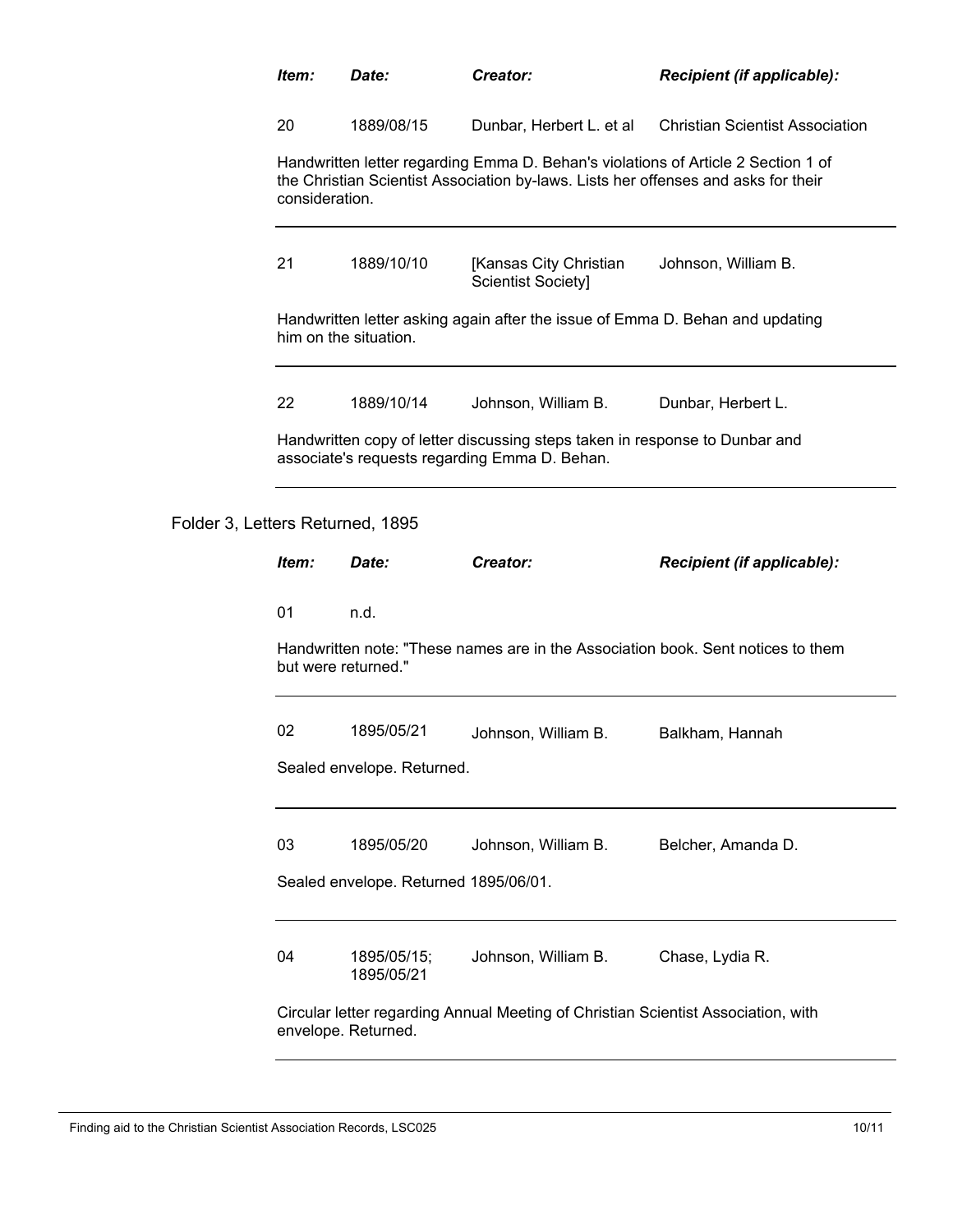| Item: | Date:                                 | Creator:                                                                          | Recipient (if applicable): |  |  |  |
|-------|---------------------------------------|-----------------------------------------------------------------------------------|----------------------------|--|--|--|
| 05    | 1895/05/17                            | Johnson, William B.                                                               | Clarke, Edward C.          |  |  |  |
|       | Sealed envelope. Returned.            |                                                                                   |                            |  |  |  |
|       |                                       |                                                                                   |                            |  |  |  |
| 06    | 1895/05/18                            | Johnson, William B.                                                               | Connolly, Mrs.             |  |  |  |
|       | Sealed envelope. Returned.            |                                                                                   |                            |  |  |  |
|       |                                       |                                                                                   |                            |  |  |  |
| 07    | 1895/05/21                            | Johnson, William B.                                                               | Crawford, Ella W.          |  |  |  |
|       | Sealed envelope. Returned.            |                                                                                   |                            |  |  |  |
| 08    | 1895/05/18                            | Johnson, William B.                                                               | Daniels, Minnie D.         |  |  |  |
|       | Empty envelope. Returned.             |                                                                                   |                            |  |  |  |
|       |                                       |                                                                                   |                            |  |  |  |
| 09    | 1895/05/15;<br>1895/05/18             | Johnson, William B.                                                               | Donehue, Thomas            |  |  |  |
|       | envelope. Returned 1895/05/31.        | Circular letter regarding Annual Meeting of Christian Scientist Association, with |                            |  |  |  |
| 10    | 1895/05/18                            | Johnson, William B.                                                               | Hall, Mildred Nettie       |  |  |  |
|       | Empty envelope. Returned 1895/05/29.  |                                                                                   |                            |  |  |  |
|       |                                       |                                                                                   |                            |  |  |  |
| 11    | 1895/05/18                            | Johnson, William B.                                                               | Hall, Minnie B.            |  |  |  |
|       | Sealed envelope. Returned 1895/05/29. |                                                                                   |                            |  |  |  |
| 12    | 1895/05/17                            | Johnson, William B.                                                               | Jones, Sarah E.            |  |  |  |
|       | Empty envelope. Returned 1895/05/27.  |                                                                                   |                            |  |  |  |
|       |                                       |                                                                                   |                            |  |  |  |
| 13    | 1895/05/22                            | Johnson, William B.                                                               | Myers, Maud                |  |  |  |
|       | Sealed envelope. Returned.            |                                                                                   |                            |  |  |  |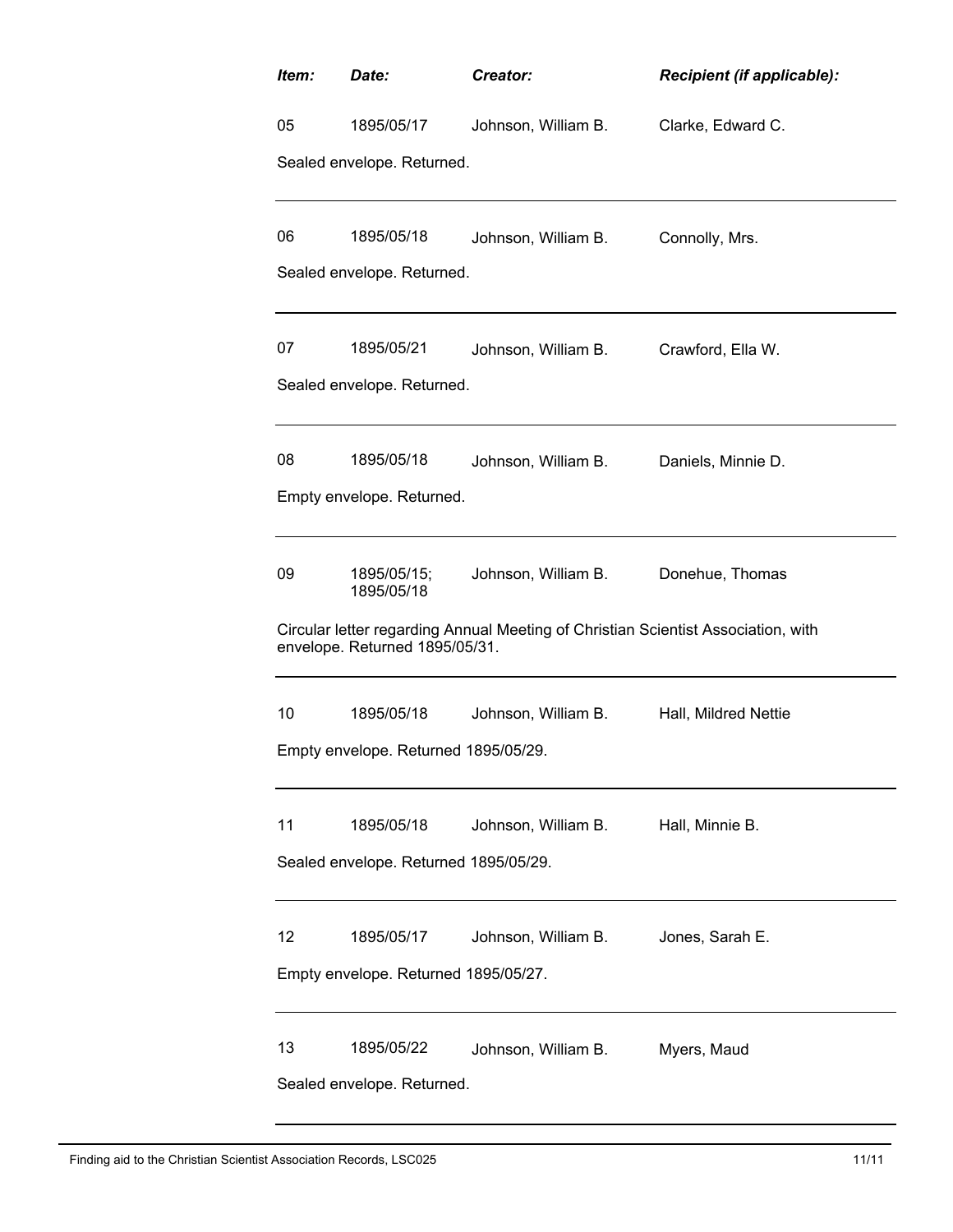| Item:                                | Date:                                                                                                               | Creator:            | Recipient (if applicable): |  |  |  |  |
|--------------------------------------|---------------------------------------------------------------------------------------------------------------------|---------------------|----------------------------|--|--|--|--|
| 14                                   | 1895/05/18                                                                                                          | Johnson, William B. | Norvell, J. Spencer        |  |  |  |  |
|                                      | Empty envelope. Returned.                                                                                           |                     |                            |  |  |  |  |
| 15                                   | 1895/05/12                                                                                                          | Johnson, William B. | Otis, Ann M.               |  |  |  |  |
|                                      | Empty envelope. Returned.                                                                                           |                     |                            |  |  |  |  |
| 16                                   | 1895/05/19                                                                                                          | Johnson, William B. | Rand, Laura A.             |  |  |  |  |
|                                      | Empty envelope. Returned.                                                                                           |                     |                            |  |  |  |  |
| 17                                   | 1895/05/18                                                                                                          | Johnson, William B. | Rogers, Anna H.            |  |  |  |  |
|                                      | Empty envelope. Returned 1895/05/27.                                                                                |                     |                            |  |  |  |  |
|                                      |                                                                                                                     |                     |                            |  |  |  |  |
| 18                                   | 1895/05/18                                                                                                          | Johnson, William B. | Springer, Edward E.        |  |  |  |  |
|                                      | Empty envelope. Returned.                                                                                           |                     |                            |  |  |  |  |
| 19                                   | 1895/05/18                                                                                                          | Johnson, William B. | Veazey, John H.            |  |  |  |  |
|                                      | Empty envelope. Returned.                                                                                           |                     |                            |  |  |  |  |
| 20                                   | 1895/05/17                                                                                                          | Johnson, William B. | Veazey, Lucretia Annie     |  |  |  |  |
|                                      | Empty envelope. Returned.                                                                                           |                     |                            |  |  |  |  |
|                                      |                                                                                                                     |                     |                            |  |  |  |  |
| 21                                   | 1895/05/15;<br>1895/05/29                                                                                           | Johnson, William B. | Ward, Mrs. M.D.            |  |  |  |  |
|                                      | Circular letter regarding Annual Meeting of Christian Scientist Association, with<br>envelope. Returned 1895/06/06. |                     |                            |  |  |  |  |
| 22                                   | 1895/05/18                                                                                                          | Johnson, William B. | Ward, Mrs. M.D.            |  |  |  |  |
| Empty envelope. Returned 1895/05/28. |                                                                                                                     |                     |                            |  |  |  |  |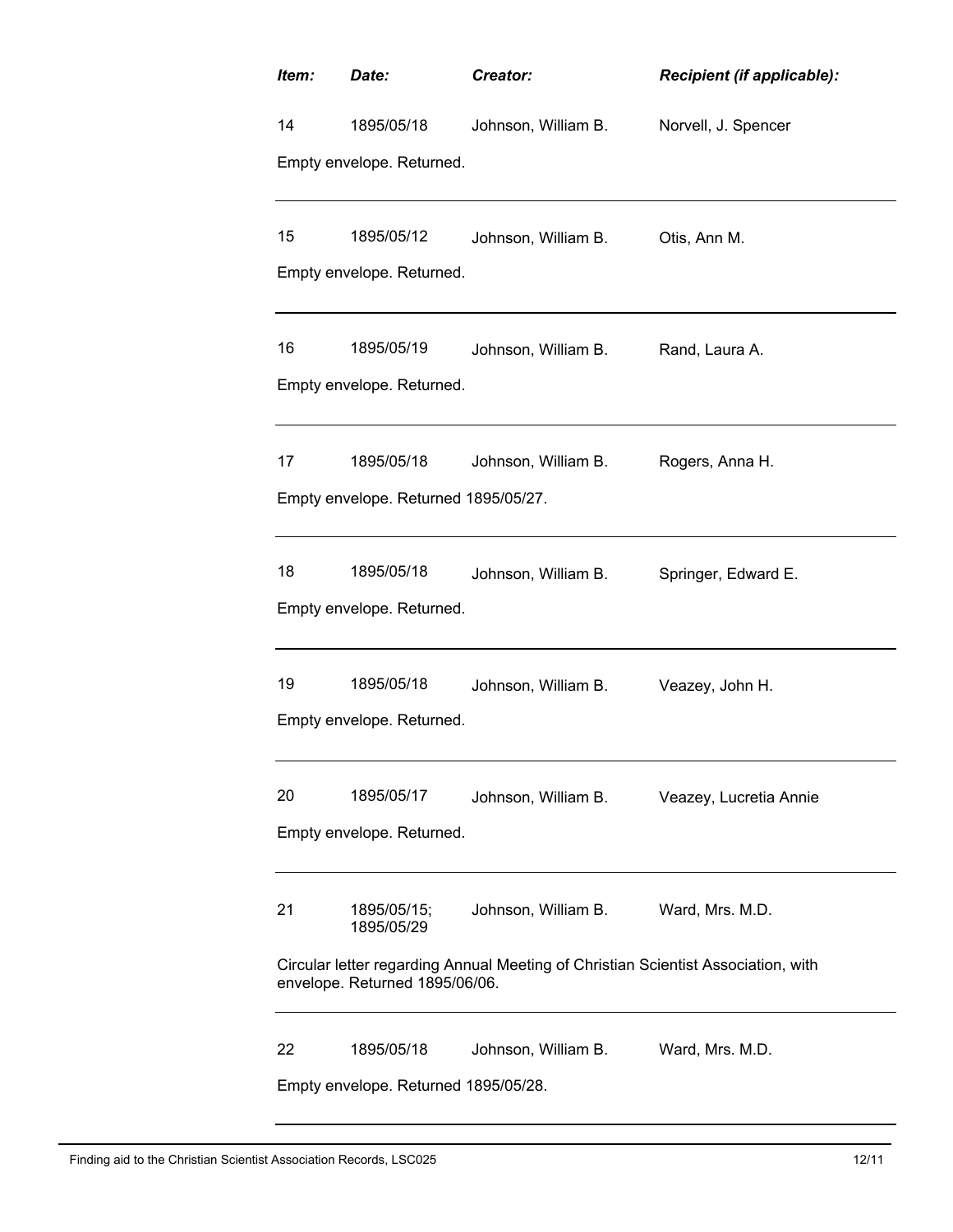| ltem:                      | <i>Date:</i> | Creator:            | <b>Recipient (if applicable):</b> |  |  |  |
|----------------------------|--------------|---------------------|-----------------------------------|--|--|--|
| 23                         | 1895/05/18   | Johnson, William B. | Wilson, Mrs. A.T.                 |  |  |  |
| Sealed envelope. Returned. |              |                     |                                   |  |  |  |

Folder 4, Mail Not Sent: Brown-Kennedy, 1895, n.d.

Folder 5, Mail Not Sent: Kimball-Wyman, 1895, n.d.

Folder 6, Receipts for Registered Mail, 1888-1889

## **Series II, Financial Records, 1888-1900, n.d.**

Box 1, Correspondence-Receipts for Literature and Expenses at Reading Room, 1883-1895, n.d.

Folder 7, Receipts for General Expenses, 1888

| ltem: | <i>Date:</i>                                                                       | Creator:                            | Recipient (if applicable):      |  |  |  |  |
|-------|------------------------------------------------------------------------------------|-------------------------------------|---------------------------------|--|--|--|--|
| 01    | 1888/08/06                                                                         | Johnson, William B.                 | Christian Scientist Association |  |  |  |  |
|       | Handwritten receipt for postage stamps. Approved 1888/08/08.                       |                                     |                                 |  |  |  |  |
|       |                                                                                    |                                     |                                 |  |  |  |  |
| 02    | 1888/08/06                                                                         | The Hektograph<br>Manufacturing Co. | Johnson, William B.             |  |  |  |  |
|       | Receipt for items purchased from company. Paid 1888/08/06. Approved<br>1888/08/08. |                                     |                                 |  |  |  |  |
| 03    | 1888/09/05                                                                         | Johnson, William B.                 | Christian Scientist Association |  |  |  |  |
|       | Handwritten receipt for envelopes and postage stamps.                              |                                     |                                 |  |  |  |  |

Finding aid to the Christian Scientist Association Records, LSC025 13/11 13/11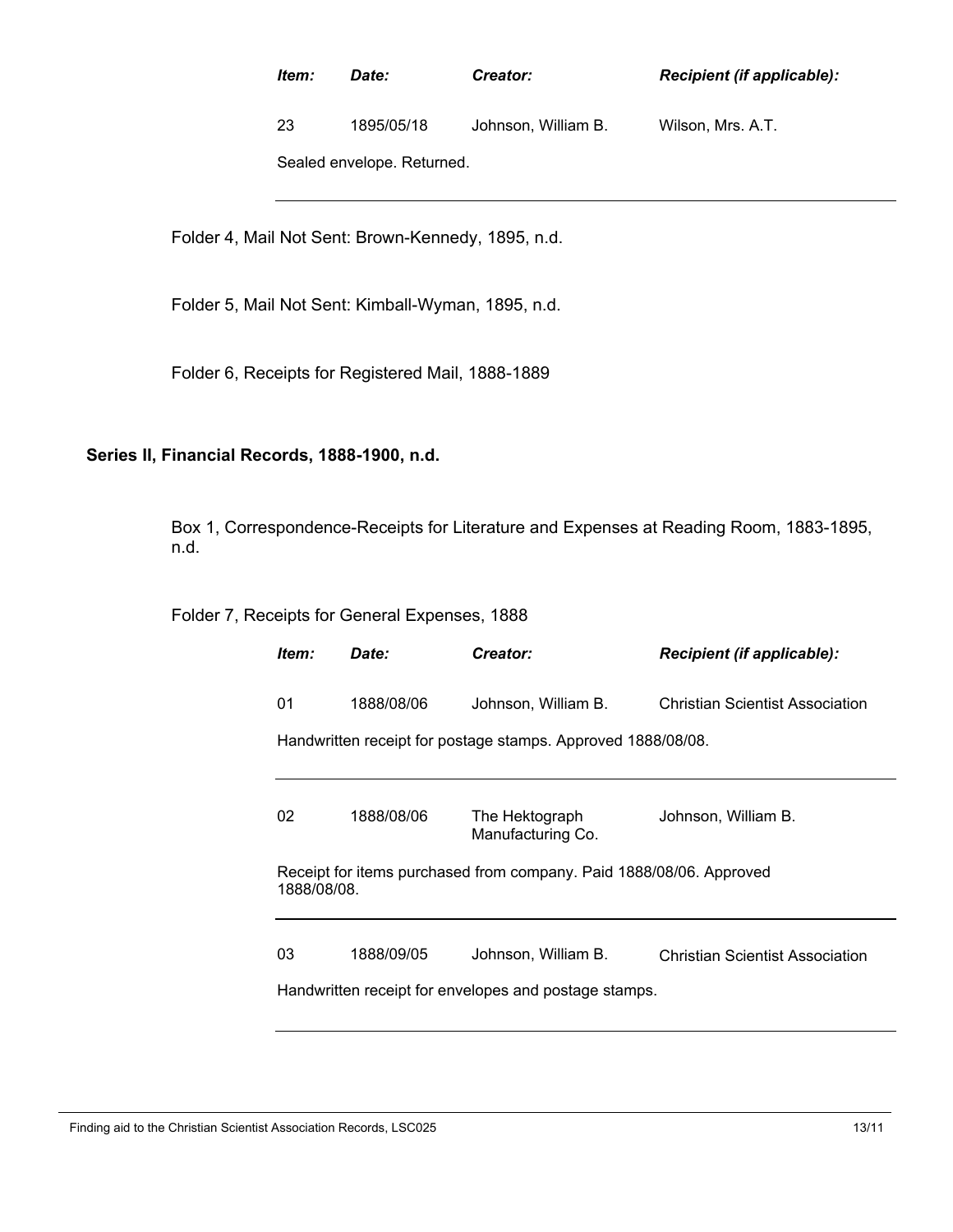| Item:                                                                                                                                                 | Date:                                         | Creator:                                                                      | Recipient (if applicable):             |  |  |  |
|-------------------------------------------------------------------------------------------------------------------------------------------------------|-----------------------------------------------|-------------------------------------------------------------------------------|----------------------------------------|--|--|--|
| 04                                                                                                                                                    | 1888/09/05                                    | Johnson, William B.                                                           | <b>Christian Scientist Association</b> |  |  |  |
|                                                                                                                                                       |                                               | Handwritten receipt for "services for four meetings" in June and August.      |                                        |  |  |  |
| 05<br>Kellaway, W.<br>1888/09/26<br>Munroe, Mary W.                                                                                                   |                                               |                                                                               |                                        |  |  |  |
| Receipt for 1000 billheads, special ruling.                                                                                                           |                                               |                                                                               |                                        |  |  |  |
| 06                                                                                                                                                    | 1888/10/03                                    | Johnson, William B.                                                           | <b>Christian Scientist Association</b> |  |  |  |
|                                                                                                                                                       | postage stamps. Approved 1888/10/03.          | Handwritten receipt for services at meeting, hektograph [sic] ink, paper, and |                                        |  |  |  |
| 07<br>1888/10/16;<br>Pulsifer, Jordan & Pfaff;<br>Johnson, William B.; Christian<br>1888/11/07<br>Johnson, William B.<br><b>Scientist Association</b> |                                               |                                                                               |                                        |  |  |  |
| Receipt for envelopes on front side. Handwritten receipt for services, envelopes,<br>and stamps on back side.                                         |                                               |                                                                               |                                        |  |  |  |
| 08<br>1888/11/07<br>Johnson, William B.<br><b>Christian Scientist Association</b>                                                                     |                                               |                                                                               |                                        |  |  |  |
|                                                                                                                                                       |                                               | Handwritten receipt for stationery, postage stamps, and services.             |                                        |  |  |  |
| 09                                                                                                                                                    | 1888/11/30                                    | Munroe, Mary W.                                                               | <b>Christian Scientist Association</b> |  |  |  |
|                                                                                                                                                       |                                               | Handwritten receipt for stationery, envelopes, stamps, and cash book.         |                                        |  |  |  |
|                                                                                                                                                       | Folder 8, Receipts for General Expenses, 1889 |                                                                               |                                        |  |  |  |
| Item:                                                                                                                                                 | Date:                                         | Creator:                                                                      | Recipient (if applicable):             |  |  |  |
| 01                                                                                                                                                    | 1889/01/02                                    | Johnson, William B.                                                           | <b>Christian Scientist Association</b> |  |  |  |
|                                                                                                                                                       | Handwritten receipt for stamps.               |                                                                               |                                        |  |  |  |
| 02                                                                                                                                                    | 1889/02/04                                    | Linfield, S.F.                                                                | <b>Christian Scientist Association</b> |  |  |  |
| Handwritten receipt for 4 weeks of services.                                                                                                          |                                               |                                                                               |                                        |  |  |  |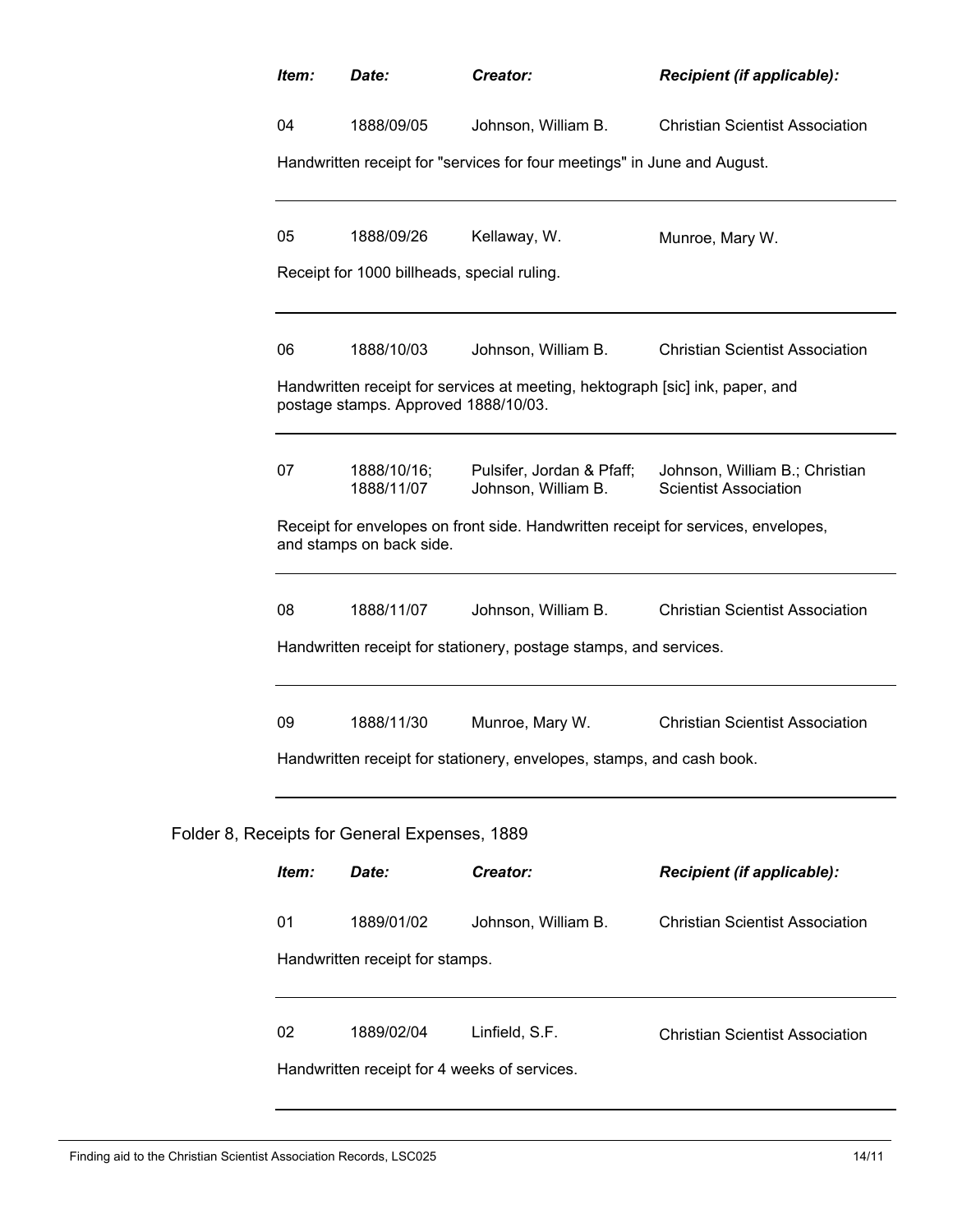| Item: | Date:                                        | Creator:                                                                         | Recipient (if applicable):                                 |  |  |  |
|-------|----------------------------------------------|----------------------------------------------------------------------------------|------------------------------------------------------------|--|--|--|
| 03    | 1889/02/06                                   | Johnson, William B.                                                              | <b>Christian Scientist Association</b>                     |  |  |  |
|       |                                              | Handwritten receipt for stamps, stationery, and services.                        |                                                            |  |  |  |
|       |                                              |                                                                                  |                                                            |  |  |  |
| 04    | 1889/02/15;<br>1889/02/17                    | Cupples, Wilson & Co.;<br>Johnson, William B.                                    | <b>Christian Scientist Association;</b><br>Munroe, Mary W. |  |  |  |
|       | book and envelopes on back.                  | Receipt for 500 pamphlets (printers) on front. Handwritten receipt for signature |                                                            |  |  |  |
| 05    | 1889/03/06                                   | Johnson, William B.                                                              | <b>Christian Scientist Association</b>                     |  |  |  |
|       |                                              | Handwritten receipt for stamps, stationery, and services.                        |                                                            |  |  |  |
|       |                                              |                                                                                  |                                                            |  |  |  |
| 06    | 1889/03/06                                   | Johnson, William B.                                                              | <b>Christian Scientist Association</b>                     |  |  |  |
|       |                                              | Handwritten receipt for stamps and services.                                     |                                                            |  |  |  |
|       |                                              |                                                                                  |                                                            |  |  |  |
| 07    | 1889/03/06                                   | Linfield, S.F.                                                                   | <b>Christian Scientist Association</b>                     |  |  |  |
|       | Handwritten receipt for 4 weeks of services. |                                                                                  |                                                            |  |  |  |
|       |                                              |                                                                                  |                                                            |  |  |  |
| 08    | 1889/03/06                                   | Munroe, Mary W.                                                                  | <b>Christian Scientist Association</b>                     |  |  |  |
|       |                                              | Handwritten receipt for envelopes and stamps.                                    |                                                            |  |  |  |
|       |                                              |                                                                                  |                                                            |  |  |  |
| 09    | 1889/04/03                                   | Linfield, S.F.                                                                   | <b>Christian Scientist Association</b>                     |  |  |  |
|       | Handwritten receipt for 4 weeks of services. |                                                                                  |                                                            |  |  |  |
|       |                                              |                                                                                  |                                                            |  |  |  |
| 10    | 1889/04/06                                   | Coburn Brothers,<br><b>Stationers and Printers</b>                               | Munroe, Mary W.                                            |  |  |  |
|       | Receipt for copy book.                       |                                                                                  |                                                            |  |  |  |
|       |                                              |                                                                                  |                                                            |  |  |  |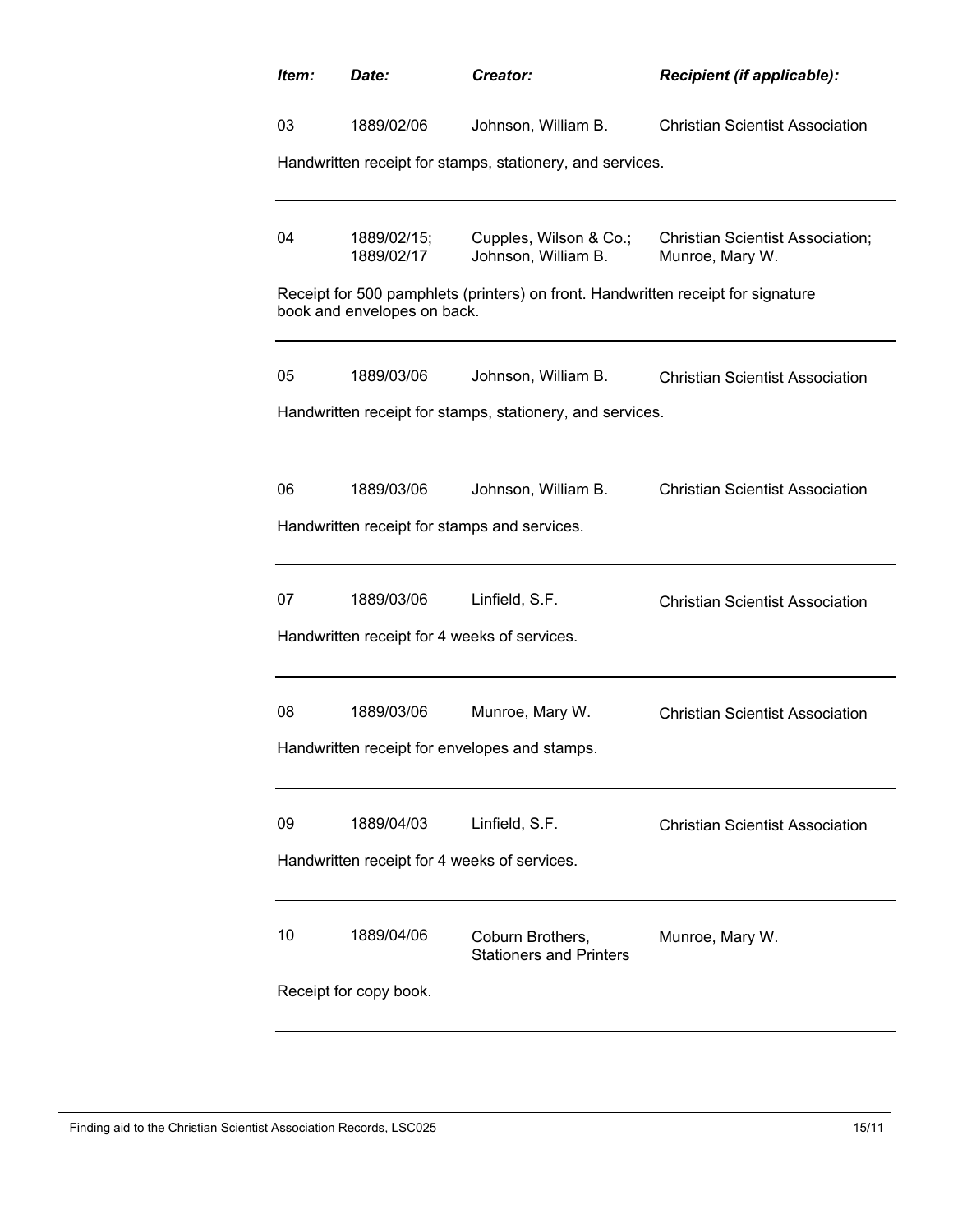| 11<br>Munroe, Mary W.<br>Frye, Calvin A.<br>1889/04/15<br>Check for \$13.33 paid to Frye. Massachusetts Loan and Trust Co. account.<br>Stamped deposited Apr 20 1889.<br>$12 \overline{ }$<br>1889/04/22<br>Hathaway, A.L.<br>Eastaman, Joseph S.<br>Handwritten receipt for services rendered regarding deposed officers of Christian<br>Scientist Association.<br>13<br>Johnson, William B.<br><b>Christian Scientist Association</b><br>1889/05/01<br>Handwritten receipt for hektograph [sic] refilling and paper, printing paper, stamps,<br>and services.<br>14<br>1889/05/01<br>Munroe, Mary W.<br><b>Christian Scientist Association</b><br>Handwritten receipt for check & copy book and stamps.<br>15<br>Munroe, Mary W.<br>Linfield, S.F.<br>1889/05/01<br>Check for \$20. Massachusetts Loan and Trust Co. account. Deposit stamps on<br>back.<br>16<br>Linfield, S.F.<br>1889/05/01<br><b>Christian Scientist Association</b><br>Handwritten receipt for 4 weeks of services<br>17<br>1889/05/07<br>Johnson, William B.<br><b>Christian Scientist Association</b><br>Handwritten receipt for stamps, hektograph paper, and services.<br>Munroe, Mary W.<br>18<br>Frye, Calvin A.<br>1889/05/11<br>Check for \$48 paid to Frye. Massachusetts Loan and Trust Co. account. Stamped<br>deposited Jul 8 1889. | Item: | Date: | Creator: | Recipient (if applicable): |  |  |  |
|------------------------------------------------------------------------------------------------------------------------------------------------------------------------------------------------------------------------------------------------------------------------------------------------------------------------------------------------------------------------------------------------------------------------------------------------------------------------------------------------------------------------------------------------------------------------------------------------------------------------------------------------------------------------------------------------------------------------------------------------------------------------------------------------------------------------------------------------------------------------------------------------------------------------------------------------------------------------------------------------------------------------------------------------------------------------------------------------------------------------------------------------------------------------------------------------------------------------------------------------------------------------------------------------------------------------|-------|-------|----------|----------------------------|--|--|--|
|                                                                                                                                                                                                                                                                                                                                                                                                                                                                                                                                                                                                                                                                                                                                                                                                                                                                                                                                                                                                                                                                                                                                                                                                                                                                                                                        |       |       |          |                            |  |  |  |
|                                                                                                                                                                                                                                                                                                                                                                                                                                                                                                                                                                                                                                                                                                                                                                                                                                                                                                                                                                                                                                                                                                                                                                                                                                                                                                                        |       |       |          |                            |  |  |  |
|                                                                                                                                                                                                                                                                                                                                                                                                                                                                                                                                                                                                                                                                                                                                                                                                                                                                                                                                                                                                                                                                                                                                                                                                                                                                                                                        |       |       |          |                            |  |  |  |
|                                                                                                                                                                                                                                                                                                                                                                                                                                                                                                                                                                                                                                                                                                                                                                                                                                                                                                                                                                                                                                                                                                                                                                                                                                                                                                                        |       |       |          |                            |  |  |  |
|                                                                                                                                                                                                                                                                                                                                                                                                                                                                                                                                                                                                                                                                                                                                                                                                                                                                                                                                                                                                                                                                                                                                                                                                                                                                                                                        |       |       |          |                            |  |  |  |
|                                                                                                                                                                                                                                                                                                                                                                                                                                                                                                                                                                                                                                                                                                                                                                                                                                                                                                                                                                                                                                                                                                                                                                                                                                                                                                                        |       |       |          |                            |  |  |  |
|                                                                                                                                                                                                                                                                                                                                                                                                                                                                                                                                                                                                                                                                                                                                                                                                                                                                                                                                                                                                                                                                                                                                                                                                                                                                                                                        |       |       |          |                            |  |  |  |
|                                                                                                                                                                                                                                                                                                                                                                                                                                                                                                                                                                                                                                                                                                                                                                                                                                                                                                                                                                                                                                                                                                                                                                                                                                                                                                                        |       |       |          |                            |  |  |  |
|                                                                                                                                                                                                                                                                                                                                                                                                                                                                                                                                                                                                                                                                                                                                                                                                                                                                                                                                                                                                                                                                                                                                                                                                                                                                                                                        |       |       |          |                            |  |  |  |
|                                                                                                                                                                                                                                                                                                                                                                                                                                                                                                                                                                                                                                                                                                                                                                                                                                                                                                                                                                                                                                                                                                                                                                                                                                                                                                                        |       |       |          |                            |  |  |  |
|                                                                                                                                                                                                                                                                                                                                                                                                                                                                                                                                                                                                                                                                                                                                                                                                                                                                                                                                                                                                                                                                                                                                                                                                                                                                                                                        |       |       |          |                            |  |  |  |
|                                                                                                                                                                                                                                                                                                                                                                                                                                                                                                                                                                                                                                                                                                                                                                                                                                                                                                                                                                                                                                                                                                                                                                                                                                                                                                                        |       |       |          |                            |  |  |  |
|                                                                                                                                                                                                                                                                                                                                                                                                                                                                                                                                                                                                                                                                                                                                                                                                                                                                                                                                                                                                                                                                                                                                                                                                                                                                                                                        |       |       |          |                            |  |  |  |
|                                                                                                                                                                                                                                                                                                                                                                                                                                                                                                                                                                                                                                                                                                                                                                                                                                                                                                                                                                                                                                                                                                                                                                                                                                                                                                                        |       |       |          |                            |  |  |  |
|                                                                                                                                                                                                                                                                                                                                                                                                                                                                                                                                                                                                                                                                                                                                                                                                                                                                                                                                                                                                                                                                                                                                                                                                                                                                                                                        |       |       |          |                            |  |  |  |
|                                                                                                                                                                                                                                                                                                                                                                                                                                                                                                                                                                                                                                                                                                                                                                                                                                                                                                                                                                                                                                                                                                                                                                                                                                                                                                                        |       |       |          |                            |  |  |  |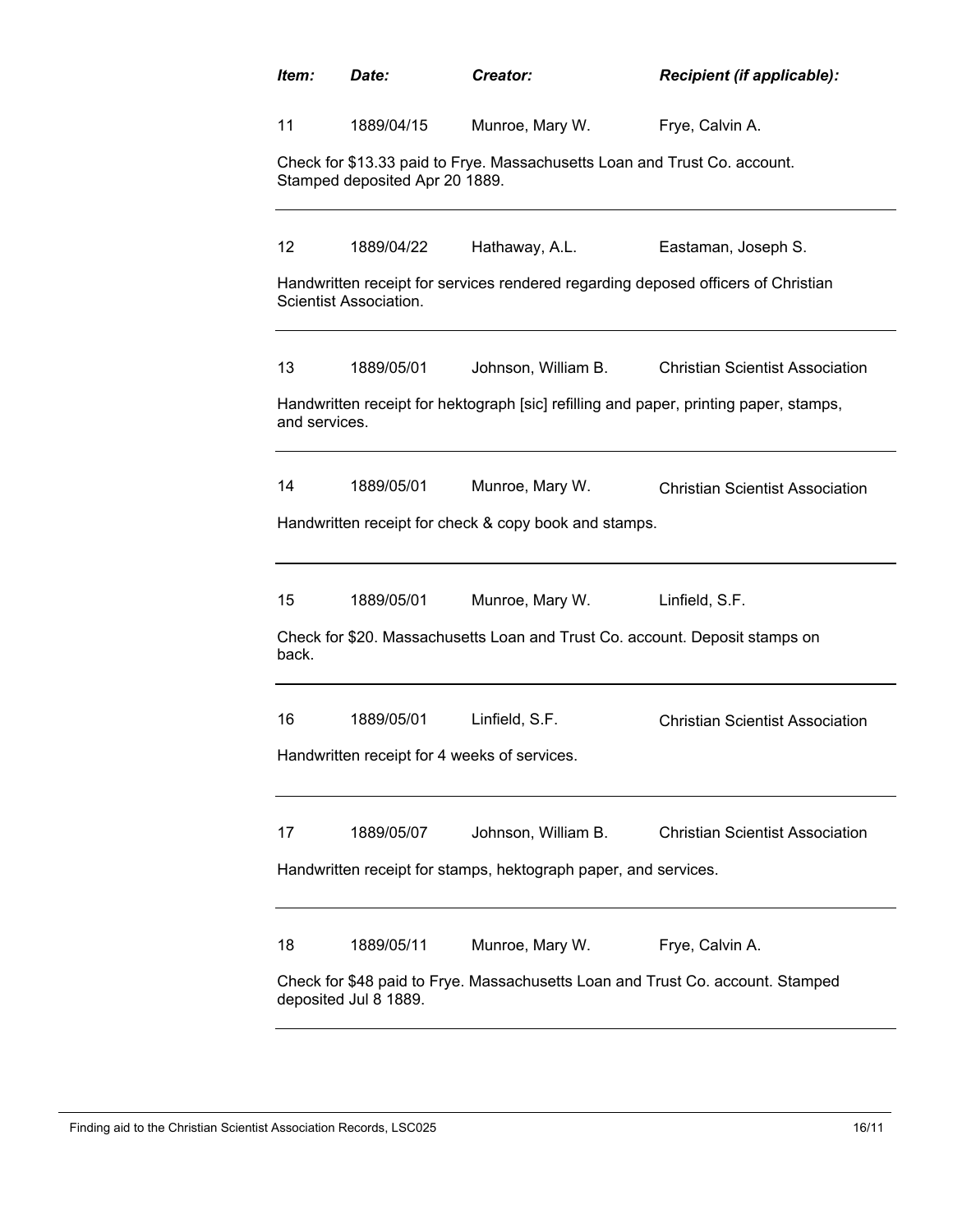| Item:                                                                                                       | Date:                                        | Creator:                                                                | <b>Recipient (if applicable):</b>                                                  |  |  |
|-------------------------------------------------------------------------------------------------------------|----------------------------------------------|-------------------------------------------------------------------------|------------------------------------------------------------------------------------|--|--|
| 19                                                                                                          | 1889/05/20                                   | Johnson, William B.                                                     | <b>Christian Scientist Association</b>                                             |  |  |
|                                                                                                             |                                              | Handwritten receipt for envelopes, stamps, and services.                |                                                                                    |  |  |
| 20                                                                                                          | 1889/06/05                                   | Johnson, William B.                                                     | <b>Christian Scientist Association</b>                                             |  |  |
|                                                                                                             |                                              | "" Handwritten receipt for stamps and services.                         |                                                                                    |  |  |
| 21                                                                                                          | 1889/06/05                                   | Linfield, S.F.                                                          | <b>Christian Scientist Association</b>                                             |  |  |
|                                                                                                             | Handwritten receipt for 5 weeks of services. |                                                                         |                                                                                    |  |  |
| 22                                                                                                          | 1889/07/03                                   | Johnson, William B.                                                     | <b>Christian Scientist Association</b>                                             |  |  |
| postage stamps.                                                                                             |                                              |                                                                         | Handwritten receipt for travelling expenses, telegraph & telephone dispatches, and |  |  |
| 23                                                                                                          | 1889/07/03                                   | Johnson, William B.                                                     | <b>Christian Scientist Association</b>                                             |  |  |
|                                                                                                             |                                              | Handwritten receipt for hektograph paper, postage stamps, and services. |                                                                                    |  |  |
| 24                                                                                                          | 1889/07/03                                   | Linfield, S.F.                                                          | <b>Christian Scientist Association</b>                                             |  |  |
|                                                                                                             | Handwritten receipt for 4 weeks of services. |                                                                         |                                                                                    |  |  |
| 25                                                                                                          | 1889/07/04                                   | Johnson, William B.                                                     | <b>Christian Scientist Association</b>                                             |  |  |
| Handwritten receipt for services.                                                                           |                                              |                                                                         |                                                                                    |  |  |
| 26                                                                                                          | 1889/07/09                                   | Munroe, Mary W.                                                         | Frye, Calvin A.                                                                    |  |  |
| Check for \$116.66 paid to Frye. Massachusetts Loan and Trust Co. account.<br>Stamped deposited Aug 1 1889. |                                              |                                                                         |                                                                                    |  |  |
| 27                                                                                                          | 1889/07/09                                   | Munroe, Mary W.                                                         | Johnson, William B.                                                                |  |  |
| Check for \$75 paid to Johnson. Massachusetts Loan and Trust Co. account.                                   |                                              |                                                                         |                                                                                    |  |  |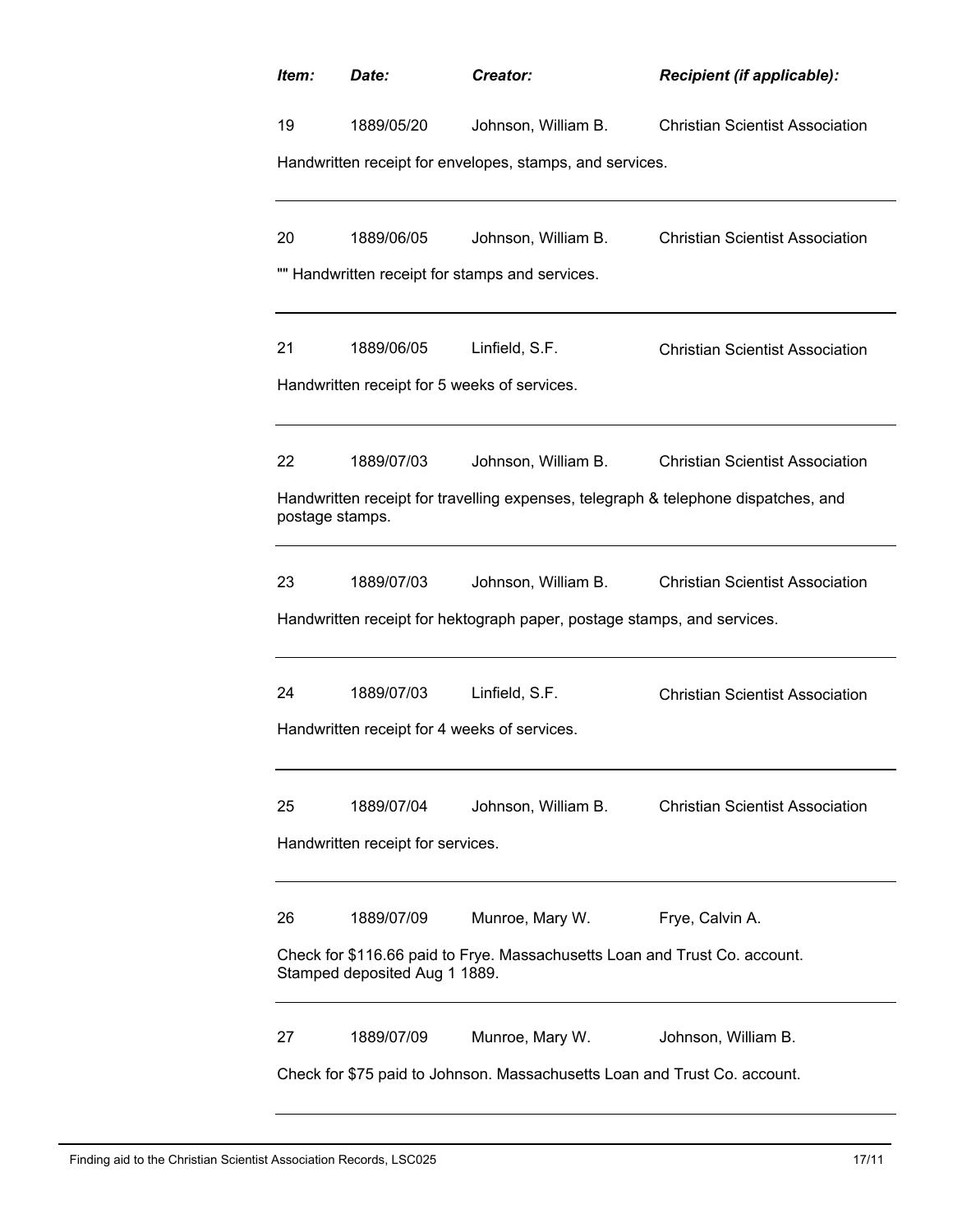| Item: | Date:                                                                | Creator:                                                                  | Recipient (if applicable):                                                            |  |  |  |  |
|-------|----------------------------------------------------------------------|---------------------------------------------------------------------------|---------------------------------------------------------------------------------------|--|--|--|--|
| 28    | 1889/08/06                                                           | Donald McIntyre, Job<br>Printer                                           | <b>Christian Scientist Association</b>                                                |  |  |  |  |
|       | Receipt for printing 1000 receipts.                                  |                                                                           |                                                                                       |  |  |  |  |
| 29    | 1889/08/07                                                           | Johnson, William B.                                                       | <b>Christian Scientist Association</b>                                                |  |  |  |  |
|       |                                                                      | Handwritten receipt for stamps and services.                              |                                                                                       |  |  |  |  |
| 30    | 1889/08/07                                                           | Linfield, S.F.                                                            | <b>Christian Scientist Association</b>                                                |  |  |  |  |
|       | Handwritten receipt for services.                                    |                                                                           |                                                                                       |  |  |  |  |
| 31    | 1889/08/13                                                           | Munroe, Mary W.                                                           | Frye, Calvin A.                                                                       |  |  |  |  |
|       | Stamped deposited Aug 23 1889.                                       | Check for \$58.33 paid to Frye. Massachusetts Loan and Trust Co. account. |                                                                                       |  |  |  |  |
| 32    | 1889/08/26                                                           | Adams, Melvin O.                                                          | Bailey, Joshua F.                                                                     |  |  |  |  |
|       | Charles A.S. Troup.                                                  |                                                                           | Receipt for consultations, advice & negotiations in Christian Scientist Association v |  |  |  |  |
| 33    | 1889/09/04                                                           | Johnson, William B.                                                       | <b>Christian Scientist Association</b>                                                |  |  |  |  |
|       | Handwritten receipt for hektograph, stamps, envelopes, and services. |                                                                           |                                                                                       |  |  |  |  |
| 34    | 1889/09/04                                                           | Linfield, S.F.                                                            | <b>Christian Scientist Association</b>                                                |  |  |  |  |
|       | Handwritten receipt for 4 weeks of services.                         |                                                                           |                                                                                       |  |  |  |  |
| 35    | 1889/09/04<br>Handwritten receipt for postage stamps.                | Munroe, Mary W.                                                           | <b>Christian Scientist Association</b>                                                |  |  |  |  |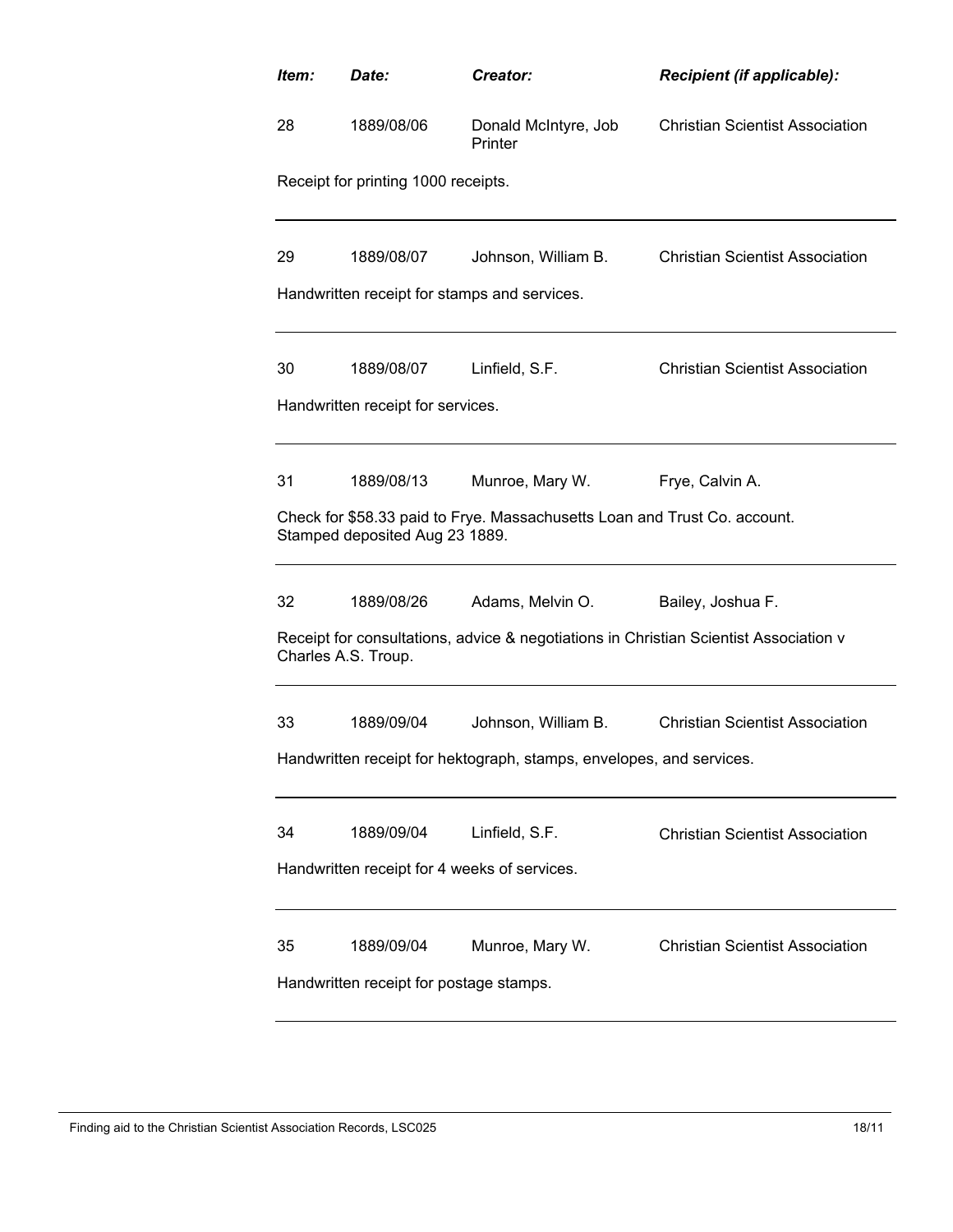| Item:                                        | Date:                                        | Creator:                                                                         | Recipient (if applicable):             |  |  |  |
|----------------------------------------------|----------------------------------------------|----------------------------------------------------------------------------------|----------------------------------------|--|--|--|
| 36                                           | 1889/10/01                                   | Nichols, E.R.                                                                    | <b>Christian Scientist Association</b> |  |  |  |
|                                              |                                              | Receipt for printing 400 circulars and 400 notices.                              |                                        |  |  |  |
| 37                                           | n.d.                                         |                                                                                  |                                        |  |  |  |
|                                              | Envelope, says "Gas Light Bills"; empty.     |                                                                                  | Munroe, Mary W.                        |  |  |  |
|                                              |                                              |                                                                                  |                                        |  |  |  |
| 38                                           | 1889/11/01                                   | The Boston Gas-Light<br>Company                                                  | <b>Christian Scientist Association</b> |  |  |  |
|                                              |                                              | Bill for services. Stamp of payment received dated 1889/11/22. 2 copies of bill. |                                        |  |  |  |
| 39                                           | 1889/12/01                                   | The Boston Gas-Light<br>Company                                                  | <b>Christian Scientist Association</b> |  |  |  |
|                                              |                                              | Bill for services. Stamp of payment received dated 1889/12/10. 2 copies of bill. |                                        |  |  |  |
| 40                                           | 1889/11/04                                   |                                                                                  | Munroe, A.B.                           |  |  |  |
|                                              |                                              | Envelope, says "Bills for Church out of Collections."                            |                                        |  |  |  |
| 41                                           | 1889/10/02                                   | Linfield, S.F.                                                                   | Students of Mass. Meta. College        |  |  |  |
|                                              | Handwritten receipt for 4 weeks of services. |                                                                                  |                                        |  |  |  |
| 42                                           | 1889/11/04                                   | Linfield, S.F.                                                                   | Students of Mass. Meta. College        |  |  |  |
|                                              | Handwritten receipt for 5 weeks of services. |                                                                                  |                                        |  |  |  |
| 43                                           | 1889/12/04                                   | Linfield, S.F.                                                                   | Students of Mass. Meta. College        |  |  |  |
| Handwritten receipt for 4 weeks of services. |                                              |                                                                                  |                                        |  |  |  |

#### Finding aid to the Christian Scientist Association Records, LSC025 19/11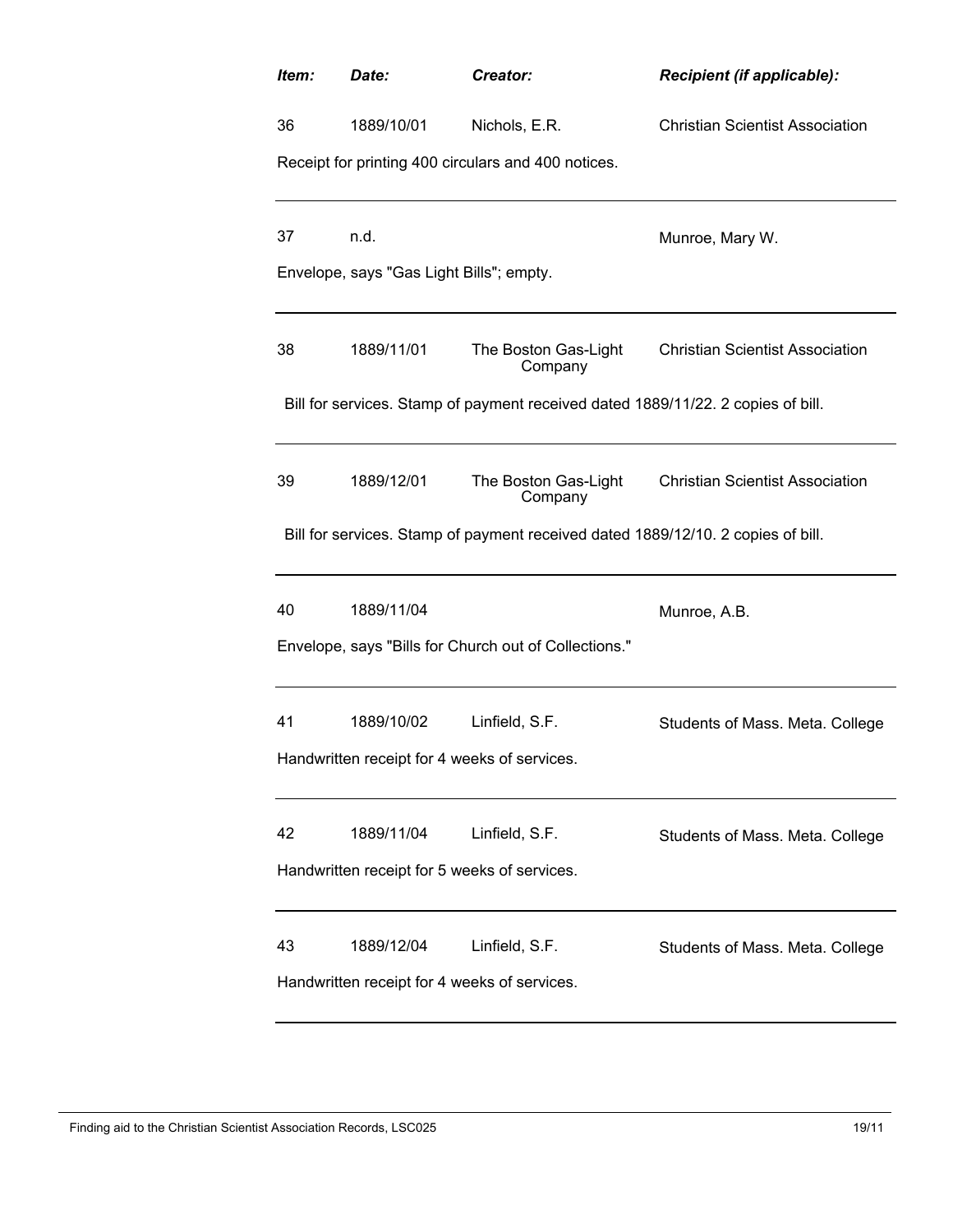| Item:                                                          | Date:                                         | Creator:                                               | Recipient (if applicable):                     |  |
|----------------------------------------------------------------|-----------------------------------------------|--------------------------------------------------------|------------------------------------------------|--|
| 44                                                             | 1889/12/09                                    | Stone and Forsyth,<br>Paper Warehouse;<br>Babbit, E.H. | <b>Christian Science Publishing</b><br>Company |  |
| Receipt for paper.                                             |                                               |                                                        |                                                |  |
|                                                                | Folder 9, Receipts for General Expenses, 1890 |                                                        |                                                |  |
| Item:                                                          | Date:                                         | Creator:                                               | Recipient (if applicable):                     |  |
| 01                                                             | 1890/01/01                                    | Linfield, S.F.                                         | <b>Christian Scientist Association</b>         |  |
|                                                                | Handwritten receipt for 4 weeks of services.  |                                                        |                                                |  |
| 02                                                             | 1890/01/31                                    | Linfield, S.F.                                         | <b>Christian Scientist Association</b>         |  |
| Handwritten receipt for 5 weeks of services.                   |                                               |                                                        |                                                |  |
| 03                                                             | 1890/03/05                                    | Linfield, S.F.                                         | <b>Christian Scientist Association</b>         |  |
|                                                                | Handwritten receipt for 4 weeks of services.  |                                                        |                                                |  |
| 04                                                             | 1890/04/01                                    | Linfield, S.F.                                         | <b>Christian Scientist Association</b>         |  |
|                                                                | Handwritten receipt for 4 weeks of services.  |                                                        |                                                |  |
| 05                                                             | 1890/04/01                                    | Linfield, S.F.                                         | <b>Christian Scientist Association</b>         |  |
| Handwritten receipt for 4 weeks of services.                   |                                               |                                                        |                                                |  |
| 06                                                             | 1890/01/01                                    | The Boston Gas-Light<br>Company                        | <b>Christian Scientist Association</b>         |  |
| Bill for services. Stamp of payment received dated 1890/01/13. |                                               |                                                        |                                                |  |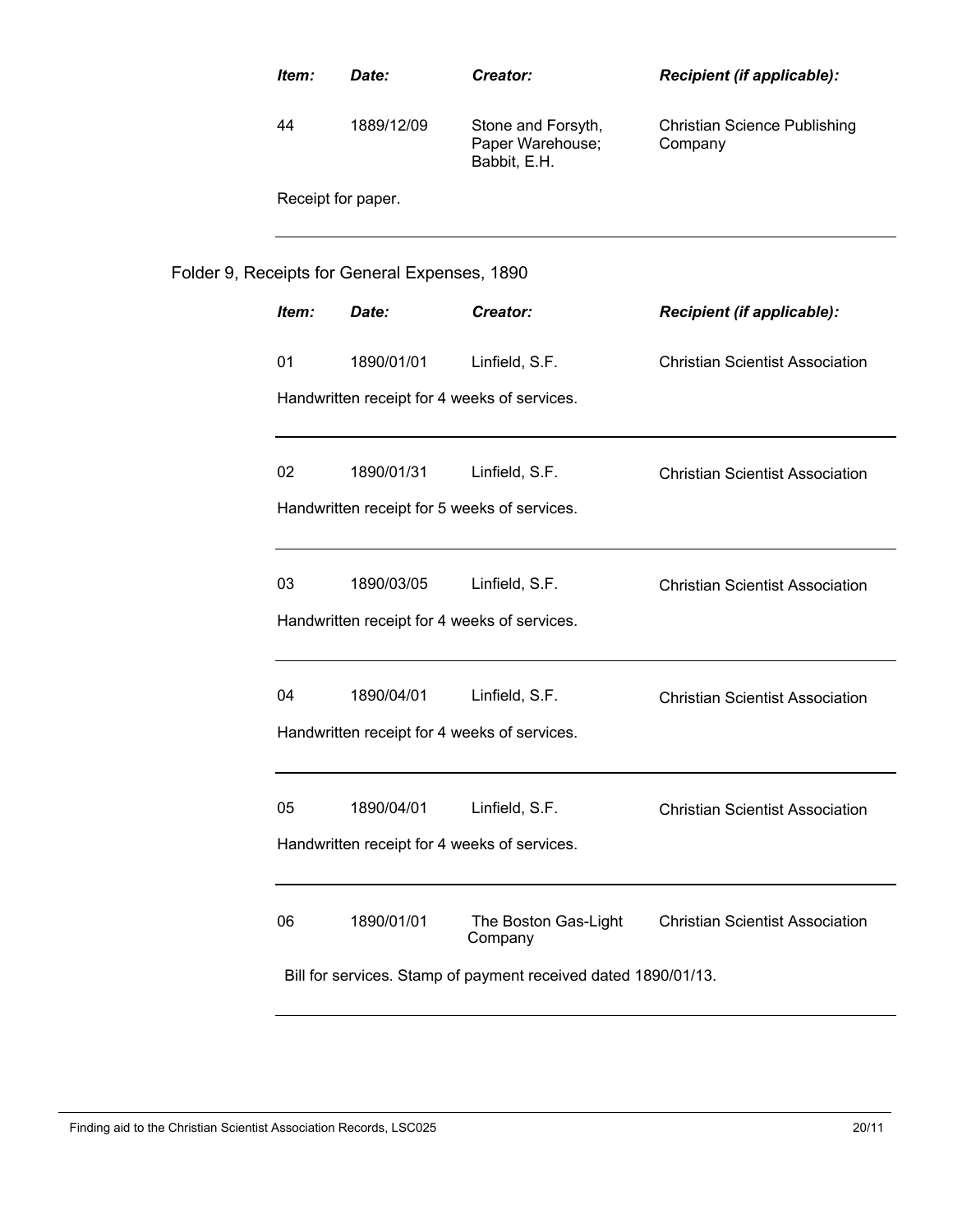| Item:                                                                 | Date:      | Creator:                                                                   | Recipient (if applicable):                           |  |  |
|-----------------------------------------------------------------------|------------|----------------------------------------------------------------------------|------------------------------------------------------|--|--|
| 07                                                                    | 1890/01/01 | The Boston Gas-Light<br>Company                                            | <b>Christian Scientist Association</b>               |  |  |
|                                                                       |            | Bill for services. Stamp of payment received dated 1890/01/13.             |                                                      |  |  |
| 08                                                                    | 1890/05/01 | Company                                                                    | The Boston Gas-Light Christian Scientist Association |  |  |
| Bill for services. Stamp of payment received dated 1890/05/05.        |            |                                                                            |                                                      |  |  |
| 09                                                                    | 1890/09/01 | Company                                                                    | The Boston Gas-Light Christian Scientist Association |  |  |
|                                                                       |            | Bill for services. Stamp of payment received dated 1890/09/08.             |                                                      |  |  |
| 10                                                                    | 1890/10/01 | The Boston Gas-Light<br>Company                                            | <b>Christian Scientist Association</b>               |  |  |
|                                                                       |            | Bill for services. No stamp of payment received.                           |                                                      |  |  |
| 11                                                                    | 1890/12/01 | The Boston Gas-Light<br>Company                                            | <b>Christian Scientist Association</b>               |  |  |
|                                                                       |            | Bill for services. Stamp of payment received dated 1890/12/09.             |                                                      |  |  |
| 12                                                                    | n.d.       | Munroe, Mary W.                                                            | <b>Christian Scientist Association</b>               |  |  |
| Handwritten receipt for stationery, envelopes, stamps, and cash book. |            |                                                                            |                                                      |  |  |
|                                                                       |            | Folder 10, Receipts for Literature and Expenses at Reading Room, 1889-1890 |                                                      |  |  |
| Item:                                                                 | Date:      | Creator:                                                                   | Recipient (if applicable):                           |  |  |
| 01                                                                    | 1888/10/13 | The Christian Science<br><b>Publishing Society</b>                         | Munroe, Mary W.                                      |  |  |
|                                                                       |            | Receipt for literature purchased for sale in Reading Room.                 |                                                      |  |  |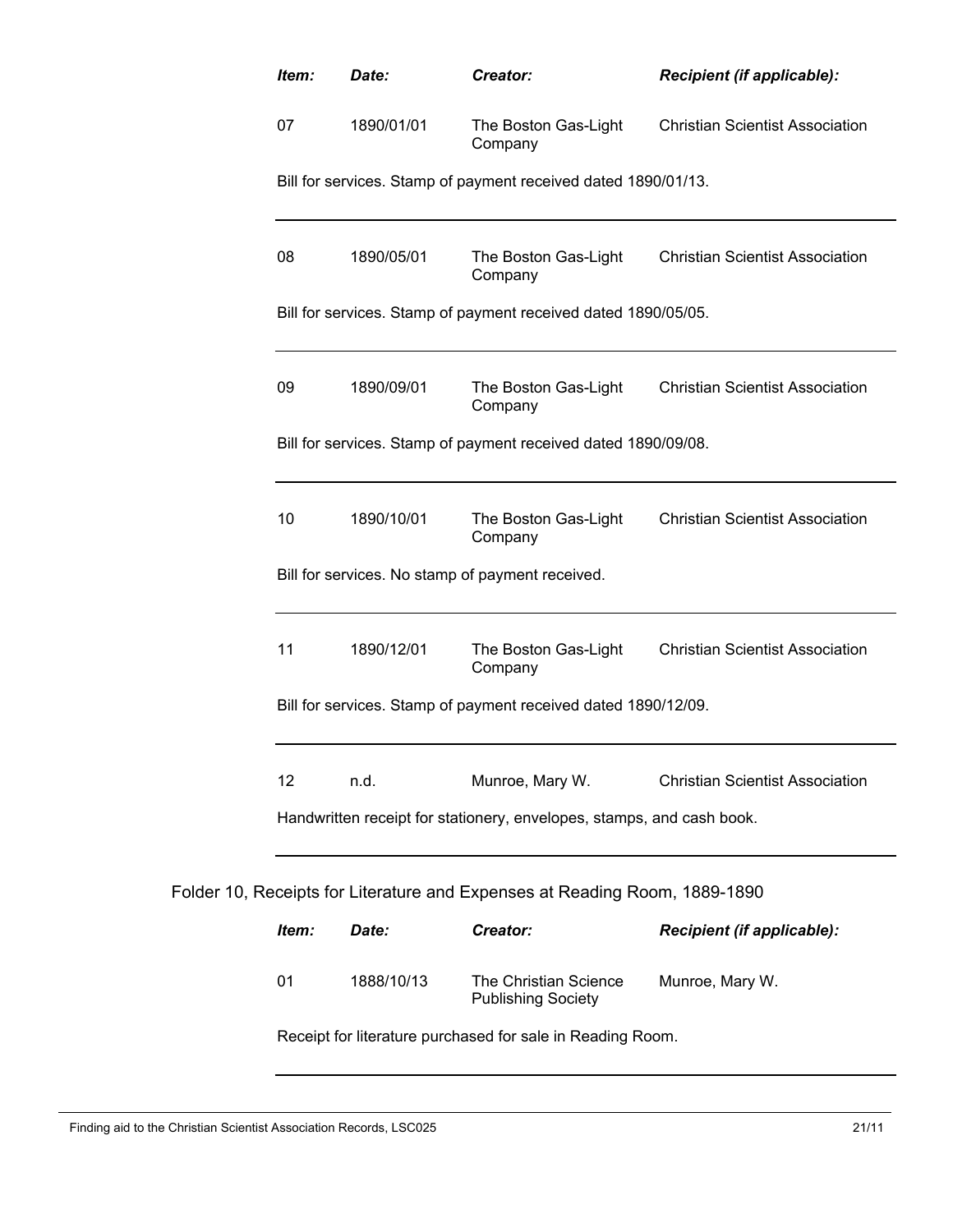| Item: | Date:                                                                                      | Creator:                                                                     | Recipient (if applicable):         |  |  |  |  |
|-------|--------------------------------------------------------------------------------------------|------------------------------------------------------------------------------|------------------------------------|--|--|--|--|
| 02    | 1889/12/09                                                                                 | The Christian Science<br><b>Publishing Society</b>                           | C.S. Reading Rooms Boston          |  |  |  |  |
|       |                                                                                            | Receipt for literature purchased for sale in Reading Room.                   |                                    |  |  |  |  |
| 03    | 1889/12/09                                                                                 | Nixon, William G.                                                            | C.S. Reading Rooms Boston          |  |  |  |  |
|       |                                                                                            | Receipt for literature purchased for sale in Reading Room.                   |                                    |  |  |  |  |
| 04    | 1889/12/10                                                                                 | Linfield, S.F.                                                               | Munroe, Mary W.                    |  |  |  |  |
|       |                                                                                            | Receipt for Science and Health for Christian Science Reading Room.           |                                    |  |  |  |  |
| 05    | 1890/01/11                                                                                 | Linfield, S.F.                                                               | Munroe, Mary W.                    |  |  |  |  |
|       |                                                                                            | Handwritten receipt for \$15 for Science and Health copies for Reading Room. |                                    |  |  |  |  |
| 06    | 1890/04/01<br>Handwritten note calculating money on hand from December 1889 to April 1890. |                                                                              |                                    |  |  |  |  |
| 07    | 1890/04/18                                                                                 | Nixon, William G.<br>Receipt for 12 Science and Health copies to be sold.    | C.S. Reading Rooms &<br>Dispensary |  |  |  |  |
|       |                                                                                            |                                                                              |                                    |  |  |  |  |
| 08    | 1890/04/19                                                                                 | Nichols, E.R.                                                                | Munroe, Mary W.                    |  |  |  |  |
|       | Receipt for printing 300 circulars                                                         |                                                                              |                                    |  |  |  |  |
| 09    | 1890/04/30<br>Receipt for 100 tracts.                                                      | Nixon, William G.                                                            | Bartlett, Julia S.                 |  |  |  |  |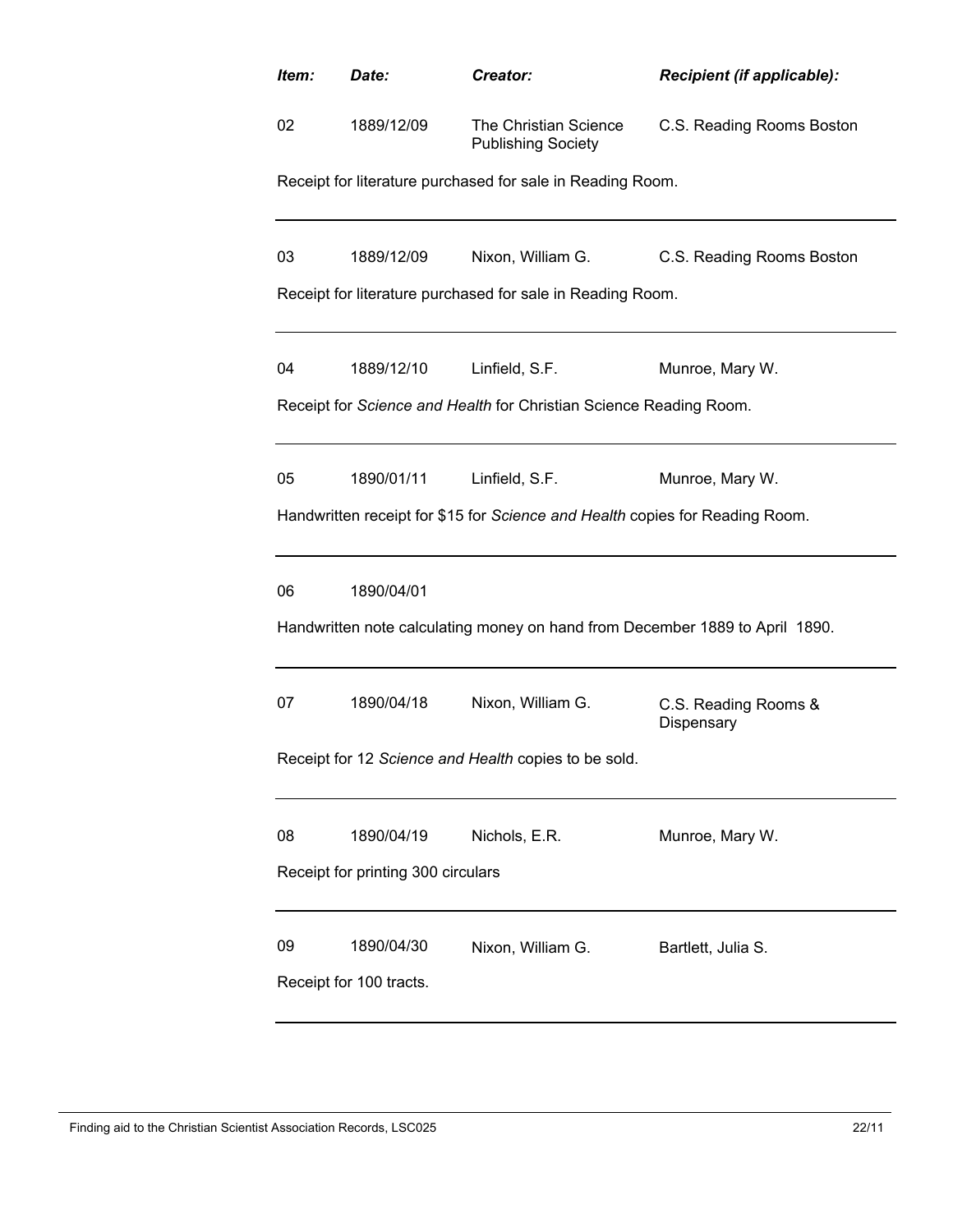| ltem:                                                    | Date:                                                | Creator:                                                                            | <b>Recipient (if applicable):</b>  |  |  |  |
|----------------------------------------------------------|------------------------------------------------------|-------------------------------------------------------------------------------------|------------------------------------|--|--|--|
| 10                                                       | 1890/05/06                                           | Nixon, William G.                                                                   | C.S. Reading Rooms &<br>Dispensary |  |  |  |
|                                                          | Science copies to be sold.                           | Receipt for 12 Science and Health copies and 12 Rudiments and Rules of Divine       |                                    |  |  |  |
| 11                                                       | 1890/05/06                                           | The Christian Science<br>Publishing Society;<br>Nixon, William G.                   | C.S. Reading Rooms &<br>Dispensary |  |  |  |
|                                                          | Receipt for 100 assorted tracts to be sold.          |                                                                                     |                                    |  |  |  |
| 12                                                       | 1890/05/09<br>Receipt for purchase.                  | R.H. White & Co.                                                                    | Bartlett, Julia S.                 |  |  |  |
|                                                          |                                                      |                                                                                     |                                    |  |  |  |
| 13                                                       | 1890/05/13                                           | The Christian Science<br>Publishing Society;<br>Nixon, William G.                   | C.S. Reading Rooms Boston          |  |  |  |
|                                                          | Science Series to be sold.                           | Receipt for 100 copies of the tract "Familiar Talk" and 500 copies of the Christian |                                    |  |  |  |
| 14                                                       | n.d.                                                 |                                                                                     |                                    |  |  |  |
|                                                          |                                                      | Typescript note regarding terms of sale for Science and Health.                     |                                    |  |  |  |
| 15                                                       | 1890/05/15                                           |                                                                                     |                                    |  |  |  |
| Handwritten note regarding funds with itemized expenses. |                                                      |                                                                                     |                                    |  |  |  |
| 16                                                       | 1890/06/10                                           | Nixon, William G.                                                                   | Munroe, Mary W.                    |  |  |  |
|                                                          | Receipt for 12 Science and Health copies to be sold. |                                                                                     |                                    |  |  |  |
| 17                                                       | 1890/07/19                                           | Nixon, William G.<br>Receipt for 12 Science and Health copies to be sold.           | C.S. Reading Room, City            |  |  |  |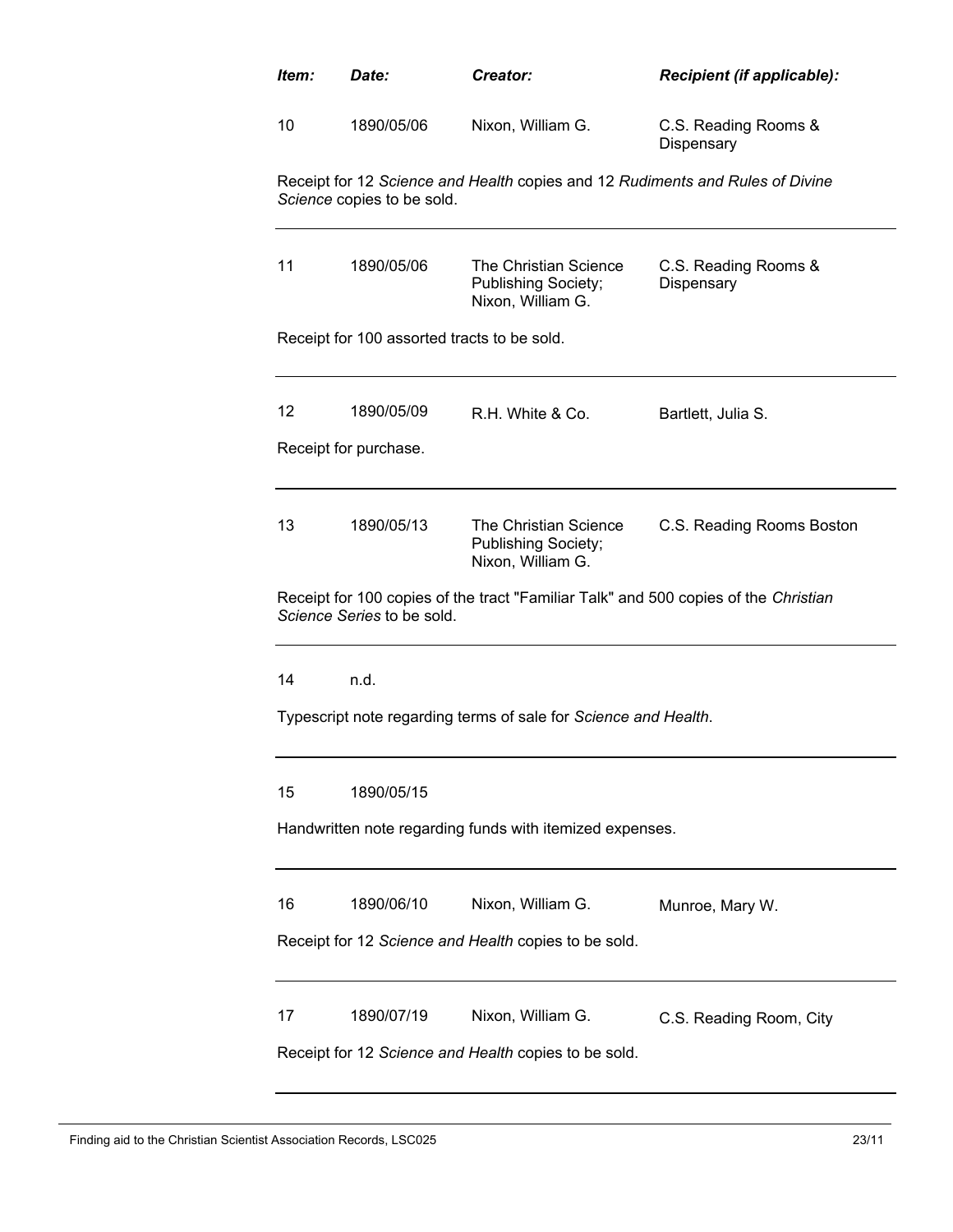| Creator:                                                                 | <b>Recipient (if applicable):</b>                                                                                                                                                                                                                                                                                               |  |  |  |  |
|--------------------------------------------------------------------------|---------------------------------------------------------------------------------------------------------------------------------------------------------------------------------------------------------------------------------------------------------------------------------------------------------------------------------|--|--|--|--|
| Nixon, William G.                                                        | C.S. Reading Rooms                                                                                                                                                                                                                                                                                                              |  |  |  |  |
|                                                                          |                                                                                                                                                                                                                                                                                                                                 |  |  |  |  |
| The Christian Science<br><b>Publishing Society;</b><br>Nixon, William G. | C.S. Reading Room, City                                                                                                                                                                                                                                                                                                         |  |  |  |  |
|                                                                          |                                                                                                                                                                                                                                                                                                                                 |  |  |  |  |
| Nixon, William G.                                                        | Munroe, Mary W.                                                                                                                                                                                                                                                                                                                 |  |  |  |  |
|                                                                          |                                                                                                                                                                                                                                                                                                                                 |  |  |  |  |
| Nixon, William G.                                                        | Munroe, Mary W.                                                                                                                                                                                                                                                                                                                 |  |  |  |  |
|                                                                          |                                                                                                                                                                                                                                                                                                                                 |  |  |  |  |
| Nixon, William G.                                                        | Munroe, Mary W.                                                                                                                                                                                                                                                                                                                 |  |  |  |  |
|                                                                          |                                                                                                                                                                                                                                                                                                                                 |  |  |  |  |
| The Christian Science<br><b>Publishing Society;</b><br>Nixon, William G. | Bartlett, Julia S.                                                                                                                                                                                                                                                                                                              |  |  |  |  |
| Receipt regarding dispensary.                                            |                                                                                                                                                                                                                                                                                                                                 |  |  |  |  |
| Viall, Katherine L.                                                      | Munroe, Mary W.                                                                                                                                                                                                                                                                                                                 |  |  |  |  |
| Receipt for services at Christian Science Reading Room.                  |                                                                                                                                                                                                                                                                                                                                 |  |  |  |  |
| Viall, Katherine L.                                                      | Munroe, Mary W.                                                                                                                                                                                                                                                                                                                 |  |  |  |  |
|                                                                          | Receipt for 12 Science and Health copies to be sold.<br>Receipt for publications to be sold.<br>Receipt for 12 Science and Health copies to be sold.<br>Receipt for 12 Science and Health copies to be sold.<br>Receipt for 12 Science and Health copies to be sold.<br>Receipt for services at Christian Science Reading Room. |  |  |  |  |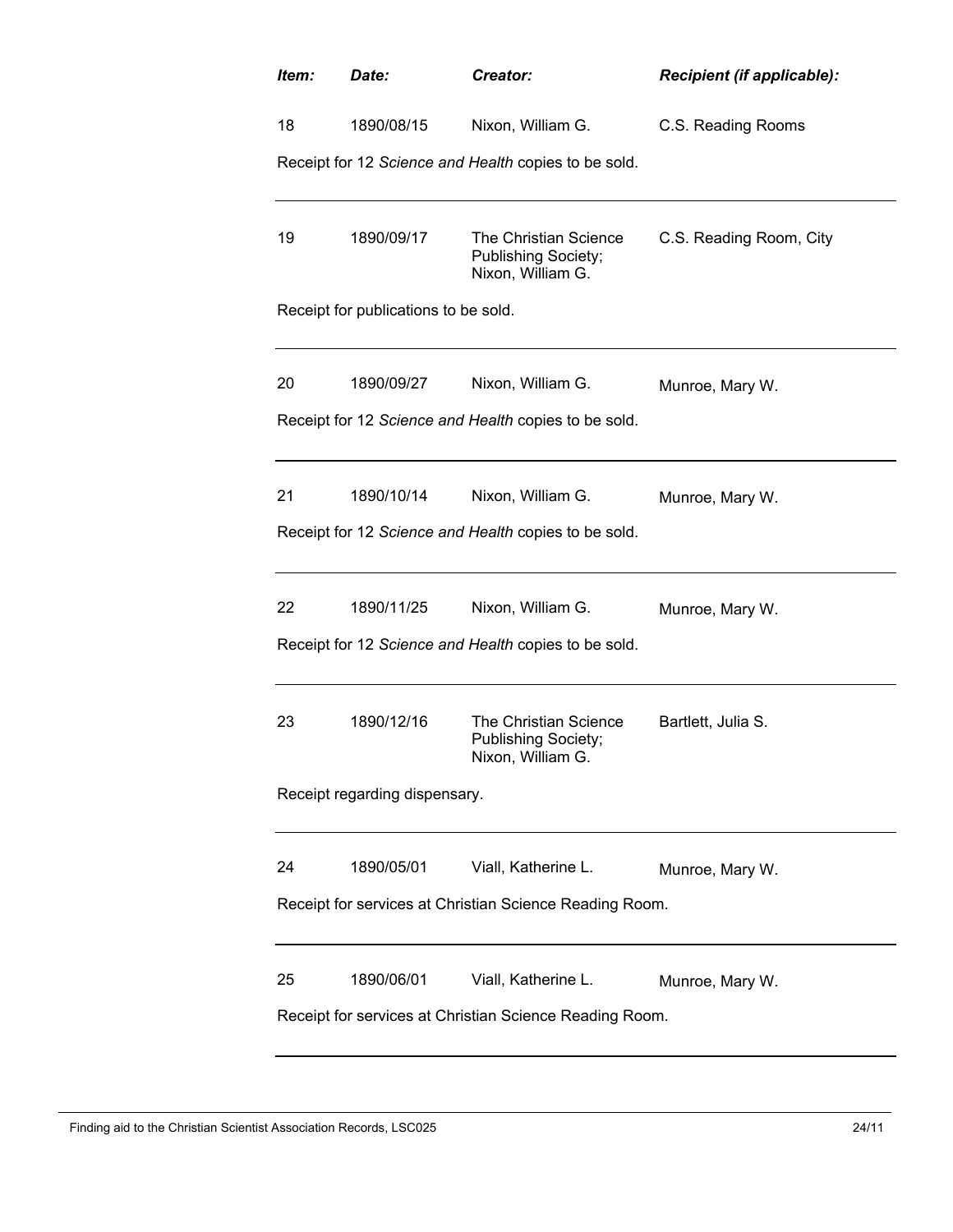| Item:                                                   | Date:      | Creator:                                                                         | <b>Recipient (if applicable):</b> |  |
|---------------------------------------------------------|------------|----------------------------------------------------------------------------------|-----------------------------------|--|
| 26                                                      | 1890/07/02 | Viall, Katherine L.                                                              | Munroe, Mary W.                   |  |
|                                                         |            | Receipt for services at Christian Science Reading Room.                          |                                   |  |
| 27                                                      | 1890/07/31 | Viall, Katherine L.                                                              | Munroe, Mary W.                   |  |
|                                                         |            | Receipt for services at Christian Science Reading Room.                          |                                   |  |
| 28                                                      | 1890/08/27 | Viall, Katherine L.                                                              | Munroe, Mary W.                   |  |
| Receipt for services at Christian Science Reading Room. |            |                                                                                  |                                   |  |
| 29                                                      | 1890/10/19 | Viall, Katherine L.                                                              | Munroe, Mary W.                   |  |
| Receipt for services at Christian Science Reading Room. |            |                                                                                  |                                   |  |
| 30                                                      | 1890/11/05 | Viall, Katherine L.                                                              | Munroe, Mary W.                   |  |
| Receipt for services at Christian Science Reading Room. |            |                                                                                  |                                   |  |
| 31                                                      | 1890/12/03 | Viall, Katherine L.                                                              | Munroe, Mary W.                   |  |
|                                                         |            | Receipt for services at Christian Science Reading Room.                          |                                   |  |
| 32                                                      | 1890/12/31 | Viall, Katherine L.                                                              | Munroe, Mary W.                   |  |
|                                                         |            | Receipt for services at Christian Science Reading Room.                          |                                   |  |
|                                                         |            | Folder 11, Receipts for Literature and Expenses at Reading Room, 1891/01-1891/06 |                                   |  |
| Item:                                                   | Date:      | Creator:                                                                         | Recipient (if applicable):        |  |
| 01                                                      | 1891/01/07 | Viall, Katherine L.                                                              | Munroe, Mary W.                   |  |
| Receipt for services at Christian Science Reading Room. |            |                                                                                  |                                   |  |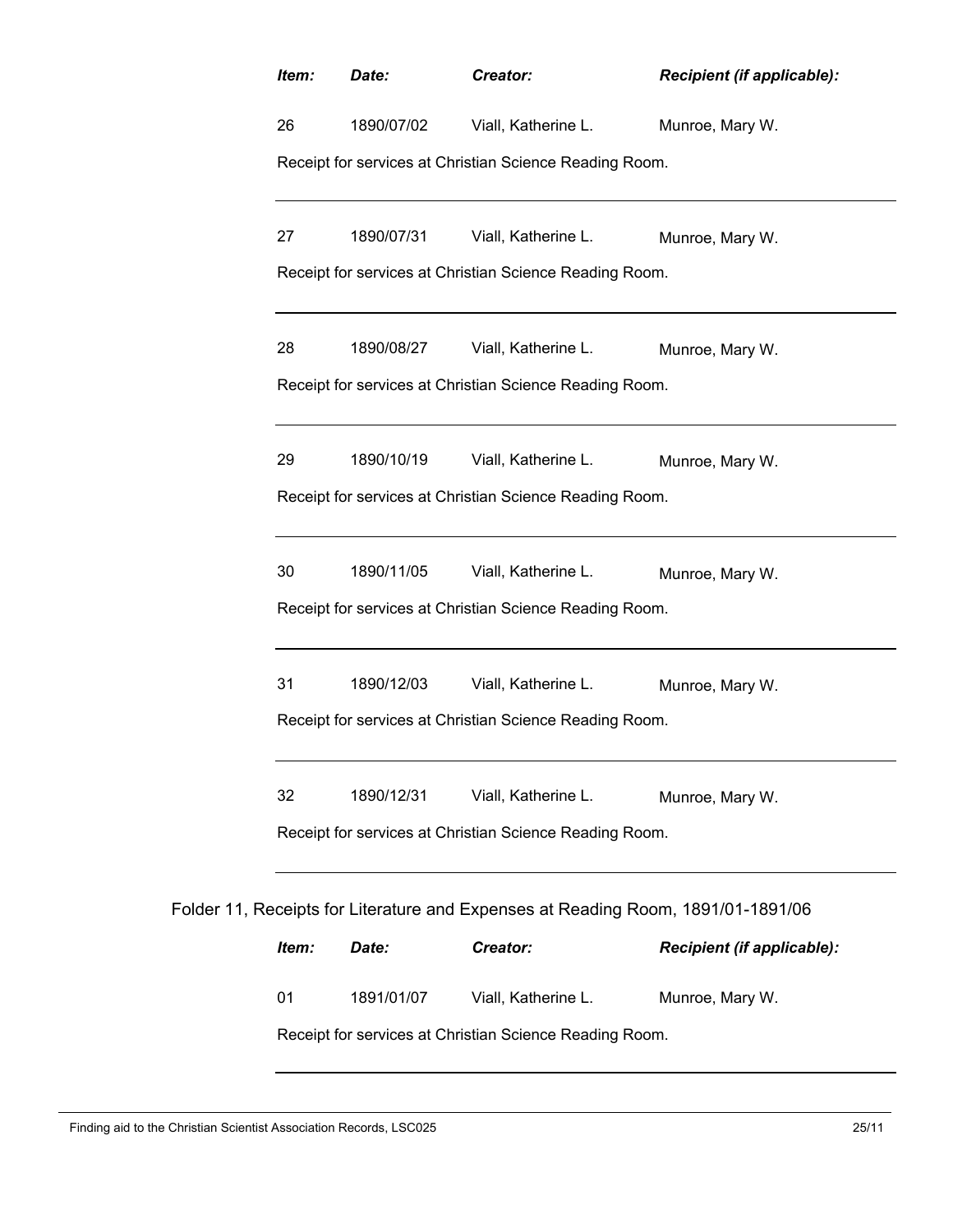| Item:                                                      | Date:                                                      | Creator:                                                   | <b>Recipient (if applicable):</b>                    |  |  |  |  |
|------------------------------------------------------------|------------------------------------------------------------|------------------------------------------------------------|------------------------------------------------------|--|--|--|--|
| 02                                                         |                                                            | 1891/03/04 Viall, Katherine L.                             | Munroe, Mary W.                                      |  |  |  |  |
|                                                            |                                                            | Receipt for services at Christian Science Reading Room.    |                                                      |  |  |  |  |
| 03                                                         | 1891/04/01                                                 | Viall, Katherine L.                                        | Munroe, Mary W.                                      |  |  |  |  |
|                                                            |                                                            | Receipt for services at Christian Science Reading Room.    |                                                      |  |  |  |  |
| 04                                                         | 1891/04/30                                                 | Viall, Katherine L.                                        | Munroe, Mary W.                                      |  |  |  |  |
|                                                            |                                                            | Receipt for services at Christian Science Reading Room.    |                                                      |  |  |  |  |
| 05                                                         |                                                            | 1891/05/31 Viall, Katherine L.                             | Munroe, Mary W.                                      |  |  |  |  |
|                                                            |                                                            | Receipt for services at Christian Science Reading Room.    |                                                      |  |  |  |  |
| 06                                                         | 1891/01/01                                                 | Company                                                    | The Boston Gas-Light Christian Scientist Association |  |  |  |  |
|                                                            |                                                            | Receipt for services. Stamped payment received Jan 9 1891. |                                                      |  |  |  |  |
| 07                                                         | 1891/01/01                                                 | The Christian Science<br><b>Publishing Society</b>         | C.S. Reading Rooms, Boston                           |  |  |  |  |
|                                                            | Receipt for literature purchased for sale in Reading Room. |                                                            |                                                      |  |  |  |  |
| 08                                                         | 1891/01/12                                                 | Nixon, William G.                                          | Munroe, Mary W.                                      |  |  |  |  |
| Receipt for literature purchased for sale in Reading Room. |                                                            |                                                            |                                                      |  |  |  |  |
| 09                                                         | 1891/01/31                                                 | Nixon, William G.                                          | Munroe, Mary W.                                      |  |  |  |  |
| Receipt for literature purchased for sale in Reading Room. |                                                            |                                                            |                                                      |  |  |  |  |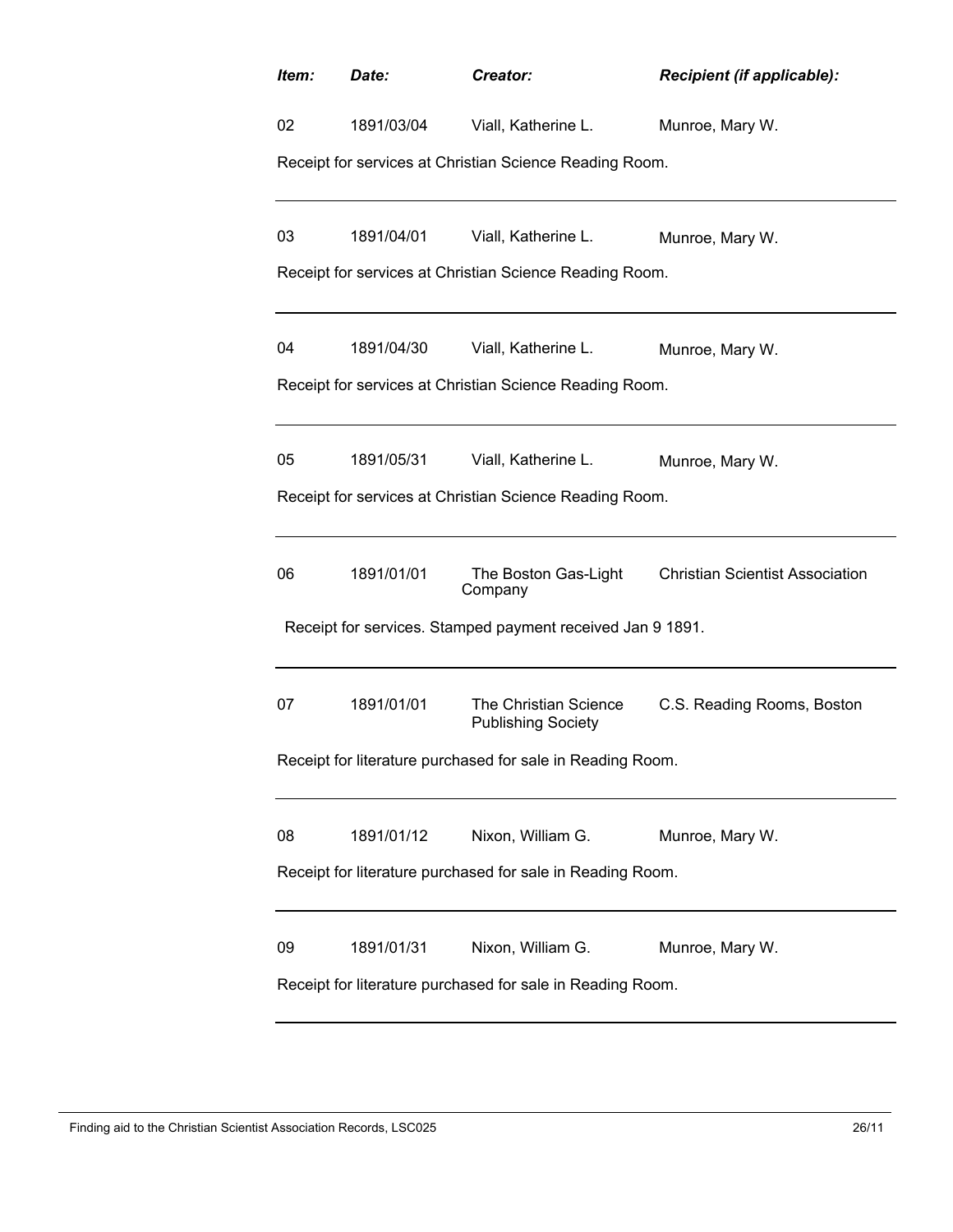| Item:                                                      | Date:                                                | Creator:                                                   | Recipient (if applicable): |  |  |  |  |  |
|------------------------------------------------------------|------------------------------------------------------|------------------------------------------------------------|----------------------------|--|--|--|--|--|
| 10                                                         | 1891/02/14                                           | Nixon, William G.                                          | Munroe, Mary W.            |  |  |  |  |  |
|                                                            | Receipt for 12 Science and Health copies to be sold. |                                                            |                            |  |  |  |  |  |
| 11                                                         | 1891/02/17                                           | Nixon, William G.                                          | Munroe, Mary W.            |  |  |  |  |  |
|                                                            |                                                      | Receipt for 25 Science and Health copies to be sold.       |                            |  |  |  |  |  |
| 12                                                         | 1891/02/19                                           | Nixon, William G.                                          | Munroe, Mary W.            |  |  |  |  |  |
|                                                            |                                                      | Receipt for 12 Science and Health copies to be sold.       |                            |  |  |  |  |  |
| 13                                                         | 1891/03/02                                           | Nixon, William G.                                          | Munroe, Mary W.            |  |  |  |  |  |
|                                                            |                                                      | Receipt for literature purchased for sale in Reading Room. |                            |  |  |  |  |  |
| 14                                                         | 1891/03/05                                           | Nixon, William G.                                          | Munroe, Mary W.            |  |  |  |  |  |
|                                                            |                                                      | Receipt for literature purchased for sale in Reading Room. |                            |  |  |  |  |  |
| 15                                                         | 1891/03/06                                           | Cannon, W.C.                                               | Bartlett, Julia S.         |  |  |  |  |  |
|                                                            | Receipt for 2000 cards printed.                      |                                                            |                            |  |  |  |  |  |
| 16                                                         | 1891/03/07                                           | Nixon, William G.                                          | Munroe, Mary W.            |  |  |  |  |  |
| Receipt for literature purchased for sale in Reading Room. |                                                      |                                                            |                            |  |  |  |  |  |
| 17                                                         | 1891/03/09                                           | Nixon, William G.                                          | Munroe, Mary W.            |  |  |  |  |  |
| Receipt for literature purchased for sale in Reading Room. |                                                      |                                                            |                            |  |  |  |  |  |
| 18                                                         | 1891/03/12                                           | Nixon, William G.                                          | Munroe, Mary W.            |  |  |  |  |  |
| Receipt for literature purchased for sale in Reading Room. |                                                      |                                                            |                            |  |  |  |  |  |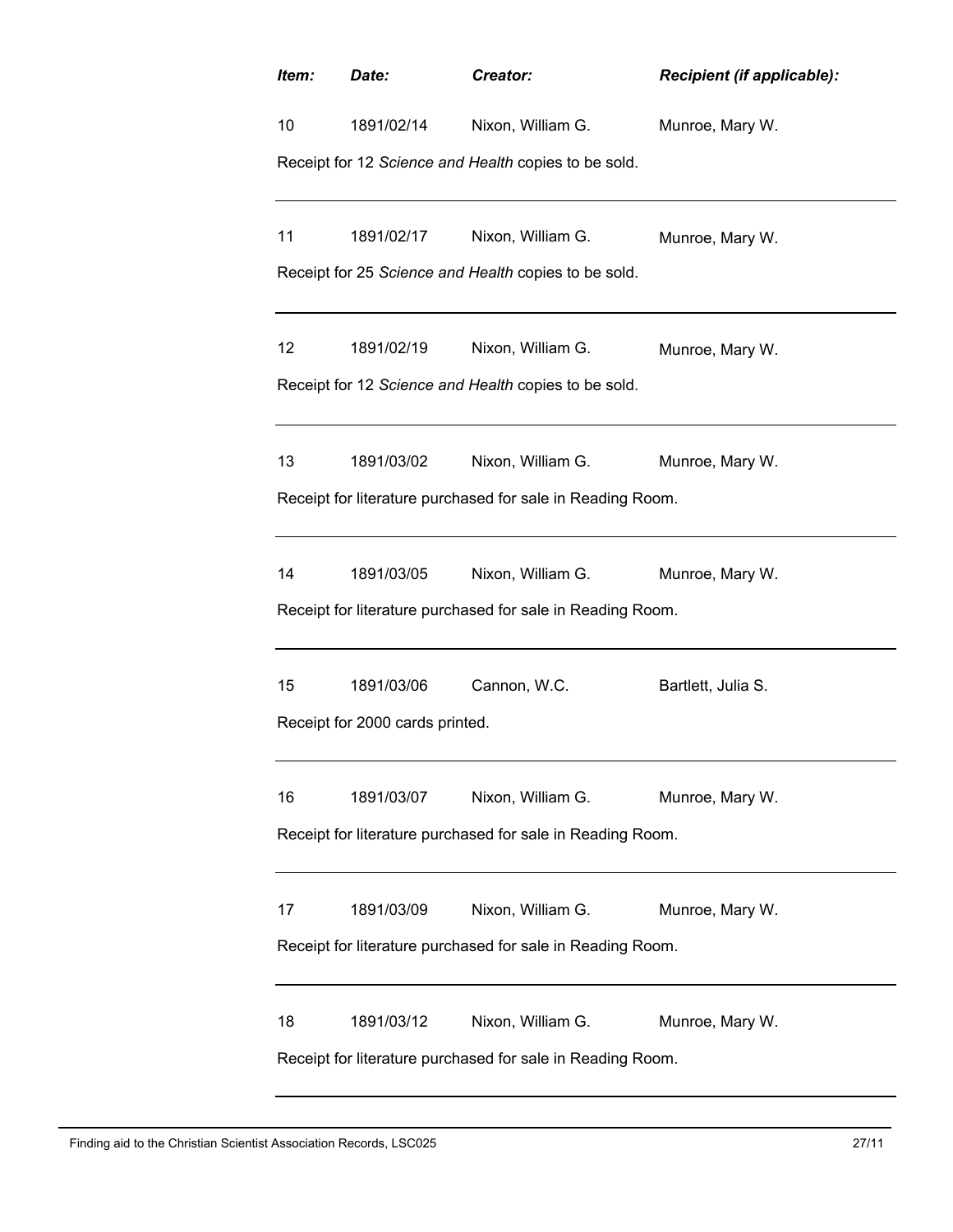| Item:                                                      | Date:      | Creator:                                                   | Recipient (if applicable): |  |  |
|------------------------------------------------------------|------------|------------------------------------------------------------|----------------------------|--|--|
| 19                                                         | 1891/03/17 | Nixon, William G.                                          | Munroe, Mary W.            |  |  |
|                                                            |            | Receipt for literature purchased for sale in Reading Room. |                            |  |  |
| 20                                                         | 1891/03/18 | Nixon, William G.                                          | Munroe, Mary W.            |  |  |
|                                                            |            | Receipt for literature purchased for sale in Reading Room. |                            |  |  |
| 21                                                         | 1891/03/20 | Nixon, William G.                                          | Munroe, Mary W.            |  |  |
|                                                            |            | Receipt for literature purchased for sale in Reading Room. |                            |  |  |
| 22                                                         | 1891/03/31 | Nixon, William G.                                          | Munroe, Mary W.            |  |  |
|                                                            |            | Receipt for literature purchased for sale in Reading Room. |                            |  |  |
| 23                                                         | 1891/04/01 | Nixon, William G.                                          | Munroe, Mary W.            |  |  |
| Receipt for literature purchased for sale in Reading Room. |            |                                                            |                            |  |  |
| 24                                                         | 1891/04/04 | Nixon, William G.                                          | Munroe, Mary W.            |  |  |
| Receipt for literature purchased for sale in Reading Room. |            |                                                            |                            |  |  |
| 25                                                         | 1891/04/09 | Nixon, William G.                                          | Munroe, Mary W.            |  |  |
| Receipt for literature purchased for sale in Reading Room. |            |                                                            |                            |  |  |
| 26                                                         | 1891/04/16 | Nixon, William G.                                          | Munroe, Mary W.            |  |  |
| Receipt for literature purchased for sale in Reading Room. |            |                                                            |                            |  |  |
| 27                                                         | 1891/04/20 | Nixon, William G.                                          | Munroe, Mary W.            |  |  |
| Receipt for literature purchased for sale in Reading Room. |            |                                                            |                            |  |  |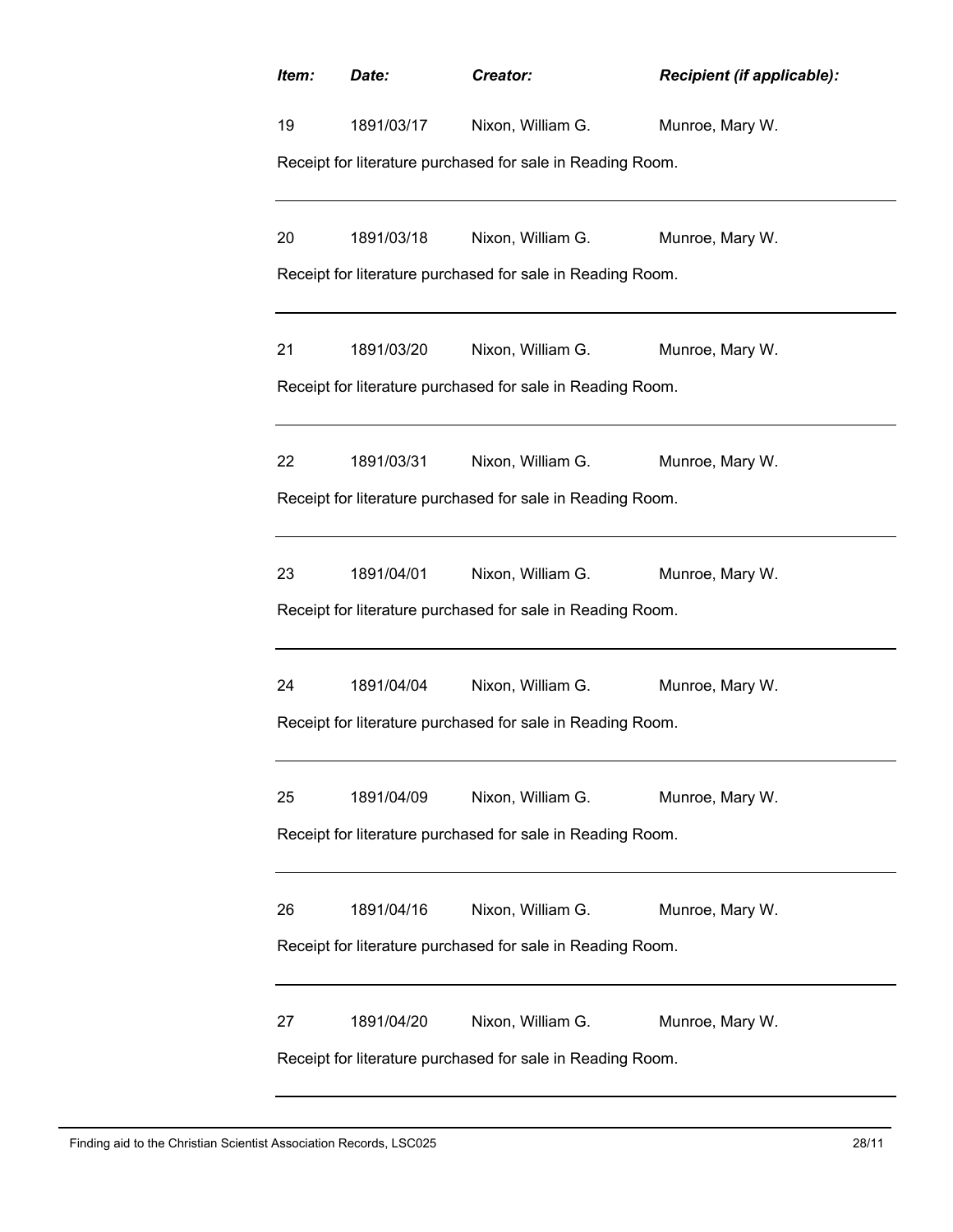| Item:                                                      | Date:      | Creator:                                                   | Recipient (if applicable):                 |  |  |
|------------------------------------------------------------|------------|------------------------------------------------------------|--------------------------------------------|--|--|
| 28                                                         | 1891/04/20 | Nixon, William G.                                          | Munroe, Mary W.                            |  |  |
|                                                            |            | Receipt for literature purchased for sale in Reading Room. |                                            |  |  |
|                                                            |            |                                                            |                                            |  |  |
| 29                                                         | 1891/04/27 | Nixon, William G.                                          | Munroe, Mary W.                            |  |  |
|                                                            |            | Receipt for literature purchased for sale in Reading Room. |                                            |  |  |
| 30                                                         | 1891/05/01 | Nixon, William G.                                          | Munroe, Mary W.                            |  |  |
|                                                            |            | Receipt for literature purchased for sale in Reading Room. |                                            |  |  |
|                                                            |            |                                                            |                                            |  |  |
| 31                                                         | 1891/05/01 | The Christian Science<br><b>Publishing Society</b>         | Christian Science Reading Room.<br>Boston. |  |  |
|                                                            |            | Receipt for literature purchased for sale in Reading Room. |                                            |  |  |
|                                                            |            |                                                            |                                            |  |  |
| 32                                                         | 1891/05/07 | Nixon, William G.                                          | Munroe, Mary W.                            |  |  |
| Receipt for literature purchased for sale in Reading Room. |            |                                                            |                                            |  |  |
|                                                            |            |                                                            |                                            |  |  |
| 33                                                         | 1891/05/08 | Nixon, William G.                                          | Munroe, Mary W.                            |  |  |
| Receipt for literature purchased for sale in Reading Room. |            |                                                            |                                            |  |  |
|                                                            |            |                                                            |                                            |  |  |
| 34                                                         | 1891/05/19 | Church Cleansing<br>Company                                | <b>Christian Science Reading Room</b>      |  |  |
| Receipt for cleaning services.                             |            |                                                            |                                            |  |  |
| 35                                                         | 1891/05/19 | Nixon, William G.                                          | Munroe, Mary W.                            |  |  |
| Receipt for literature purchased for sale in Reading Room. |            |                                                            |                                            |  |  |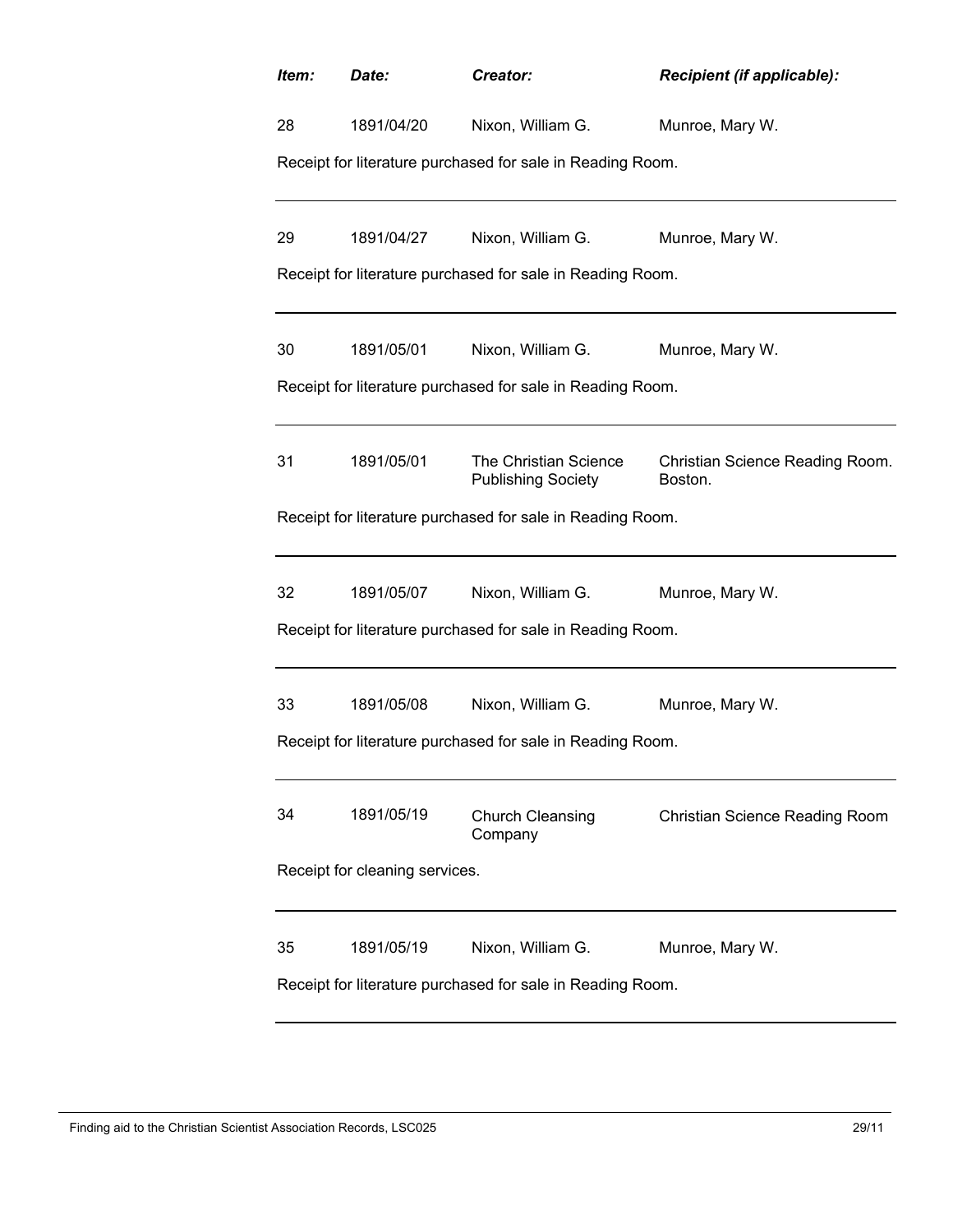| Item:                                                      | Date:      | Creator:                                                                         | <b>Recipient (if applicable):</b> |
|------------------------------------------------------------|------------|----------------------------------------------------------------------------------|-----------------------------------|
| 36                                                         | 1891/05/27 | Nixon, William G.                                                                | Munroe, Mary W.                   |
|                                                            |            | Receipt for literature purchased for sale in Reading Room.                       |                                   |
| 37                                                         | 1891/06/02 | Nixon, William G.                                                                | Munroe, Mary W.                   |
| Receipt for literature purchased for sale in Reading Room. |            |                                                                                  |                                   |
| 38                                                         | 1891/06/02 | Nixon, William G.                                                                | Munroe, Mary W.                   |
|                                                            |            | Receipt for literature purchased for sale in Reading Room.                       |                                   |
| 39                                                         | 1891/06/05 | Nixon, William G.                                                                | Munroe, Mary W.                   |
| Receipt for literature purchased for sale in Reading Room. |            |                                                                                  |                                   |
| 40                                                         | 1891/06/10 | Nixon, William G.                                                                | Munroe, Mary W.                   |
| Receipt for literature purchased for sale in Reading Room. |            |                                                                                  |                                   |
| 41                                                         | 1891/06/13 | Nixon, William G.                                                                | Munroe, Mary W.                   |
| Receipt for literature purchased for sale in Reading Room. |            |                                                                                  |                                   |
| 42                                                         | 1891/06/16 | Nixon, William G.                                                                | Munroe, Mary W.                   |
|                                                            |            | Receipt for literature purchased for sale in Reading Room.                       |                                   |
|                                                            |            | Folder 12, Receipts for Literature and Expenses at Reading Room, 1891/07-1891/12 |                                   |
| Item:                                                      | Date:      | Creator:                                                                         | <b>Recipient (if applicable):</b> |
| 01                                                         | 1891/07/01 | Viall, Katherine L.                                                              | Munroe, Mary W.                   |
|                                                            |            | Receipt for services at Christian Science Reading Room.                          |                                   |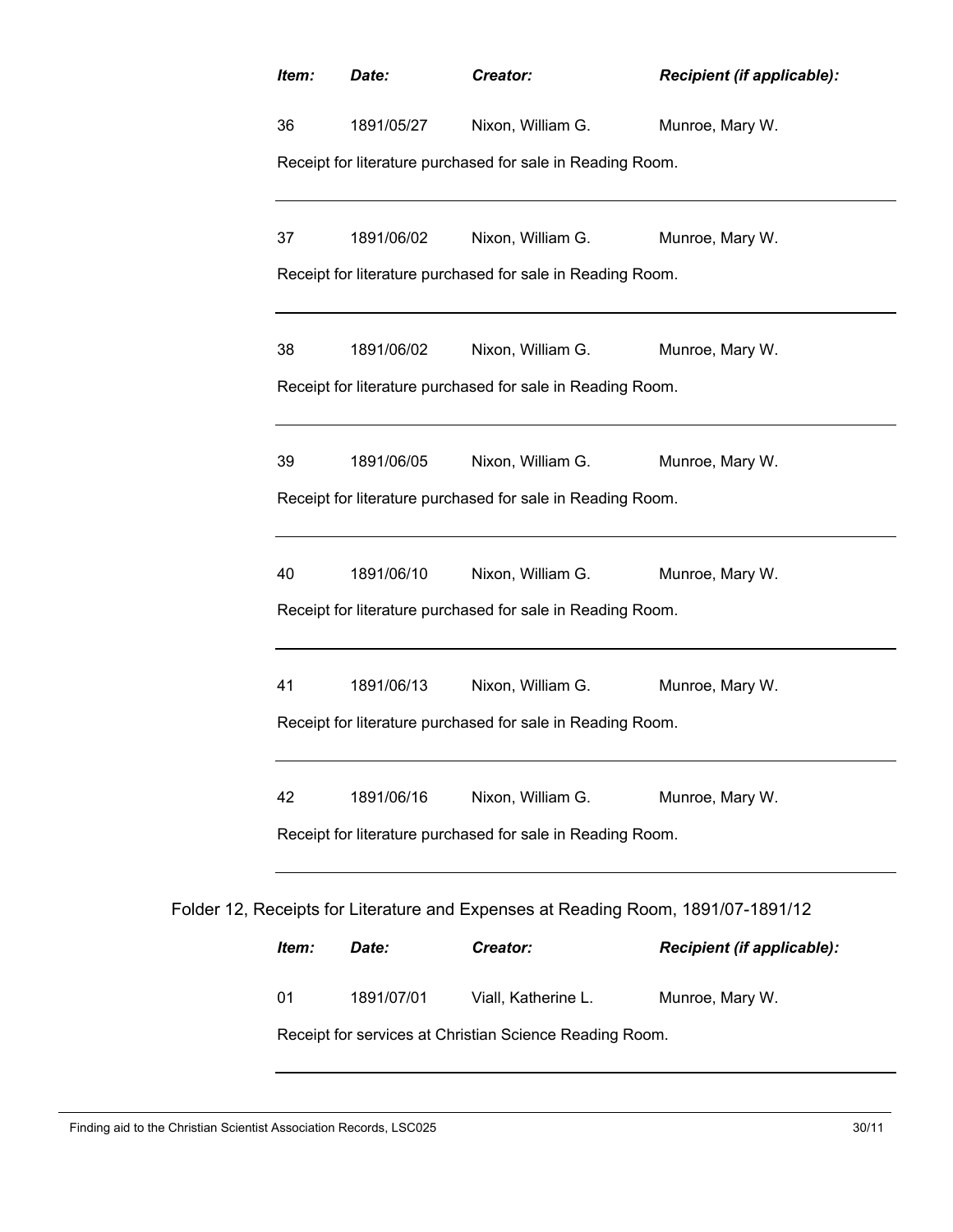| Item:                                                      | Date:                                                   | Creator:                                                | Recipient (if applicable): |  |  |  |
|------------------------------------------------------------|---------------------------------------------------------|---------------------------------------------------------|----------------------------|--|--|--|
| 02                                                         |                                                         | 1891/07/31 Viall, Katherine L.                          | Munroe, Mary W.            |  |  |  |
|                                                            | Receipt for services at Christian Science Reading Room. |                                                         |                            |  |  |  |
| 03                                                         | 1891/08/30                                              | Viall, Katherine L.                                     | Munroe, Mary W.            |  |  |  |
|                                                            |                                                         | Receipt for services at Christian Science Reading Room. |                            |  |  |  |
| 04                                                         | 1891/09/30                                              | Viall, Katherine L.                                     | Munroe, Mary W.            |  |  |  |
|                                                            |                                                         | Receipt for services at Christian Science Reading Room. |                            |  |  |  |
| 05                                                         | 1891/11/04                                              | Viall, Katherine L.                                     | Munroe, Mary W.            |  |  |  |
|                                                            |                                                         | Receipt for services at Christian Science Reading Room. |                            |  |  |  |
| 06                                                         | 1891/11/30                                              | Viall, Katherine L.                                     | Munroe, Mary W.            |  |  |  |
| Receipt for services at Christian Science Reading Room.    |                                                         |                                                         |                            |  |  |  |
| 07                                                         | 1891/12/30                                              | Viall, Katherine L.                                     | Munroe, Mary W.            |  |  |  |
| Receipt for services at Christian Science Reading Room.    |                                                         |                                                         |                            |  |  |  |
| 08                                                         | 1891/07/03                                              | Nixon, William G.                                       | Munroe, Mary W.            |  |  |  |
| Receipt for literature purchased for sale in Reading Room. |                                                         |                                                         |                            |  |  |  |
| 09                                                         | 1891/07/11                                              | Nixon, William G.                                       | Munroe, Mary W.            |  |  |  |
| Receipt for literature purchased for sale in Reading Room. |                                                         |                                                         |                            |  |  |  |
| 10                                                         | 1891/07/25                                              | Nixon, William G.                                       | Munroe, Mary W.            |  |  |  |
| Receipt for literature purchased for sale in Reading Room. |                                                         |                                                         |                            |  |  |  |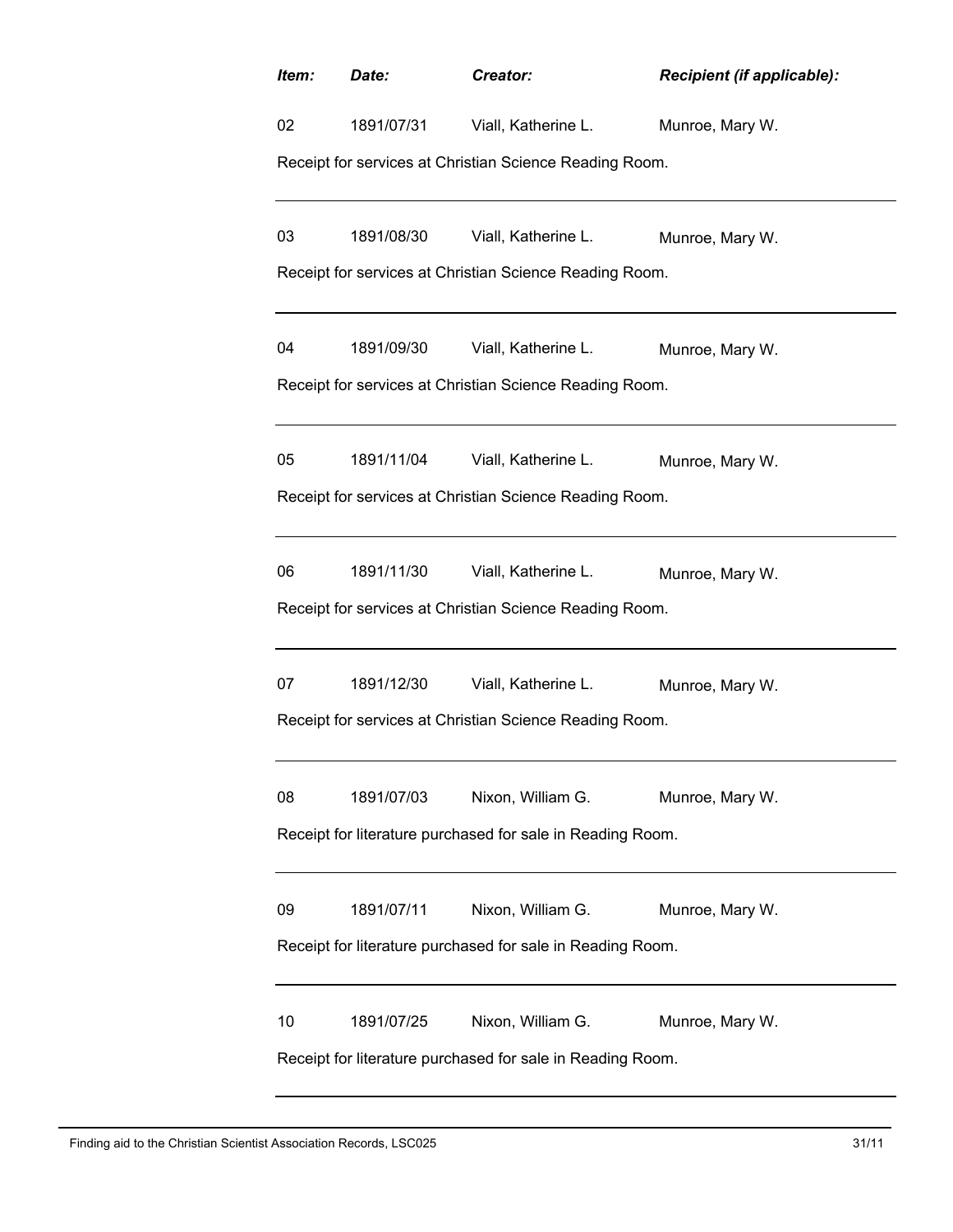| Item:                                                      | Date:      | Creator:                                                   | <b>Recipient (if applicable):</b>                       |  |  |
|------------------------------------------------------------|------------|------------------------------------------------------------|---------------------------------------------------------|--|--|
| 11                                                         | 1891/08/13 | Nixon, William G.                                          | Munroe, Mary W.                                         |  |  |
|                                                            |            | Receipt for literature purchased for sale in Reading Room. |                                                         |  |  |
|                                                            |            |                                                            |                                                         |  |  |
| 12                                                         | 1891/08/21 | Nixon, William G.                                          | Munroe, Mary W.                                         |  |  |
|                                                            |            | Receipt for literature purchased for sale in Reading Room. |                                                         |  |  |
| 13                                                         | 1891/09/01 | The Christian Science<br><b>Publishing Society</b>         | Christian Science Reading Room.<br>Boston.              |  |  |
|                                                            |            | Receipt for literature purchased for sale in Reading Room. |                                                         |  |  |
|                                                            |            |                                                            |                                                         |  |  |
| 14                                                         | 1891/09/05 | Scribner, Julia                                            | Wendland, Miss                                          |  |  |
|                                                            |            | Handwritten receipt for money received for charity.        |                                                         |  |  |
|                                                            |            |                                                            |                                                         |  |  |
| 15                                                         | 1891/09/10 | Nixon, William G.                                          | Munroe, Mary W.                                         |  |  |
| Receipt for literature purchased for sale in Reading Room. |            |                                                            |                                                         |  |  |
|                                                            |            |                                                            |                                                         |  |  |
| 16                                                         | 1891/09/15 | Nixon, William G.                                          | Munroe, Mary W.                                         |  |  |
| Receipt for literature purchased for sale in Reading Room. |            |                                                            |                                                         |  |  |
|                                                            |            |                                                            |                                                         |  |  |
| 17                                                         | 1891/09/19 | Crafts, Myra A.                                            | <b>Christian Science Reading Room</b><br>and Dispensary |  |  |
| Handwritten receipt for services.                          |            |                                                            |                                                         |  |  |
| 18                                                         | 1891/09/26 | Nixon, William G.                                          | Munroe, Mary W.                                         |  |  |
|                                                            |            | Receipt for literature purchased for sale in Reading Room. |                                                         |  |  |
|                                                            |            |                                                            |                                                         |  |  |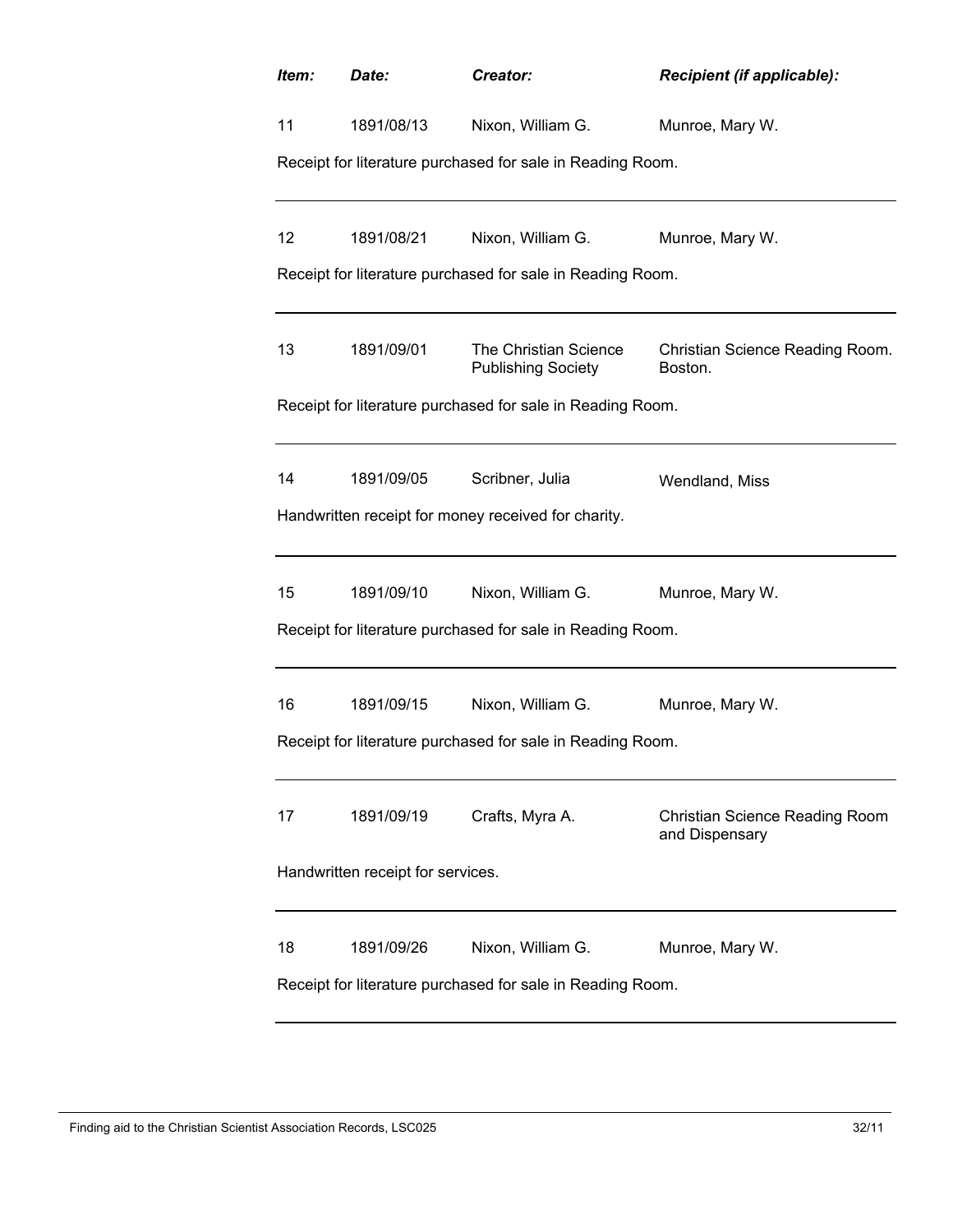| Item:                                                      | Date:                 | Creator:                                                                        | Recipient (if applicable):             |  |  |
|------------------------------------------------------------|-----------------------|---------------------------------------------------------------------------------|----------------------------------------|--|--|
| 19                                                         | 1891/10/16            | Nixon, William G.                                                               | Munroe, Mary W.                        |  |  |
|                                                            |                       | Receipt for literature purchased for sale in Reading Room.                      |                                        |  |  |
| 20                                                         | 1891/11/01            | The Boston Gas-Light<br>Company                                                 | <b>Christian Scientist Association</b> |  |  |
|                                                            | Receipt for services. |                                                                                 |                                        |  |  |
| 21                                                         | 1891/11/14            | Nixon, William G.                                                               | Munroe, Mary W.                        |  |  |
|                                                            |                       | Receipt for literature purchased for sale in Reading Room.                      |                                        |  |  |
| 22                                                         | 1891/11/20            | Nixon, William G.                                                               | Munroe, Mary W.                        |  |  |
| Receipt for literature purchased for sale in Reading Room. |                       |                                                                                 |                                        |  |  |
| 23                                                         | 1891/11/28            | Nixon, William G.                                                               | Munroe, Mary W.                        |  |  |
| Receipt for literature purchased for sale in Reading Room. |                       |                                                                                 |                                        |  |  |
| 24                                                         | 1891/11/29            | Byrne, Mary                                                                     | <b>Christian Science Dispensary</b>    |  |  |
| Handwritten receipt for office cleaning.                   |                       |                                                                                 |                                        |  |  |
| 25                                                         | 1891/12/01            | Nixon, William G.                                                               | Munroe, Mary W.                        |  |  |
| Receipt for literature purchased for sale in Reading Room. |                       |                                                                                 |                                        |  |  |
| 26                                                         | 1891/12/04            | Nixon, William G.<br>Receipt for literature purchased for sale in Reading Room. | Munroe, Mary W.                        |  |  |
|                                                            |                       |                                                                                 |                                        |  |  |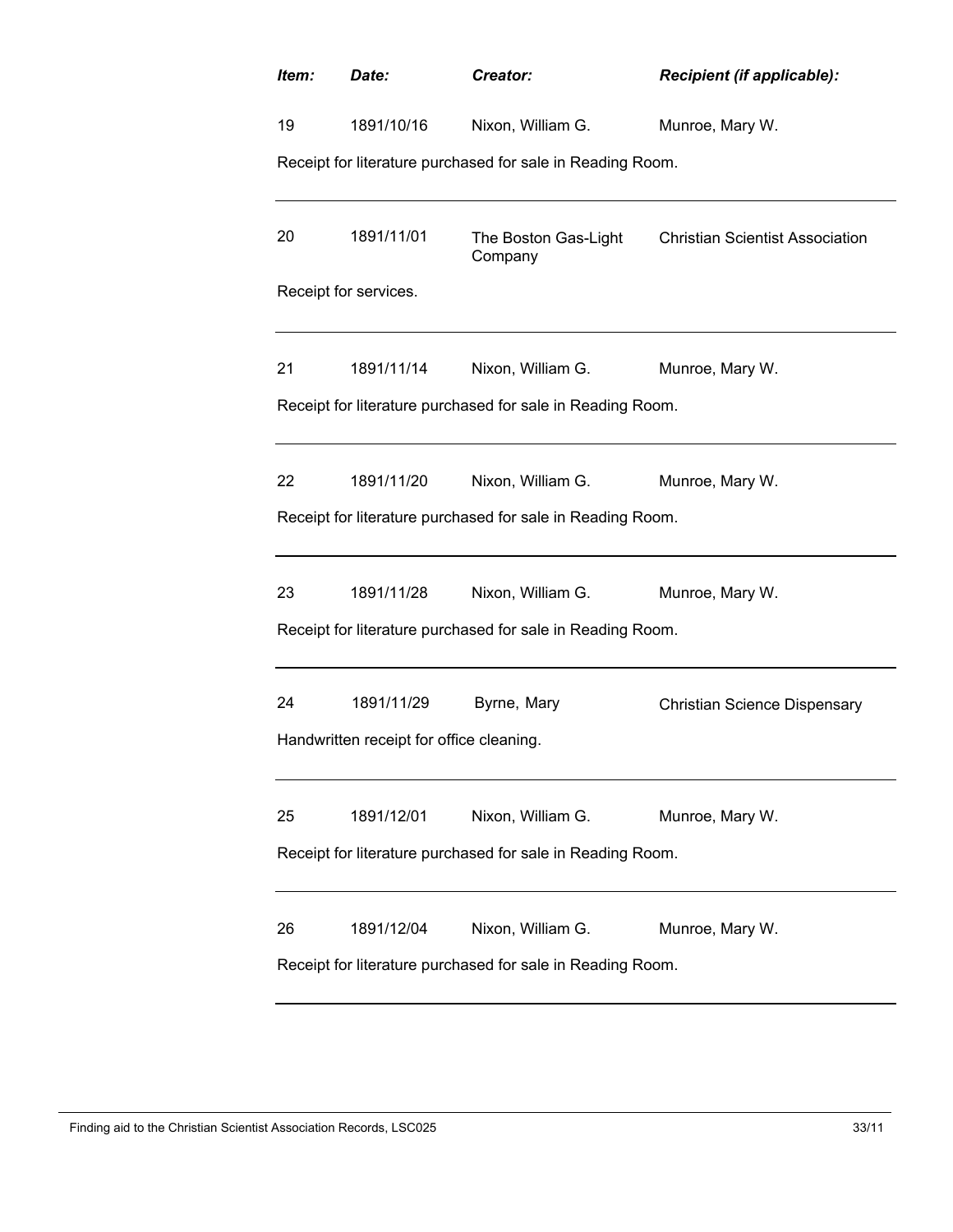|                                                         | Item:                                                   | Date:      | Creator:                                                              | Recipient (if applicable):                  |  |
|---------------------------------------------------------|---------------------------------------------------------|------------|-----------------------------------------------------------------------|---------------------------------------------|--|
|                                                         | 27                                                      | 1891/12/04 | Drivers' Union Ice<br>Company                                         | The Christian Science Publishing<br>Company |  |
|                                                         | Receipt for services, including "Care of Room."         |            |                                                                       |                                             |  |
|                                                         | 28                                                      | 1891/12/11 | Nixon, William G.                                                     | Munroe, Mary W.                             |  |
|                                                         |                                                         |            | Receipt for literature purchased for sale in Reading Room.            |                                             |  |
|                                                         |                                                         |            | Folder 13, Receipts for Literature and Expenses at Reading Room, 1892 |                                             |  |
|                                                         | Item:                                                   | Date:      | Creator:                                                              | Recipient (if applicable):                  |  |
|                                                         | 01                                                      | 1892/02/03 | Viall, Katherine L.                                                   | Munroe, Mary W.                             |  |
|                                                         | Receipt for services at Christian Science Reading Room. |            |                                                                       |                                             |  |
|                                                         | 02                                                      | 1892/03/03 | Viall, Katherine L.                                                   | Munroe, Mary W.                             |  |
| Receipt for services at Christian Science Reading Room. |                                                         |            |                                                                       |                                             |  |
|                                                         | 03                                                      | 1892/03/31 | Viall, Katherine L.                                                   | Munroe, Mary W.                             |  |
|                                                         | Receipt for services at Christian Science Reading Room. |            |                                                                       |                                             |  |
|                                                         | 04                                                      | 1892/05/02 | Viall, Katherine L.                                                   | Munroe, Mary W.                             |  |
|                                                         |                                                         |            | Receipt for services at Christian Science Reading Room.               |                                             |  |
|                                                         | 05                                                      | 1892/06/01 | Viall, Katherine L.                                                   | Munroe, Mary W.                             |  |
|                                                         |                                                         |            | Receipt for services at Christian Science Reading Room.               |                                             |  |
|                                                         | 06                                                      | 1892/06/03 | Viall, Katherine L.                                                   | Munroe, Mary W.                             |  |
|                                                         | Receipt for services at Christian Science Reading Room. |            |                                                                       |                                             |  |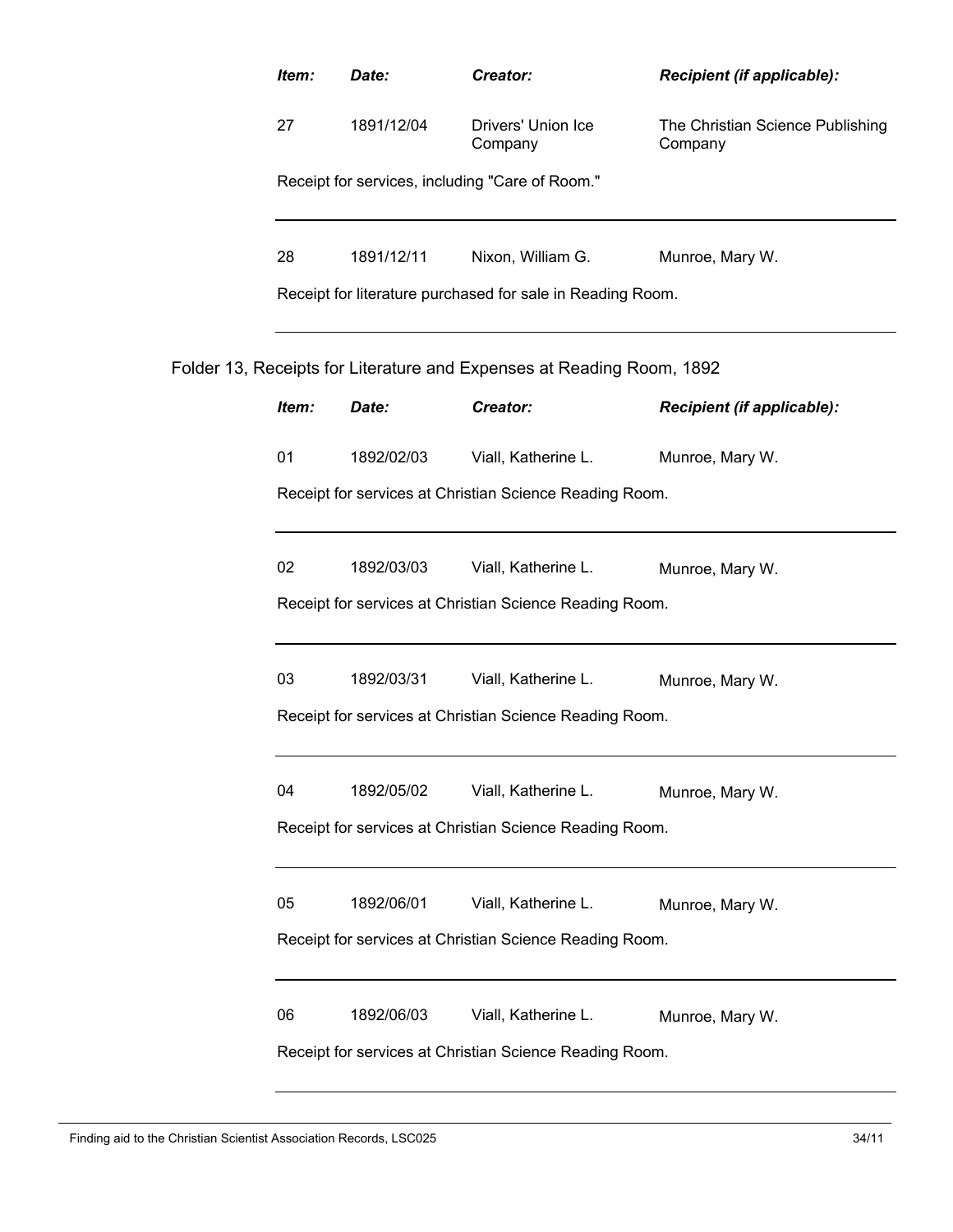| Item:                                                      | Date:                                                   | Creator:                                                | Recipient (if applicable):                 |  |  |  |
|------------------------------------------------------------|---------------------------------------------------------|---------------------------------------------------------|--------------------------------------------|--|--|--|
| 07                                                         | 1892/07/01                                              | Viall, Katherine L.                                     | Munroe, Mary W.                            |  |  |  |
|                                                            | Receipt for services at Christian Science Reading Room. |                                                         |                                            |  |  |  |
| 08                                                         | 1892/08/01                                              | Viall, Katherine L.                                     | Munroe, Mary W.                            |  |  |  |
|                                                            |                                                         | Receipt for services at Christian Science Reading Room. |                                            |  |  |  |
| 09                                                         | 1892/09/09                                              | Viall, Katherine L.                                     | Munroe, Mary W.                            |  |  |  |
|                                                            |                                                         | Receipt for services at Christian Science Reading Room. |                                            |  |  |  |
| 10                                                         | 1892/10/01                                              | Viall, Katherine L.                                     | Munroe, Mary W.                            |  |  |  |
|                                                            |                                                         | Receipt for services at Christian Science Reading Room. |                                            |  |  |  |
| 11                                                         | 1892/11/04                                              | Viall, Katherine L.                                     | Munroe, Mary W.                            |  |  |  |
| Receipt for services at Christian Science Reading Room.    |                                                         |                                                         |                                            |  |  |  |
| 12                                                         | 1892/12/01                                              | Viall, Katherine L.                                     | Munroe, Mary W.                            |  |  |  |
| Receipt for services at Christian Science Reading Room.    |                                                         |                                                         |                                            |  |  |  |
| 13                                                         | 1892/01/01                                              | The Christian Science<br><b>Publishing Society</b>      | Christian Science Reading Room.<br>Boston. |  |  |  |
| Receipt for literature purchased for sale in Reading Room. |                                                         |                                                         |                                            |  |  |  |
| 14                                                         | 1892/01/04                                              | Nixon, William G.                                       | Munroe, Mary W.                            |  |  |  |
| Receipt for literature purchased for sale in Reading Room. |                                                         |                                                         |                                            |  |  |  |
| 15                                                         | 1892/01/05                                              | Nixon, William G.                                       | Munroe, Mary W.                            |  |  |  |
| Receipt for literature purchased for sale in Reading Room. |                                                         |                                                         |                                            |  |  |  |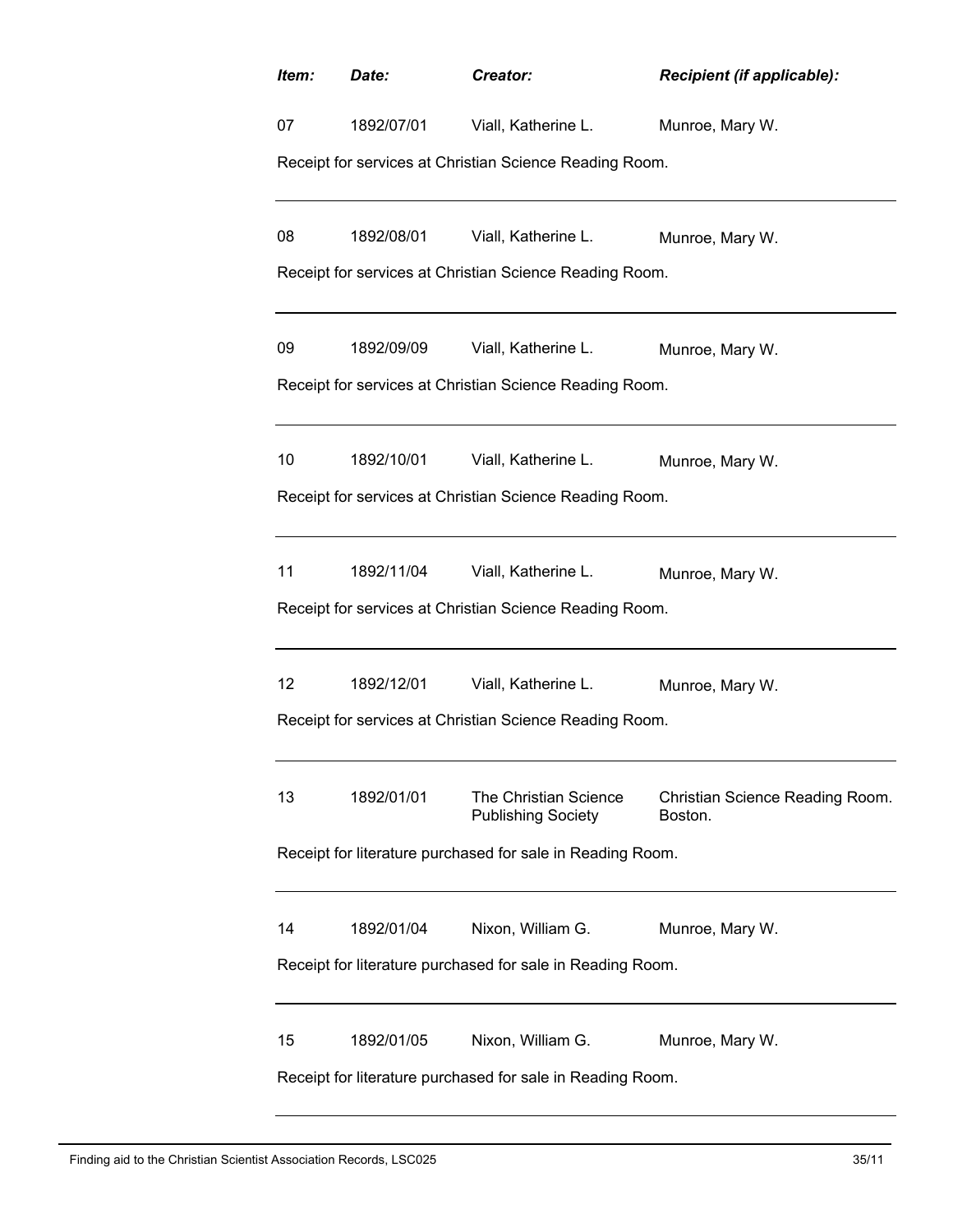| Item:                                                      | Date:                            | Creator:                                                                        | Recipient (if applicable): |  |  |
|------------------------------------------------------------|----------------------------------|---------------------------------------------------------------------------------|----------------------------|--|--|
| 16                                                         | 1892/02/08                       | New York and New<br><b>England Window</b><br><b>Cleaning Company</b>            | Viall, Katherine L.        |  |  |
|                                                            | Agreement for cleaning services. |                                                                                 |                            |  |  |
| 17                                                         | 1892/02/27                       | Nixon, William G.                                                               | Munroe, Mary W.            |  |  |
|                                                            |                                  | Receipt for literature purchased for sale in Reading Room.                      |                            |  |  |
| 18                                                         | 1892/03/07                       | New York and New<br><b>England Window</b><br><b>Cleaning Company</b>            | Viall, Katherine L.        |  |  |
|                                                            | Receipt for cleaning services.   |                                                                                 |                            |  |  |
| 19                                                         | 1892/03/29                       | Nixon, William G.                                                               | Munroe, Mary W.            |  |  |
|                                                            |                                  | Receipt for literature purchased for sale in Reading Room.                      |                            |  |  |
| 20                                                         | 1892/03/31                       | New York and New<br><b>England Window</b><br><b>Cleaning Company</b>            | Viall, Katherine L.        |  |  |
| Receipt for cleaning services.                             |                                  |                                                                                 |                            |  |  |
| 21                                                         | 1892/04/23                       | Nixon, William G.                                                               | Munroe, Mary W.            |  |  |
| Receipt for literature purchased for sale in Reading Room. |                                  |                                                                                 |                            |  |  |
| 22                                                         | 1892/04/28                       | New York and New<br><b>England Window</b><br><b>Cleaning Company</b>            | Viall, Katherine L.        |  |  |
| Receipt for cleaning services.                             |                                  |                                                                                 |                            |  |  |
| 23                                                         | 1892/05/10                       | Nixon, William G.<br>Receipt for literature purchased for sale in Reading Room. | Munroe, Mary W.            |  |  |
|                                                            |                                  |                                                                                 |                            |  |  |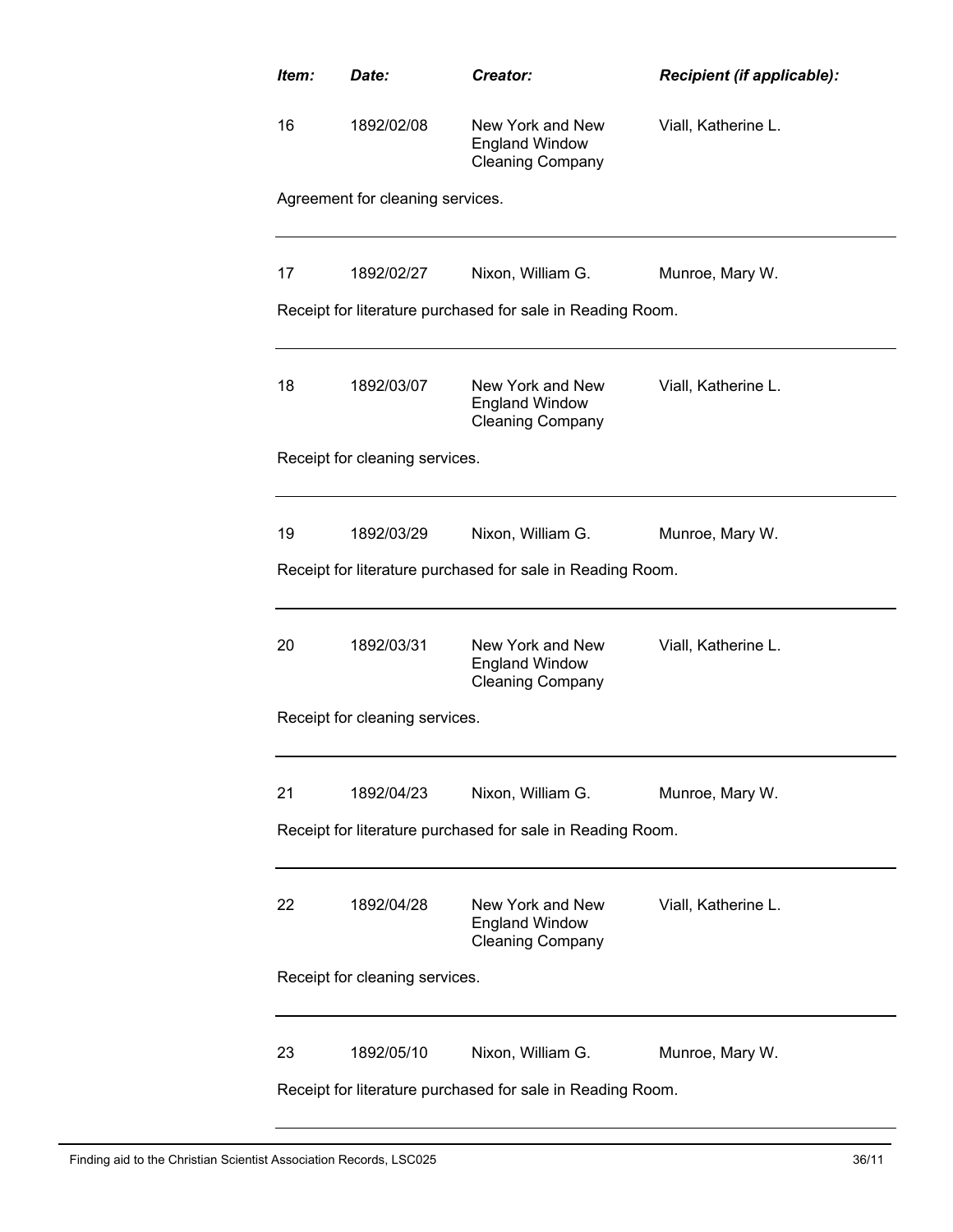| Item:                                                      | Date:                          | Creator:                                                                        | Recipient (if applicable):             |  |
|------------------------------------------------------------|--------------------------------|---------------------------------------------------------------------------------|----------------------------------------|--|
| 24                                                         | 1892/05/10                     | Nixon, William G.                                                               | Munroe, Mary W.                        |  |
|                                                            |                                | Receipt for literature purchased for sale in Reading Room.                      |                                        |  |
| 25                                                         | 1892/05/19                     | Nixon, William G.                                                               | Munroe, Mary W.                        |  |
|                                                            |                                | Receipt for literature purchased for sale in Reading Room.                      |                                        |  |
| 26                                                         | 1892/05/26                     | New York and New<br><b>England Window</b><br><b>Cleaning Company</b>            | Viall, Katherine L.                    |  |
|                                                            | Receipt for cleaning services. |                                                                                 |                                        |  |
| 27                                                         | 1892/06/01                     | The Boston Gas-Light<br>Company                                                 | <b>Christian Scientist Association</b> |  |
|                                                            | Receipt for services.          |                                                                                 |                                        |  |
| 28                                                         | 1892/06/04                     | <b>Church Cleansing</b><br>Company                                              | <b>Christian Science Reading Room</b>  |  |
|                                                            | Receipt for cleaning services. |                                                                                 |                                        |  |
| 29                                                         | 1892/06/23                     | New York and New<br><b>England Window</b><br><b>Cleaning Company</b>            | Viall, Katherine L.                    |  |
| Receipt for cleaning services.                             |                                |                                                                                 |                                        |  |
| 30                                                         | 1892/07/05                     | Nixon, William G.<br>Receipt for literature purchased for sale in Reading Room. | Munroe, Mary W.                        |  |
| 31                                                         | 1892/07/07                     | Nixon, William G.                                                               | Munroe, Mary W.                        |  |
| Receipt for literature purchased for sale in Reading Room. |                                |                                                                                 |                                        |  |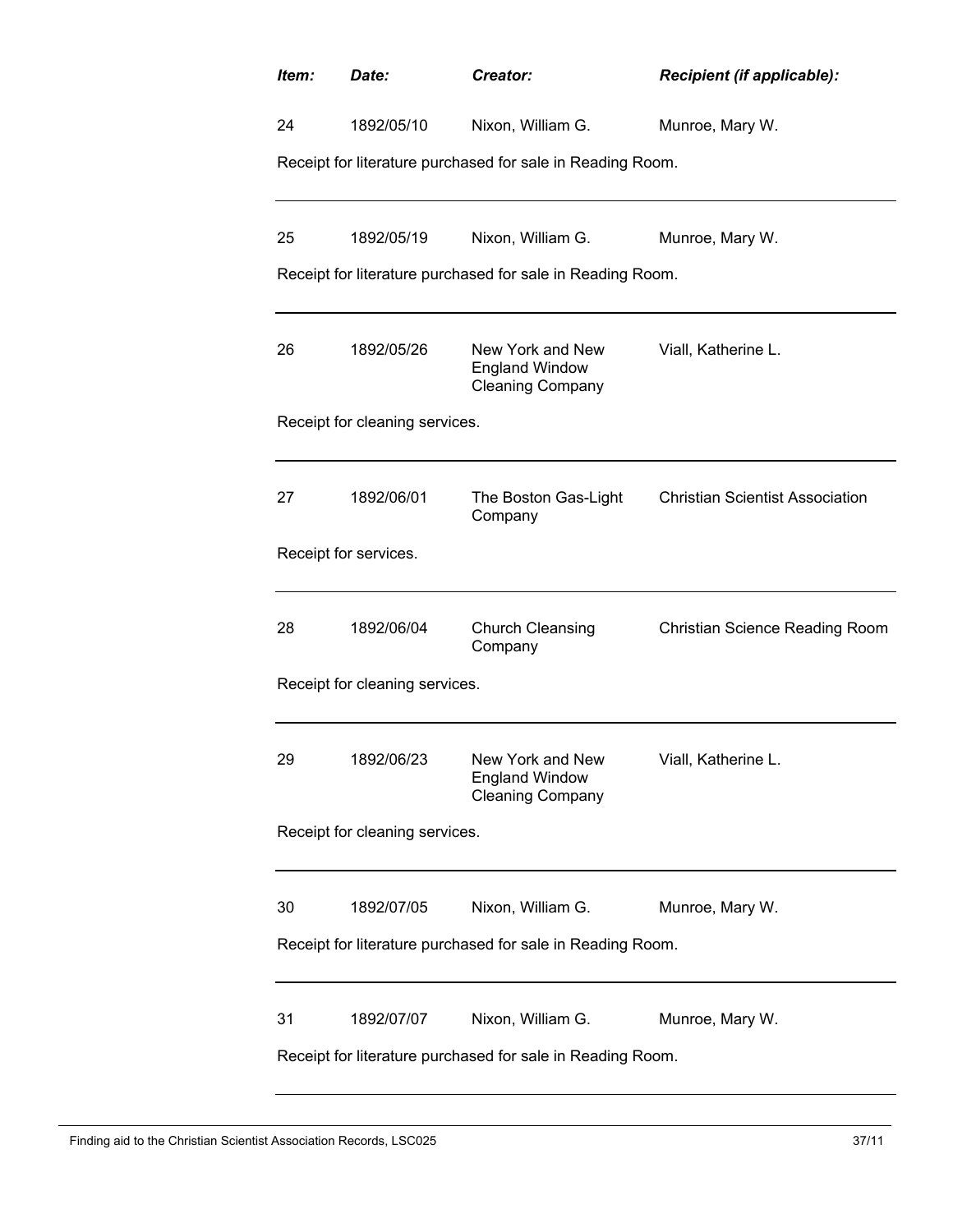| Item:                                                      | Date:                                                      | Creator:                                                             | Recipient (if applicable):                 |  |  |  |
|------------------------------------------------------------|------------------------------------------------------------|----------------------------------------------------------------------|--------------------------------------------|--|--|--|
| 32                                                         | 1892/07/20                                                 | Nixon, William G.                                                    | Munroe, Mary W.                            |  |  |  |
|                                                            | Receipt for literature purchased for sale in Reading Room. |                                                                      |                                            |  |  |  |
| 33                                                         | 1892/07/21                                                 | New York and New<br><b>England Window</b><br><b>Cleaning Company</b> | Viall, Katherine L.                        |  |  |  |
|                                                            | Receipt for cleaning services.                             |                                                                      |                                            |  |  |  |
| 34                                                         | 1892/08/17                                                 | Nixon, William G.                                                    | Munroe, Mary W.                            |  |  |  |
|                                                            |                                                            | Receipt for literature purchased for sale in Reading Room.           |                                            |  |  |  |
| 35                                                         | 1892/08/22                                                 | Nixon, William G.                                                    | Munroe, Mary W.                            |  |  |  |
|                                                            |                                                            | Receipt for literature purchased for sale in Reading Room.           |                                            |  |  |  |
| 36                                                         | 1892/08/25                                                 | New York and New<br><b>England Window</b><br><b>Cleaning Company</b> | Viall, Katherine L.                        |  |  |  |
|                                                            | Receipt for cleaning services.                             |                                                                      |                                            |  |  |  |
| 37                                                         | 1892/09/09                                                 | The Christian Science<br><b>Publishing Society</b>                   | Christian Science Reading Room.<br>Boston. |  |  |  |
| Receipt for literature purchased for sale in Reading Room. |                                                            |                                                                      |                                            |  |  |  |
| 38                                                         | 1892/09/15                                                 | Nixon, William G.                                                    | Munroe, Mary W.                            |  |  |  |
|                                                            |                                                            | Receipt for literature purchased for sale in Reading Room.           |                                            |  |  |  |
| 39                                                         | 1892/09/22                                                 | New York and New<br><b>England Window</b><br><b>Cleaning Company</b> | Viall, Katherine L.                        |  |  |  |
|                                                            | Receipt for cleaning services.                             |                                                                      |                                            |  |  |  |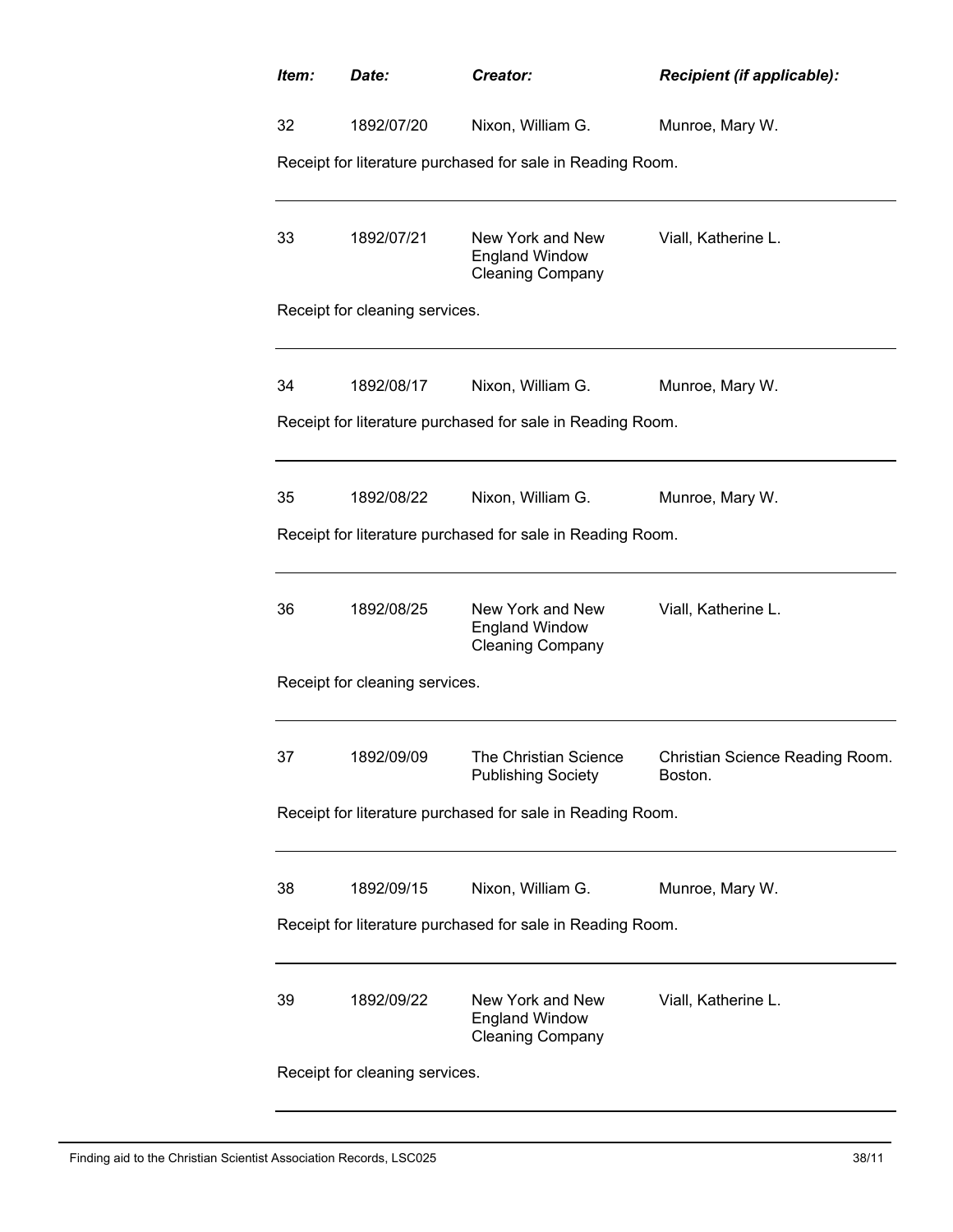| Item:                          | Date:                          | Creator:                                                             | Recipient (if applicable): |  |
|--------------------------------|--------------------------------|----------------------------------------------------------------------|----------------------------|--|
| 40                             | 1892/09/27                     | Nixon, William G.                                                    | Munroe, Mary W.            |  |
|                                |                                | Receipt for literature purchased for sale in Reading Room.           |                            |  |
| 41                             | 1892/10/05                     | Nixon, William G.                                                    | Munroe, Mary W.            |  |
|                                |                                | Receipt for literature purchased for sale in Reading Room.           |                            |  |
|                                |                                |                                                                      |                            |  |
| 42                             | 1892/10/15                     | Nixon, William G.                                                    | Munroe, Mary W.            |  |
|                                |                                | Receipt for literature purchased for sale in Reading Room.           |                            |  |
| 43                             | 1892/10/21                     | New York and New<br><b>England Window</b><br><b>Cleaning Company</b> | Viall, Katherine L.        |  |
|                                | Receipt for cleaning services. |                                                                      |                            |  |
| 44                             | 1892/10/22                     | Nixon, William G.                                                    | Munroe, Mary W.            |  |
|                                |                                | Receipt for literature purchased for sale in Reading Room.           |                            |  |
| 45                             | 1892/11/09                     | Nixon, William G.                                                    | Munroe, Mary W.            |  |
|                                |                                | Receipt for literature purchased for sale in Reading Room.           |                            |  |
| 46                             | 1892/11/18                     | New York and New<br><b>England Window</b><br><b>Cleaning Company</b> | Viall, Katherine L.        |  |
| Receipt for cleaning services. |                                |                                                                      |                            |  |
| 47                             | 1892/11/29                     | Nixon, William G.                                                    | Munroe, Mary W.            |  |
|                                |                                | Receipt for literature purchased for sale in Reading Room.           |                            |  |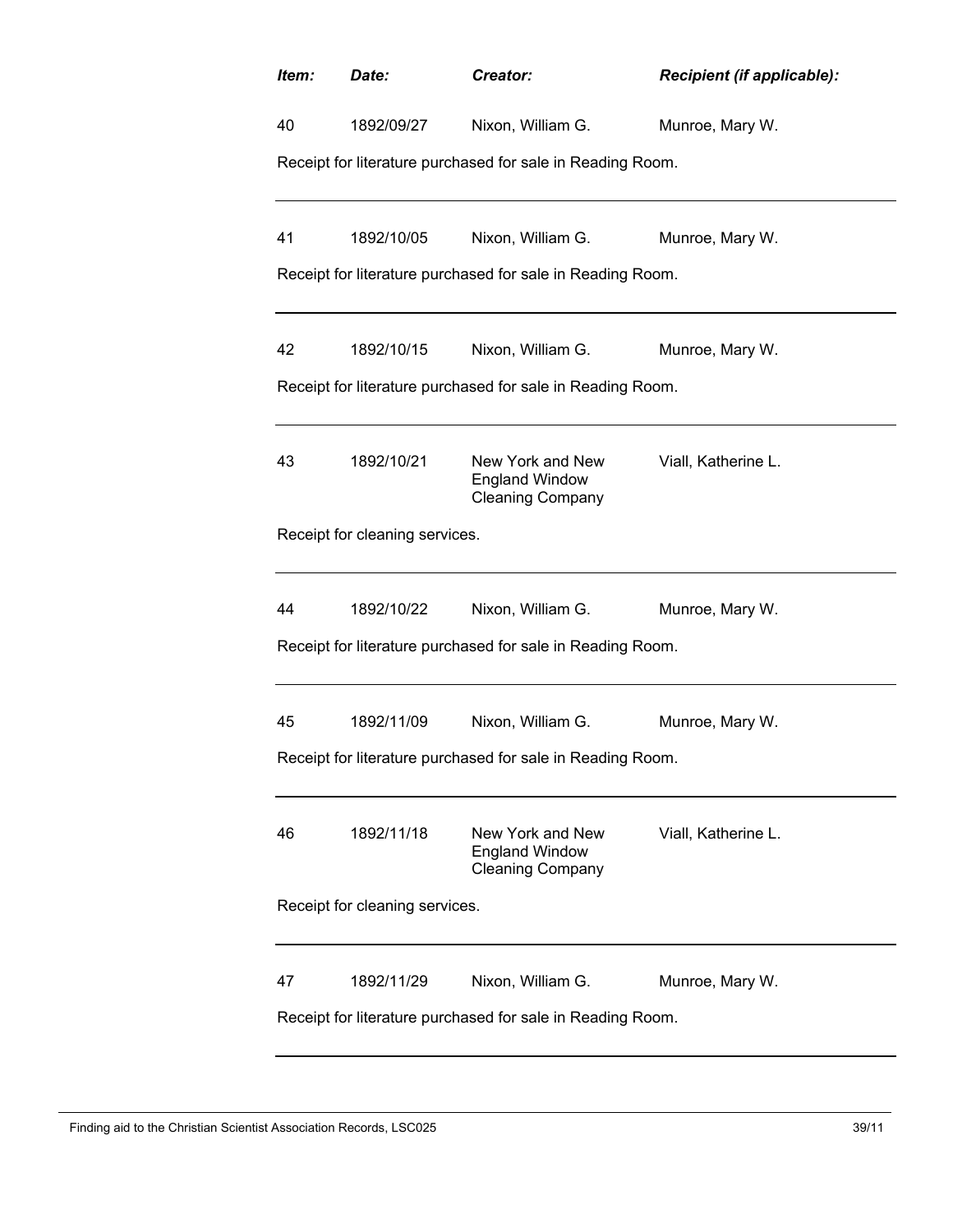| Item: | Date:                                                      | Creator:                                                             | <b>Recipient (if applicable):</b> |  |  |
|-------|------------------------------------------------------------|----------------------------------------------------------------------|-----------------------------------|--|--|
| 48    | 1892/12/06                                                 | The Christian Science<br><b>Publishing Society</b>                   | C.S. Dispensary Boston            |  |  |
|       | Receipt for dispensary expenses.                           |                                                                      |                                   |  |  |
| 49    | 1892/12/14                                                 | Nixon, William G.                                                    | Munroe, Mary W.                   |  |  |
|       |                                                            | Receipt for literature purchased for sale in Reading Room.           |                                   |  |  |
| 50    | 1892/12/15                                                 | Nixon, William G.                                                    | Munroe, Mary W.                   |  |  |
|       |                                                            | Receipt for literature purchased for sale in Reading Room.           |                                   |  |  |
| 51    | 1892/12/15                                                 | New York and New<br><b>England Window</b><br><b>Cleaning Company</b> | Viall, Katherine L.               |  |  |
|       | Receipt for cleaning services.                             |                                                                      |                                   |  |  |
| 52    | 1892/12/19                                                 | Nixon, William G.                                                    | Munroe, Mary W.                   |  |  |
|       |                                                            | Receipt for literature purchased for sale in Reading Room.           |                                   |  |  |
| 53    | 1892/12/24                                                 | Nixon, William G.                                                    | Munroe, Mary W.                   |  |  |
|       |                                                            | Receipt for literature purchased for sale in Reading Room.           |                                   |  |  |
| 54    | 1892/12/24                                                 | Nixon, William G.                                                    | Munroe, Mary W.                   |  |  |
|       | Receipt for literature purchased for sale in Reading Room. |                                                                      |                                   |  |  |
| 55    | 1892/12/30                                                 | Nixon, William G.                                                    | Munroe, Mary W.                   |  |  |
|       | Receipt for literature purchased for sale in Reading Room. |                                                                      |                                   |  |  |
|       |                                                            |                                                                      |                                   |  |  |

Box 2, Receipts for Literature and Expenses at Reading Room-Membership Applications, 1875 -1900, n.d.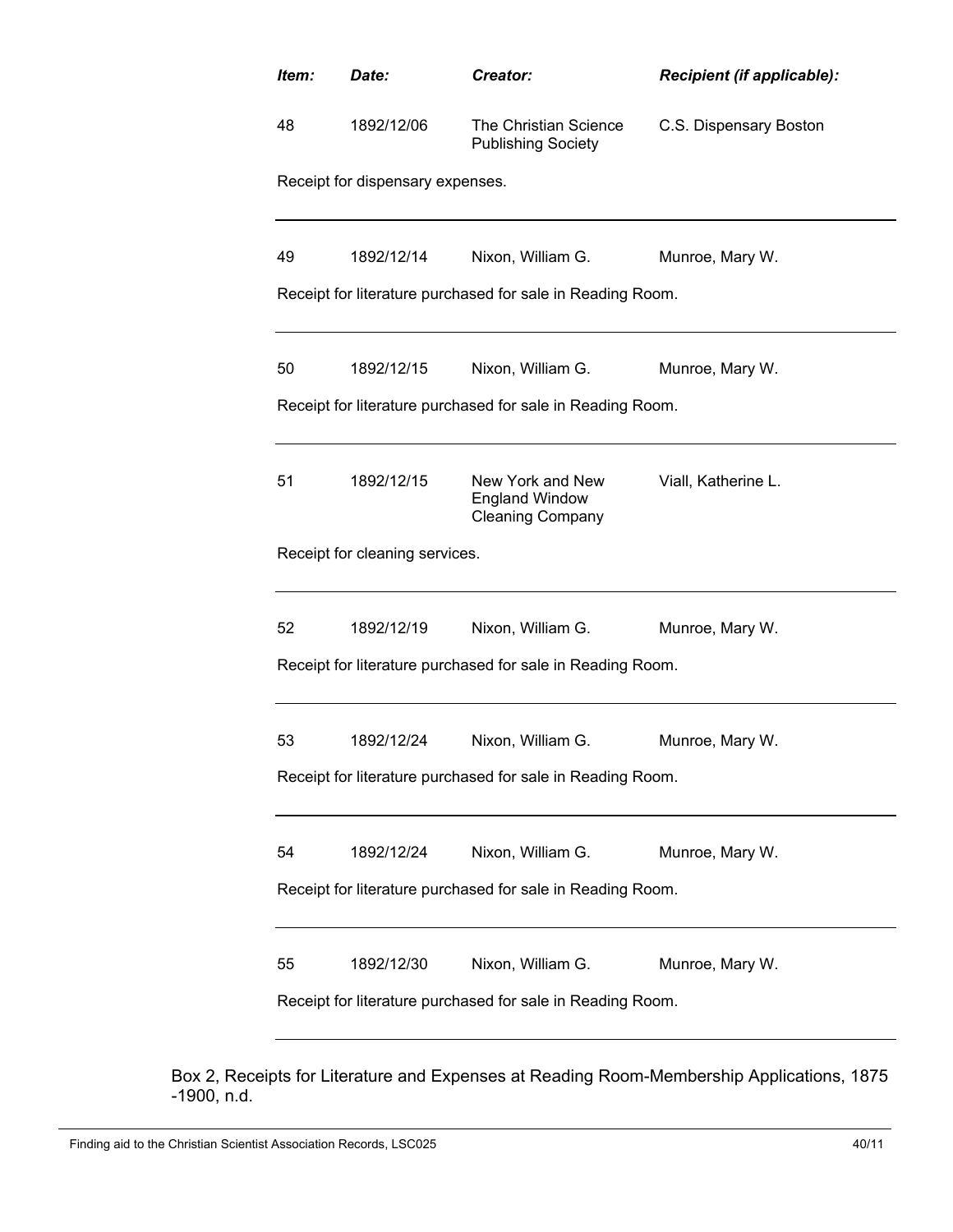| Item: | Date:                                 | Creator:            | Recipient (if applicable): |
|-------|---------------------------------------|---------------------|----------------------------|
| 01    | 1893/01/02                            | Viall, Katherine L. | Munroe, Mary W.            |
|       | Receipt for services in Reading Room. |                     |                            |
| 02    | 1893/02/01                            | Viall, Katherine L. | Munroe, Mary W.            |
|       | Receipt for services in Reading Room. |                     |                            |
| 03    | 1893/03/02                            | Viall, Katherine L. | Munroe, Mary W.            |
|       | Receipt for services in Reading Room. |                     |                            |
| 04    | 1893/04/03                            | Viall, Katherine L. | Munroe, Mary W.            |
|       | Receipt for services in Reading Room. |                     |                            |
| 05    | 1893/05/01                            | Viall, Katherine L. | Munroe, Mary W.            |
|       | Receipt for services in Reading Room. |                     |                            |
| 06    | 1893/06/01                            | Viall, Katherine L. | Munroe, Mary W.            |
|       | Receipt for services in Reading Room. |                     |                            |
| 07    | 1893/07/06                            | Viall, Katherine L. | Munroe, Mary W.            |
|       | Receipt for services in Reading Room. |                     |                            |
| 08    | 1893/08/03                            | Viall, Katherine L. | Munroe, Mary W.            |
|       | Receipt for services in Reading Room. |                     |                            |

## Folder 1, Receipts for Literature and Expenses at Reading Room, 1893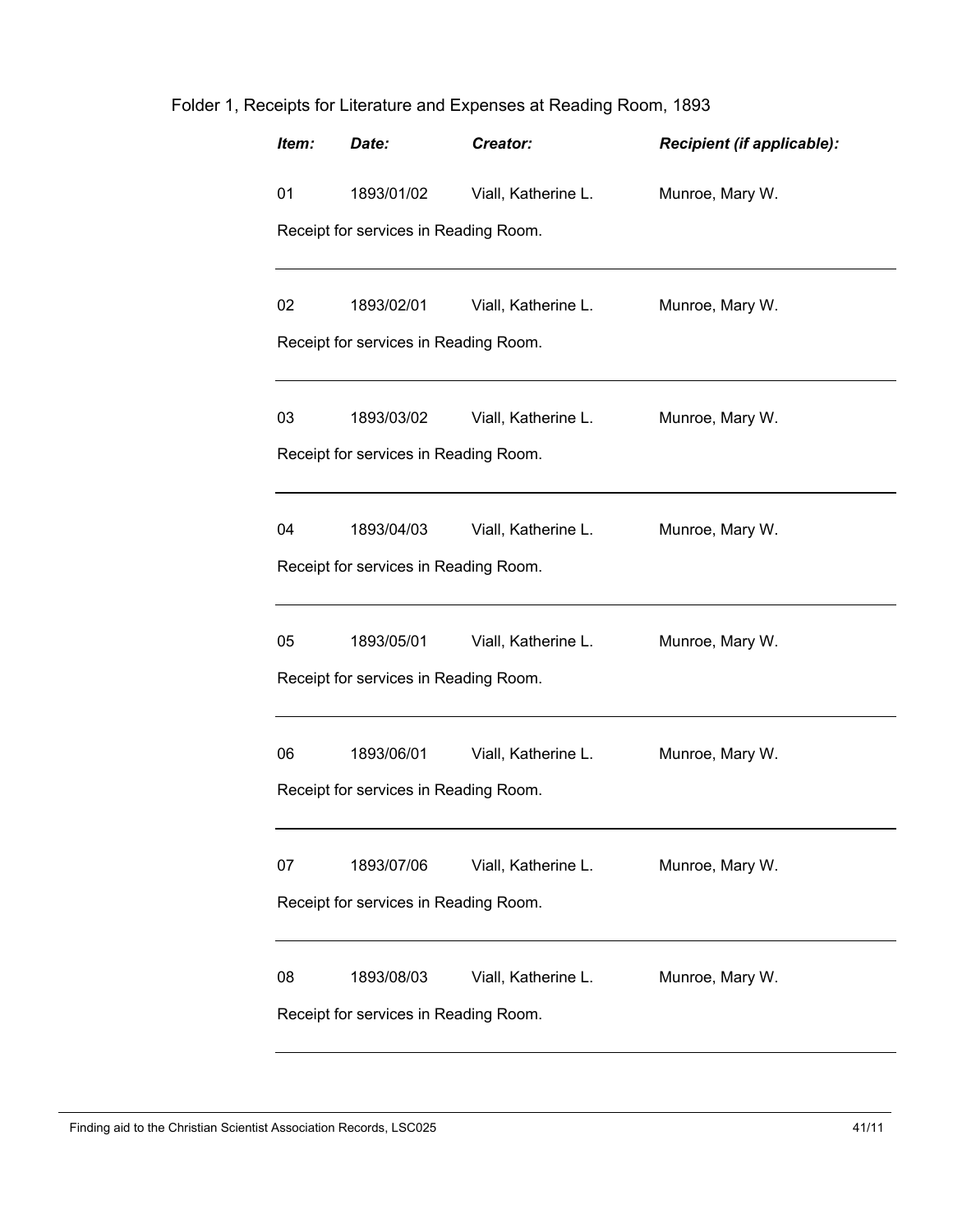| Item: | Date:                                 | Creator:                                                   | Recipient (if applicable):                 |
|-------|---------------------------------------|------------------------------------------------------------|--------------------------------------------|
| 09    | 1893/09/01                            | Viall, Katherine L.                                        | Munroe, Mary W.                            |
|       | Receipt for services in Reading Room. |                                                            |                                            |
| 10    | 1893/10/14                            | Viall, Katherine L.                                        | Munroe, Mary W.                            |
|       | Receipt for services in Reading Room. |                                                            |                                            |
| 11    | 1893/11/01                            | Viall, Katherine L.                                        | Munroe, Mary W.                            |
|       | Receipt for services in Reading Room. |                                                            |                                            |
| 12    | 1893/12/01                            | Viall, Katherine L.                                        | Munroe, Mary W.                            |
|       | Receipt for services in Reading Room. |                                                            |                                            |
| 13    | 1893/01/01                            | The Christian Science<br><b>Publishing Society</b>         | Christian Science Reading Room.<br>Boston. |
|       |                                       | Receipt for literature purchased for sale in Reading Room. |                                            |
| 14    | 1893/01/06                            | Eddy, E.J. Foster                                          | Munroe, Mary W.                            |
|       |                                       | Receipt for literature purchased for sale in Reading Room. |                                            |
| 15    | 1893/01/09                            | Eddy, E.J. Foster                                          | Munroe, Mary W.                            |
|       |                                       | Receipt for literature purchased for sale in Reading Room. |                                            |
| 16    | 1893/01/20                            | Eddy, E.J. Foster                                          | Munroe, Mary W.                            |
|       |                                       | Receipt for literature purchased for sale in Reading Room. |                                            |
| 17    | 1893/02/01                            | Eddy, E.J. Foster                                          | Munroe, Mary W.                            |
|       |                                       | Receipt for literature purchased for sale in Reading Room. |                                            |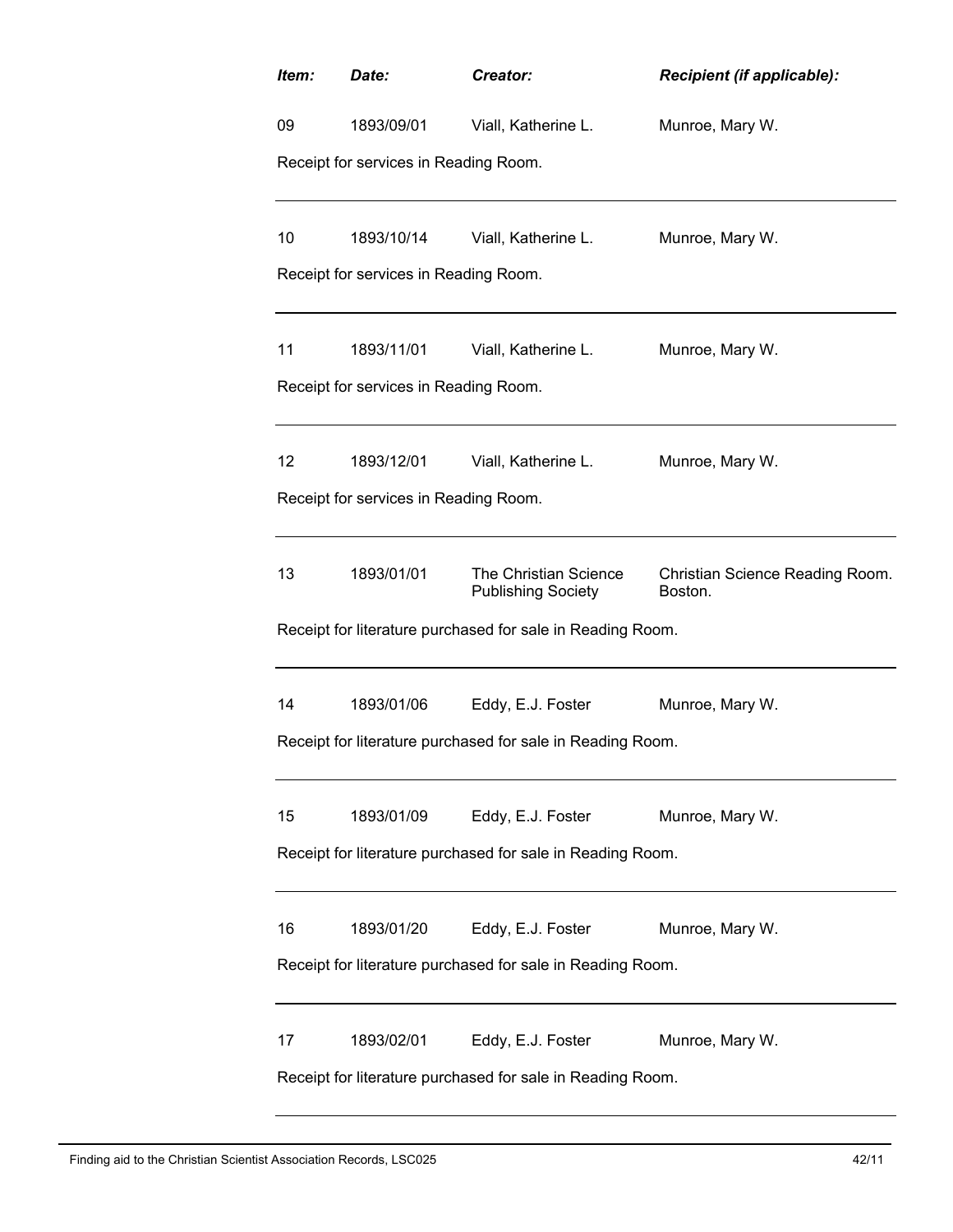| Item:                      | Date:                          | Creator:                                                             | Recipient (if applicable):                     |  |  |
|----------------------------|--------------------------------|----------------------------------------------------------------------|------------------------------------------------|--|--|
| 18                         | 1893/02/08                     | Eddy, E.J. Foster                                                    | Munroe, Mary W.                                |  |  |
|                            |                                | Receipt for literature purchased for sale in Reading Room.           |                                                |  |  |
|                            |                                |                                                                      |                                                |  |  |
| 19                         | 1893/02/11                     | Eddy, E.J. Foster                                                    | Munroe, Mary W.                                |  |  |
|                            |                                | Receipt for literature purchased for sale in Reading Room.           |                                                |  |  |
| 20                         | 1893/02/16                     | Eddy, E.J. Foster                                                    | Munroe, Mary W.                                |  |  |
|                            |                                | Receipt for literature purchased for sale in Reading Room.           |                                                |  |  |
|                            |                                |                                                                      |                                                |  |  |
| 21                         | 1893/03/07                     | Spooner, Wallace                                                     | Christian Science Dispensary                   |  |  |
|                            |                                | Receipt for printing services (letterhead, envelopes, and cards).    |                                                |  |  |
| 22                         | 1893/03/21                     | Eddy, E.J. Foster                                                    | Munroe, Mary W.                                |  |  |
|                            |                                | Receipt for literature purchased for sale in Reading Room.           |                                                |  |  |
|                            |                                |                                                                      |                                                |  |  |
| 23                         | 1893/04/05                     | The Christian Science<br><b>Publishing Society</b>                   | Munroe, Mary W.                                |  |  |
|                            |                                | Receipt for literature purchased for sale in Reading Room.           |                                                |  |  |
|                            |                                |                                                                      |                                                |  |  |
| 24                         | 1893/04/14                     | J.A. Glass & Co.                                                     | <b>Ladies Christian Science</b><br>Association |  |  |
| Receipt for window shades. |                                |                                                                      |                                                |  |  |
|                            |                                |                                                                      |                                                |  |  |
| 25                         | 1893/04/17                     | New York and New<br><b>England Window</b><br><b>Cleaning Company</b> | Viall, Katherine L.                            |  |  |
|                            | Receipt for cleaning services. |                                                                      |                                                |  |  |
|                            |                                |                                                                      |                                                |  |  |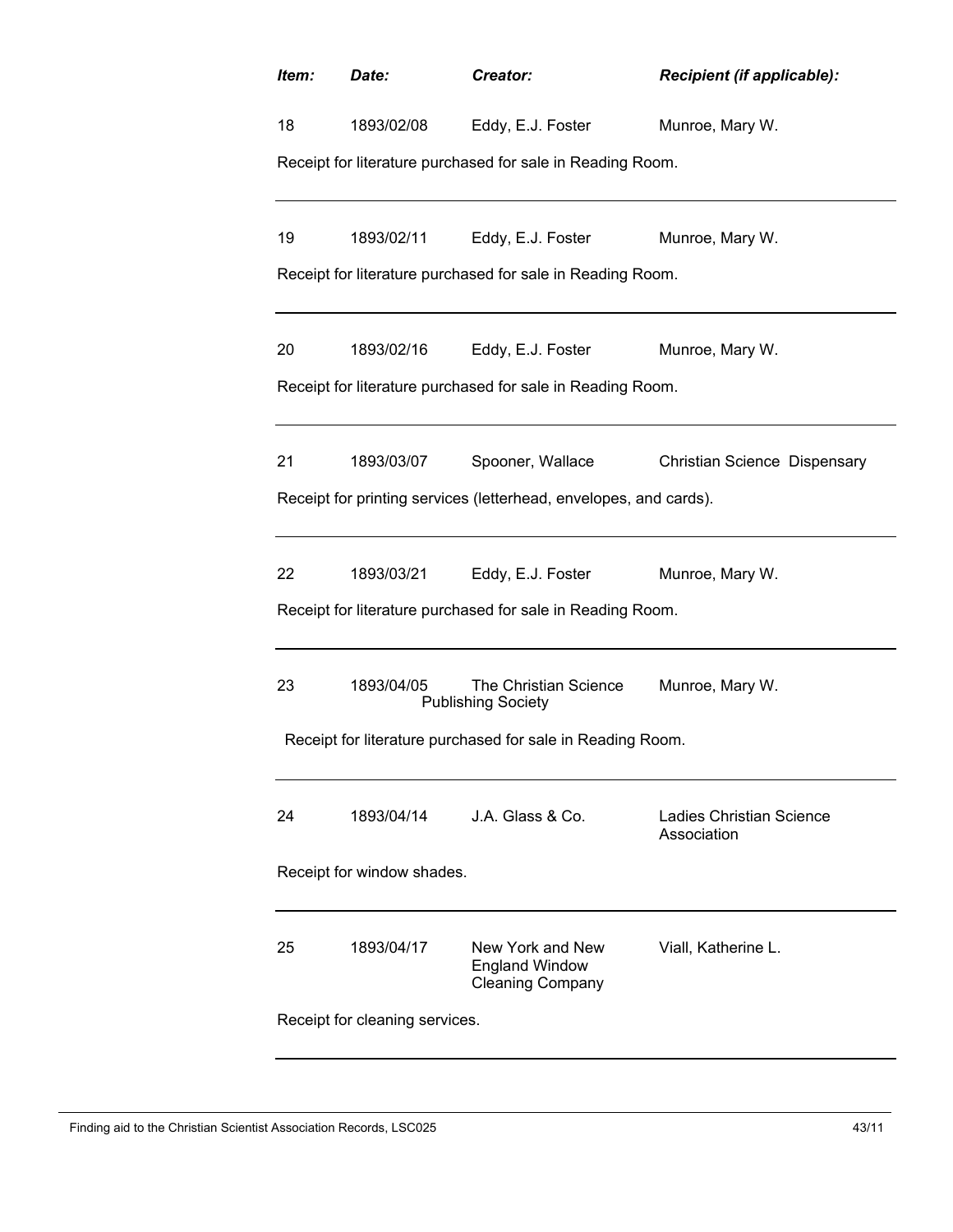| Item:                                                      | Date:                                         | Creator:                                                   | Recipient (if applicable):            |  |  |
|------------------------------------------------------------|-----------------------------------------------|------------------------------------------------------------|---------------------------------------|--|--|
| 26                                                         | 1893/04/19                                    | Eddy, E.J. Foster                                          | Munroe, Mary W.                       |  |  |
|                                                            |                                               | Receipt for literature purchased for sale in Reading Room. |                                       |  |  |
|                                                            |                                               |                                                            |                                       |  |  |
| 27                                                         | 1893/04/19<br>Receipt for goods and services. | Jordan Marsh & Co.                                         | Christian Science Reading Room        |  |  |
|                                                            |                                               |                                                            |                                       |  |  |
| 28                                                         | 1893/04/22                                    | Moore Sign Company                                         | <b>Christian Science</b>              |  |  |
|                                                            |                                               | Receipt for window lettering and 2 church signs.           |                                       |  |  |
| 29                                                         | 1893/04/22                                    | Joel Goldtwait & Co.                                       | <b>Christian Science Reading Room</b> |  |  |
|                                                            | Receipt for carpeting services.               |                                                            |                                       |  |  |
| 30                                                         | 1893/04/25                                    | <b>Church Cleansing</b><br>Company                         | <b>Christian Science Reading Room</b> |  |  |
|                                                            | Receipt for cleaning services.                |                                                            |                                       |  |  |
| 31                                                         | 1893/04/27                                    | Wiig, George M.                                            | Christian Science Reading Room        |  |  |
|                                                            | Receipt for packing and shipping a desk.      |                                                            |                                       |  |  |
| 32                                                         | 1893/05/23                                    | Ateshian & Co.                                             | Christian Science Reading Room        |  |  |
| Receipt for carpets.                                       |                                               |                                                            |                                       |  |  |
| 33                                                         | 1893/06/30                                    | The Christian Science<br><b>Publishing Society</b>         | Munroe, Mary W.                       |  |  |
| Receipt for literature purchased for sale in Reading Room. |                                               |                                                            |                                       |  |  |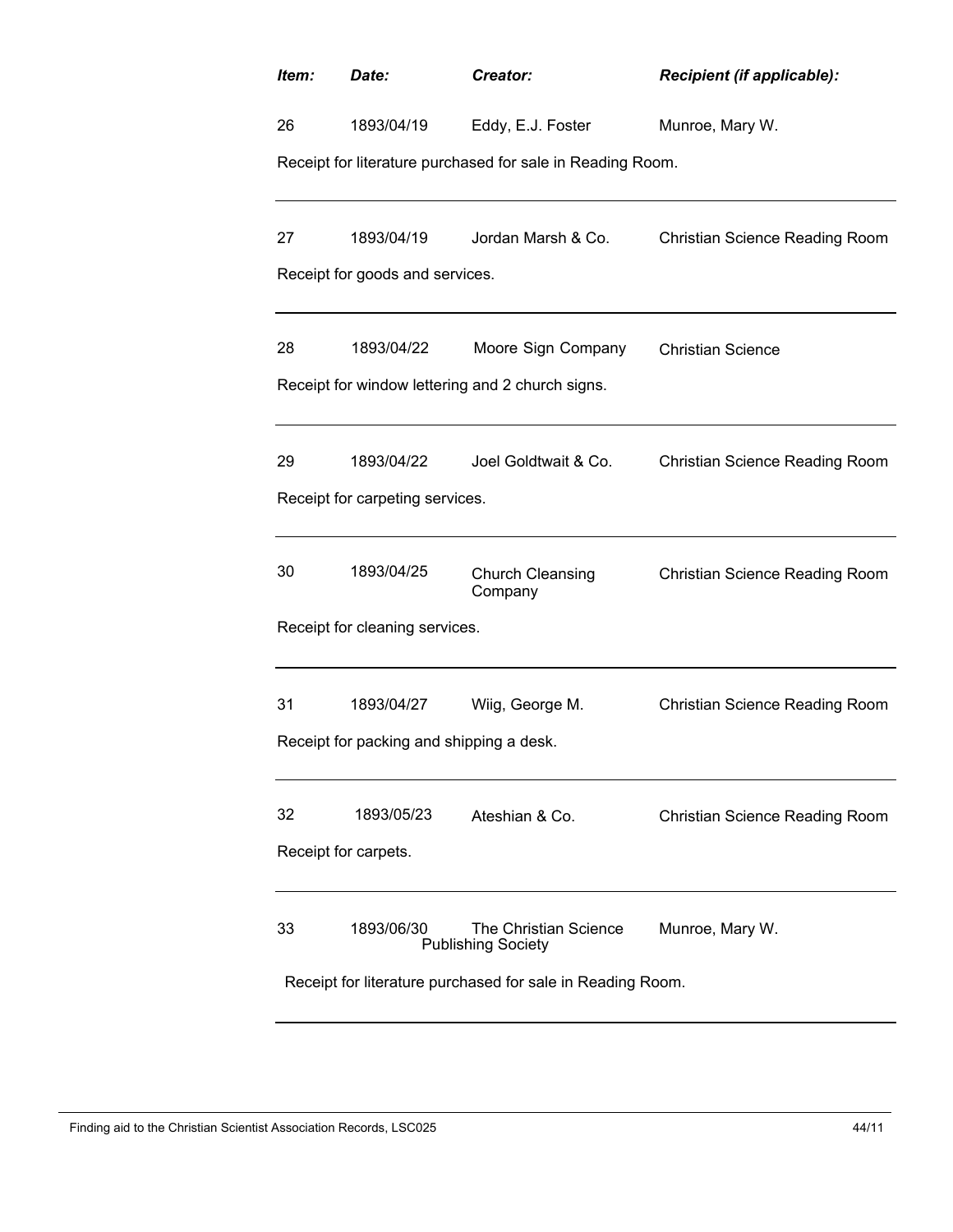| Item:                 | Date:      | Creator:                                                   | Recipient (if applicable):             |  |
|-----------------------|------------|------------------------------------------------------------|----------------------------------------|--|
| 34                    | 1893/08/01 | Eddy, E.J. Foster                                          | Munroe, Mary W.                        |  |
|                       |            | Receipt for literature purchased for sale in Reading Room. |                                        |  |
|                       |            |                                                            |                                        |  |
| 35                    | 1893/10/14 | The Christian Science<br><b>Publishing Society</b>         | Munroe, Mary W.                        |  |
|                       |            | Receipt for literature purchased for sale in Reading Room. |                                        |  |
|                       |            |                                                            |                                        |  |
| 36                    | 1893/11/04 | The Christian Science<br><b>Publishing Society</b>         | Munroe, Mary W.                        |  |
|                       |            | Receipt for literature purchased for sale in Reading Room. |                                        |  |
|                       |            |                                                            |                                        |  |
| 37                    | 1893/11/18 | The Christian Science<br><b>Publishing Society</b>         | Munroe, Mary W.                        |  |
|                       |            | Receipt for literature purchased for sale in Reading Room. |                                        |  |
|                       |            |                                                            |                                        |  |
| 38                    | 1893/12/01 | The Boston Gas-Light<br>Company                            | <b>Christian Scientist Association</b> |  |
| Receipt for services. |            |                                                            |                                        |  |
|                       |            |                                                            |                                        |  |

Folder 2, Receipts for Literature and Expenses at Reading Room, 1894-1895, n.d.

| ltem:                                                      | Date:                 | Creator:                        | <b>Recipient (if applicable):</b> |  |  |  |
|------------------------------------------------------------|-----------------------|---------------------------------|-----------------------------------|--|--|--|
| 01                                                         | 1894/01/01            | The Boston Gas-Light<br>Company | Christian Scientist Association   |  |  |  |
|                                                            | Receipt for services. |                                 |                                   |  |  |  |
|                                                            |                       |                                 |                                   |  |  |  |
| 02                                                         | 1894/03/01            | The Boston Gas-Light<br>Company | Christian Scientist Association   |  |  |  |
| Receipt for services. Stamped payment received Mar 9 1894. |                       |                                 |                                   |  |  |  |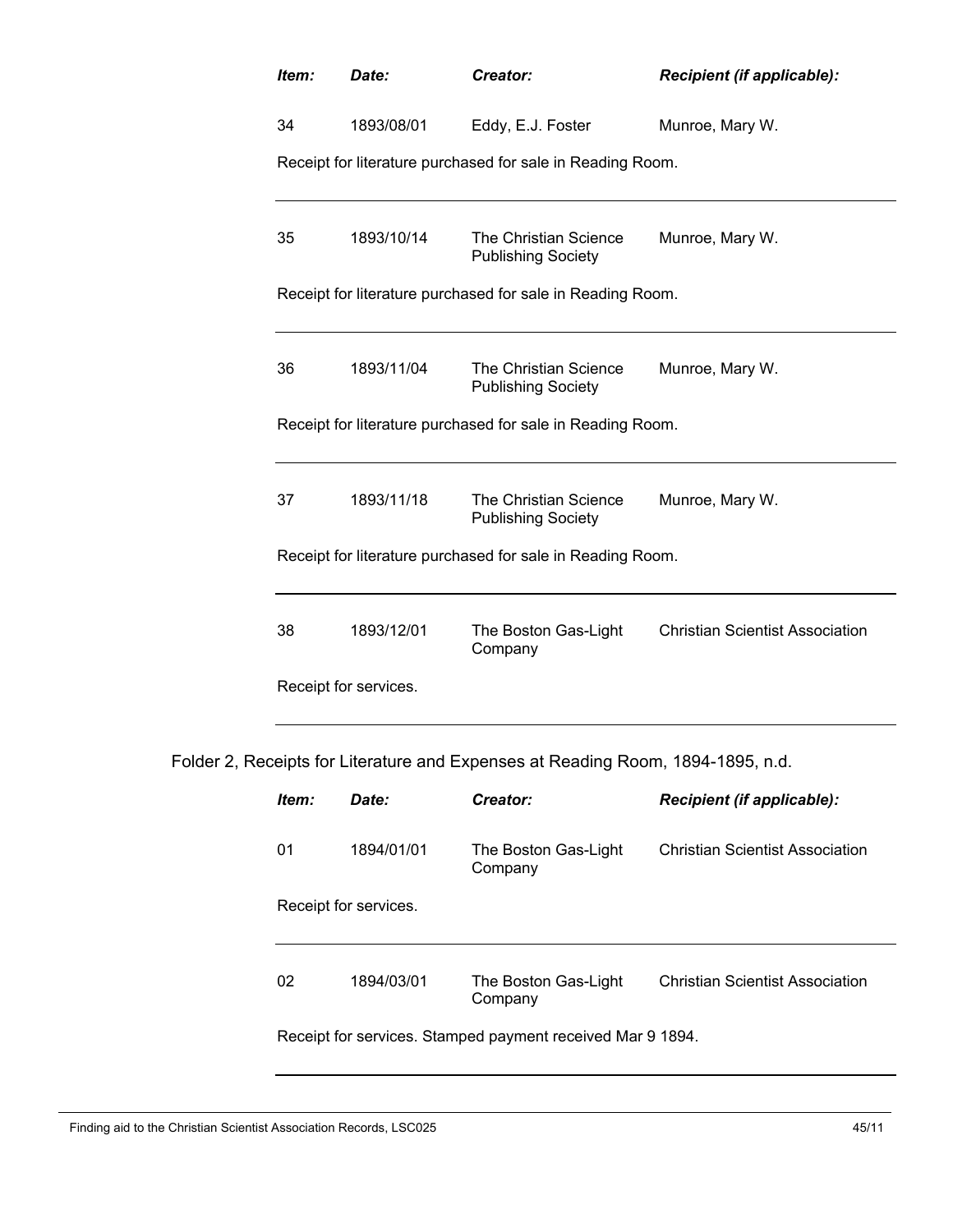| Item:                                 | Date:                                 | Creator:                                                   | Recipient (if applicable):             |  |  |
|---------------------------------------|---------------------------------------|------------------------------------------------------------|----------------------------------------|--|--|
| 03                                    | 1894/03/1                             | The Boston Gas-Light<br>Company                            | <b>Christian Scientist Association</b> |  |  |
|                                       |                                       | Receipt for services. Stamped payment received Mar 9 1894. |                                        |  |  |
| 04                                    | 1894/05/01                            | The Boston Gas-Light<br>Company                            | <b>Christian Scientist Association</b> |  |  |
|                                       | Receipt for services.                 |                                                            |                                        |  |  |
| 05                                    | 1894/01/01                            | Viall, Katherine L.                                        | Munroe, Mary W.                        |  |  |
|                                       | Receipt for services in Reading Room. |                                                            |                                        |  |  |
| 06                                    | 1894/02/01                            | Viall, Katherine L.                                        | Munroe, Mary W.                        |  |  |
|                                       | Receipt for services in Reading Room. |                                                            |                                        |  |  |
| 07                                    | 1894/03/05                            | Moore, T. Emily                                            | Munroe, Mary W.                        |  |  |
|                                       | Receipt for services in Reading Room. |                                                            |                                        |  |  |
| 08                                    | 1894/04/02                            | Moore, T. Emily                                            | Munroe, Mary W.                        |  |  |
| Receipt for services in Reading Room. |                                       |                                                            |                                        |  |  |
| 09                                    | 1894/05/01                            | Moore, T. Emily                                            | Munroe, Mary W.                        |  |  |
| Receipt for services in Reading Room. |                                       |                                                            |                                        |  |  |
| 10                                    | 1894/06/01                            | Moore, T. Emily                                            | Munroe, Mary W.                        |  |  |
| Receipt for services in Reading Room. |                                       |                                                            |                                        |  |  |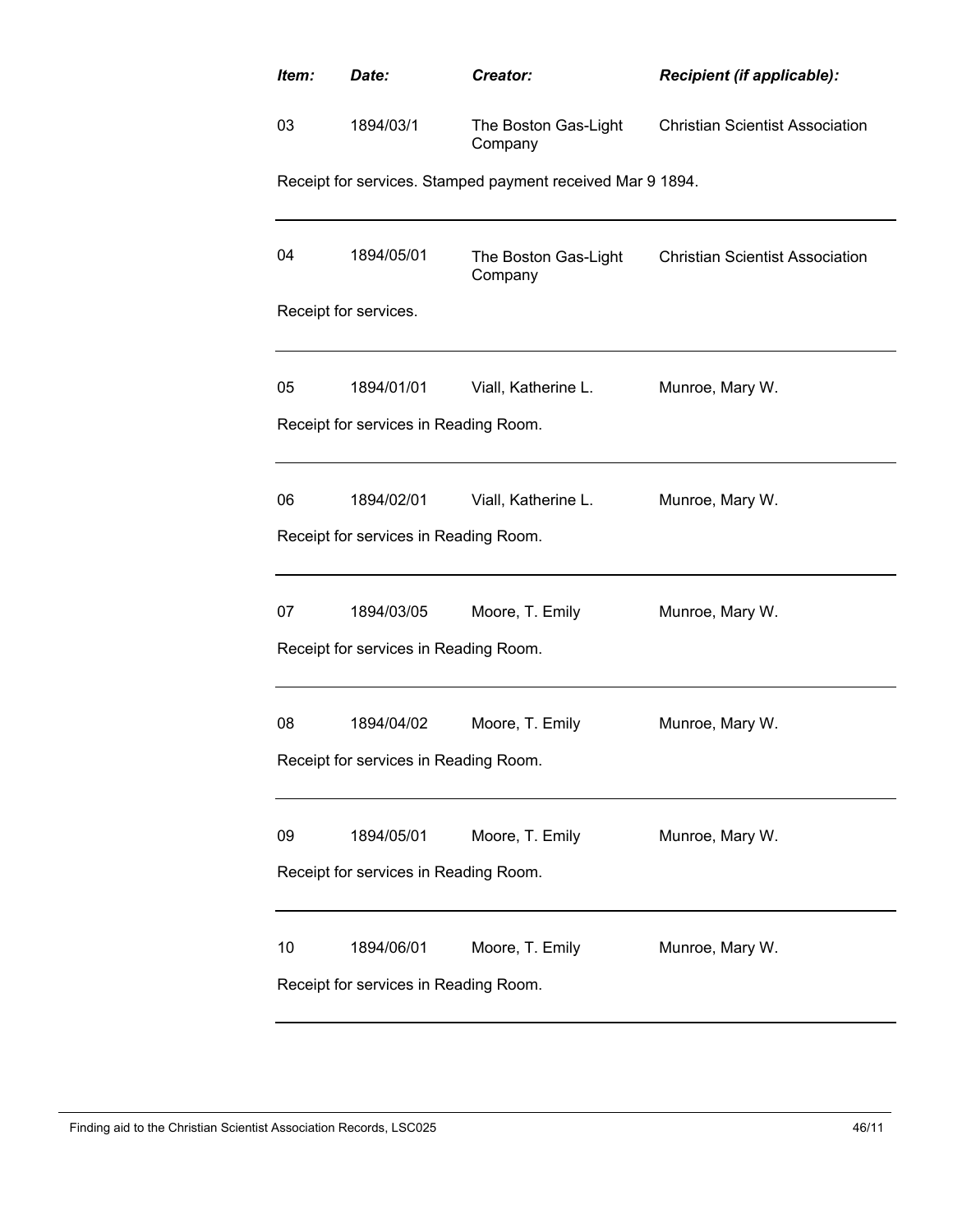| Item:                                                                                                               | Date:                                                      | Creator:                                                   | Recipient (if applicable): |  |
|---------------------------------------------------------------------------------------------------------------------|------------------------------------------------------------|------------------------------------------------------------|----------------------------|--|
| 11                                                                                                                  | 1894/07/02                                                 | Moore, T. Emily                                            | Munroe, Mary W.            |  |
|                                                                                                                     | Receipt for services in Reading Room.                      |                                                            |                            |  |
|                                                                                                                     |                                                            |                                                            |                            |  |
| 12                                                                                                                  | 1894/07/30                                                 | Moore, T. Emily                                            | Munroe, Mary W.            |  |
|                                                                                                                     | Receipt for services in Reading Room.                      |                                                            |                            |  |
| 13                                                                                                                  | n.d.                                                       |                                                            |                            |  |
|                                                                                                                     | Envelope, says "For Bills 1894".                           |                                                            |                            |  |
|                                                                                                                     |                                                            |                                                            |                            |  |
| 14                                                                                                                  | 1894/01/01                                                 | Eddy, E.J. Foster                                          | Munroe, Mary W.            |  |
|                                                                                                                     |                                                            | Receipt for literature purchased for sale in Reading Room. |                            |  |
|                                                                                                                     |                                                            |                                                            |                            |  |
| 15                                                                                                                  | 1894/03/10                                                 | The Christian Science<br><b>Publishing Society</b>         | Munroe, Mary W.            |  |
|                                                                                                                     |                                                            | Receipt for literature purchased for sale in Reading Room. |                            |  |
|                                                                                                                     |                                                            |                                                            |                            |  |
| 16                                                                                                                  | 1894/03/20                                                 | The Christian Science<br><b>Publishing Society</b>         | Munroe, Mary W.            |  |
|                                                                                                                     |                                                            | Receipt for literature purchased for sale in Reading Room. |                            |  |
|                                                                                                                     |                                                            |                                                            |                            |  |
| 17                                                                                                                  | 1894/03/28                                                 | The Christian Science<br><b>Publishing Society</b>         | Munroe, Mary W.            |  |
|                                                                                                                     | Receipt for literature purchased for sale in Reading Room. |                                                            |                            |  |
| 18                                                                                                                  | 1894/04/11                                                 | Moore, T. Emily                                            | Munroe, Mary W.            |  |
| Handwritten letter discussing a discrepancy regarding Christian Science Journal<br>copies sold in the Reading Room. |                                                            |                                                            |                            |  |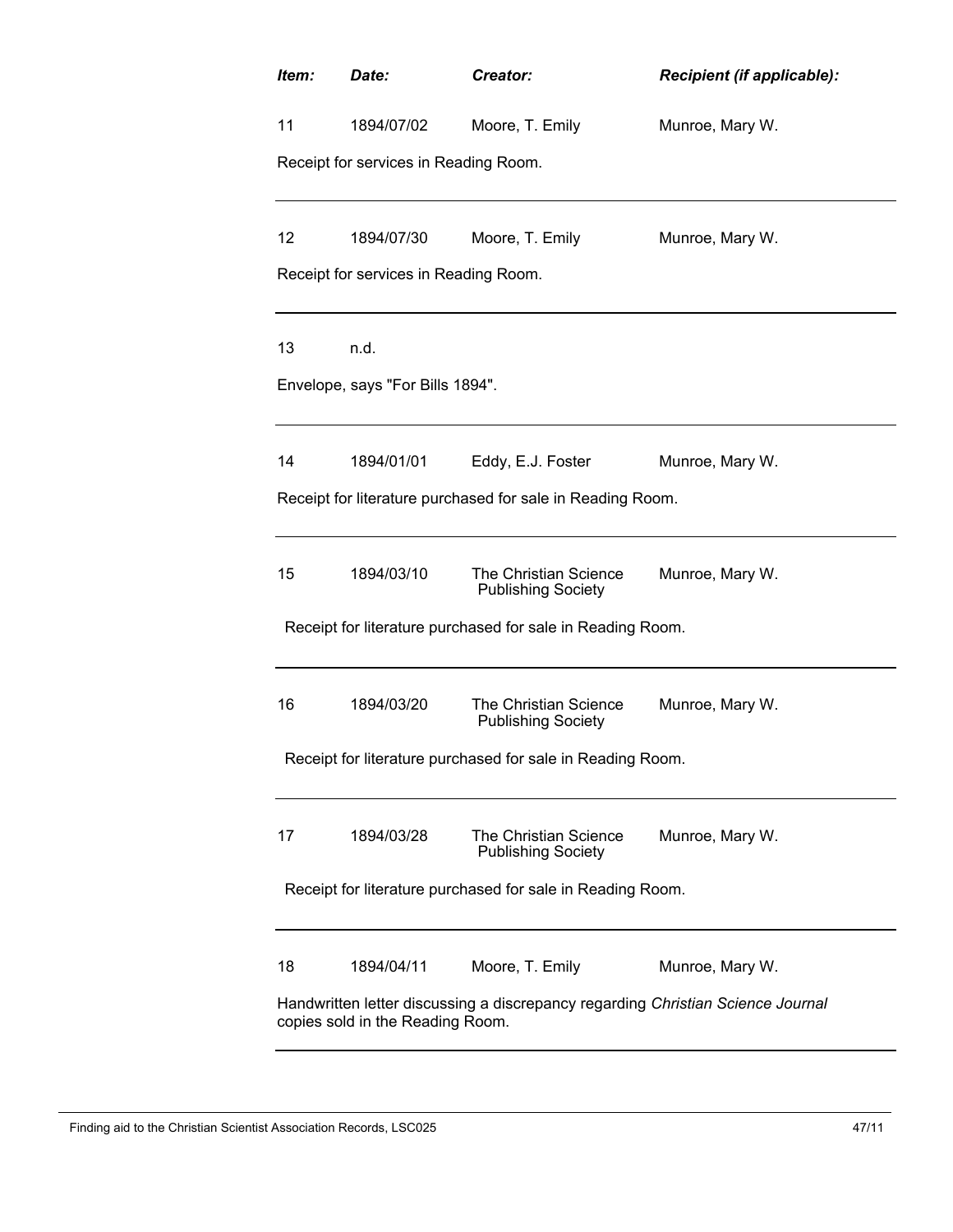| Item: | Date:                                   | Creator:                                                                                  | Recipient (if applicable):             |
|-------|-----------------------------------------|-------------------------------------------------------------------------------------------|----------------------------------------|
| 19    | 1894/04/30                              | <b>Oliver Ditson Company</b>                                                              | Thurston, C.F.                         |
|       | Receipt for books from music publisher. |                                                                                           |                                        |
| 20    | 1894/07/21                              | The Christian Science<br><b>Publishing Society</b>                                        | Munroe, Mary W.                        |
|       |                                         | Receipt for literature purchased for sale in Reading Room.                                |                                        |
| 21    | 1894/08/20                              | Church (Naphtha)<br>Cleansing Co.                                                         | <b>Christian Scientist Association</b> |
|       | Receipt for cleaning services.          |                                                                                           |                                        |
| 22    | 1894/09/01                              | The Christian Science<br><b>Publishing Society</b>                                        |                                        |
|       | Reading Room at 62 Boylston Street.     | "Sale of furnishings in C.S. R. Room" Inventory with prices of furnishings from           |                                        |
| 23    | 1894/10/01                              | Drivers' Union Ice<br>Company                                                             | Armstrong, Joseph                      |
|       | Receipt for ice services.               |                                                                                           |                                        |
| 24    | 1895/03<br>Receipt for rug cleaning.    | Eastaman, Mary F.                                                                         | Munroe, Mary W.                        |
|       |                                         |                                                                                           |                                        |
| 25    | 1895/05/15                              | Spooner, Wallace                                                                          | <b>Christian Scientist Association</b> |
|       |                                         | Receipt for printing 500 copies of notice of Annual Meeting                               |                                        |
| 26    | 1895/05/21                              | Johnson, William B.<br>Handwritten receipt for 500 notices of meeting and postage stamps. | <b>Christian Scientist Association</b> |
|       |                                         |                                                                                           |                                        |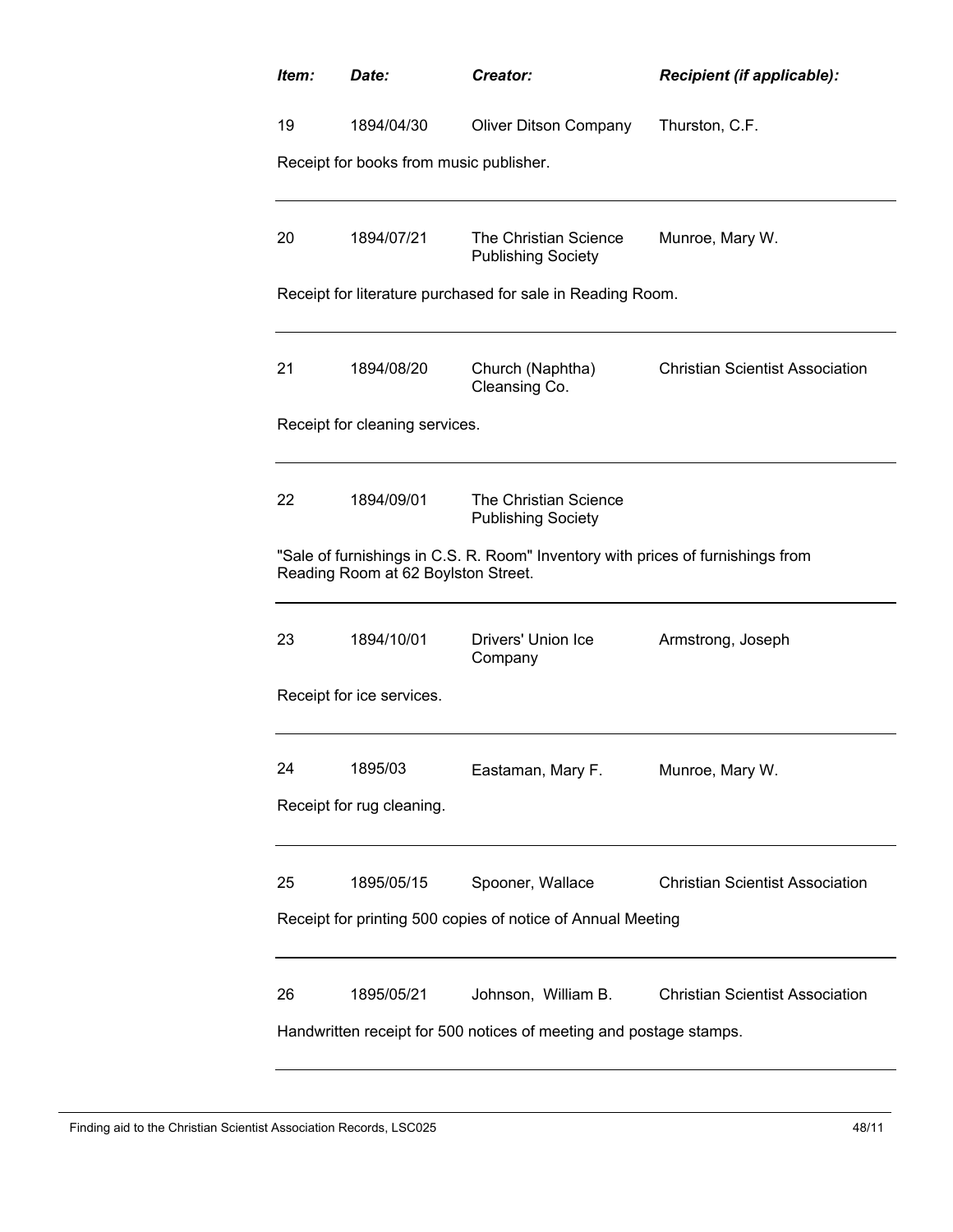| Item:              | Date:                | Creator:                                                                                                                                                 | Recipient (if applicable):                                                          |
|--------------------|----------------------|----------------------------------------------------------------------------------------------------------------------------------------------------------|-------------------------------------------------------------------------------------|
| 27                 | 1895/06/06           | Neal, James A.                                                                                                                                           | Munroe, Mary W.                                                                     |
|                    |                      | Handwritten receipt for expenses for party visit to Pleasant View                                                                                        |                                                                                     |
| 28                 | 1895/07/03           | Johnson, William B.                                                                                                                                      | <b>Christian Scientist Association</b>                                              |
|                    | Association meeting. | Typescript receipt for telegrams sent and receipt regarding Christian Scientist                                                                          |                                                                                     |
| 29                 | 1895/09/01           | Galvin Brothers, Florists                                                                                                                                | Munroe, Mary W.                                                                     |
|                    | Receipt for flowers. |                                                                                                                                                          |                                                                                     |
| 30                 | 1895/10/03           | <b>Christian Scientist</b><br>Association                                                                                                                |                                                                                     |
| O. Knapp.          |                      |                                                                                                                                                          | Bill of sale of Christian Science Reading Room furniture sold to Mr. Reeder and Ira |
| 31                 | 1896/08/07           | Munroe, Mary W.                                                                                                                                          | Knapp, Ira O.                                                                       |
|                    |                      | Handwritten letter with typescript note regarding the transfer of Christian Scientist<br>Association funds (\$739.55) to Warren Institution for Savings. |                                                                                     |
| 32                 | n.d.                 |                                                                                                                                                          |                                                                                     |
|                    |                      | "Aug. Expenses" List calculating expenses for items.                                                                                                     |                                                                                     |
| 33                 | n.d.                 |                                                                                                                                                          |                                                                                     |
|                    |                      | "Expenses of R. Room" List calculating expenses for items.                                                                                               |                                                                                     |
| 34                 | n.d.                 |                                                                                                                                                          |                                                                                     |
| cleaning services. |                      | List calculating expenses for items. Includes Christian Science literature and                                                                           |                                                                                     |
|                    |                      |                                                                                                                                                          |                                                                                     |

Finding aid to the Christian Scientist Association Records, LSC025 49/11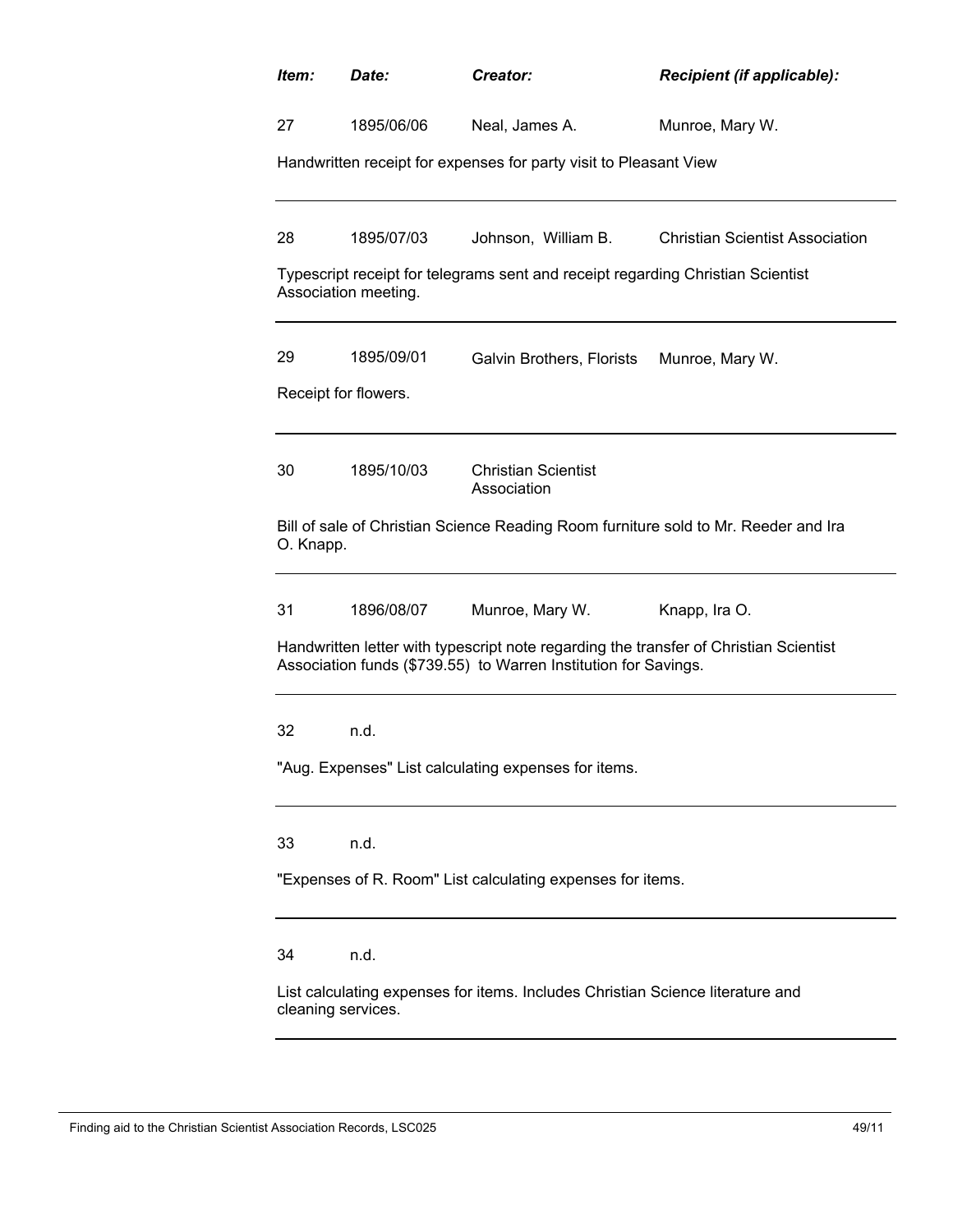| Item:     | Date:                                | Creator:                                                                       | Recipient (if applicable):                                                        |
|-----------|--------------------------------------|--------------------------------------------------------------------------------|-----------------------------------------------------------------------------------|
| 35        | n.d.                                 |                                                                                |                                                                                   |
| services. |                                      | List calculating expenses for items. Includes Christian Science literature and |                                                                                   |
| 36        | n.d.                                 |                                                                                |                                                                                   |
|           | services for "care of room".         | List calculating expenses for items. Includes Christian Science literature and |                                                                                   |
| 37        | n.d.                                 |                                                                                |                                                                                   |
| services. |                                      | List calculating expenses for items. Includes Christian Science literature and |                                                                                   |
|           | Folder 3, Records of Sale, 1890-1891 |                                                                                |                                                                                   |
| Item:     | Date:                                | Creator:                                                                       | Recipient (if applicable):                                                        |
| 01        | 1890/04/12                           |                                                                                |                                                                                   |
|           |                                      |                                                                                | "Left in Reading Room." Inventory with prices of items remaining in Reading Room. |
| 02        | 1890/04/28                           |                                                                                |                                                                                   |
|           |                                      | "Association Literature" Monthly record of literature sold with prices.        |                                                                                   |
| 03        | 1890/05                              |                                                                                |                                                                                   |
|           |                                      | "Association Literature" Monthly record of literature sold with prices.        |                                                                                   |
| 04        | 1890/06/30                           |                                                                                |                                                                                   |
|           |                                      | "June Sales" Monthly record of literature sold with prices.                    |                                                                                   |

05 1890/07

"Association Literature" Monthly record of literature sold with prices.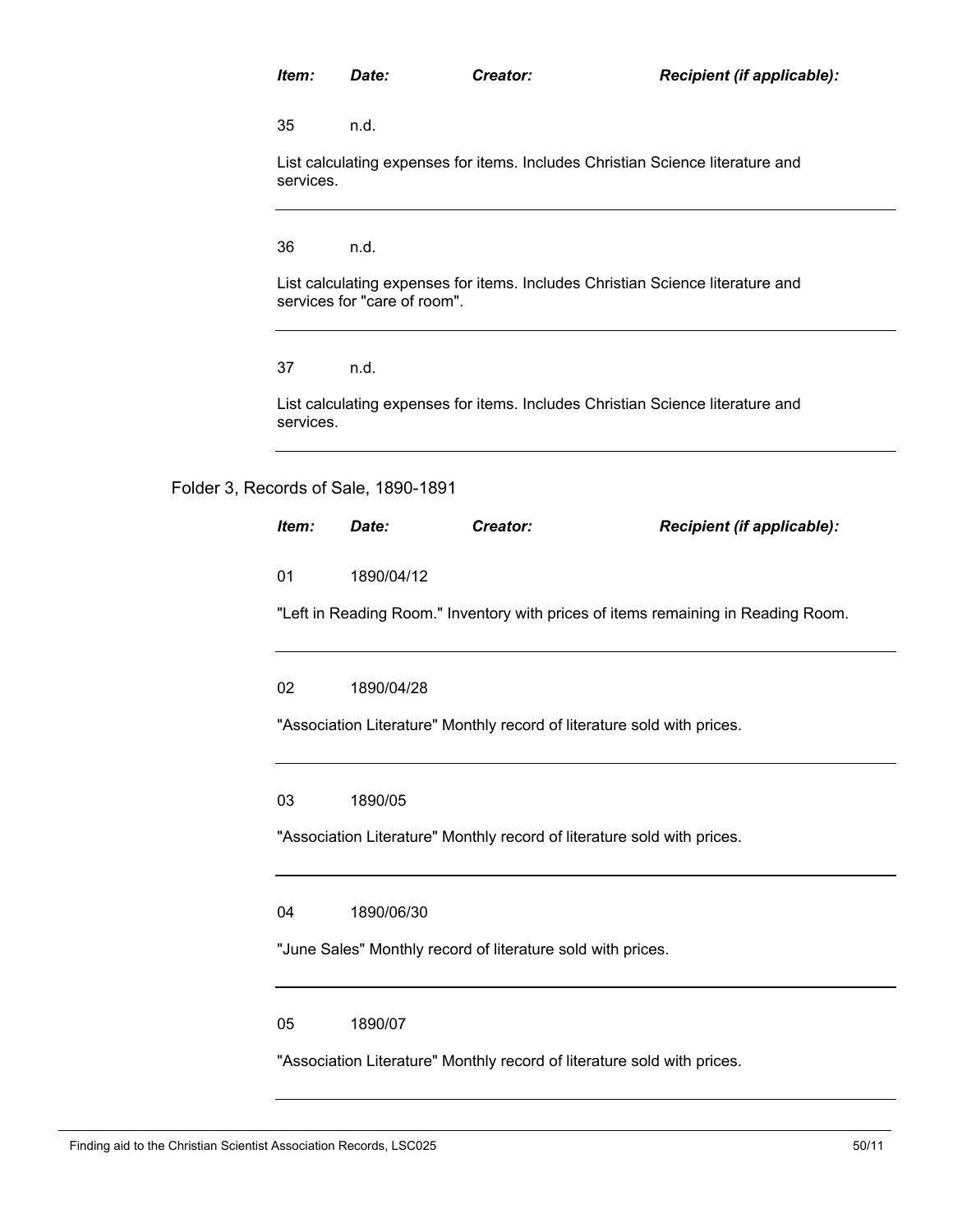| Item:        | Date:   | Creator:                                                                            | Recipient (if applicable):                                                            |
|--------------|---------|-------------------------------------------------------------------------------------|---------------------------------------------------------------------------------------|
| 06           | 1890/08 |                                                                                     |                                                                                       |
|              |         | "August Sales" Monthly record of literature sold with prices.                       |                                                                                       |
| 07           | 1890/09 |                                                                                     |                                                                                       |
|              |         | "Sale of Literature" Monthly record of literature sold with prices.                 |                                                                                       |
| 08           | 1890/10 |                                                                                     |                                                                                       |
|              |         | "Sale Literature C.S. R. Room" Monthly record of literature sold with prices.       |                                                                                       |
| 09           | 1890/11 |                                                                                     |                                                                                       |
|              |         |                                                                                     | "Sale of Literature C.S. Reading Room" Monthly record of literature sold with prices. |
| 10           | 1890/12 |                                                                                     |                                                                                       |
|              |         | "Sale of Literature C.S. R. Room" Monthly record of literature sold with prices.    |                                                                                       |
| 11           | 1891/03 |                                                                                     |                                                                                       |
| with prices. |         | "Sale of Literature at Christian Science R. Room" Monthly record of literature sold |                                                                                       |
| 12           | 1891/04 |                                                                                     |                                                                                       |
| prices.      |         |                                                                                     | "Sale of Literature Christian Science R. Room" Monthly record of literature sold with |
| 13           | 1891/05 |                                                                                     |                                                                                       |
|              |         | "Sale of Literature C.S. R. Room" Monthly record of literature sold with prices.    |                                                                                       |
| 14           | 1891/07 |                                                                                     |                                                                                       |
| prices.      |         | "July Sale of Literature C.S. Reading Room" Monthly record of literature sold with  |                                                                                       |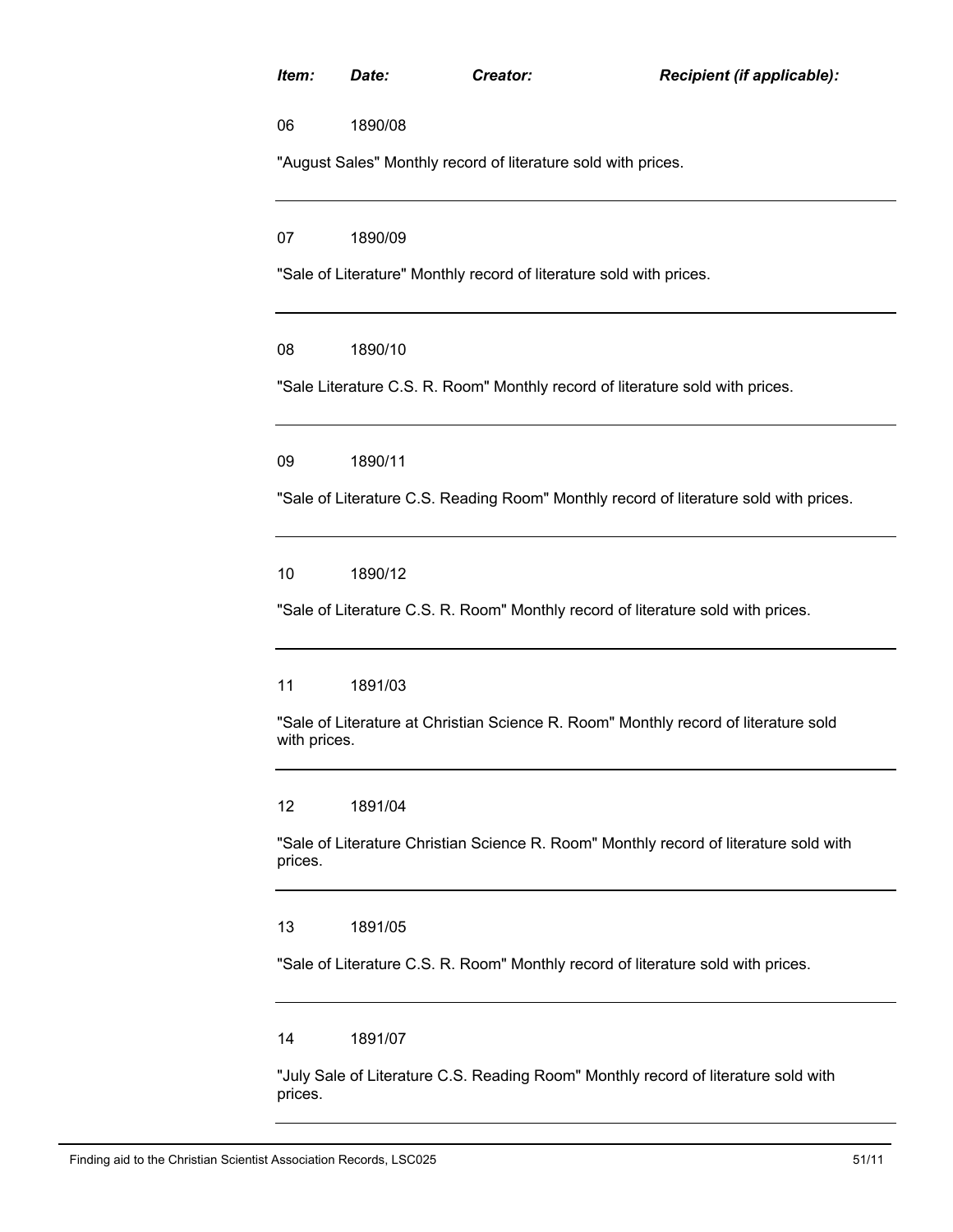| Item: | Date:                                | Creator:                                                                            | Recipient (if applicable):                                                             |
|-------|--------------------------------------|-------------------------------------------------------------------------------------|----------------------------------------------------------------------------------------|
| 15    | 1891/08                              |                                                                                     |                                                                                        |
|       |                                      | "Literature Sold. C.S. R. Room" Monthly record of literature sold with prices.      |                                                                                        |
| 16    | 1891/10                              |                                                                                     |                                                                                        |
|       |                                      | "Literature Sold C.S. Reading Room" Monthly record of literature sold with prices.  |                                                                                        |
| 17    | 1891/11                              |                                                                                     |                                                                                        |
|       |                                      | "Literature Sold. C.S. R. Room" Monthly record of literature sold with prices.      |                                                                                        |
| 18    | 1891/12                              |                                                                                     |                                                                                        |
|       |                                      | "Sale of Literature at C.S. R. Room" Monthly record of literature sold with prices. |                                                                                        |
|       | Folder 4, Records of Sale, 1892-1900 |                                                                                     |                                                                                        |
| Item: | Date:                                | Creator:                                                                            | Recipient (if applicable):                                                             |
| 01    | 1892/01                              |                                                                                     |                                                                                        |
|       |                                      |                                                                                     | "Sale of C.S. Literature, C.S. R. Room" Monthly record of literature sold with prices. |
| 02    | 1892/02                              |                                                                                     |                                                                                        |
|       |                                      |                                                                                     | "Literature Sold. C.S. Reading Room" Monthly record of literature sold with prices.    |
| 03    | 1892/04                              |                                                                                     |                                                                                        |
|       |                                      | "Sales Literature C.S. R. Room" Monthly record of literature sold with prices.      |                                                                                        |
| 04    | 1892/05                              |                                                                                     |                                                                                        |
|       |                                      |                                                                                     | "May Sale of Literature C.S. R. Room" Monthly record of literature sold with prices.   |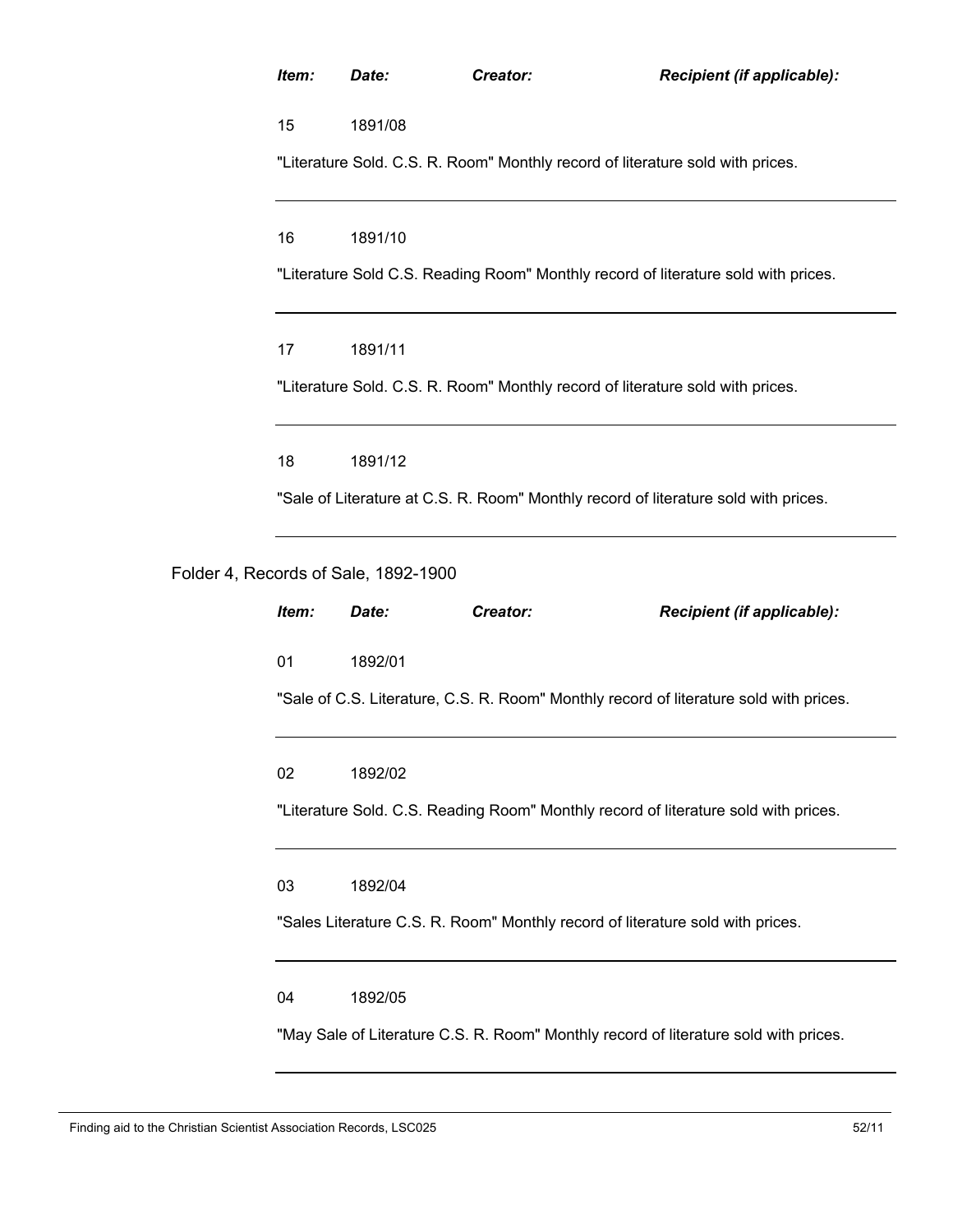| Item: | Date:   | Creator: | Recipient (if applicable):                                                         |
|-------|---------|----------|------------------------------------------------------------------------------------|
| 05    | 1892/06 |          |                                                                                    |
|       |         |          | "Literature Sold C.S. R. Room." Monthly record of literature sold with prices.     |
| 06    | 1892/07 |          |                                                                                    |
|       |         |          | "Sale of Literature C.S. R. Room" Monthly record of literature sold with prices.   |
| 07    | 1892/08 |          |                                                                                    |
|       |         |          | "Literature Sold at C.S. R. Room" Monthly record of literature sold with prices.   |
| 08    | 1892/10 |          |                                                                                    |
|       |         |          | "Literature Sold. C.S. R. Room" Monthly record of literature sold with prices.     |
| 09    | 1892/11 |          |                                                                                    |
|       |         |          | "Literature Sold. C.S. R. Room" Monthly record of literature sold with prices.     |
| 10    | 1892/12 |          |                                                                                    |
|       |         |          | "Sale of Literature C.S. R. Room" Monthly record of literature sold with prices.   |
| 11    | 1893/01 |          |                                                                                    |
|       |         |          | "Christian Science Literature Sold" Monthly record of literature sold with prices. |
| 12    | 1893/02 |          |                                                                                    |
|       |         |          | "Literature sold in C.S. R.R." Monthly record of literature sold with prices.      |
| 13    | 1893/03 |          |                                                                                    |
|       |         |          | "Literature Sold C.S. R.R." Monthly record of literature sold with prices.         |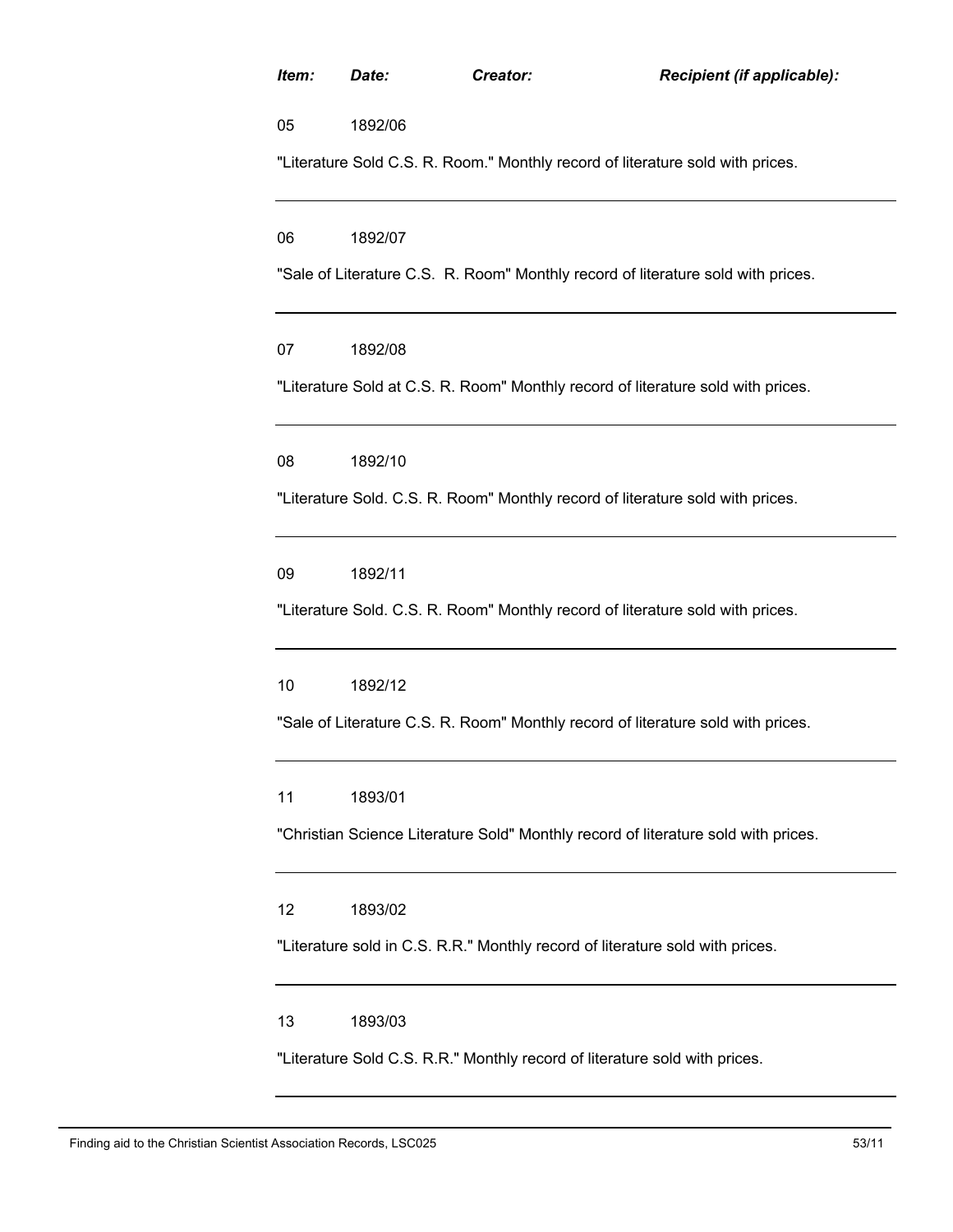| Item: | Date:   | Creator:                                                                            | Recipient (if applicable):                                                             |
|-------|---------|-------------------------------------------------------------------------------------|----------------------------------------------------------------------------------------|
| 14    | 1893/04 |                                                                                     |                                                                                        |
|       |         | "C.S. R. Room Literature sold." Monthly record of literature sold with prices.      |                                                                                        |
| 15    | 1893/05 |                                                                                     |                                                                                        |
|       |         | "Sales of Lit. C.S. R. Room" Monthly record of literature sold with prices.         |                                                                                        |
| 16    | 1893/06 |                                                                                     |                                                                                        |
|       |         | "Literature sold C.S. R. Room" Monthly record of literature sold with prices.       |                                                                                        |
| 17    | 1893/07 |                                                                                     |                                                                                        |
|       |         |                                                                                     | "Sale of Literature C.S. Reading Room." Monthly record of literature sold with prices. |
| 18    | 1893/08 |                                                                                     |                                                                                        |
|       |         | "Literature Sold, C.S. R. Room" Monthly record of literature sold with prices.      |                                                                                        |
| 19    | 1893/09 |                                                                                     |                                                                                        |
|       |         | "Sale of Literature C.S. R. Room" Monthly record of literature sold with prices.    |                                                                                        |
| 20    | 1893/10 |                                                                                     |                                                                                        |
|       |         | "Literature Sold. C.S. R. Room" Monthly record of literature sold with prices.      |                                                                                        |
| 21    | 1893/11 |                                                                                     |                                                                                        |
|       |         | "Literature Sold. C.S. R. Room" Monthly record of literature sold with prices.      |                                                                                        |
| 22    | 1893/12 |                                                                                     |                                                                                        |
|       |         | "Literature Sold. C.S. Reading Room" Monthly record of literature sold with prices. |                                                                                        |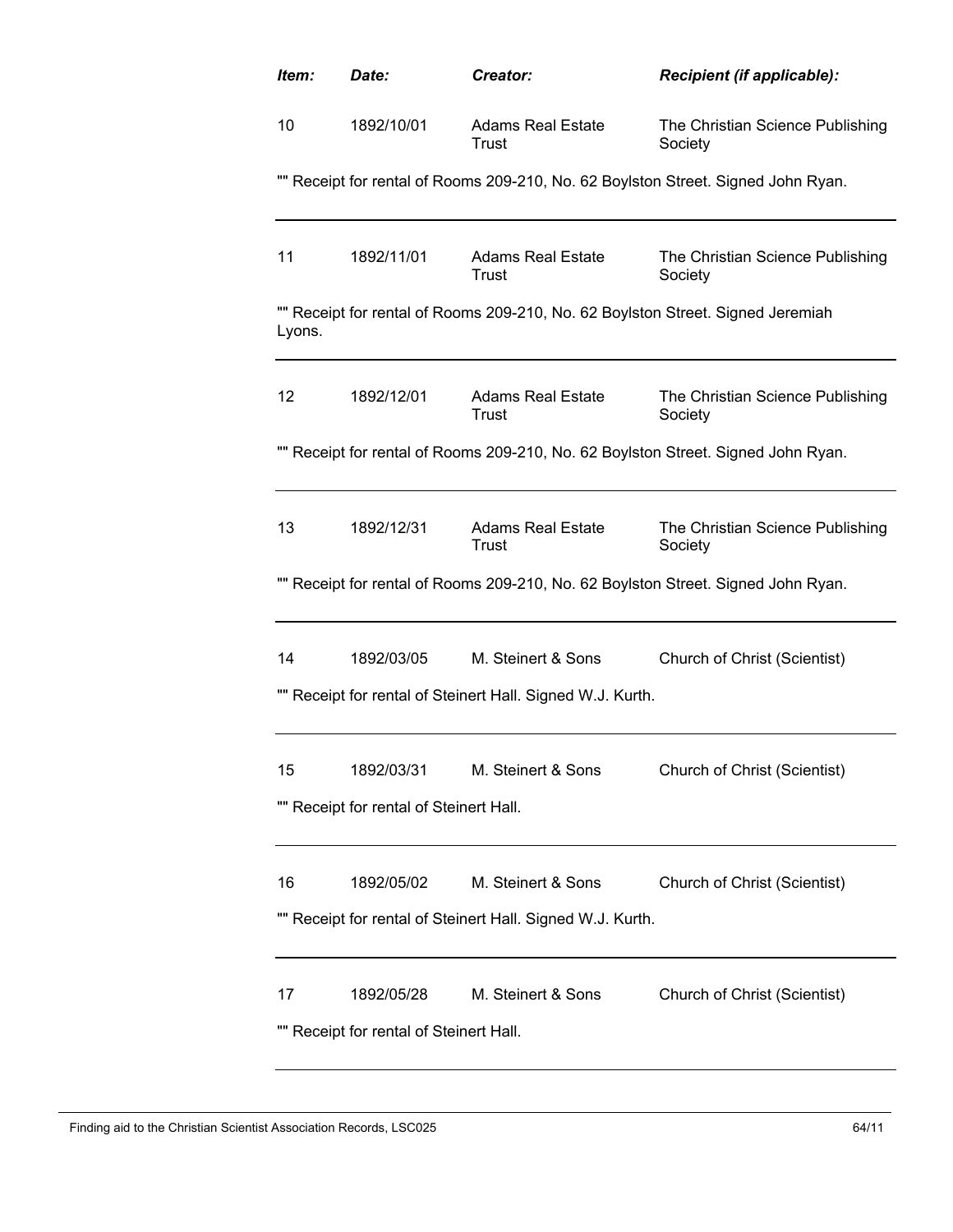| Item: | Date:                                     | Creator:                                                             | Recipient (if applicable):          |
|-------|-------------------------------------------|----------------------------------------------------------------------|-------------------------------------|
| 18    | 1892/06/27                                | M. Steinert & Sons                                                   | Church of Christ (Scientist)        |
|       | Receipt for rental of Steinert Hall.      |                                                                      |                                     |
| 19    | 1892/11/11                                | M. Steinert & Sons                                                   | Church of Christ (Scientist)        |
|       |                                           | Receipt for rental of Steinert Hall. Signed W.J. Kurth.              |                                     |
| 20    | 1892/11/11                                | M. Steinert & Sons                                                   | Church of Christ (Scientist)        |
|       |                                           | Receipt for rental of Steinert Hall. Signed W.J. Kurth.              |                                     |
| 21    | 1892/12/08                                | M. Steinert & Sons                                                   | Church of Christ (Scientist)        |
|       |                                           | Receipt for rental of Steinert Hall. Signed W.J. Kurth.              |                                     |
| 22    | 1892                                      |                                                                      |                                     |
|       | Envelope, says "Rent--Steinert Hall 1892" |                                                                      |                                     |
| 23    | 1892/06/24                                | Boston Wesleyan<br>Association                                       | Church of Christ (Scientist)        |
|       |                                           | Receipt for use of Wesleyan Hall. Signed Pliny Nickerson, Treasurer. |                                     |
| 24    | 1892/07/29                                | Boston Wesleyan<br>Association                                       | Church of Christ (Scientist)        |
|       |                                           | Receipt for use of Wesleyan Hall. Signed Pliny Nickerson, Treasurer. |                                     |
| 25    | 1892/09/30                                | Boston Wesleyan<br>Association                                       | <b>Church of Christ (Scientist)</b> |
|       |                                           | Receipt for use of Wesleyan Hall. Signed Pliny Nickerson, Treasurer. |                                     |

Folder 8, Rent Receipts, 1893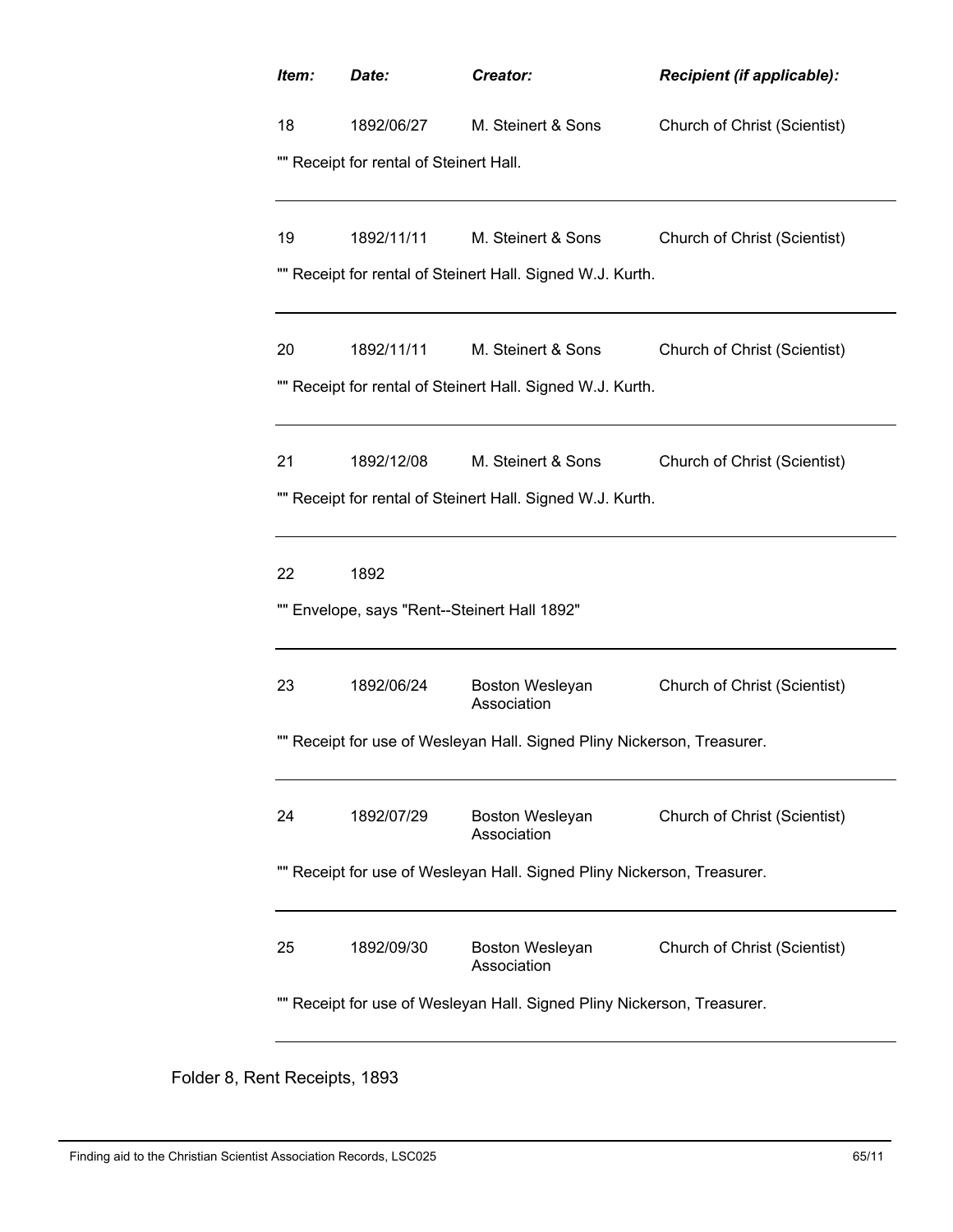| Item:  | Date:      | Creator:                                                                        | Recipient (if applicable):                                                        |
|--------|------------|---------------------------------------------------------------------------------|-----------------------------------------------------------------------------------|
| 01     | 1893/02/01 | <b>Adams Real Estate</b><br>Trust                                               | The Christian Science Publishing<br>Society                                       |
|        |            |                                                                                 | "" Receipt for rental of Rooms 209-210, No. 62 Boylston Street. Signed John Ryan. |
| 02     | 1893/03/01 | Adams Real Estate<br>Trust                                                      | The Christian Science Publishing<br>Society                                       |
|        |            |                                                                                 | "" Receipt for rental of Rooms 209-210, No. 62 Boylston Street. Signed John Ryan. |
| 03     | 1893/04/01 | Adams Real Estate<br>Trust                                                      | The Christian Science Publishing<br>Society                                       |
|        |            |                                                                                 | "" Receipt for rental of Rooms 209-210, No. 62 Boylston Street. Signed John Ryan. |
| 04     | 1893/05/01 | <b>Adams Real Estate</b><br>Trust                                               | The Christian Science Publishing<br>Society                                       |
| Lyons. |            | "" Receipt for rental of Rooms 209-210, No. 62 Boylston Street. Signed Jeremiah |                                                                                   |
| 05     | 1893/06/01 | <b>Adams Real Estate</b><br>Trust                                               | The Christian Science Publishing<br>Society                                       |
| Lyons. |            | "" Receipt for rental of Rooms 209-210, No. 62 Boylston Street. Signed Jeremiah |                                                                                   |
| 06     | 1893/07/01 | <b>Adams Real Estate</b><br>Trust                                               | The Christian Science Publishing<br>Society                                       |
| Lyons. |            | "" Receipt for rental of Rooms 209-210, No. 62 Boylston Street. Signed Jeremiah |                                                                                   |
| 07     | 1893/08/01 | Adams Real Estate<br>Trust                                                      | The Christian Science Publishing<br>Society                                       |
| Lyons. |            | "" Receipt for rental of Rooms 209-210, No. 62 Boylston Street. Signed Jeremiah |                                                                                   |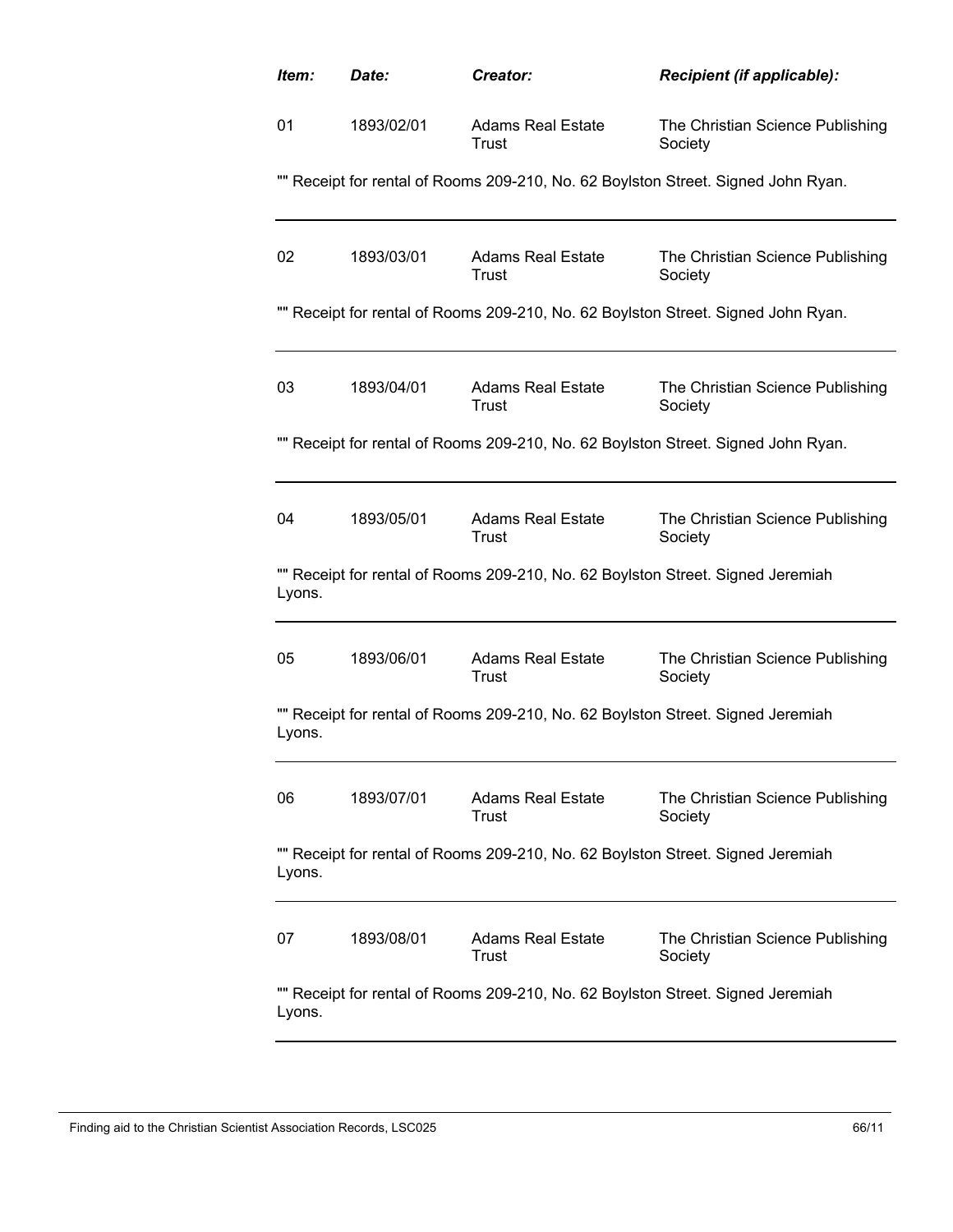| Item:  | Date:                                                 | Creator:                                                                        | <b>Recipient (if applicable):</b>               |
|--------|-------------------------------------------------------|---------------------------------------------------------------------------------|-------------------------------------------------|
| 08     | 1893/09/01                                            | <b>Adams Real Estate</b><br>Trust                                               | The Christian Science Publishing<br>Society     |
| Lyons. |                                                       | "" Receipt for rental of Rooms 209-210, No. 62 Boylston Street. Signed Jeremiah |                                                 |
| 09     | 1893/10/01                                            | <b>Adams Real Estate</b><br>Trust                                               | The Christian Science Publishing<br>Society     |
| Lyons. |                                                       | "" Receipt for rental of Rooms 209-210, No. 62 Boylston Street. Signed Jeremiah |                                                 |
| 10     | 1893/11/01                                            | <b>Adams Real Estate</b><br>Trust                                               | The Christian Science Publishing<br>Society     |
| Lyons. |                                                       | "" Receipt for rental of Rooms 209-210, No. 62 Boylston Street. Signed Jeremiah |                                                 |
| 11     | 1893/12/01                                            | <b>Adams Real Estate</b><br>Trust                                               | The Christian Science Publishing<br>Society     |
| Lyons. |                                                       | "" Receipt for rental of Rooms 209-210, No. 62 Boylston Street. Signed Jeremiah |                                                 |
| 12     | 1893                                                  |                                                                                 |                                                 |
|        |                                                       | "" Envelope, says "Bills, Rent for Steinert Hall for 1893"                      |                                                 |
| 13     | 1893/01/05                                            | M. Steinert & Sons                                                              | The First Church of Christ,<br><b>Scientist</b> |
|        |                                                       | "" Receipt for rental of Steinert Hall. Signed W.J. Kurth.                      |                                                 |
| 14     | 1893/02/01                                            | M. Steinert & Sons                                                              | Church of Christ (Scientist)                    |
|        | "" Receipt for rental of Steinert Hall.               |                                                                                 |                                                 |
| 15     | 1893/02/03<br>"" Receipt for rental of Steinert Hall. | M. Steinert & Sons                                                              | Church of Christ (Scientist)                    |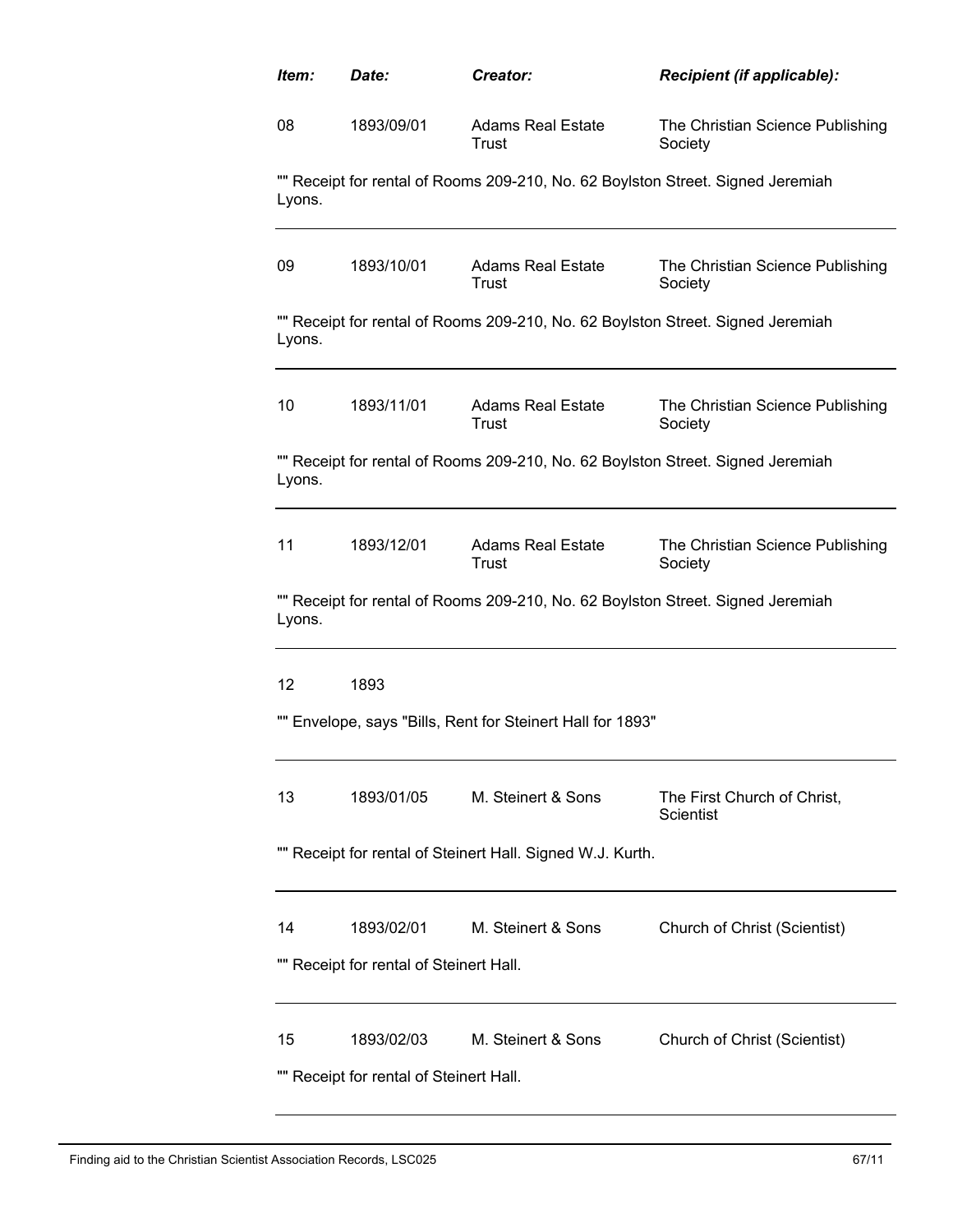| Item:<br>Date:                          | Creator:                                                                | Recipient (if applicable):                      |
|-----------------------------------------|-------------------------------------------------------------------------|-------------------------------------------------|
| 16<br>1893/03/02                        | M. Steinert & Sons                                                      | Church of Christ (Scientist)                    |
| "" Receipt for rental of Steinert Hall. |                                                                         |                                                 |
|                                         |                                                                         |                                                 |
| 1893/04/07<br>17                        | M. Steinert & Sons                                                      | Church of Christ (Scientist)                    |
| "" Receipt for rental of Steinert Hall. |                                                                         |                                                 |
|                                         |                                                                         |                                                 |
| 1893/05/06<br>18                        | M. Steinert & Sons                                                      | The First Church of Christ,<br><b>Scientist</b> |
| "" Receipt for rental of Steinert Hall. |                                                                         |                                                 |
|                                         |                                                                         |                                                 |
| 19<br>1893/06/03                        | M. Steinert & Sons                                                      | The First Church of Christ,<br><b>Scientist</b> |
| "" Receipt for rental of Steinert Hall. |                                                                         |                                                 |
|                                         |                                                                         |                                                 |
| 1893/11/02<br>20                        | M. Steinert & Sons                                                      | The First Church of Christ,<br><b>Scientist</b> |
| "" Receipt for rental of Steinert Hall. |                                                                         |                                                 |
|                                         |                                                                         |                                                 |
| 21<br>1893/12/07                        | M. Steinert & Sons                                                      | The First Church of Christ,<br>Scientist        |
| "" Receipt for rental of Steinert Hall. |                                                                         |                                                 |
|                                         |                                                                         |                                                 |
| 1893/06/30<br>22                        | Boston Wesleyan<br>Association                                          | The First Church of Christ,<br>Scientist        |
|                                         | "" Receipt for use of Wesleyan Hall. Signed Pliny Nickerson, Treasurer. |                                                 |
|                                         |                                                                         |                                                 |
| 1893/07/28<br>23                        | Boston Wesleyan<br>Association                                          | The First Church of Christ,<br>Scientist        |
|                                         | Receipt for use of Wesleyan Hall. Signed Pliny Nickerson, Treasurer.    |                                                 |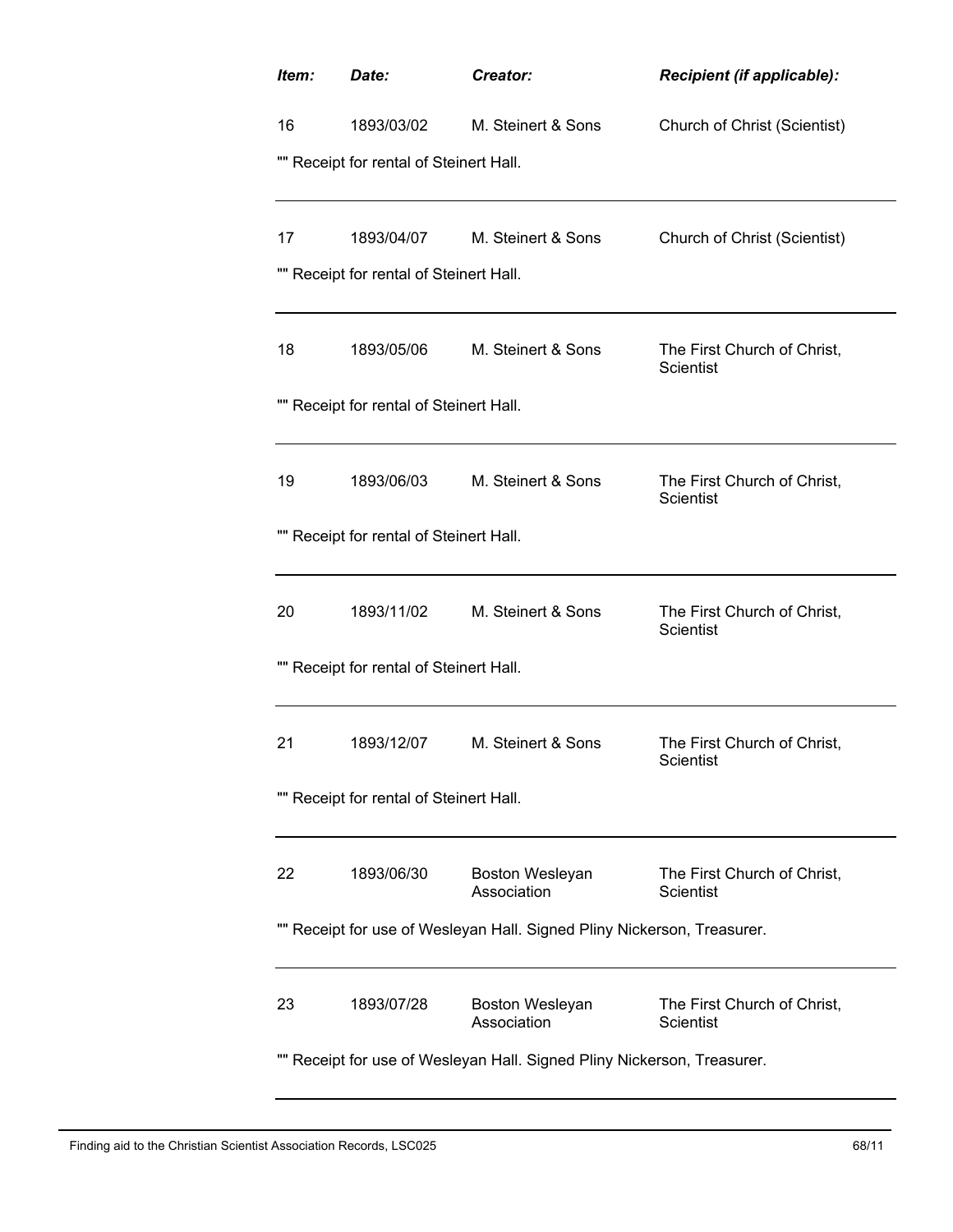| Item:  | Date:                                   | Creator:                                                                | Recipient (if applicable):                                                      |
|--------|-----------------------------------------|-------------------------------------------------------------------------|---------------------------------------------------------------------------------|
| 24     | 1893/09/04                              | Boston Wesleyan<br>Association                                          | The First Church of Christ,<br>Scientist                                        |
|        |                                         | "" Receipt for use of Wesleyan Hall. Signed Pliny Nickerson, Treasurer. |                                                                                 |
| 25     | 1893/10/06                              | Boston Wesleyan<br>Association                                          | The First Church of Christ,<br>Scientist                                        |
|        |                                         | "" Receipt for use of Wesleyan Hall. Signed Pliny Nickerson, Treasurer. |                                                                                 |
| 26     | 1893                                    |                                                                         |                                                                                 |
|        |                                         | "" Envelope, says "Rent of Wesleyan Hall 1892 & 1893"                   |                                                                                 |
|        | Rent Receipts, 1894                     |                                                                         |                                                                                 |
| Item:  | Date:                                   | Creator:                                                                | Recipient (if applicable):                                                      |
|        |                                         |                                                                         |                                                                                 |
| 01     | 1894/01/01                              | <b>Adams Real Estate</b><br><b>Trust</b>                                | <b>Christian Science Reading Room</b>                                           |
| Lyons. |                                         |                                                                         | "" Receipt for rental of Rooms 209-210, No. 62 Boylston Street. Signed Jeremiah |
| 02     | 1894                                    |                                                                         |                                                                                 |
|        |                                         | "" Envelope, says "Rent Bills for 1894 Steinert Hall".                  |                                                                                 |
| 03     | 1894/01/04                              | M. Steinert & Sons                                                      | The First Church of Christ,<br><b>Scientist</b>                                 |
|        | "" Receipt for rental of Steinert Hall. |                                                                         |                                                                                 |
| 04     | 1894/02/01                              | M. Steinert & Sons                                                      | The First Church of Christ,<br><b>Scientist</b>                                 |

Folder 9,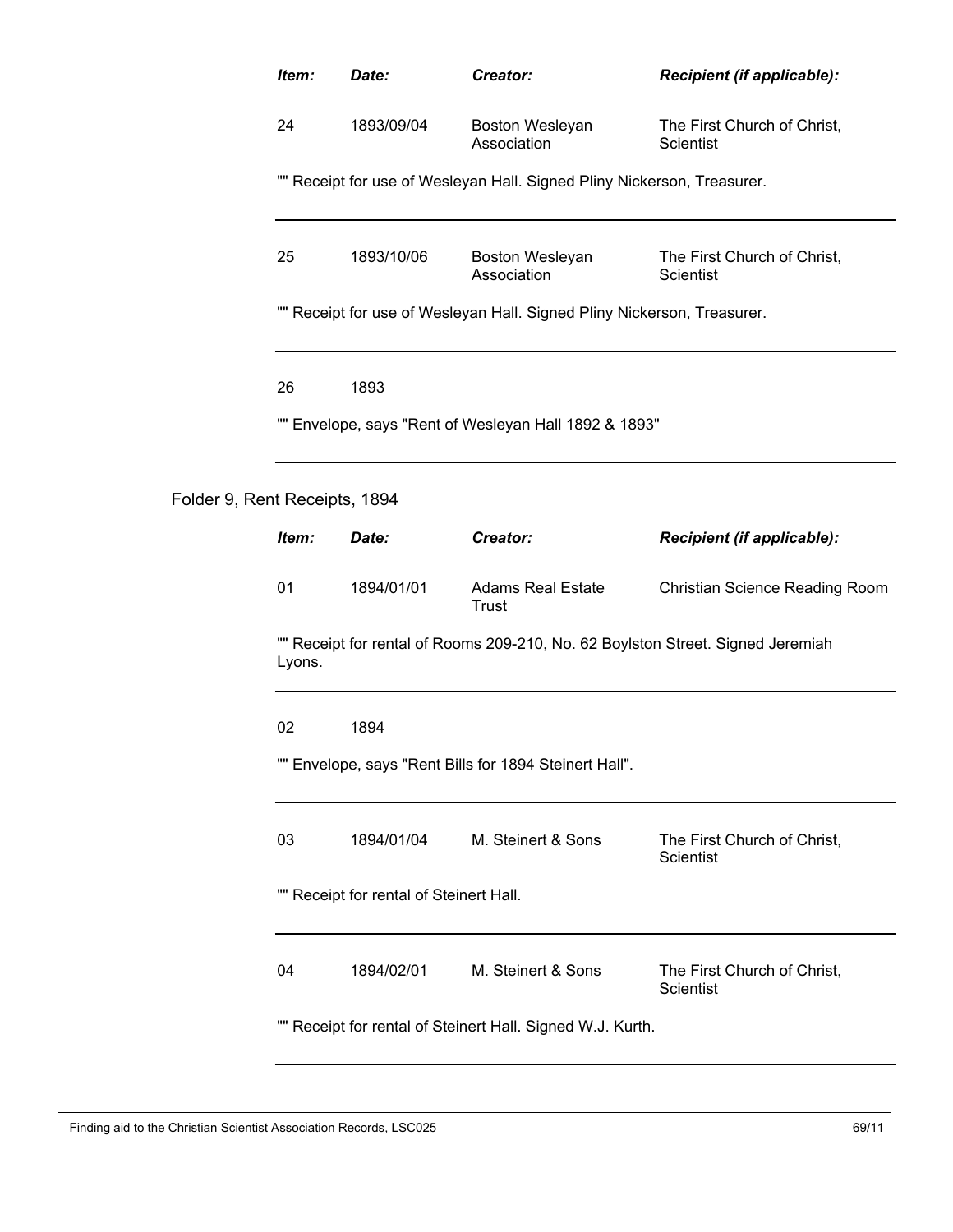| Item:                                                                   | Date:      | Creator:             | Recipient (if applicable):                      |  |  |  |  |
|-------------------------------------------------------------------------|------------|----------------------|-------------------------------------------------|--|--|--|--|
| 05                                                                      | 1894/03/05 | M. Steinert & Sons   | The First Church of Christ,<br>Scientist        |  |  |  |  |
| "" Receipt for rental of Steinert Hall. Signed W.J. Kurth.              |            |                      |                                                 |  |  |  |  |
| 06                                                                      | 1894/04/05 | M. Steinert & Sons   | The First Church of Christ,<br>Scientist        |  |  |  |  |
| "" Receipt for rental of Steinert Hall. Signed W.J. Kurth.              |            |                      |                                                 |  |  |  |  |
| 07                                                                      | 1894/05/03 | M. Steinert & Sons   | The First Church of Christ,<br>Scientist        |  |  |  |  |
| "" Receipt for rental of Steinert Hall.                                 |            |                      |                                                 |  |  |  |  |
| 08                                                                      | 1894/06/14 | M. Steinert & Sons   | The First Church of Christ,<br><b>Scientist</b> |  |  |  |  |
| "" Receipt for rental of Steinert Hall.                                 |            |                      |                                                 |  |  |  |  |
| 09                                                                      | 1894/07/27 | Boston Wesleyan Hall | The First Church of Christ,<br><b>Scientist</b> |  |  |  |  |
| "" Receipt for use of Wesleyan Hall. Signed Pliny Nickerson, Treasurer. |            |                      |                                                 |  |  |  |  |
| 10                                                                      | 1894/09/29 | Boston Wesleyan Hall | The First Church of Christ,<br><b>Scientist</b> |  |  |  |  |
| "" Receipt for use of Wesleyan Hall. Signed Pliny Nickerson, Treasurer. |            |                      |                                                 |  |  |  |  |
| 11                                                                      | 1894/11/02 | Boston Wesleyan Hall | The First Church of Christ,<br>Scientist        |  |  |  |  |
| "" Receipt for use of Wesleyan Hall. Signed Pliny Nickerson, Treasurer. |            |                      |                                                 |  |  |  |  |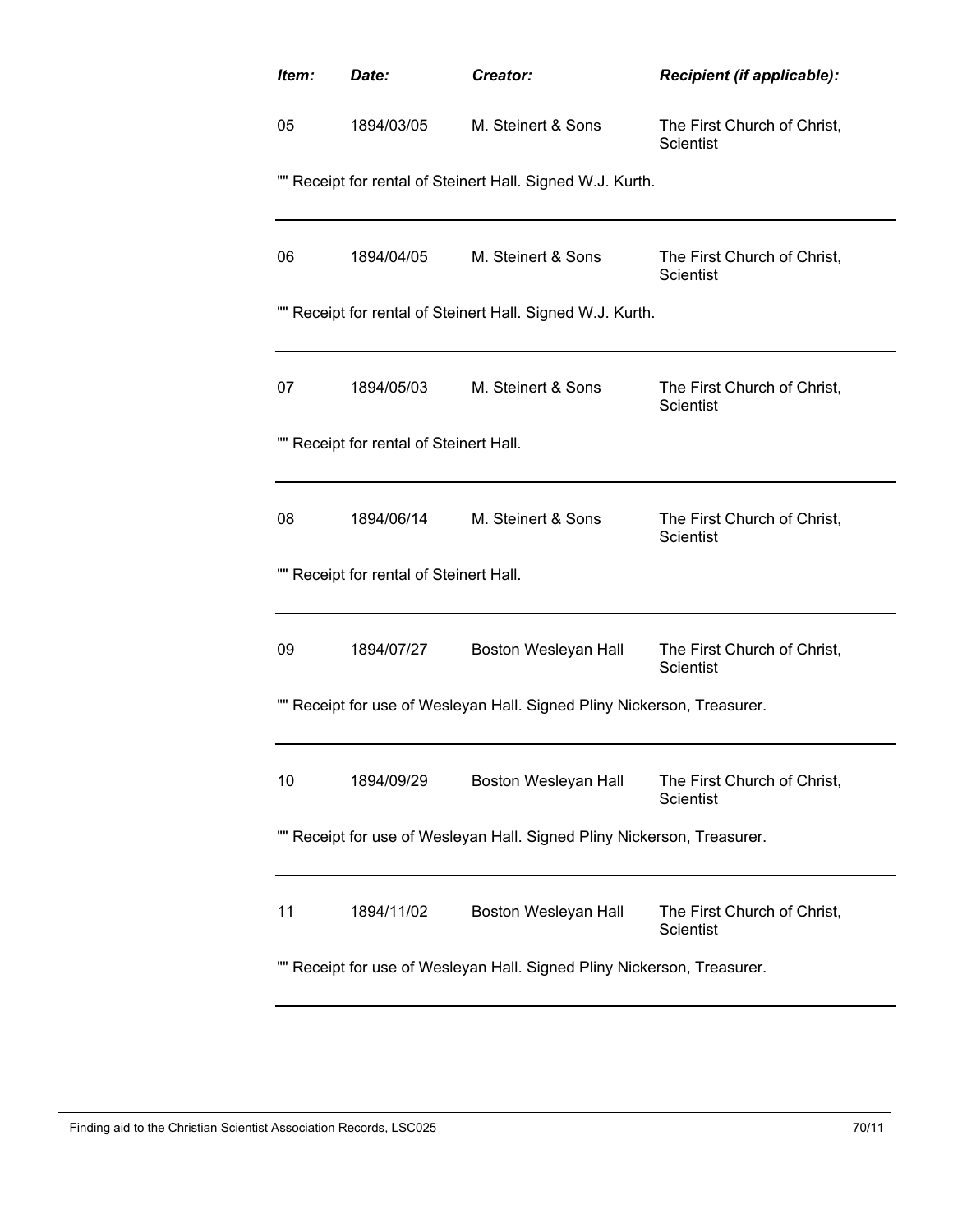|                                                | Item:                                                                                                                                                                                                                                                                                        | Date:                                                                   | Creator:             | Recipient (if applicable):                      |  |  |  |
|------------------------------------------------|----------------------------------------------------------------------------------------------------------------------------------------------------------------------------------------------------------------------------------------------------------------------------------------------|-------------------------------------------------------------------------|----------------------|-------------------------------------------------|--|--|--|
|                                                | 12                                                                                                                                                                                                                                                                                           | 1894/12/17                                                              | Boston Wesleyan Hall | The First Church of Christ,<br>Scientist        |  |  |  |
|                                                |                                                                                                                                                                                                                                                                                              | "" Receipt for use of Wesleyan Hall. Signed Pliny Nickerson, Treasurer. |                      |                                                 |  |  |  |
|                                                | 13                                                                                                                                                                                                                                                                                           | 1894/12/28                                                              | Boston Wesleyan Hall | The First Church of Christ,<br><b>Scientist</b> |  |  |  |
|                                                | "" Receipt for use of Wesleyan Hall. Signed Pliny Nickerson, Treasurer.                                                                                                                                                                                                                      |                                                                         |                      |                                                 |  |  |  |
| Flat File drawer, Financial Records, 1891-1894 |                                                                                                                                                                                                                                                                                              |                                                                         |                      |                                                 |  |  |  |
|                                                |                                                                                                                                                                                                                                                                                              | Folder 1, Records of Sale, 1891-1894                                    |                      |                                                 |  |  |  |
|                                                | Item:                                                                                                                                                                                                                                                                                        | Date:                                                                   | Creator:             | Recipient (if applicable):                      |  |  |  |
|                                                | 01                                                                                                                                                                                                                                                                                           | 1891/01/30                                                              |                      |                                                 |  |  |  |
|                                                | "Sale of Literature C.S. R. Room" Monthly record of literature sold with prices.<br>02<br>1892/03<br>"Sale of Literature C.S. R. Room" Monthly record of literature sold with prices.<br>03<br>1892/09<br>"Sale of Literature at C.S.R. Room" Monthly record of literature sold with prices. |                                                                         |                      |                                                 |  |  |  |
|                                                |                                                                                                                                                                                                                                                                                              |                                                                         |                      |                                                 |  |  |  |
|                                                |                                                                                                                                                                                                                                                                                              |                                                                         |                      |                                                 |  |  |  |
|                                                |                                                                                                                                                                                                                                                                                              |                                                                         |                      |                                                 |  |  |  |
|                                                |                                                                                                                                                                                                                                                                                              |                                                                         |                      |                                                 |  |  |  |
|                                                | 04                                                                                                                                                                                                                                                                                           | 1894/08/10                                                              | Munroe, Mary W.      | Eddy, E.J. Foster                               |  |  |  |
|                                                | "Mrs. M.W. Monroe, Treasurer, Dr. to E.J. Foster Eddy, Publisher." Record of<br>literature sold between 1894/01/01 & 1894/08/01, with prices.                                                                                                                                                |                                                                         |                      |                                                 |  |  |  |
|                                                |                                                                                                                                                                                                                                                                                              |                                                                         |                      |                                                 |  |  |  |

## **Series III, Meeting Records, 1880-1896, n.d.**

Box 2, Receipts for Literature and Expenses at Reading Room-Membership Applications, 1875 -1900, n.d.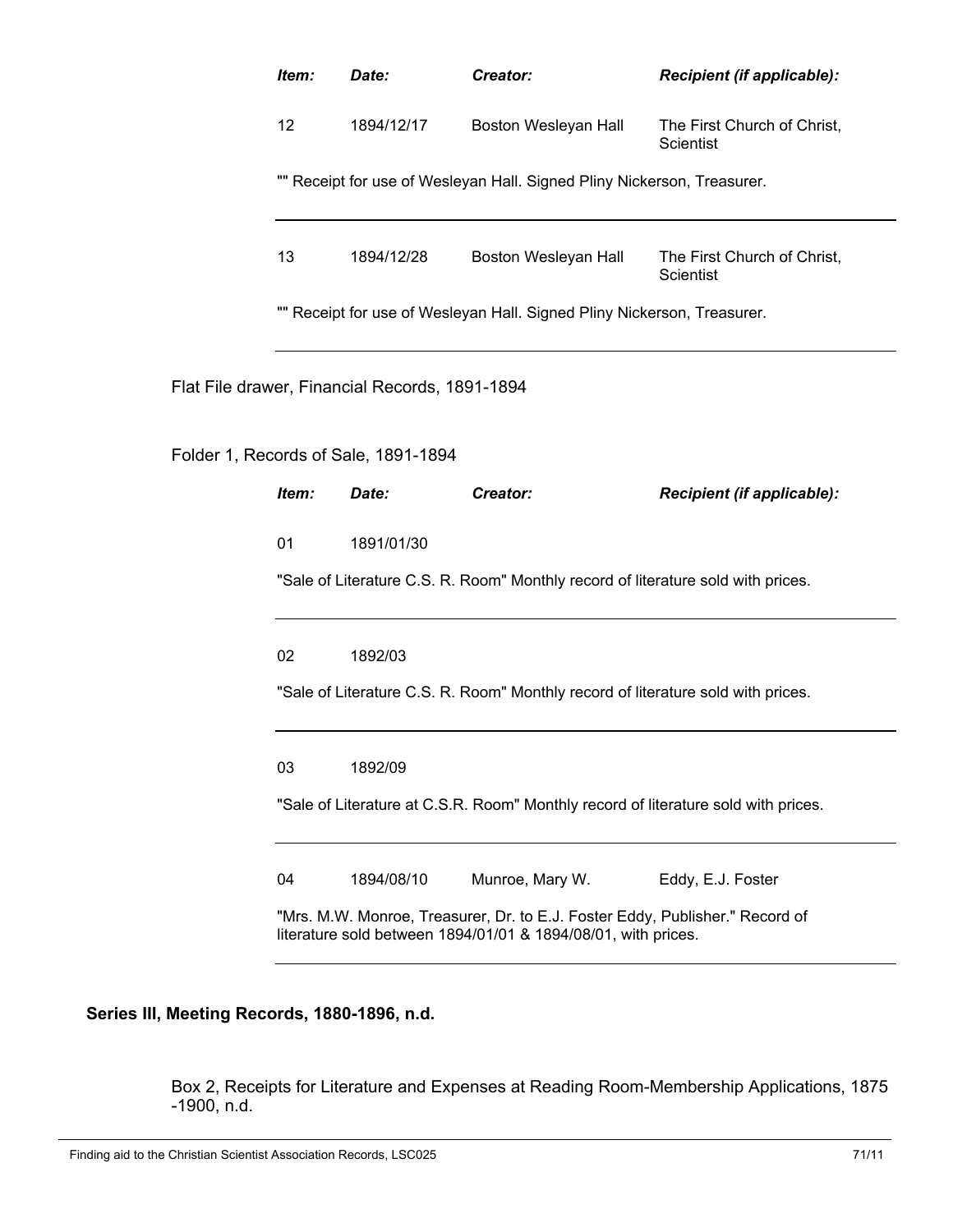## Folder 10, Meetings, 1880-1886

| Item:                                                                                                                                                                                                                                  | Date:                                                                                                                                                                    | Creator:                                                       | Recipient (if applicable):             |  |  |  |
|----------------------------------------------------------------------------------------------------------------------------------------------------------------------------------------------------------------------------------------|--------------------------------------------------------------------------------------------------------------------------------------------------------------------------|----------------------------------------------------------------|----------------------------------------|--|--|--|
| 01                                                                                                                                                                                                                                     | 1880/10/16                                                                                                                                                               |                                                                |                                        |  |  |  |
| "" Handwritten agreement signed by 18 members to follow Mary Baker Eddy's<br>directions and not speak of what is said at meetings of the "Christian Scientists<br>Union" to those not there. Attested by H.L. Bancroft, Notary Public. |                                                                                                                                                                          |                                                                |                                        |  |  |  |
| 02                                                                                                                                                                                                                                     | 1881/11/16                                                                                                                                                               | <b>Christian Scientist</b><br>Association; Choate,<br>Clara E. |                                        |  |  |  |
| "Resolutions" Handwritten resolutions expressing gratitude and pledging loyalty to<br>Mary Baker Eddy after the withdrawal of eight rebellious students.                                                                               |                                                                                                                                                                          |                                                                |                                        |  |  |  |
| 03                                                                                                                                                                                                                                     | 1883/07/06                                                                                                                                                               | Moarn, Mary B.                                                 |                                        |  |  |  |
| "Treas. Report." Handwritten report of Christian Scientist Association Treasurer.                                                                                                                                                      |                                                                                                                                                                          |                                                                |                                        |  |  |  |
| 04                                                                                                                                                                                                                                     | 1883/11/21                                                                                                                                                               | Hammond, Edward N.                                             | <b>Christian Scientist Association</b> |  |  |  |
| "" Handwritten letter sharing recommendations from committee regarding<br>compensation for the rental and use of rooms at the Massachusetts' Metaphysical<br>College, and the raising of member dues.                                  |                                                                                                                                                                          |                                                                |                                        |  |  |  |
| 05                                                                                                                                                                                                                                     | 1884                                                                                                                                                                     | Bartlett, Julia S.                                             |                                        |  |  |  |
| "Amendment to Sec. 2 of Art. VII." Handwritten amendment to bylaws of Christian<br>Scientist Association regarding replacing unfit officers.                                                                                           |                                                                                                                                                                          |                                                                |                                        |  |  |  |
| 06                                                                                                                                                                                                                                     | 1884/01/01                                                                                                                                                               | Moarn, Mary B.                                                 |                                        |  |  |  |
| "" Handwritten annual report of the treasurer of Christian Scientist Association.                                                                                                                                                      |                                                                                                                                                                          |                                                                |                                        |  |  |  |
| 07                                                                                                                                                                                                                                     | 1884/02/02                                                                                                                                                               |                                                                |                                        |  |  |  |
|                                                                                                                                                                                                                                        | "Resolutions" Handwritten draft of resolutions expressing gratitude to Mary Baker<br>Eddy for her work, particularly in reference to malpractice of dissenting students. |                                                                |                                        |  |  |  |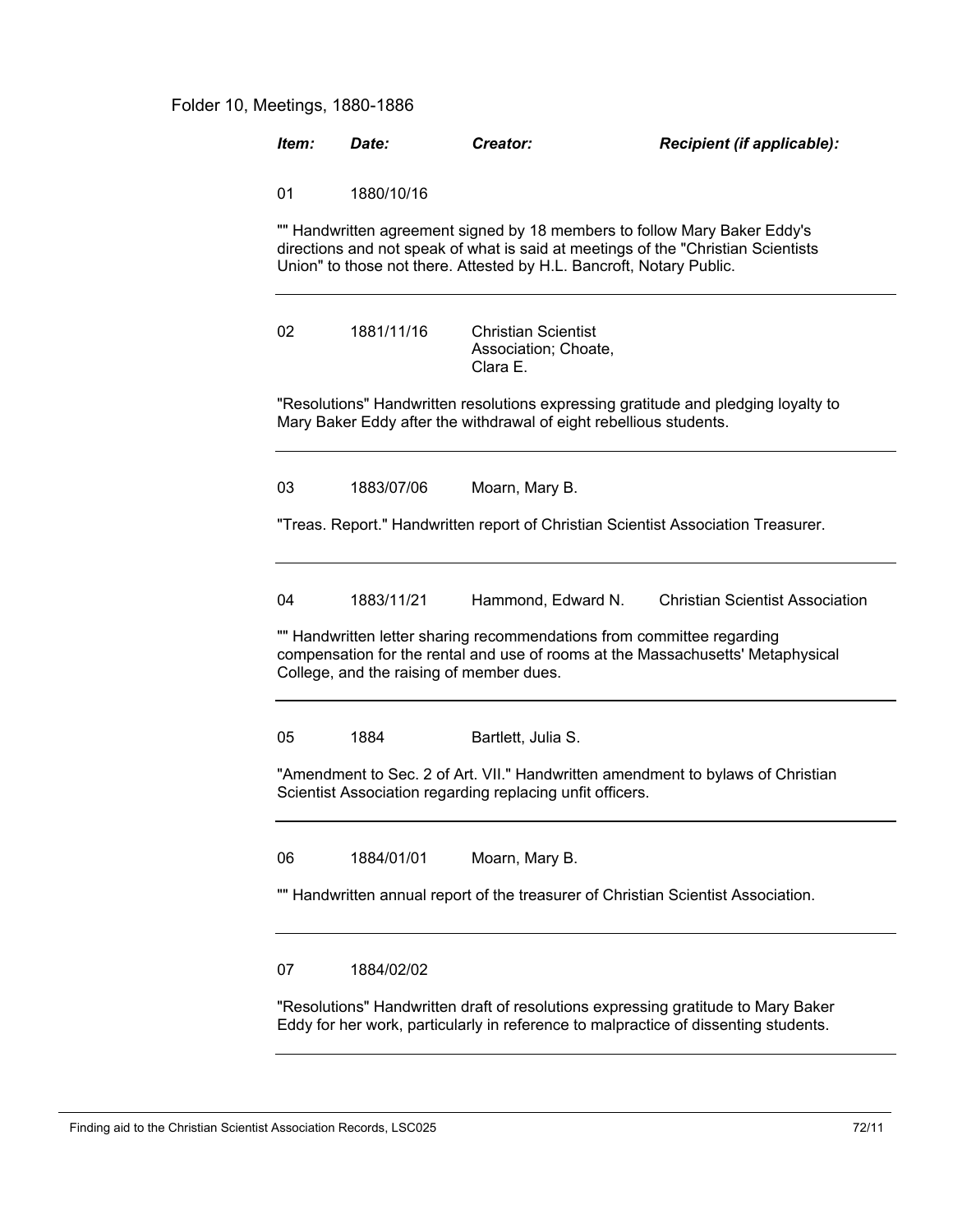| ltem: | Date: | Creator: | Recipient (if applicable): |
|-------|-------|----------|----------------------------|
|-------|-------|----------|----------------------------|

08 1884/03/18 Murphy, J.M.C.

"" Minutes of Christian Scientist Association. Three motions carried. Notes by Secretary pro tem.

09 1885/01/01

"Report of Treas." Handwritten annual report of the treasurer of Christian Scientist Association.

## 10 1885/12 Linfield, John A.

"Copies of Laws passed at special meetings held Dec. 4 and Dec. 16 1885" Handwritten minutes of special meetings of Christian Scientist Association

### 11 1885/12/16

"" Handwritten report of motion made by William H. Bradley at special meeting regarding membership withdrawal.

#### 12 1886/01/06

"Treasurers Report. 1885." Handwritten annual report of the treasurer of Christian Scientist Association.

13 1886/01/06 Linfield, John A. Christian Scientist Association

"Secretary's Report 1885." Handwritten annual report of the secretary of Christian Scientist Association.

14 1888/12

"Committee on Education appointed by Mrs. Eddy, Dec 11 '86" Handwritten note listing appointees to Committee on Education. Pencil notation says "Notified Dec 13".

#### Folder 11, Meetings, 1887

*Item: Date: Creator: Recipient (if applicable):*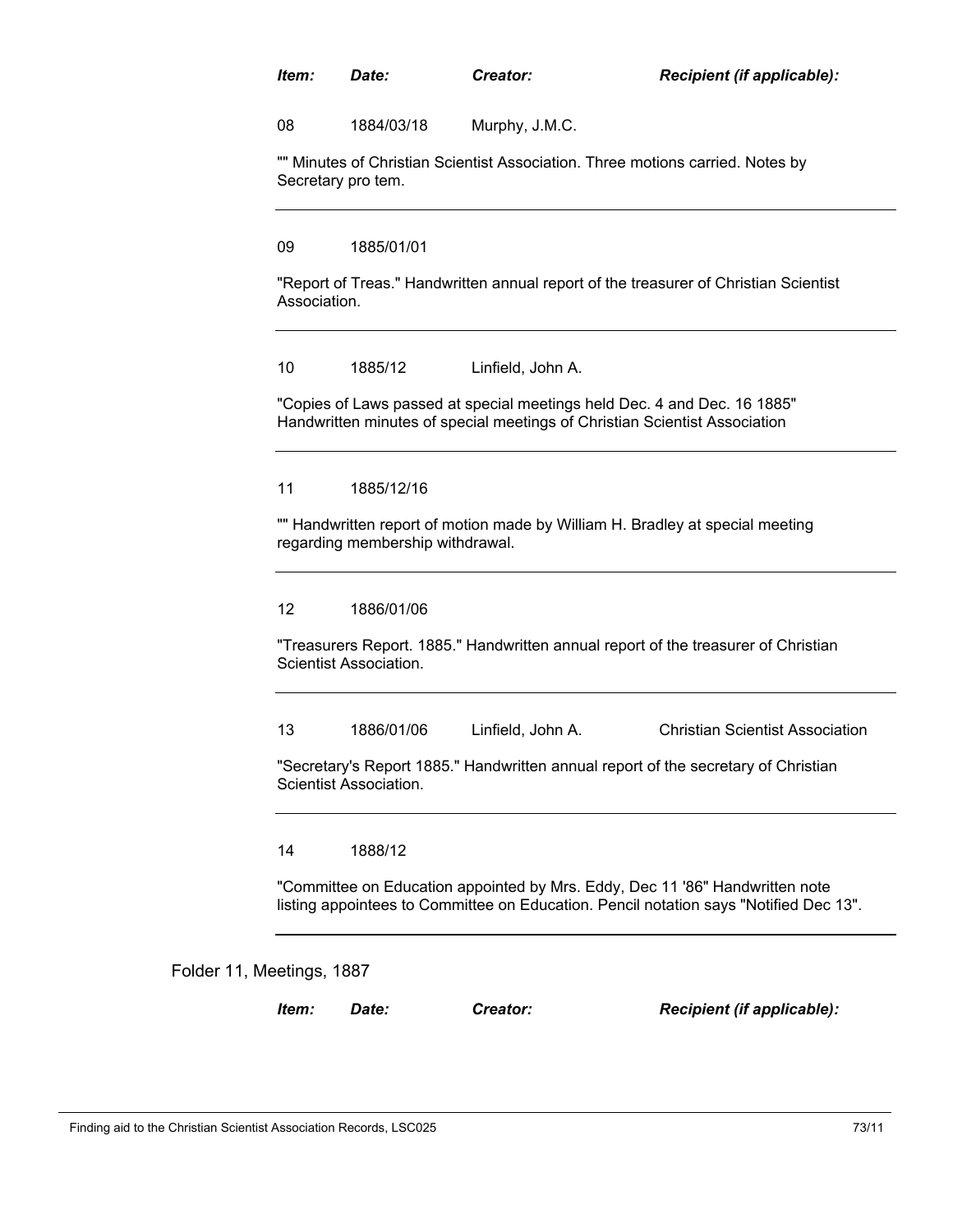| Item:                                                                                                                     | Date:                                                                                                                                                                                                                                                                                                                      | Creator:                                                                                                                                                              | Recipient (if applicable):                                                                                                                                                   |  |  |
|---------------------------------------------------------------------------------------------------------------------------|----------------------------------------------------------------------------------------------------------------------------------------------------------------------------------------------------------------------------------------------------------------------------------------------------------------------------|-----------------------------------------------------------------------------------------------------------------------------------------------------------------------|------------------------------------------------------------------------------------------------------------------------------------------------------------------------------|--|--|
| 01                                                                                                                        | 1887/01/05                                                                                                                                                                                                                                                                                                                 | Linfield, John A.                                                                                                                                                     | <b>Christian Scientist Association</b>                                                                                                                                       |  |  |
|                                                                                                                           |                                                                                                                                                                                                                                                                                                                            | "" Handwritten annual report of the secretary of Christian Scientist Association.                                                                                     |                                                                                                                                                                              |  |  |
|                                                                                                                           |                                                                                                                                                                                                                                                                                                                            |                                                                                                                                                                       |                                                                                                                                                                              |  |  |
| 02                                                                                                                        | 1887/04/06                                                                                                                                                                                                                                                                                                                 | <b>Christian Scientist</b><br>Association                                                                                                                             |                                                                                                                                                                              |  |  |
|                                                                                                                           | sympathy to Mary Baker Eddy.                                                                                                                                                                                                                                                                                               |                                                                                                                                                                       | "Resolutions." Typescript resolutions (possibly draft) regarding the malpractice and<br>expulsion from the Christian Scientist Association of William I. Gill and expressing |  |  |
| 03                                                                                                                        | 1887/06/01                                                                                                                                                                                                                                                                                                                 | Linfield, John A.                                                                                                                                                     |                                                                                                                                                                              |  |  |
|                                                                                                                           |                                                                                                                                                                                                                                                                                                                            | "" Hectograph copy of form letter inviting recipient to next Christian Scientist<br>Association meeting on July 6th. Some numbers written in pencil on back.          |                                                                                                                                                                              |  |  |
| 04                                                                                                                        | 1887/07/11;<br>1887/10                                                                                                                                                                                                                                                                                                     | <b>Executive Committee of</b><br>the Christian Scientist<br>Association                                                                                               |                                                                                                                                                                              |  |  |
| back.                                                                                                                     |                                                                                                                                                                                                                                                                                                                            | "" 2 hectograph copies of form letter regarding regulating membership of student<br>associations. Notes of Oct. 10th Christian Scientist Association meeting taken on |                                                                                                                                                                              |  |  |
| 05                                                                                                                        | 1887/07/28                                                                                                                                                                                                                                                                                                                 |                                                                                                                                                                       |                                                                                                                                                                              |  |  |
|                                                                                                                           | Association meeting on August 3rd.                                                                                                                                                                                                                                                                                         | "" Hectograph copy of form letter inviting recipient to next Christian Scientist                                                                                      |                                                                                                                                                                              |  |  |
| 06                                                                                                                        | 1887/08/03                                                                                                                                                                                                                                                                                                                 |                                                                                                                                                                       |                                                                                                                                                                              |  |  |
|                                                                                                                           | "Report of Committee on procuring Hall or Rooms in Boston for Headquarters for<br>Christian Scientists." Handwritten report of committee regarding unanimous decision<br>to recommend eventual but postponed establishment of rooms for the headquarters<br>of Christian Scientists until "the times are more propitious." |                                                                                                                                                                       |                                                                                                                                                                              |  |  |
| 07                                                                                                                        | 1887/09/07                                                                                                                                                                                                                                                                                                                 | Linfield, John A.                                                                                                                                                     |                                                                                                                                                                              |  |  |
| "" Hectograph copy of form letter inviting recipient to next Christian Scientist<br>Association meeting on September 7th. |                                                                                                                                                                                                                                                                                                                            |                                                                                                                                                                       |                                                                                                                                                                              |  |  |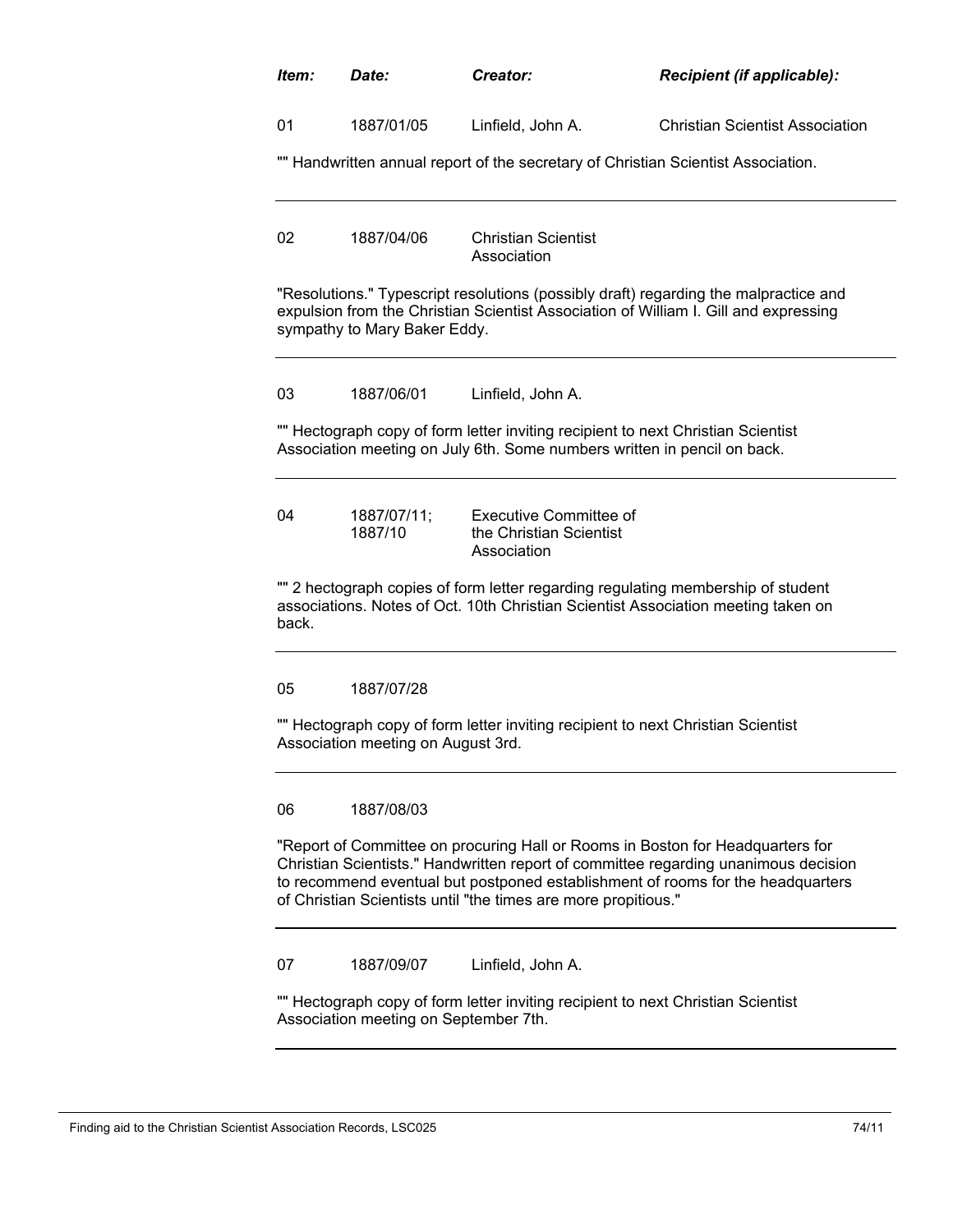08 1887/09/07

"" Handwritten report of motion (carried) regarding a proposed "Mental Healing Convention" in Boston and the appointment of a committee to report to the press it is not connected to Christian Scientist Association or National Christian Scientist Association.

09 1887/09/30 Linfield, John A.

"" Form letter inviting recipient to next Christian Scientist Association meeting on October 5th. Some handwritten notations on back.

10 c. 1887/12

"Christian Scientist Association Treasurer's Report for the year 1887" Handwritten annual report of the treasurer of Christian Scientist Association.

Folder 12, Meetings, 1888

| ltem: | Date:      | Creator:          | <b>Recipient (if applicable):</b>      |
|-------|------------|-------------------|----------------------------------------|
| -01   | 1888/01/04 | Linfield, John A. | <b>Christian Scientist Association</b> |

"" Handwritten annual report of the secretary of Christian Scientist Association.

#### 02 1888/06

"" Typescript attendance list of members at meeting of Christian Scientist Association on June 6th and trip to Concord, N.H. on the 7th.

03 1888/06/07 Johnson, William B.

"" Form letter notifying recipient was appointed delegate to the Chicago Convention of the National Christian Scientist Association by Mary Baker Eddy.

04 1888/07/25 Johnson, William B.

"" Hectograph copy of form letter inviting recipient to next Christian Scientist Association meeting on August 1st.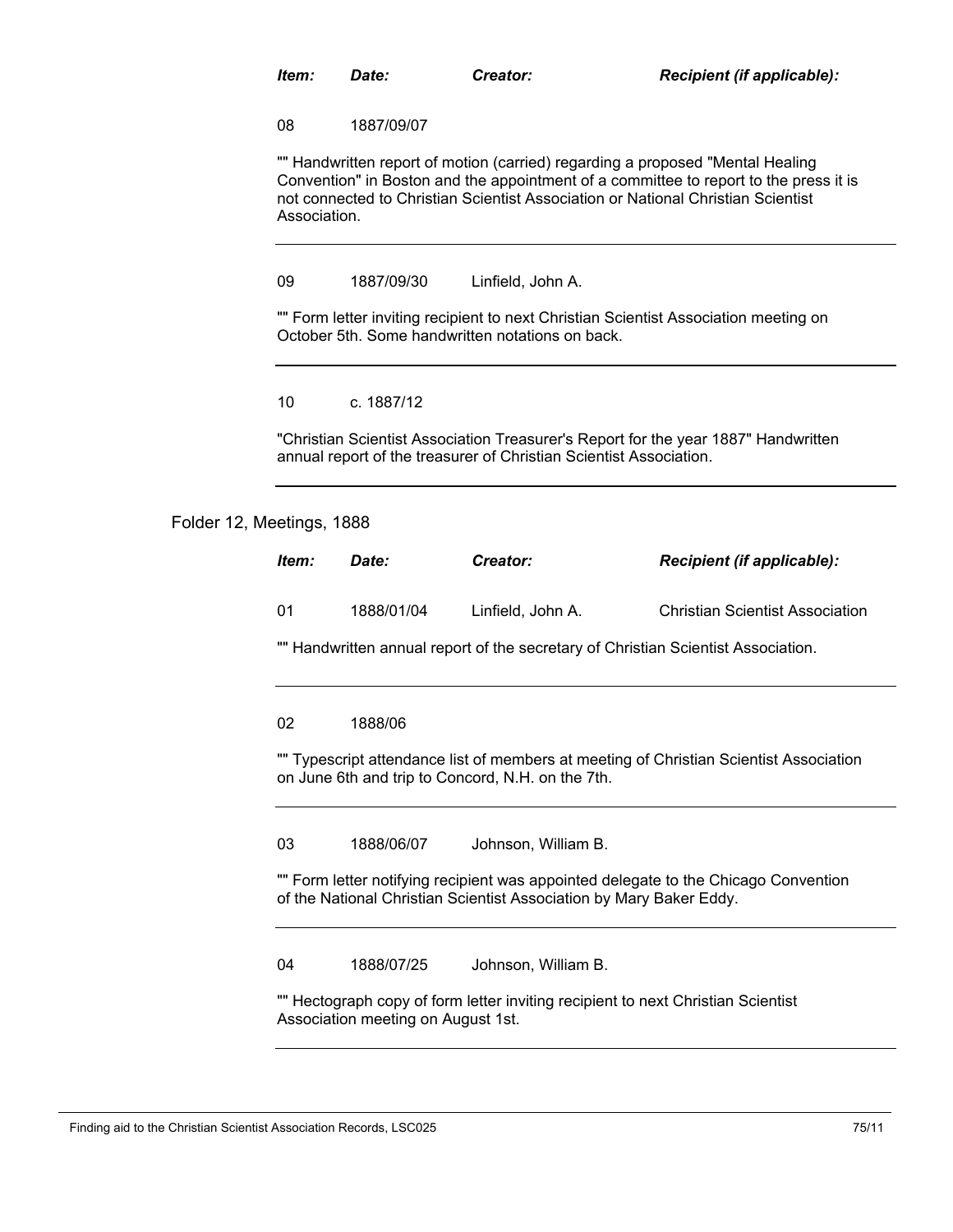| Item:                                                                                                                                                                                                                                                   | Date:                                                                                                                                                                                                                                                | Creator:                                                                                                                                                        | <b>Recipient (if applicable):</b>                                                                                                                                                                                                                         |  |
|---------------------------------------------------------------------------------------------------------------------------------------------------------------------------------------------------------------------------------------------------------|------------------------------------------------------------------------------------------------------------------------------------------------------------------------------------------------------------------------------------------------------|-----------------------------------------------------------------------------------------------------------------------------------------------------------------|-----------------------------------------------------------------------------------------------------------------------------------------------------------------------------------------------------------------------------------------------------------|--|
| 05                                                                                                                                                                                                                                                      | 1888/08/24;<br>1888/08/21                                                                                                                                                                                                                            | Woodbury, E. Frank                                                                                                                                              | <b>Christian Scientist Association;</b><br>Mason F.E.                                                                                                                                                                                                     |  |
| Johnson.                                                                                                                                                                                                                                                |                                                                                                                                                                                                                                                      | by William H. Bradley. Includes copy of letter from Committee to F.E. Mason,<br>financial manager of the Christian Science Publishing Society, requesting proof | "Report of the Committee to recover the property of the C.S. Pub. Co." Handwritten<br>report regarding the mortgage of Christian Scientists' Publishing Company property<br>property was owned by Company. Also includes envelope addressed to William B. |  |
| 06                                                                                                                                                                                                                                                      | 1888/08/23                                                                                                                                                                                                                                           | Mason, F.E.                                                                                                                                                     | Bangs, H.H.                                                                                                                                                                                                                                               |  |
|                                                                                                                                                                                                                                                         | mortgaged. States he has no proof.                                                                                                                                                                                                                   | "" Handwritten letter written in reply to request for proof of ownership of property                                                                            |                                                                                                                                                                                                                                                           |  |
| 07                                                                                                                                                                                                                                                      | 1888/09/05                                                                                                                                                                                                                                           | Bradner, E.H.                                                                                                                                                   | Frye, Calvin A.                                                                                                                                                                                                                                           |  |
|                                                                                                                                                                                                                                                         |                                                                                                                                                                                                                                                      |                                                                                                                                                                 | "" Handwritten letter requesting copy of the Christian Scientist Association bylaws.                                                                                                                                                                      |  |
| 08                                                                                                                                                                                                                                                      | 1888/09/06                                                                                                                                                                                                                                           | Johnson, William B.                                                                                                                                             | Lang, Alfred                                                                                                                                                                                                                                              |  |
|                                                                                                                                                                                                                                                         |                                                                                                                                                                                                                                                      | money" of the Christian Scientist Association from those holding them. On back<br>includes a letter announcing the bearer, Lang, has this authority.            | "" Handwritten letter reporting to Lang his authority to receive "all books, papers, and                                                                                                                                                                  |  |
| 09                                                                                                                                                                                                                                                      | 1888                                                                                                                                                                                                                                                 | Johnson, William B.                                                                                                                                             |                                                                                                                                                                                                                                                           |  |
|                                                                                                                                                                                                                                                         | "Delegates to Chicago Convention appointed by the President from the C.S. Assoc."<br>List of Christian Scientist Association delegates appointed by Mary Baker Eddy to<br>attend Chicago Convention of the National Christian Scientist Association. |                                                                                                                                                                 |                                                                                                                                                                                                                                                           |  |
| 10                                                                                                                                                                                                                                                      | 1888                                                                                                                                                                                                                                                 |                                                                                                                                                                 |                                                                                                                                                                                                                                                           |  |
|                                                                                                                                                                                                                                                         | "Chicago Convention, Notes" Handwritten notes describing special tickets to Chicago<br>obtained by Julia S. Bartlett.                                                                                                                                |                                                                                                                                                                 |                                                                                                                                                                                                                                                           |  |
| 11                                                                                                                                                                                                                                                      | n.d.                                                                                                                                                                                                                                                 |                                                                                                                                                                 |                                                                                                                                                                                                                                                           |  |
| "" Two galley proofs reporting on meetings held in June 1888 regarding the Abbie<br>Corner case, the resignation of "disaffected" members of the Christian Scientist<br>Association in response, and the subsequent settlement in order to retrieve the |                                                                                                                                                                                                                                                      |                                                                                                                                                                 |                                                                                                                                                                                                                                                           |  |

Finding aid to the Christian Scientist Association Records, LSC025 76/11

books of the CSA from these members.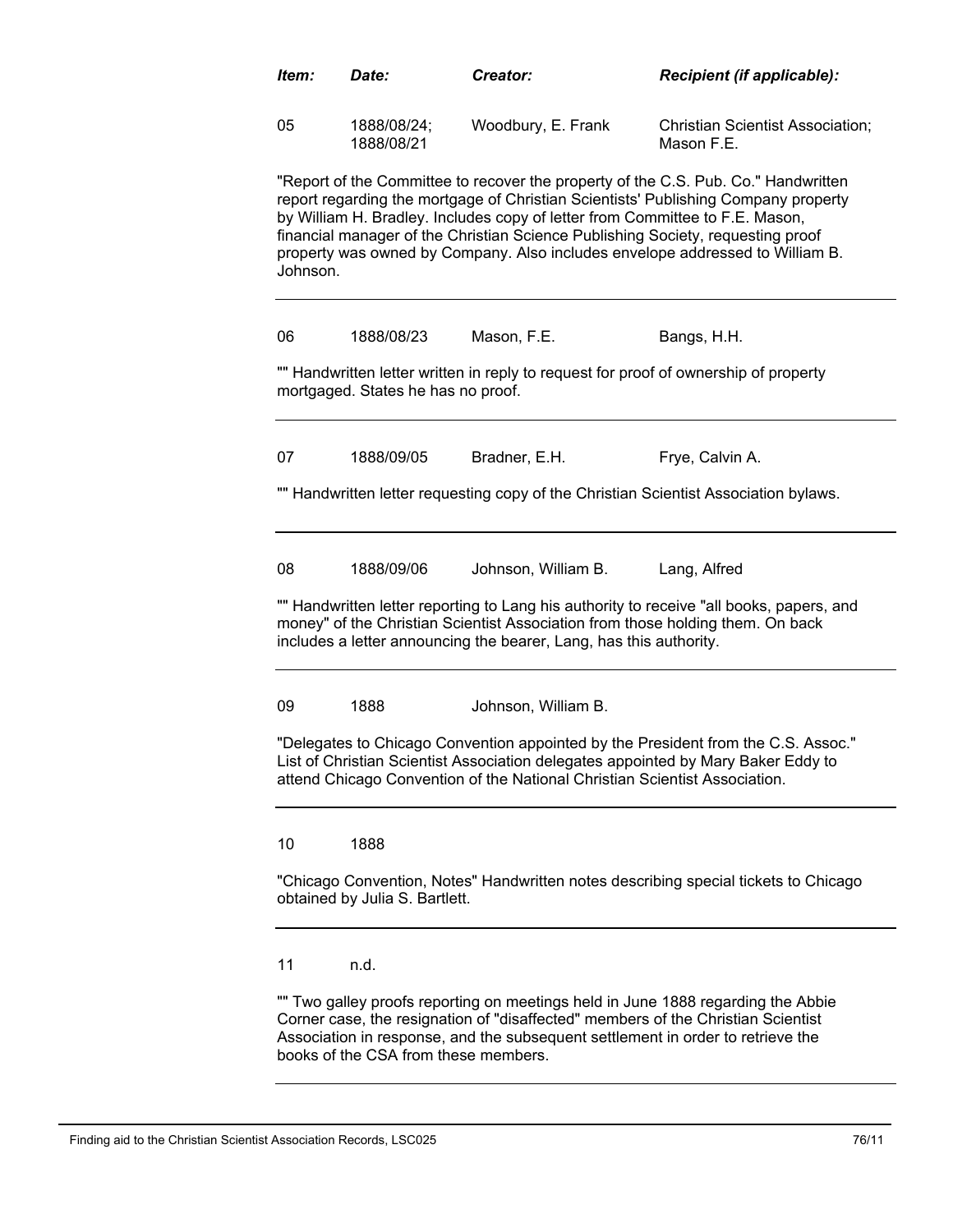| ltem: | <i>Date:</i> | Creator:        | <b>Recipient (if applicable):</b> |
|-------|--------------|-----------------|-----------------------------------|
| _ በ1  | 1889/01/02   | Munroe, Mary W. |                                   |

"Report of Treasurer for the Christian Scientists Association of the Massachusetts Metaphysical College." Handwritten annual report of the treasurer of Christian Scientist Association.

### 02 1889/03/06

"Report of committee on revising the Constitution and By-Laws" Handwritten report stating they have fulfilled their duty to revise the Constitution and By-Laws and 500 copies are ready to be distributed.

## 03 1889/04/23

"Copy of papers furnished J.F. Bailey relating to the role of the Association authorizing a committee to recover its books papers and money" Handwritten excerpt of minutes of Christian Scientist Association meeting relating to the appointment of a committee to recover the papers and money of the CSA and the related changes to bylaws permitting this. Also includes a draft of a letter to Joshua F. Bailey regarding his appointment to said committee.

| 04 | 1889/05/21 | Johnson. William B. | <b>Christian Scientist Association</b> |
|----|------------|---------------------|----------------------------------------|
|----|------------|---------------------|----------------------------------------|

"Copy of Request and action thereon." Handwritten report regarding Mary Baker Eddy's request to allow members to withdraw rather be expelled. Mentions Christian Scientist Association voted to grant request and accept four propositions offered by George J. Tufts, the lawyer involved in the settlement.

1889/05/21- 1889/06/08 05

"Expenses of Committee in procuring the books &e." List of expenses incurred by the Committee in reobtaining the money and books of the Christian Scientist Association.

06 1889/06/19 Johnson, William B. Christian Scientist Association

"" Handwritten report containing chronology of events surrounding the recovery of the books, papers, and money of the Christian Scientist Association.

07 1889/09/21 Johnson, William B.

"" Hectograph copy of form letter inviting recipient to special Christian Scientist Association meeting on September 23rd.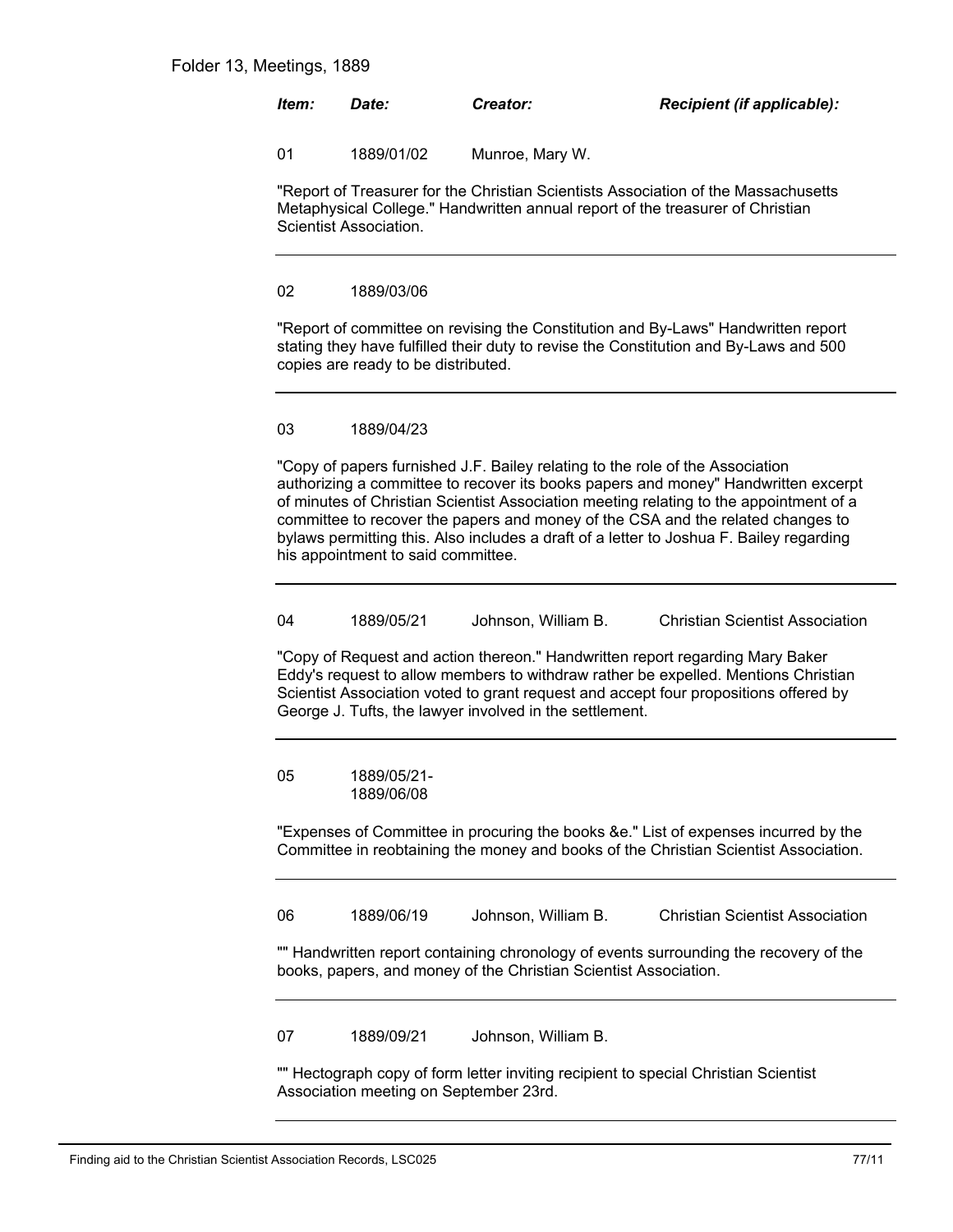| ltem: | Date: | Creator: | <b>Recipient (if applicable):</b> |
|-------|-------|----------|-----------------------------------|
|-------|-------|----------|-----------------------------------|

08 1889/09/23 Johnson, William B.

"Committees Report in compliance of vote on motion of J.F. Bailey Sept. 4, 1889." Handwritten report regarding charges made against Emma D. Behan, Christian Scientist Association member. Includes excerpts of correspondence in defense of Behan. Note on back states no action was taken on report as CSA was dissolved Sept. 23rd.

09 1890/01 Johnson, William B.

"Secretarys Treasurers Annual Reports of 1889." Handwritten annual reports of the secretary and treasurer of Christian Scientist Association.

Folder 14, Meetings, 1894-1896, n.d.

*Item: Date: Creator: Recipient (if applicable):* "Report of the meeting of the College Association held July 30, 1894." Handwritten 01 1894/07/30 Johnson, William B.

minutes of Christian Scientist Association meeting regarding the closing of the Boston Reading Room, as suggested by Mary Baker Eddy. Voted to close RR and appointed committee to sell off furniture and fixtures from RR.

02 1895/05/04 Brookins, Mary Munroe, Mary W.

"" Handwritten letter asking whether the Christian Scientist Association will meet in June "in accordance with our Mother's notice in the C.S. Journal of May 1894".

03 n.d.

"" Fragment, "Papers relative to the College Association also the records of the last meeting. June 5 1895"

04 1895/06/05

"Order of Service and Business for June 5. 1895." Typescript order of business of Annual Meetingof the Christian Scientist Association. Has brief handwritten notations

05 1895/06/05

"" Typescript minutes of the Annual Meeting of the Christian Scientist Association with some handwritten notations.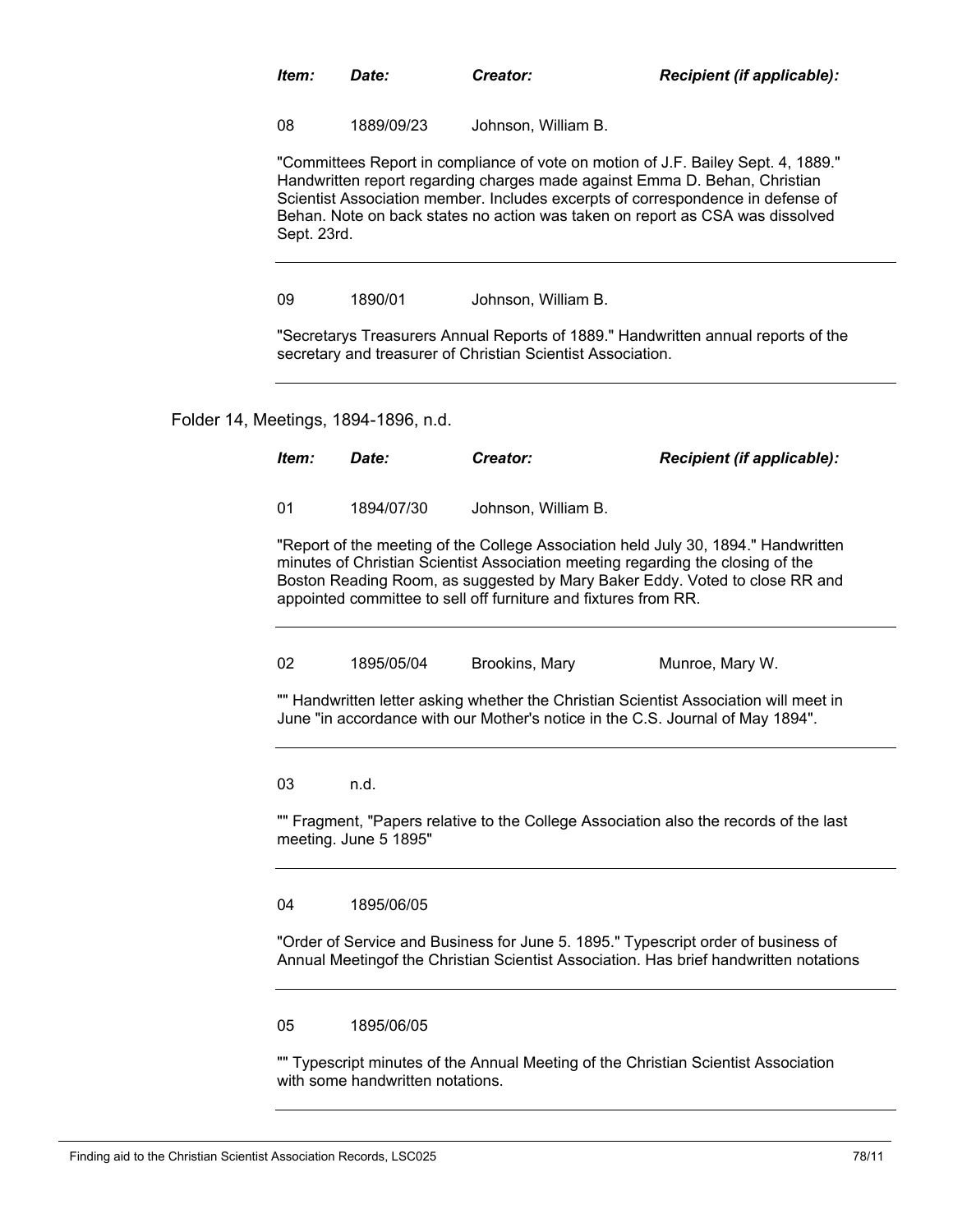06 n.d.

"Association Reports." Fragment. Says "John A. Linfield, C.S.B. Secretary Christian Scientists Association, Tremont Temple, Room 6."

07 n.d.

"Christian Scientist Association By-Law." Fragment. Typescript bylaw note regarding the election of a new president at each annual/etc. meeting.

| 08                                                                                                                         | 1896/10/22                            | Veazey, Lucretia Annie                                                                                                                            | Johnson, William B.                                                                     |  |
|----------------------------------------------------------------------------------------------------------------------------|---------------------------------------|---------------------------------------------------------------------------------------------------------------------------------------------------|-----------------------------------------------------------------------------------------|--|
|                                                                                                                            |                                       |                                                                                                                                                   | "" Handwritten letter requesting notices of meetings of Christian Scientist Association |  |
| 09                                                                                                                         | n.d.                                  | <b>Christian Scientist</b><br>Association                                                                                                         |                                                                                         |  |
|                                                                                                                            | mental malpractice.                   |                                                                                                                                                   | "To whom it may concern" Handwritten statement signed by 26 members regarding           |  |
| 10                                                                                                                         | n.d.                                  |                                                                                                                                                   |                                                                                         |  |
| Association.                                                                                                               |                                       | "" Handwritten note outlining the order of meetings of the Christian Scientist                                                                    |                                                                                         |  |
| 11                                                                                                                         | n.d.                                  |                                                                                                                                                   |                                                                                         |  |
|                                                                                                                            |                                       | "" Handwritten note outlining the order of Christian Science church services,<br>including passages from Bible and Science and Health to be read. |                                                                                         |  |
| $12 \overline{ }$                                                                                                          | n.d.                                  |                                                                                                                                                   |                                                                                         |  |
|                                                                                                                            | Hasley refuses to serve H.P. Bailey." |                                                                                                                                                   | "" Handwritten list naming "Mr. Hasley. Mr. Troup. Mrs. Crosse" with addition "If Mr.   |  |
| 13                                                                                                                         | n.d.                                  |                                                                                                                                                   |                                                                                         |  |
| "" Handwritten note regarding Horace N. Poole's request to not receive Christian<br>Scientist Association meeting notices. |                                       |                                                                                                                                                   |                                                                                         |  |

**Series IV, Membership Records, 1875-1895, n.d.**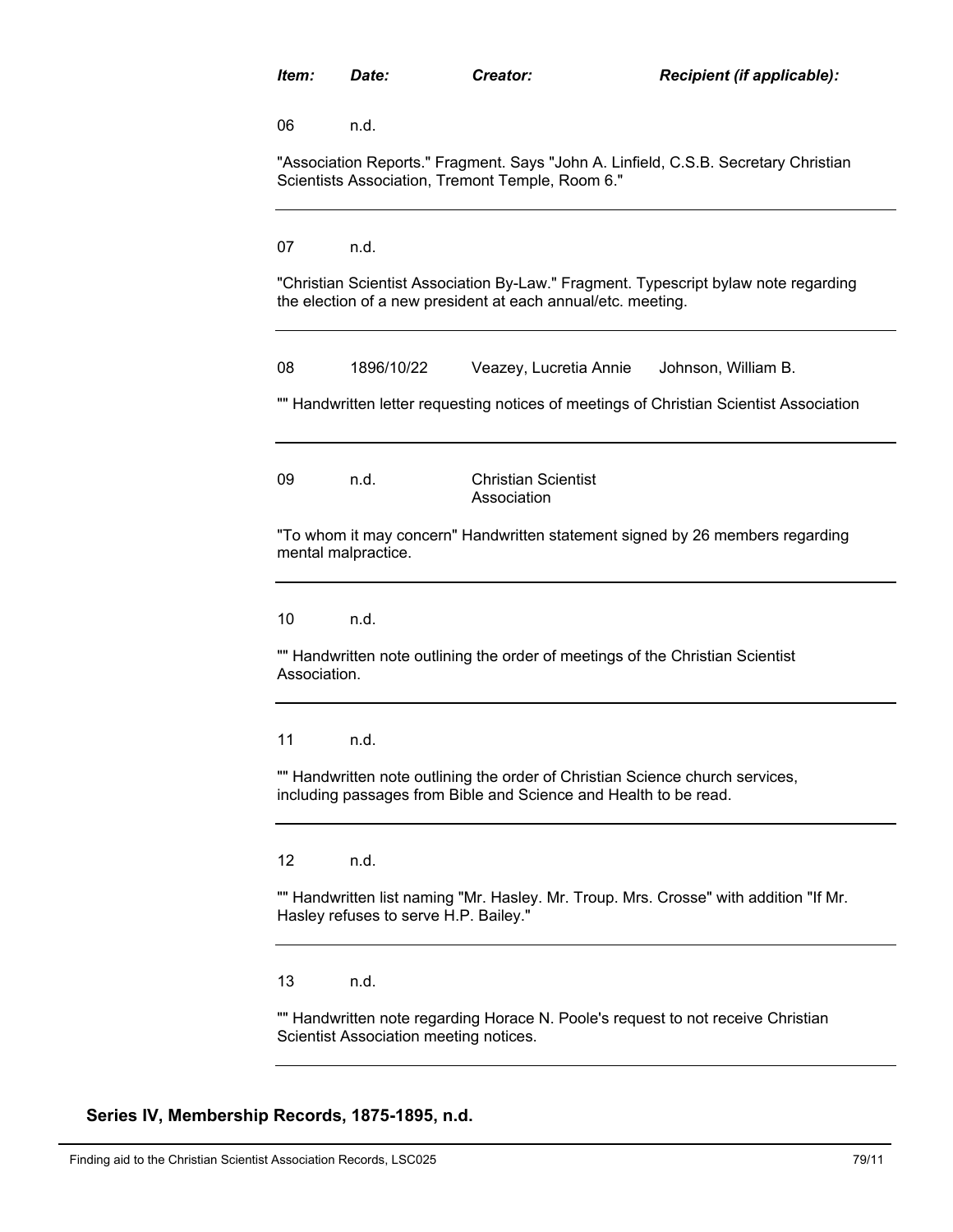Some applications for membership in the Christian Scientist Association were filed alongside applications for membership in the National Christian Scientist Association. These can be found in LSC026, Series V, Membership Records.

Box 2, Receipts for Literature and Expenses at Reading Room-Membership Applications, 1875 -1900, n.d.

Folder 15, Membership Applications, 1875-1876, 1882-1884

Folder 16, Membership Applications, 1885

Folder 17, Membership Applications, A-H, 1888

Folder 18, Membership Applications, J-W, 1888

Folder 19, Membership Applications, 1889

Folder 20, Membership Applications, 1894-1895

Box 3, Membership Applications-Membership Withdrawals, 1881-1895, n.d.

Folder 1, Membership Applications, B-L, n.d.

Folder 2, Membership Applications, M-W, n.d.

Folder 3, Membership Dues, 1882-1885

| ltem: | Date:      | <b>Creator:</b>                                                                | <b>Recipient (if applicable):</b>      |
|-------|------------|--------------------------------------------------------------------------------|----------------------------------------|
| -01   | 1882/06/14 | Dench. Ella L.                                                                 | <b>Christian Scientist Association</b> |
|       |            | "" Postcard, asking Christian Scientist Association to bill her for owed dues. |                                        |

Finding aid to the Christian Scientist Association Records, LSC025 80/11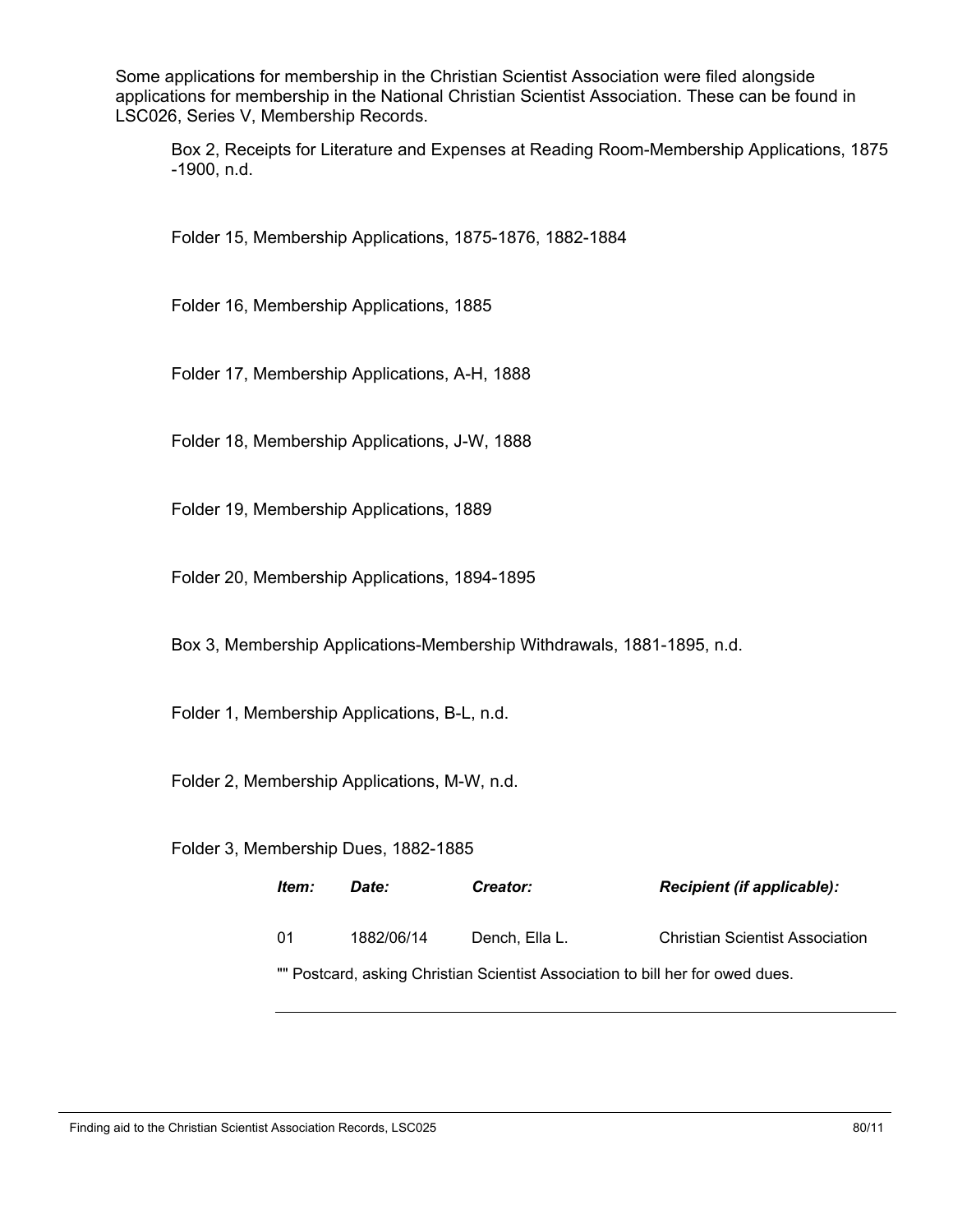| Item: | Date:                                                                                                         | Creator:                                                              | <b>Recipient (if applicable):</b>                                                         |  |  |
|-------|---------------------------------------------------------------------------------------------------------------|-----------------------------------------------------------------------|-------------------------------------------------------------------------------------------|--|--|
| 02    | 1882/11/07                                                                                                    | Wigglesworth, Rose A.                                                 | Buswell, Arthur T.                                                                        |  |  |
|       | dollar sent to cover dues.                                                                                    |                                                                       | "" Handwritten letter with personal news, messages for Mary Baker Eddy, and one           |  |  |
| 03    | 1883/01/03                                                                                                    | Howard, James C.                                                      | Buswell, Arthur T.                                                                        |  |  |
|       |                                                                                                               | "" Handwritten letter regarding paying \$35 rather than giving bonds. |                                                                                           |  |  |
| 04    | 1883/01/30                                                                                                    | Bancroft, Samuel P.                                                   | <b>Christian Scientist Association</b>                                                    |  |  |
|       |                                                                                                               | "" Handwritten letter sent with one dollar to pay outstanding dues.   |                                                                                           |  |  |
| 05    | 1883/02/05                                                                                                    | Buswell, Arthur T.                                                    | Bancroft, Henry L.                                                                        |  |  |
|       |                                                                                                               | regarding dollar sent to cover dues on back side.                     | "" Handwritten letter sent with bill for past dues owed. Includes reply or draft of reply |  |  |
| 06    | 1883/02/12                                                                                                    | Flint, Ellen R.                                                       | Buswell, Arthur T.                                                                        |  |  |
|       | "" Handwritten letter sent with money in response to bills.                                                   |                                                                       |                                                                                           |  |  |
| 07    | 1884/01/24                                                                                                    | Brown, Ellen                                                          | Moarn, Mary B.                                                                            |  |  |
|       |                                                                                                               | "" Handwritten letter sent with one dollar to pay outstanding dues.   |                                                                                           |  |  |
| 08    | 1884/09/29                                                                                                    | Lang, Alfred                                                          | Buswell, Arthur T.                                                                        |  |  |
|       | "" Handwritten letter responding to notice of upcoming meeting. Asks for a month<br>more in paying owed dues. |                                                                       |                                                                                           |  |  |
| 09    | 1884/11/13                                                                                                    | Brown, Ellen                                                          | Buswell, Arthur T.                                                                        |  |  |
|       | Handwritten letter regarding a received bill and the previous payment of dues.                                |                                                                       |                                                                                           |  |  |
| 10    | 1885/02/03                                                                                                    | Fuller, Mary D.                                                       | Buswell, Arthur T.                                                                        |  |  |
|       | Handwritten letter sent with three dollars to pay dues for the year.                                          |                                                                       |                                                                                           |  |  |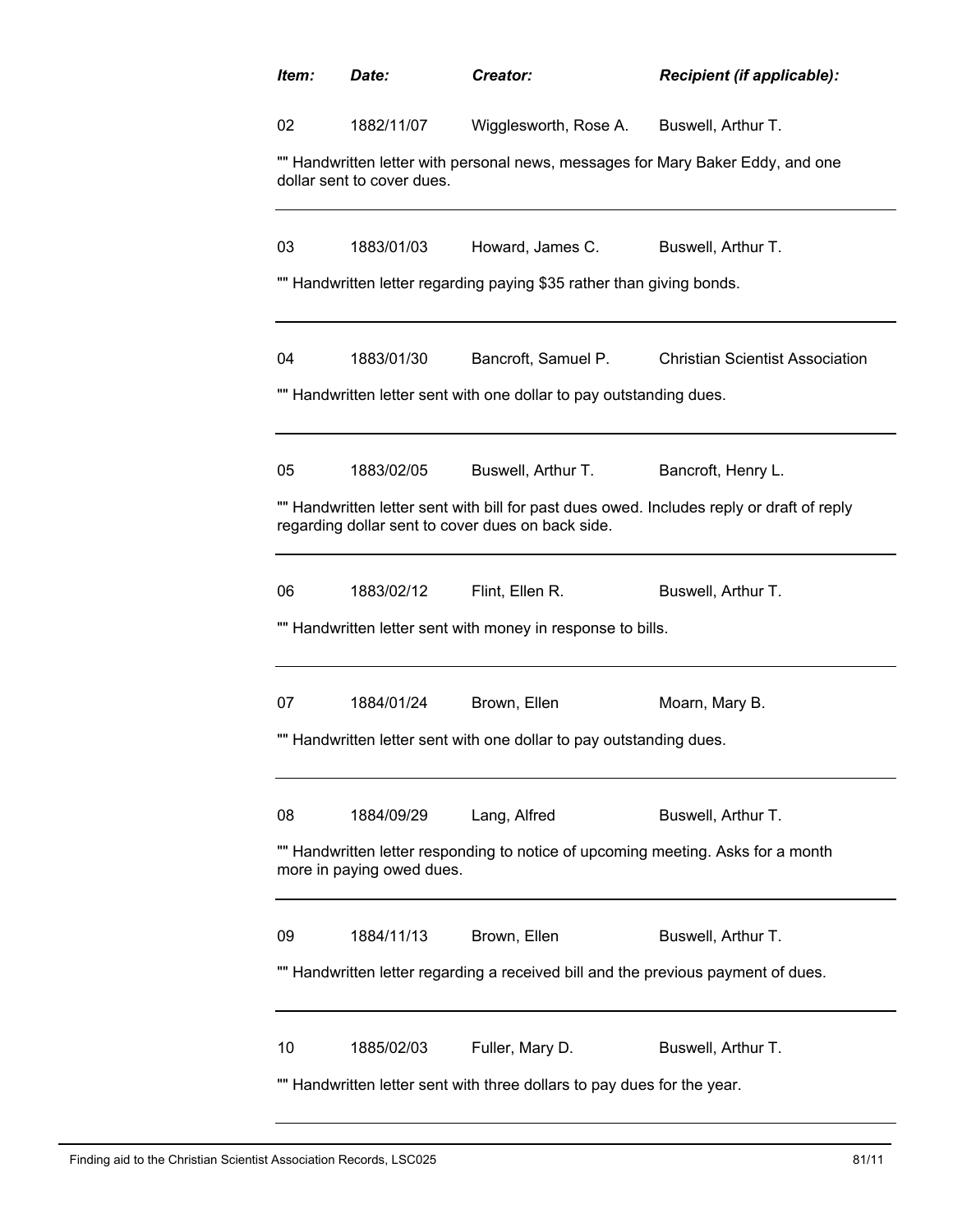| Item:                                                                                                                       | Date:                                      | Creator:                                                 | Recipient (if applicable):                                                                 |
|-----------------------------------------------------------------------------------------------------------------------------|--------------------------------------------|----------------------------------------------------------|--------------------------------------------------------------------------------------------|
| 11                                                                                                                          | 1885/07/12                                 | Wood, Mary E.                                            | Buswell, Arthur T.                                                                         |
| pay them.                                                                                                                   |                                            |                                                          | "" Handwritten letter responding to bill for dues, stating she already sent in money to    |
| 12                                                                                                                          | 1885/08/01                                 | Jones, N.D.                                              | Buswell, Arthur T.                                                                         |
|                                                                                                                             |                                            |                                                          | "" Handwritten letter corroborating Mary E. Wood's account of her payment of dues.         |
| 13                                                                                                                          | 1885/08/07                                 | Smith, Eldridge J.                                       | Buswell, Arthur T.                                                                         |
| dues.                                                                                                                       |                                            |                                                          | "" Typescript letter recounting his role in sending along Mary E. Wood's money for         |
|                                                                                                                             | Folder 4, Membership Dues, 1887/01-1887/09 |                                                          |                                                                                            |
| Item:                                                                                                                       | Date:                                      | Creator:                                                 | Recipient (if applicable):                                                                 |
| 01                                                                                                                          | 1887/02/21                                 | Heywood, Sarah E.                                        | Troup, Charles A.S.                                                                        |
| "" Handwritten letter clearing up her previous payment of dues.                                                             |                                            |                                                          |                                                                                            |
| 02                                                                                                                          | 1887/05/20                                 | Harris, Edward N.                                        | Troup, Charles A.S.                                                                        |
|                                                                                                                             |                                            | struggles, but his intention to pay as soon as possible. | "" Handwritten letter explaining his inability to pay his dues at present due to financial |
| 03                                                                                                                          | 1887/05/23                                 | Osgood, M. Anna                                          | Linfield, John A.                                                                          |
|                                                                                                                             | Includes notated envelope.                 |                                                          | "" Handwritten letter sending in money for dues and clearing up prior payment.             |
| 04                                                                                                                          | 1887/05/23                                 | Robinson, Janette E.                                     | Troup, Charles A.S.                                                                        |
|                                                                                                                             |                                            | "" Handwritten letter sent with check for paying dues.   |                                                                                            |
| 05                                                                                                                          | 1887/05/24                                 | Colman, Janet T.                                         | Troup, Charles A.S.                                                                        |
| "" Handwritten letter acknowledging receipt of bill and asking to wait until she can<br>explain in person for action on it. |                                            |                                                          |                                                                                            |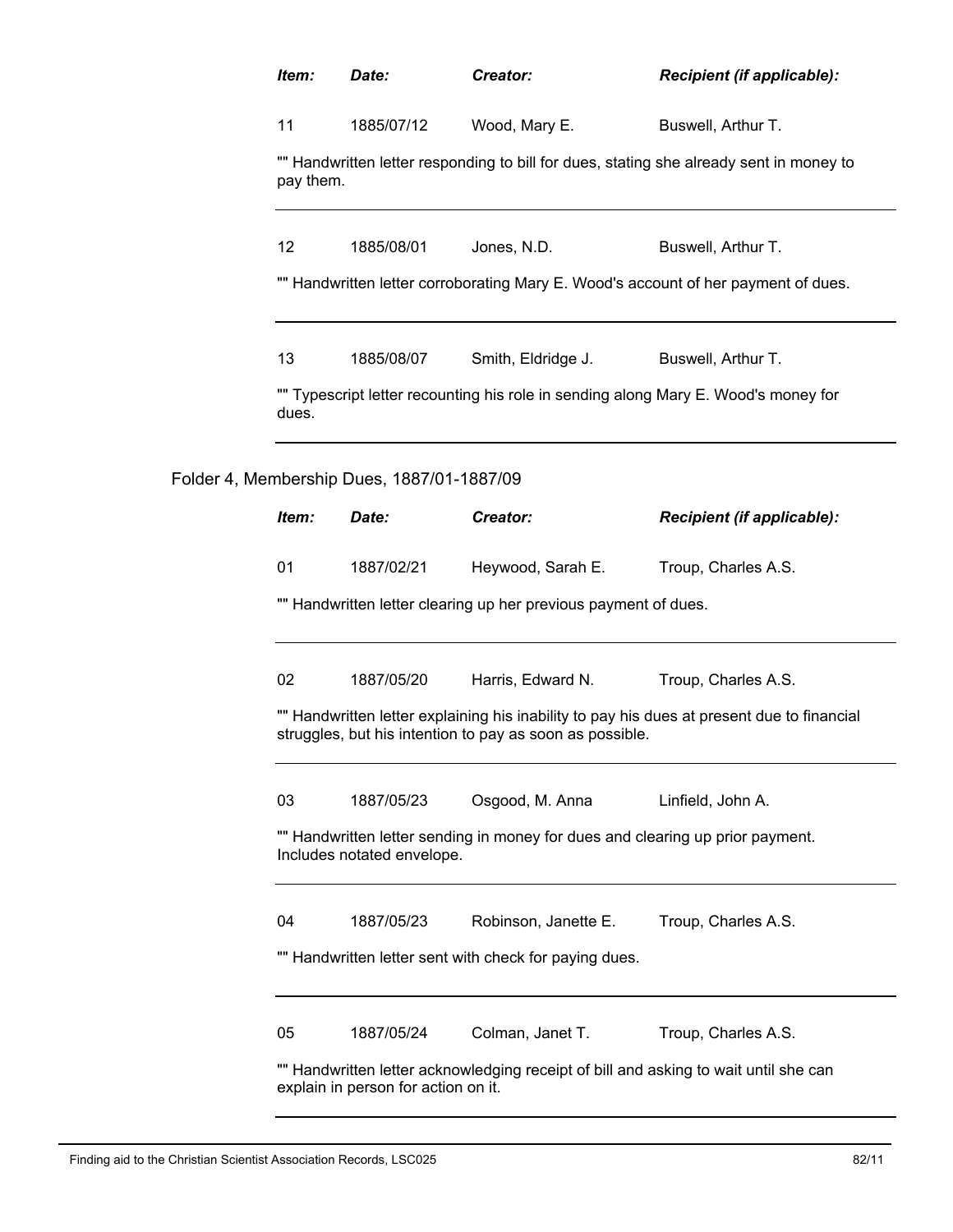| Item:                                                                                                                                   | Date:                                                                                                                                                                             | Creator:                                                                   | Recipient (if applicable):                                                            |  |  |  |
|-----------------------------------------------------------------------------------------------------------------------------------------|-----------------------------------------------------------------------------------------------------------------------------------------------------------------------------------|----------------------------------------------------------------------------|---------------------------------------------------------------------------------------|--|--|--|
| 06                                                                                                                                      | 1887/05/24                                                                                                                                                                        | Sherman, Bradford                                                          | Troup, Charles A.S.                                                                   |  |  |  |
|                                                                                                                                         |                                                                                                                                                                                   | "" Handwritten letter sent to pay dues for him and Mrs. Sherman.           |                                                                                       |  |  |  |
|                                                                                                                                         |                                                                                                                                                                                   |                                                                            |                                                                                       |  |  |  |
| 07                                                                                                                                      | 1887/05/27                                                                                                                                                                        | Clements, Mary E.                                                          | Troup, Charles A.S.                                                                   |  |  |  |
|                                                                                                                                         | Mrs. Bradley on her behalf.                                                                                                                                                       |                                                                            | "" Handwritten letter correcting mistake in bill and explaining her dues were paid by |  |  |  |
| 08                                                                                                                                      | 1887/06/04                                                                                                                                                                        | Stone, J. Newton                                                           | Frye, Calvin A.                                                                       |  |  |  |
|                                                                                                                                         |                                                                                                                                                                                   | "" Handwritten letter sent with money to pay dues. Includes personal note. |                                                                                       |  |  |  |
| 09                                                                                                                                      | 1887/06/11                                                                                                                                                                        | Sawyer, Silas J.;<br>Sawyer, Jennie E.                                     | Troup, Charles A.S.                                                                   |  |  |  |
|                                                                                                                                         |                                                                                                                                                                                   | "" Handwritten letter sent to pay dues for both Mr. & Mrs. Sawyer.         |                                                                                       |  |  |  |
| 10                                                                                                                                      |                                                                                                                                                                                   | 1887/06/17 Farlow, Alfred                                                  | Linfield, John A.                                                                     |  |  |  |
|                                                                                                                                         | sent with money to pay dues.                                                                                                                                                      |                                                                            | "" Handwritten letter acknowledging letter sent regarding accepted membership and     |  |  |  |
| 11                                                                                                                                      | 1887/06/27                                                                                                                                                                        | Knott, Annie M.                                                            | Troup, Charles A.S.                                                                   |  |  |  |
|                                                                                                                                         | "" Handwritten letter sent with payment for dues. States she previously paid<br>membership fee at application. Also mentions impact of cost based on her distance<br>from Boston. |                                                                            |                                                                                       |  |  |  |
| 12                                                                                                                                      | 1887/06/27                                                                                                                                                                        | Linscott, John F.                                                          |                                                                                       |  |  |  |
|                                                                                                                                         |                                                                                                                                                                                   | "" Handwritten letter regarding previous payment of dues.                  |                                                                                       |  |  |  |
| 13                                                                                                                                      | 1887/06/28                                                                                                                                                                        | Osgood, M. Anna                                                            | Troup, Charles A.S.                                                                   |  |  |  |
| "" Handwritten letter regarding being dropped from Christian Scientist Association as<br>not being Eddy's student and relation to dues. |                                                                                                                                                                                   |                                                                            |                                                                                       |  |  |  |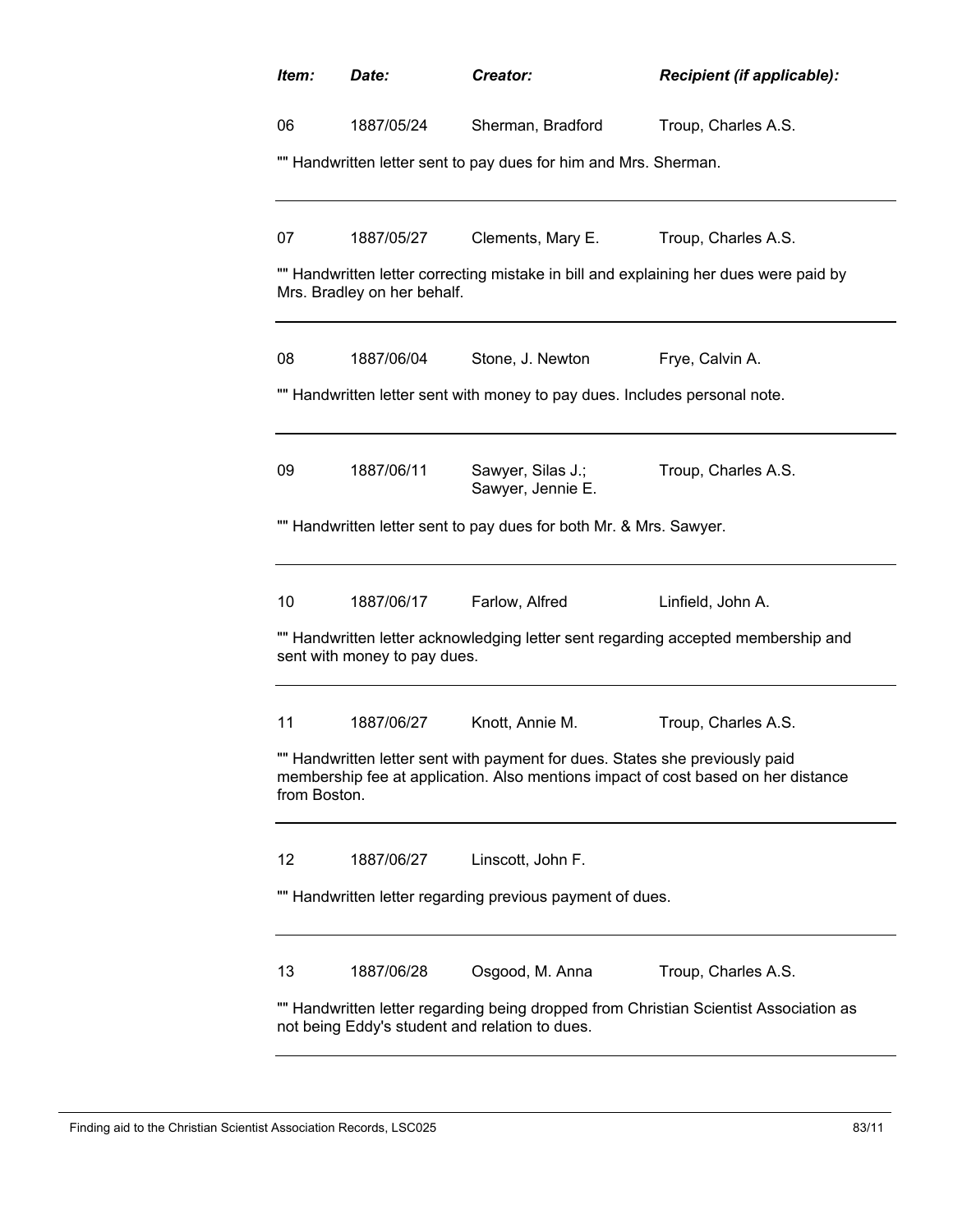| Item:                                                                          | Date:                                                                         | Creator:                                                                | <b>Recipient (if applicable):</b> |  |  |  |  |  |
|--------------------------------------------------------------------------------|-------------------------------------------------------------------------------|-------------------------------------------------------------------------|-----------------------------------|--|--|--|--|--|
| 14                                                                             | 1887/07/01                                                                    | Millidge, Lovina                                                        | Troup, Charles A.S.               |  |  |  |  |  |
|                                                                                | "" Handwritten letter correcting bill. Sent with money to pay dues.           |                                                                         |                                   |  |  |  |  |  |
| 15                                                                             | 1887/07/05                                                                    | Crawford, Anna                                                          |                                   |  |  |  |  |  |
|                                                                                |                                                                               | "" Handwritten letter sent with money to pay dues.                      |                                   |  |  |  |  |  |
| 16                                                                             | 1887/07/06                                                                    | Knapp, Flavia S.                                                        | Troup, Charles A.S.               |  |  |  |  |  |
|                                                                                |                                                                               | "" Handwritten letter sent with money to pay dues of her and Mr. Knapp. |                                   |  |  |  |  |  |
| 17                                                                             | 1887/07/06                                                                    | Williams, Mrs. John                                                     | Troup, Charles A.S.               |  |  |  |  |  |
|                                                                                |                                                                               | "" Handwritten letter sent with money to pay dues.                      |                                   |  |  |  |  |  |
| 18                                                                             | 1887/07/07                                                                    | Morton, Maud E.                                                         | Troup, Charles A.S.               |  |  |  |  |  |
|                                                                                |                                                                               | "" Handwritten letter sent with money to pay dues.                      |                                   |  |  |  |  |  |
| 19                                                                             | 1887/07/09                                                                    | Cross, Ellen E.                                                         | Mourn, Mary B.                    |  |  |  |  |  |
|                                                                                |                                                                               | "" Handwritten letter requesting a bill of what she owes in dues.       |                                   |  |  |  |  |  |
| 20                                                                             | 1887/07/09                                                                    | Campbell, J. Allan                                                      | Troup, Charles A.S.               |  |  |  |  |  |
| "" Handwritten letter sent with money to pay dues.                             |                                                                               |                                                                         |                                   |  |  |  |  |  |
| 21                                                                             | 1887/07/12                                                                    | Pendleton, Almeda                                                       | Troup, Charles A.S.               |  |  |  |  |  |
| cards.                                                                         | "" Handwritten letter sent with money to pay upcoming dues and for membership |                                                                         |                                   |  |  |  |  |  |
| 22                                                                             | 1887/07/13                                                                    | Sawyer, Silas J.                                                        | Troup, Charles A.S.               |  |  |  |  |  |
| "" Handwritten letter asking for acknowledge of receipt of money sent in June. |                                                                               |                                                                         |                                   |  |  |  |  |  |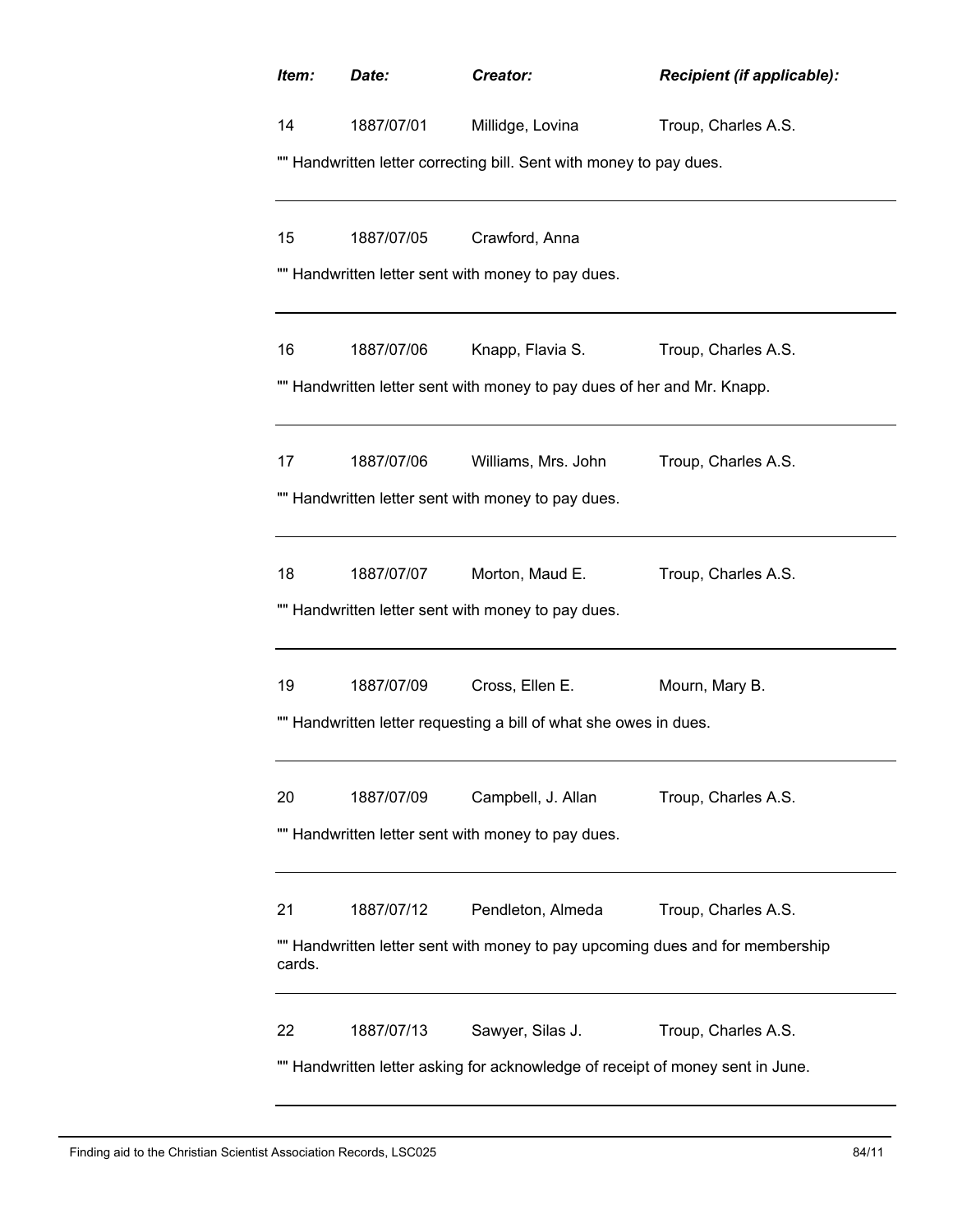| Item:<br>Date:       |                              | Creator:                                                               | Recipient (if applicable):                                                                                                                                               |  |
|----------------------|------------------------------|------------------------------------------------------------------------|--------------------------------------------------------------------------------------------------------------------------------------------------------------------------|--|
| 23                   | 1887/07/18                   | Morton, Maud E.                                                        | Troup, Charles A.S.                                                                                                                                                      |  |
|                      | to church building fund.     |                                                                        | "" Handwritten letter stating extra money she sent for initiation fees can be allocated                                                                                  |  |
| 24                   | 1887/07/19                   | Snider, Fremont D.                                                     | Troup, Charles A.S.                                                                                                                                                      |  |
|                      |                              | "" Handwritten letter asking whether receipts were sent for dues paid. |                                                                                                                                                                          |  |
| 25                   | 1887/0722                    | Dorman, Albert B.                                                      | Troup, Charles A.S.                                                                                                                                                      |  |
| Association.         |                              |                                                                        | "" Handwritten letter explaining he must wait until he returns home in two weeks to<br>deal with dues for Christian Scientist Association & National Christian Scientist |  |
|                      |                              | Warner, Anna P.                                                        | Linfield, John A.                                                                                                                                                        |  |
|                      | 1887/07/29                   |                                                                        |                                                                                                                                                                          |  |
|                      | notice of dues for the year. |                                                                        | "" Handwritten letter addressing change in residence and asking if he has missed his                                                                                     |  |
|                      | 1887/08/06                   | Estes, Emma A.                                                         | Troup, Charles A.S.                                                                                                                                                      |  |
|                      |                              |                                                                        | "" Handwritten letter sent with money to pay dues. Notes change of address.                                                                                              |  |
|                      | 1887/09/12                   | Day, George B.                                                         | Troup, Charles A.S.                                                                                                                                                      |  |
|                      |                              | Handwritten letter sent with money to pay dues of him and Mrs. Day.    |                                                                                                                                                                          |  |
|                      | 1887/09/14                   | Clark, Sarah J.                                                        | Troup, Charles A.S.                                                                                                                                                      |  |
| 28                   | away this summer.            |                                                                        | "" Handwritten letter asking he excuse the delay in paying her dues as she as been                                                                                       |  |
| 26<br>27<br>29<br>30 | 1887/09/17                   | Warner, Anna P.                                                        | Troup, Charles A.S.                                                                                                                                                      |  |

Folder 5, Membership Dues, 1887/10-1887/12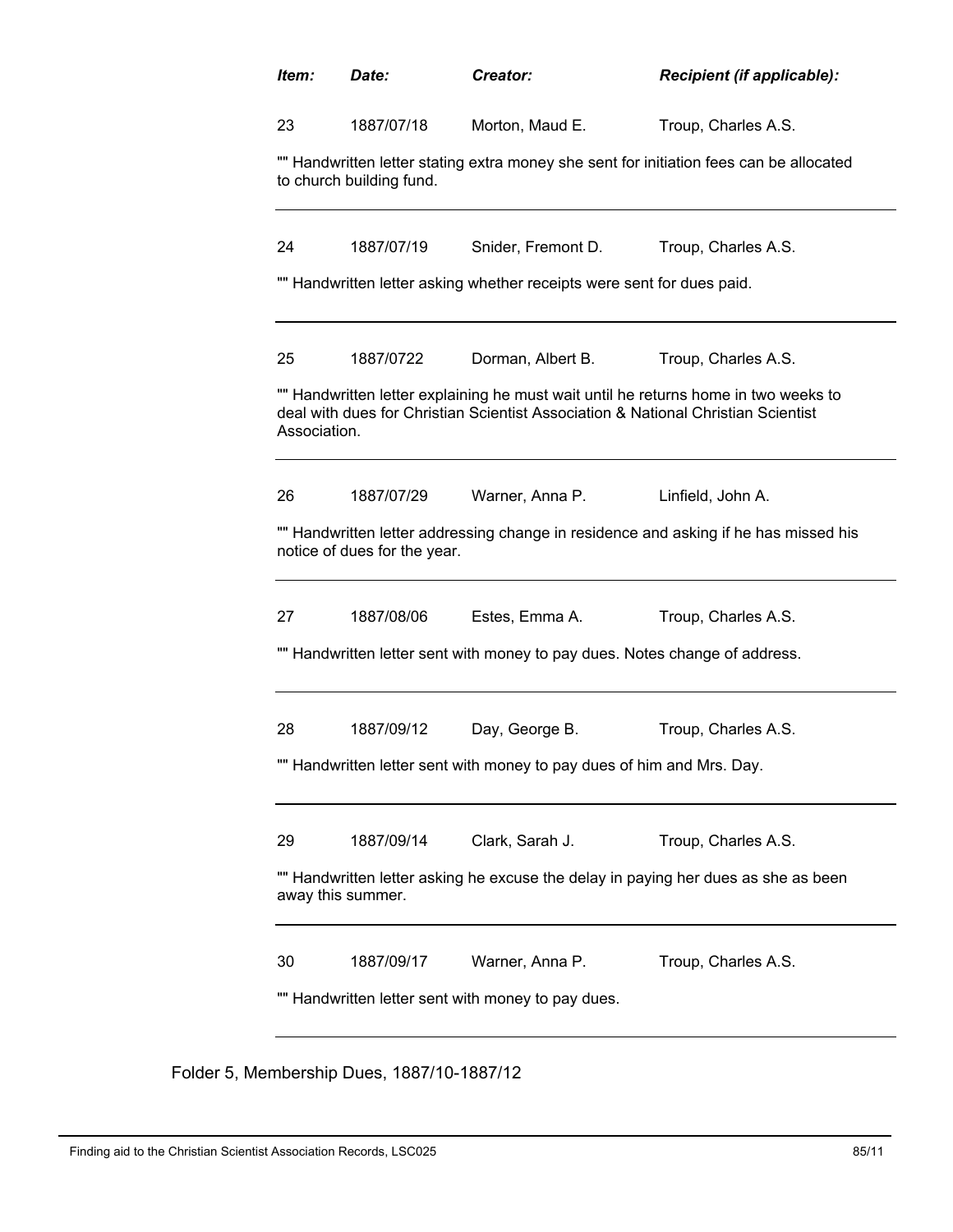| Item:           | Date:                            | Creator:                                                                                                                                                | Recipient (if applicable):                                                          |
|-----------------|----------------------------------|---------------------------------------------------------------------------------------------------------------------------------------------------------|-------------------------------------------------------------------------------------|
| 01              | 1887/10                          |                                                                                                                                                         |                                                                                     |
|                 | Christian Scientist Association. |                                                                                                                                                         | "Fees & Dues for C.S.A. Oct '87" Handwritten list of dues for eight members of the  |
| 02              | 1887/10/01                       | Burnham, Julie M.                                                                                                                                       | Mourn, Mary B.                                                                      |
|                 |                                  | limited means and hope to be more prompt in the future.                                                                                                 | "" Handwritten letter sent with money to pay dues she has owed, and explaining her  |
| 03              | 1887/10/10                       | Sherman, Roger                                                                                                                                          | Troup, Charles A.S.                                                                 |
|                 |                                  | "" Handwritten letter sent with money to pay dues.                                                                                                      |                                                                                     |
| 04              | 1887/10/12                       | Noyes, Caroline D.                                                                                                                                      | Troup, Charles A.S.                                                                 |
| bottom of page. |                                  | "" Handwritten letter requesting bill for money owed. Some calculations done on                                                                         |                                                                                     |
| 05              | 1887/10/17                       | Fluno, Francis J.                                                                                                                                       | Troup, Charles A.S.                                                                 |
|                 |                                  | "" Handwritten letter sent with money to pay past dues for him and Mrs. Fluno.<br>Apologizes for not paying promptly and explains financial situation.  |                                                                                     |
| 06              | 1887/10/27                       | Lancaster, Malinda J.                                                                                                                                   | Troup, Charles A.S.                                                                 |
|                 |                                  | "" Handwritten letter regarding being away from home and paying dues now.                                                                               |                                                                                     |
| 07              | 1887/11/02                       | Fluno, Francis J.                                                                                                                                       | Troup, Charles A.S.                                                                 |
|                 | Journal for Miss Rena Cannon.    |                                                                                                                                                         | "" Handwritten letter thanking Troup for receipt of dues payment. Sends payment for |
| 08              | 1887/11/03                       | Buswell, E.M.                                                                                                                                           | Troup, Charles A.S.                                                                 |
|                 |                                  | "" Handwritten letter sent with money for dues of five members (W.H.H. Benford,<br>Mrs. Benford, Ella B. Benford, E.M. Buswell, and Elizabeth Buswell). |                                                                                     |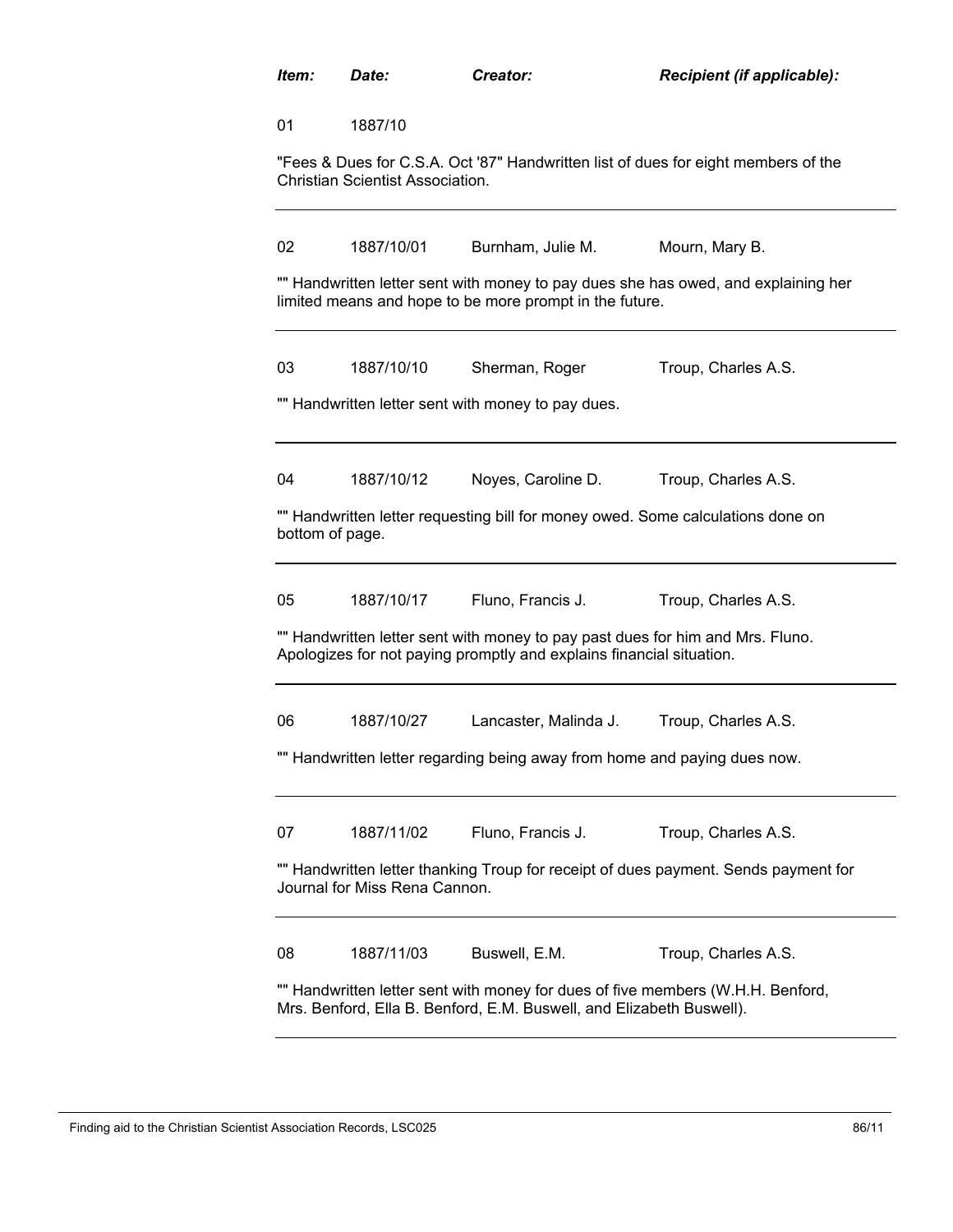| Item:             | Date:                                              | Creator:                                                                                                                                               | Recipient (if applicable):                                                           |  |  |  |  |
|-------------------|----------------------------------------------------|--------------------------------------------------------------------------------------------------------------------------------------------------------|--------------------------------------------------------------------------------------|--|--|--|--|
| 09                | 1887/11/04                                         | Moore, John A.                                                                                                                                         | Troup, Charles A.S.                                                                  |  |  |  |  |
|                   |                                                    | church building fund) on behalf of Mrs. Moore.                                                                                                         | "" Handwritten letter sent with money to pay dues, and \$50 for pledge (likely for   |  |  |  |  |
| 10                | 1887/11/07                                         | Lane, Emma                                                                                                                                             | Linfield, John A.                                                                    |  |  |  |  |
|                   |                                                    | "" Handwritten letter sent with money to pay dues. Thanks him for sending her<br>National Christian Scientist Association materials like constitution. |                                                                                      |  |  |  |  |
| 11                | 1887/11/08                                         | Bissell, Lucy K.                                                                                                                                       | Troup, Charles A.S.                                                                  |  |  |  |  |
|                   | because she was away.                              |                                                                                                                                                        | "" Handwritten letter sent with money to pay dues. Mentions she has not paid earlier |  |  |  |  |
| $12 \overline{ }$ | 1887/11/08                                         | Donehue, T.H.                                                                                                                                          | Troup, Charles A.S.                                                                  |  |  |  |  |
|                   |                                                    | "" Handwritten letter asking to be dropped from Christian Scientist Association<br>silently due to lack of sufficient income for dues.                 |                                                                                      |  |  |  |  |
| 13                | 1887/11/09                                         | Adams, Mrs. J.A.D.                                                                                                                                     | Troup, Charles A.S.                                                                  |  |  |  |  |
|                   |                                                    | "" Handwritten letter sent with money to pay dues.                                                                                                     |                                                                                      |  |  |  |  |
| 14                | 1887/11/09                                         | Bennett, Harriet V.W.                                                                                                                                  | Linfield, John A.                                                                    |  |  |  |  |
|                   |                                                    | "" Handwritten letter sent with money to pay dues.                                                                                                     |                                                                                      |  |  |  |  |
| 15                | 1887/11/09                                         | Stahl, A.G.                                                                                                                                            | Troup, Charles A.S.                                                                  |  |  |  |  |
|                   | previous payments.                                 |                                                                                                                                                        | "" Handwritten letter sent with money to pay dues. Requests receipt for this and     |  |  |  |  |
| 16                | 1887/11/10                                         | Blackman, C. Lulu                                                                                                                                      | Troup, Charles A.S.                                                                  |  |  |  |  |
|                   | "" Handwritten letter sent with money to pay dues. |                                                                                                                                                        |                                                                                      |  |  |  |  |
|                   |                                                    |                                                                                                                                                        |                                                                                      |  |  |  |  |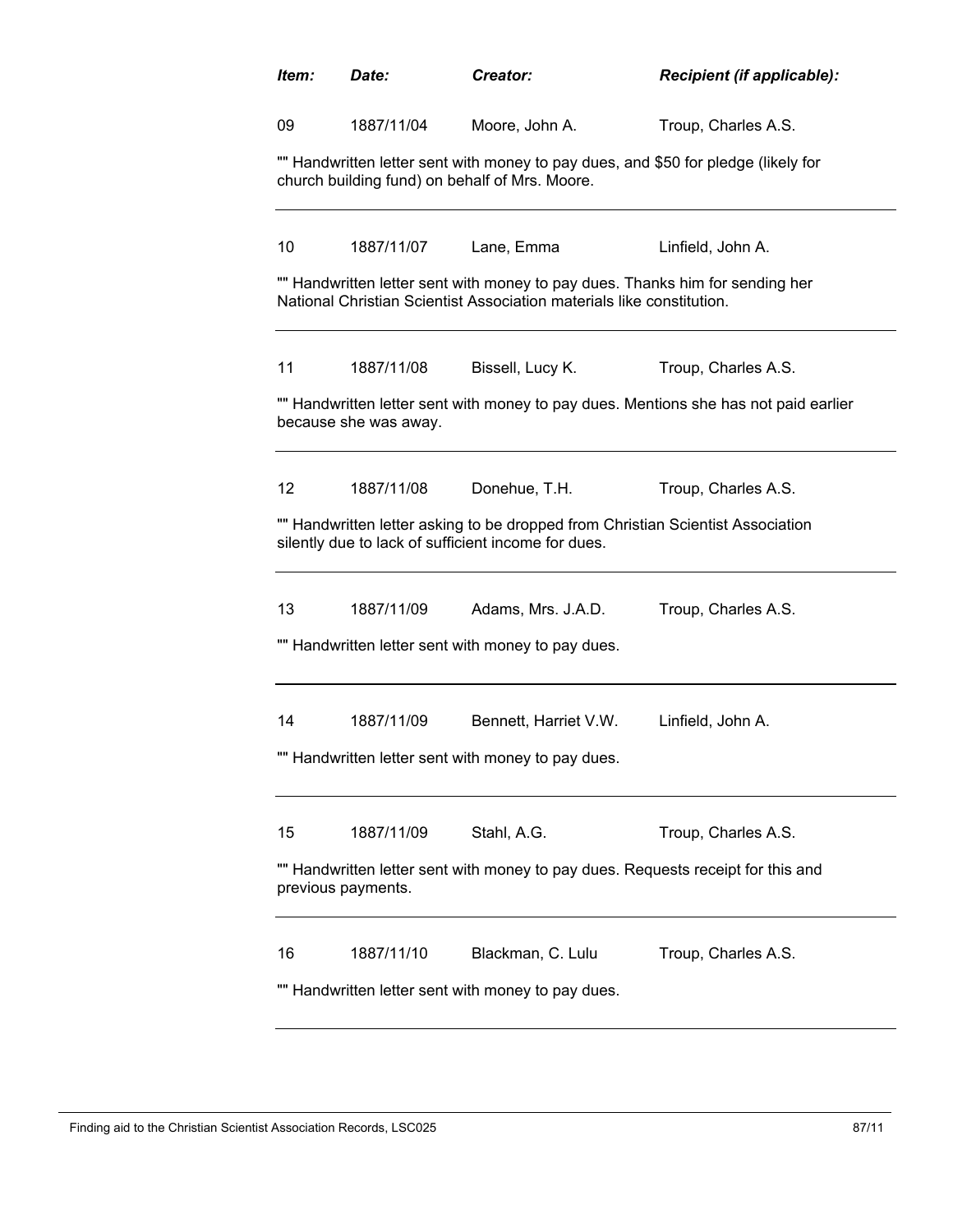| Item:                                                                  | Date:                                                                                              | Creator:                                                                                                                                           | Recipient (if applicable):                                                          |  |  |  |  |
|------------------------------------------------------------------------|----------------------------------------------------------------------------------------------------|----------------------------------------------------------------------------------------------------------------------------------------------------|-------------------------------------------------------------------------------------|--|--|--|--|
| 17                                                                     | 1887/11/10                                                                                         | Malone, K.H.                                                                                                                                       | Troup, Charles A.S.                                                                 |  |  |  |  |
| "" Handwritten letter sent with money to pay dues.                     |                                                                                                    |                                                                                                                                                    |                                                                                     |  |  |  |  |
| 18                                                                     | 1887/11/11                                                                                         | Bell, M. Bettie                                                                                                                                    | Troup, Charles A.S.                                                                 |  |  |  |  |
|                                                                        |                                                                                                    | "" Handwritten letter sent with money to pay dues.                                                                                                 |                                                                                     |  |  |  |  |
| 19                                                                     | 1887/11/14                                                                                         | Hall, Mrs. C.L.                                                                                                                                    | Troup, Charles A.S.                                                                 |  |  |  |  |
|                                                                        |                                                                                                    | Nettie Hall, Mrs. S.G. Baker, and T.H. Donehue).                                                                                                   | "" Handwritten letter sent with money to pay dues for four members (Minnie B. Hall, |  |  |  |  |
| 20                                                                     | 1887/11/15                                                                                         | Patterson, Eliza                                                                                                                                   | Linfield, John A.                                                                   |  |  |  |  |
|                                                                        |                                                                                                    | "" Handwritten letter sent with money to pay dues.                                                                                                 |                                                                                     |  |  |  |  |
| 21                                                                     | 1887/11/16                                                                                         | Davidson, Mrs. S.R.                                                                                                                                | Troup, Charles A.S.                                                                 |  |  |  |  |
|                                                                        |                                                                                                    | "" Handwritten letter sent with money to pay dues.                                                                                                 |                                                                                     |  |  |  |  |
| 22                                                                     | 1887/11/30                                                                                         | Graves, Mary E.                                                                                                                                    | Linfield, John A.                                                                   |  |  |  |  |
|                                                                        |                                                                                                    | "" Postal card sent to ask how much she owes in dues, and whether the next<br>National Christian Scientist Association meeting will be in Chicago. |                                                                                     |  |  |  |  |
| 23                                                                     | 1887/12/03                                                                                         | Ashton, E.M.H.                                                                                                                                     | Linfield, John A.                                                                   |  |  |  |  |
|                                                                        | "" Handwritten letter sent with money to pay dues.                                                 |                                                                                                                                                    |                                                                                     |  |  |  |  |
| 24                                                                     | 1887/12/10                                                                                         | Philbrick, Mary Hinds                                                                                                                              | Troup, Charles A.S.                                                                 |  |  |  |  |
|                                                                        | "" Handwritten letter sent with money to pay dues for National Christian Scientist<br>Association. |                                                                                                                                                    |                                                                                     |  |  |  |  |
| 25                                                                     | 1887/12/12                                                                                         | Buswell, E.M.                                                                                                                                      | Troup, Charles A.S.                                                                 |  |  |  |  |
| "" Handwritten letter sent with money to pay dues for Louisa Scribner. |                                                                                                    |                                                                                                                                                    |                                                                                     |  |  |  |  |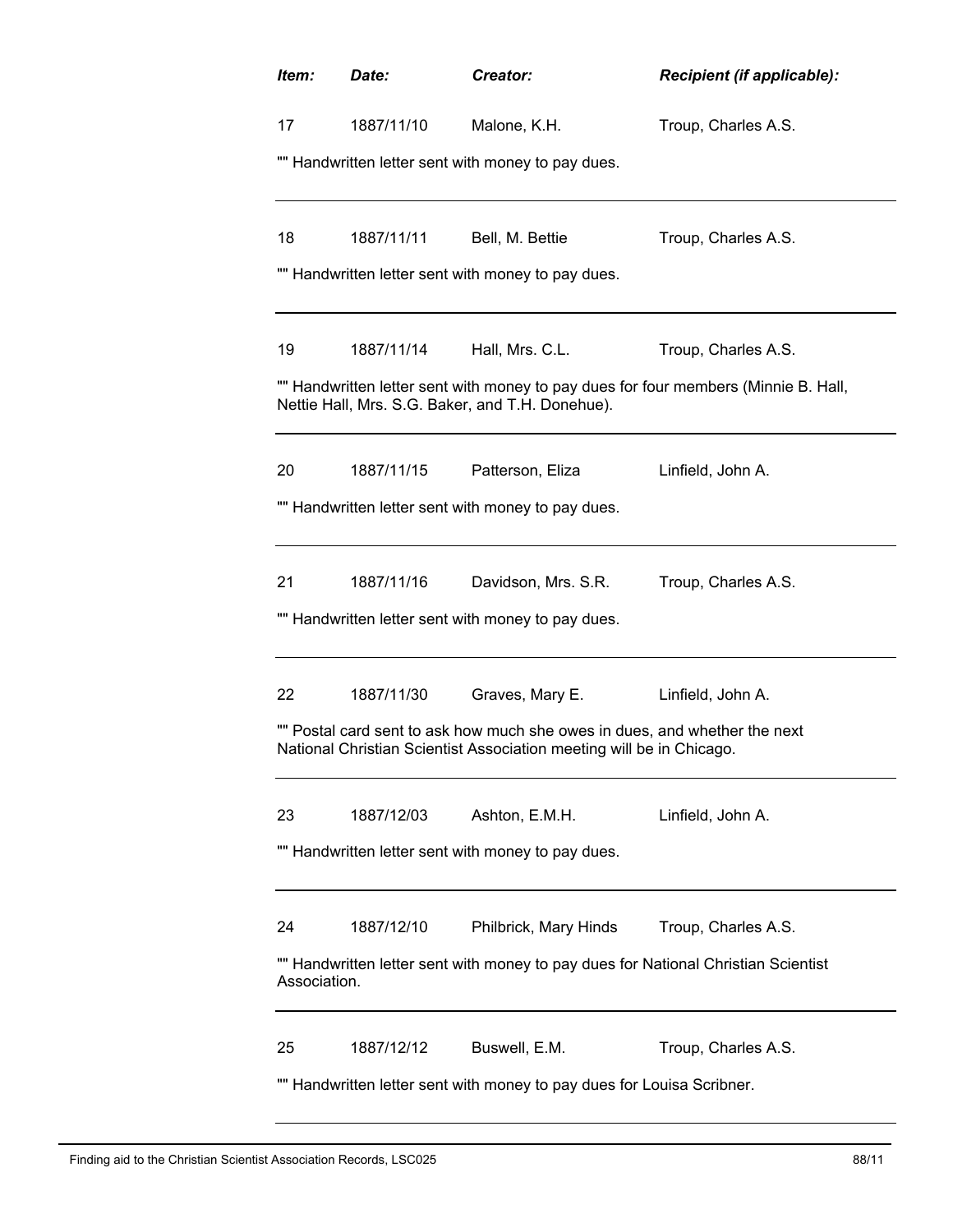| Item:                                                                                                                  | Date:                                      | Creator:                                                                                                                                                             | Recipient (if applicable):                                 |  |  |
|------------------------------------------------------------------------------------------------------------------------|--------------------------------------------|----------------------------------------------------------------------------------------------------------------------------------------------------------------------|------------------------------------------------------------|--|--|
| 26                                                                                                                     | 1887/12/21                                 | Bickford, Sarah F.                                                                                                                                                   | Troup, Charles A.S.                                        |  |  |
|                                                                                                                        |                                            | "" Handwritten letter sent with money to pay dues.                                                                                                                   |                                                            |  |  |
| 27                                                                                                                     | 1887/12/22                                 | Heywood, Sarah E.                                                                                                                                                    | Treasurer of the Christian<br><b>Scientist Association</b> |  |  |
| "" Handwritten letter sent with money to pay dues.                                                                     |                                            |                                                                                                                                                                      |                                                            |  |  |
| 28                                                                                                                     | 1887/12/29                                 | Adams, Edward P.                                                                                                                                                     | Mourn, Mary B.                                             |  |  |
|                                                                                                                        |                                            | "" Handwritten letter sent with money to pay dues.                                                                                                                   |                                                            |  |  |
|                                                                                                                        | Folder 6, Membership Dues, 1888/01-1888/02 |                                                                                                                                                                      |                                                            |  |  |
| Item:                                                                                                                  | Date:                                      | Creator:                                                                                                                                                             | <b>Recipient (if applicable):</b>                          |  |  |
| 01                                                                                                                     | 1888/01/03                                 | Bowen, Mattie                                                                                                                                                        | <b>Christian Scientist Association</b>                     |  |  |
| "" Handwritten letter regarding what she sees as an overcharging of dues by<br><b>Christian Scientist Association.</b> |                                            |                                                                                                                                                                      |                                                            |  |  |
| 02                                                                                                                     | 1888/01/11                                 | Bradshaw, Sue Ella                                                                                                                                                   | Troup, Charles A.S.                                        |  |  |
|                                                                                                                        |                                            | "" Handwritten letter sent with money to pay dues.                                                                                                                   |                                                            |  |  |
| 03                                                                                                                     | 1888/01/11                                 | Buswell, E.M.                                                                                                                                                        | Troup, Charles A.S.                                        |  |  |
|                                                                                                                        | pay dues of Louisa Scribner was received.  | "" Handwritten letter sent with money to pay dues of four members (E.M. Buswell,<br>Mrs. E.M. Buswell, Sarah H. Benford, and Ella B. Benford). Asks if money sent to |                                                            |  |  |
| 04                                                                                                                     | 1888/01/16                                 | Noyes, Caroline D.                                                                                                                                                   | Troup, Charles A.S.                                        |  |  |
|                                                                                                                        |                                            | "" Handwritten letter sent with money to pay dues for her and Mr. Noyes.                                                                                             |                                                            |  |  |
| 05                                                                                                                     | 1888/01/16                                 | Vinall, Walter J.                                                                                                                                                    |                                                            |  |  |
|                                                                                                                        |                                            | "" Handwritten letter sent with money to pay dues.                                                                                                                   |                                                            |  |  |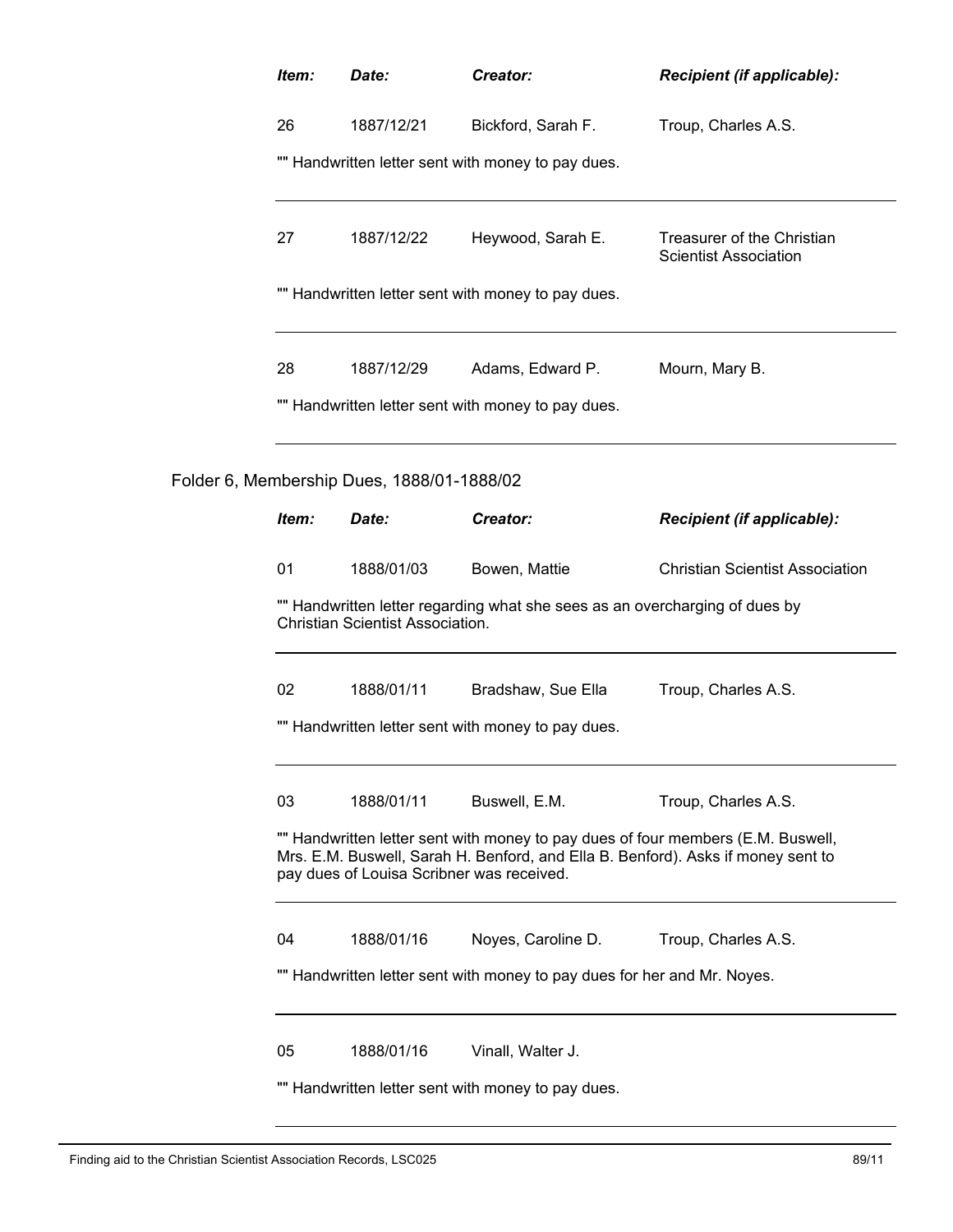| Item: | Date:                                              | Creator:                                                                           | Recipient (if applicable):                     |  |  |  |  |
|-------|----------------------------------------------------|------------------------------------------------------------------------------------|------------------------------------------------|--|--|--|--|
| 06    | 1888/01/17                                         | Benford, William H.H.                                                              | Troup, Charles A.S.                            |  |  |  |  |
|       | "" Handwritten letter sent with money to pay dues. |                                                                                    |                                                |  |  |  |  |
|       |                                                    |                                                                                    |                                                |  |  |  |  |
| 07    | 1888/01/18                                         | Heywood, Sarah E.                                                                  | Troup, Charles A.S.                            |  |  |  |  |
|       | records about her payments.                        | "" Handwritten letter sent to clear up mistakes in Christian Scientist Association |                                                |  |  |  |  |
| 08    | 1888/01/20                                         | Farlow, Alfred; Farlow,<br>William S.                                              | Troup, Charles A.S.                            |  |  |  |  |
|       |                                                    | "" Handwritten letter sent with money to pay dues.                                 |                                                |  |  |  |  |
|       |                                                    |                                                                                    |                                                |  |  |  |  |
| 09    | 1888/01/21                                         | Lathrop, Laura                                                                     | <b>Christian Science Publishing</b><br>Company |  |  |  |  |
|       |                                                    | "" Handwritten letter sent with money to pay dues.                                 |                                                |  |  |  |  |
| 10    | 1888/01/23                                         | Bancroft, Samuel P.                                                                | Troup, Charles A.S.                            |  |  |  |  |
|       | those for 1888 were already paid.                  | "" Handwritten letter sent with money to pay dues for 1886 & 1887 and asking if    |                                                |  |  |  |  |
| 11    | 1888/01/23                                         | Robinson, Janette E.                                                               | Troup, Charles A.S.                            |  |  |  |  |
|       |                                                    | "" Handwritten letter sent with money to pay dues.                                 |                                                |  |  |  |  |
| 12    | 1888/01/23                                         | Sherman, Bradford                                                                  | Troup, Charles A.S.                            |  |  |  |  |
|       |                                                    | "" Handwritten letter sent with money to pay dues.                                 |                                                |  |  |  |  |
| 13    | 1888/01/23                                         | Williams, Mrs. John                                                                | Troup, Charles A.S.                            |  |  |  |  |
|       |                                                    | "" Handwritten letter sent with money to pay dues.                                 |                                                |  |  |  |  |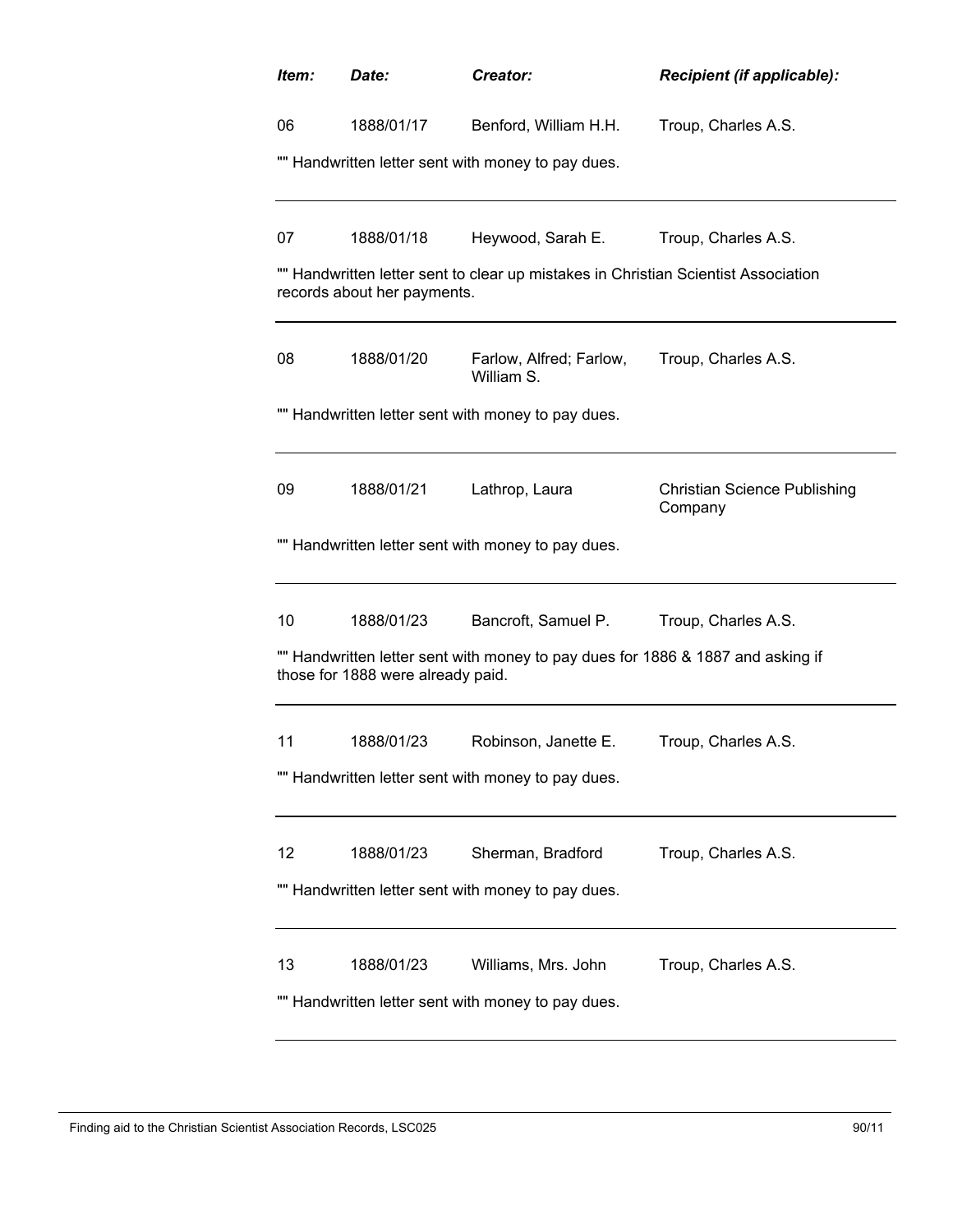| Item:                                                                                                       | Date:                                                                                                                                                                                                                      | Creator:                                                                                                                                                                                                                                                   | <b>Recipient (if applicable):</b> |  |  |  |  |
|-------------------------------------------------------------------------------------------------------------|----------------------------------------------------------------------------------------------------------------------------------------------------------------------------------------------------------------------------|------------------------------------------------------------------------------------------------------------------------------------------------------------------------------------------------------------------------------------------------------------|-----------------------------------|--|--|--|--|
| 14                                                                                                          | 1888/01/25                                                                                                                                                                                                                 | Freeman, F.A.                                                                                                                                                                                                                                              | Troup, Charles A.S.               |  |  |  |  |
|                                                                                                             | "" Handwritten letter sent with money to pay dues. Updates him on the C.S. course in<br>her area.                                                                                                                          |                                                                                                                                                                                                                                                            |                                   |  |  |  |  |
| 15                                                                                                          | 1888/01/25                                                                                                                                                                                                                 | Millidge, Lovina                                                                                                                                                                                                                                           | Troup, Charles A.S.               |  |  |  |  |
|                                                                                                             | 1888 and has receipts.                                                                                                                                                                                                     | "" Handwritten letter correcting bill sent to her, saying she has paid through May                                                                                                                                                                         |                                   |  |  |  |  |
| 16                                                                                                          | 1888/01/25                                                                                                                                                                                                                 | Robinson, Mrs. R.J.                                                                                                                                                                                                                                        | Troup, Charles A.S.               |  |  |  |  |
|                                                                                                             |                                                                                                                                                                                                                            | "" Handwritten letter sent with money to pay dues.                                                                                                                                                                                                         |                                   |  |  |  |  |
| 17                                                                                                          | 1888/01/26                                                                                                                                                                                                                 | Buswell, E.M.                                                                                                                                                                                                                                              | Troup, Charles A.S.               |  |  |  |  |
| meeting.                                                                                                    |                                                                                                                                                                                                                            | "" Handwritten letter clearing up Sarah E. Benford's name and saying his letter is<br>receipt enough for Louisa Scribner. Asks if the Christian Scientist Association will<br>have representation at the upcoming National Christian Scientist Association |                                   |  |  |  |  |
| 18                                                                                                          | 1888/01/26                                                                                                                                                                                                                 | Estes, Emma A.<br>"" Handwritten letter sent with money to pay dues.                                                                                                                                                                                       | Troup, Charles A.S.               |  |  |  |  |
| 19                                                                                                          | 1888/01/26                                                                                                                                                                                                                 | Spooner, Mary E.                                                                                                                                                                                                                                           | Troup, Charles A.S.               |  |  |  |  |
|                                                                                                             | "" Handwritten letter sent with money to pay dues. Mentions her intention to attend<br>upcoming National Christian Scientist Association meeting. Discusses growth of<br>Christian Science, and opposition to it, in lowa. |                                                                                                                                                                                                                                                            |                                   |  |  |  |  |
| 20                                                                                                          | 1888/01/27                                                                                                                                                                                                                 | Cross, Ellen E.                                                                                                                                                                                                                                            | Troup, Charles A.S.               |  |  |  |  |
|                                                                                                             |                                                                                                                                                                                                                            | "" Handwritten letter sent with money to pay dues.                                                                                                                                                                                                         |                                   |  |  |  |  |
| 21                                                                                                          | 1888/01/27                                                                                                                                                                                                                 | Noyes, Caroline D.                                                                                                                                                                                                                                         | Troup, Charles A.S.               |  |  |  |  |
| "" Handwritten letter regarding leaving Boston Christian Scientist Association and<br>surplus dues amounts. |                                                                                                                                                                                                                            |                                                                                                                                                                                                                                                            |                                   |  |  |  |  |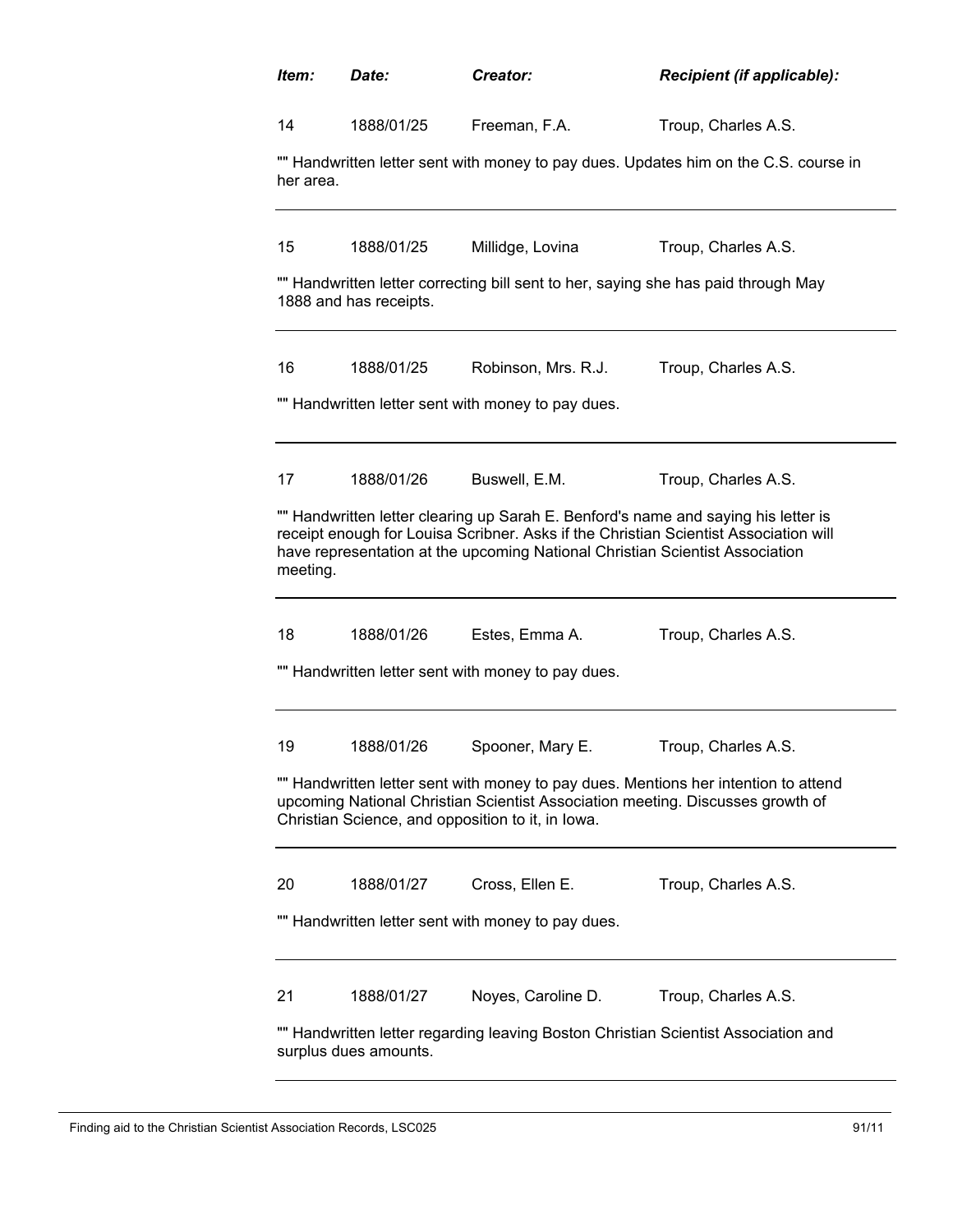| Item:                                              | Date:                                                                                                                    | Creator:                                           | <b>Recipient (if applicable):</b>                                                    |  |  |  |  |
|----------------------------------------------------|--------------------------------------------------------------------------------------------------------------------------|----------------------------------------------------|--------------------------------------------------------------------------------------|--|--|--|--|
| 22                                                 | 1888/01/29                                                                                                               | Pendleton, Mrs. C.T.                               | Troup, Charles A.S.                                                                  |  |  |  |  |
|                                                    | "" Handwritten letter stating bill she received must be a mistake; has receipts to<br>prove she paid through April 1888. |                                                    |                                                                                      |  |  |  |  |
| 23                                                 | 1888/01/30                                                                                                               | Bradshaw, Sue Ella                                 | Troup, Charles A.S.                                                                  |  |  |  |  |
|                                                    |                                                                                                                          | "" Handwritten letter sent with money to pay dues. |                                                                                      |  |  |  |  |
| 24                                                 | 1888/01/30                                                                                                               | Heywood, Sarah E.                                  | Troup, Charles A.S.                                                                  |  |  |  |  |
|                                                    |                                                                                                                          |                                                    | "" Handwritten letter regarding mistaken bill and proof of her previously paid dues. |  |  |  |  |
| 25                                                 | 1888/01/31                                                                                                               | Miles, George A.                                   | Troup, Charles A.S.                                                                  |  |  |  |  |
|                                                    |                                                                                                                          | "" Handwritten letter sent with money to pay dues. |                                                                                      |  |  |  |  |
| 26                                                 | 1888/02/01                                                                                                               | Dow, Mrs. C.A.                                     | Troup, Charles A.S.                                                                  |  |  |  |  |
|                                                    |                                                                                                                          | "" Handwritten letter sent with money to pay dues. |                                                                                      |  |  |  |  |
| 27                                                 | 1888/02/02                                                                                                               | Watts, Margaret A.                                 | Troup, Charles A.S.                                                                  |  |  |  |  |
|                                                    |                                                                                                                          | "" Handwritten letter sent with money to pay dues. |                                                                                      |  |  |  |  |
| 28                                                 | 1888/02/02                                                                                                               | Fisk, Mrs. F.B.                                    | Troup, Charles A.S.                                                                  |  |  |  |  |
| "" Handwritten letter sent with money to pay dues. |                                                                                                                          |                                                    |                                                                                      |  |  |  |  |
| 29                                                 | 1888/02/02                                                                                                               | Graves, Mary E.                                    | Troup, Charles A.S.                                                                  |  |  |  |  |
|                                                    | "" Handwritten letter sent with money to pay dues. Mentions Christian Science is<br>doing well in her area of Wisconsin. |                                                    |                                                                                      |  |  |  |  |
| 30                                                 | 1888/02/02                                                                                                               | Linscott, John F.                                  | Troup, Charles A.S.                                                                  |  |  |  |  |
| "" Handwritten letter sent with money to pay dues. |                                                                                                                          |                                                    |                                                                                      |  |  |  |  |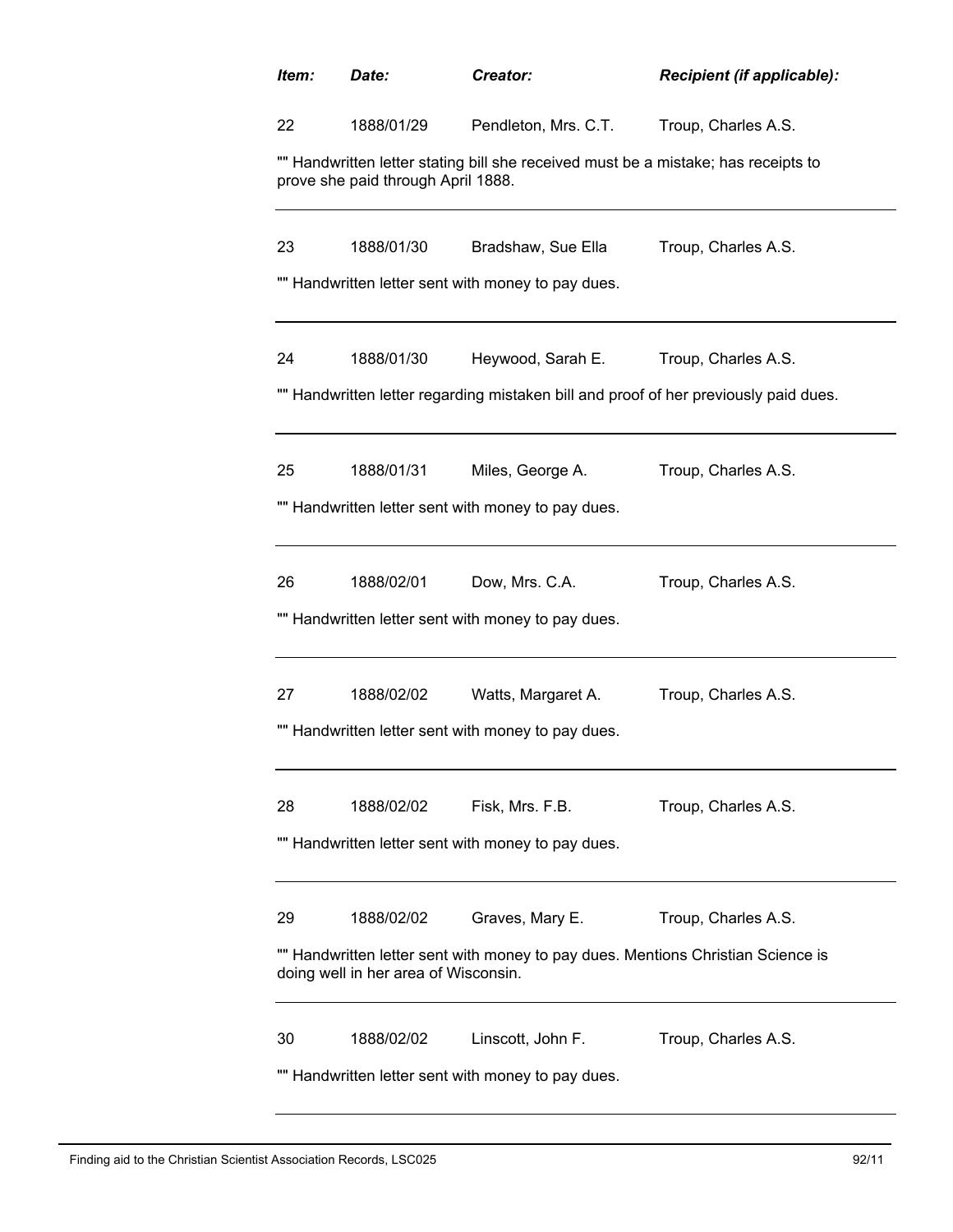| Item:         | Date:                                              | Creator:                                                     | Recipient (if applicable):                                                          |  |
|---------------|----------------------------------------------------|--------------------------------------------------------------|-------------------------------------------------------------------------------------|--|
| 31            | 1888/02/02                                         | Sawyer, Silas J.                                             | Troup, Charles A.S.                                                                 |  |
| [A.G.] Stahl. |                                                    |                                                              | "" Handwritten letter sent with money to pay dues for himself, Mrs. Sawyer, and Mr. |  |
| 32            | 1888/02/03                                         | Adams, Mrs. J.A.D.                                           | Troup, Charles A.S.                                                                 |  |
|               |                                                    | "" Handwritten letter sent with money to pay dues.           |                                                                                     |  |
| 33            | 1888/02/10                                         | Unsigned                                                     | Troup, Charles A.S.                                                                 |  |
|               |                                                    | "" Handwritten letter sent with money to pay dues.           |                                                                                     |  |
| 34            | 1888/02/13                                         | Stetson, Augusta E.                                          |                                                                                     |  |
|               |                                                    | "" Handwritten letter sent regarding payment of billed dues. |                                                                                     |  |
| 35            | 1888/02/20                                         | Behan, Emma D.                                               | Troup, Charles A.S.                                                                 |  |
|               |                                                    | "" Handwritten letter sent with money to pay dues.           |                                                                                     |  |
| 36            | 1888/02/20                                         | Sweet, Ella Peck                                             | Troup, Charles A.S.                                                                 |  |
|               |                                                    | "" Handwritten letter sent with money to pay dues.           |                                                                                     |  |
| 37            | 1888/02/23                                         | Day, George B.                                               | Troup, Charles A.S.                                                                 |  |
|               |                                                    | "" Handwritten letter sent with money to pay dues.           |                                                                                     |  |
| 38            | 1888/02/28                                         | Wickersham, George B.                                        |                                                                                     |  |
|               | "" Handwritten letter sent with money to pay dues. |                                                              |                                                                                     |  |
|               | Folder 7, Membership Dues, 1888/03-1888/12         |                                                              |                                                                                     |  |
| Item:         | Date:                                              | Creator:                                                     | Recipient (if applicable):                                                          |  |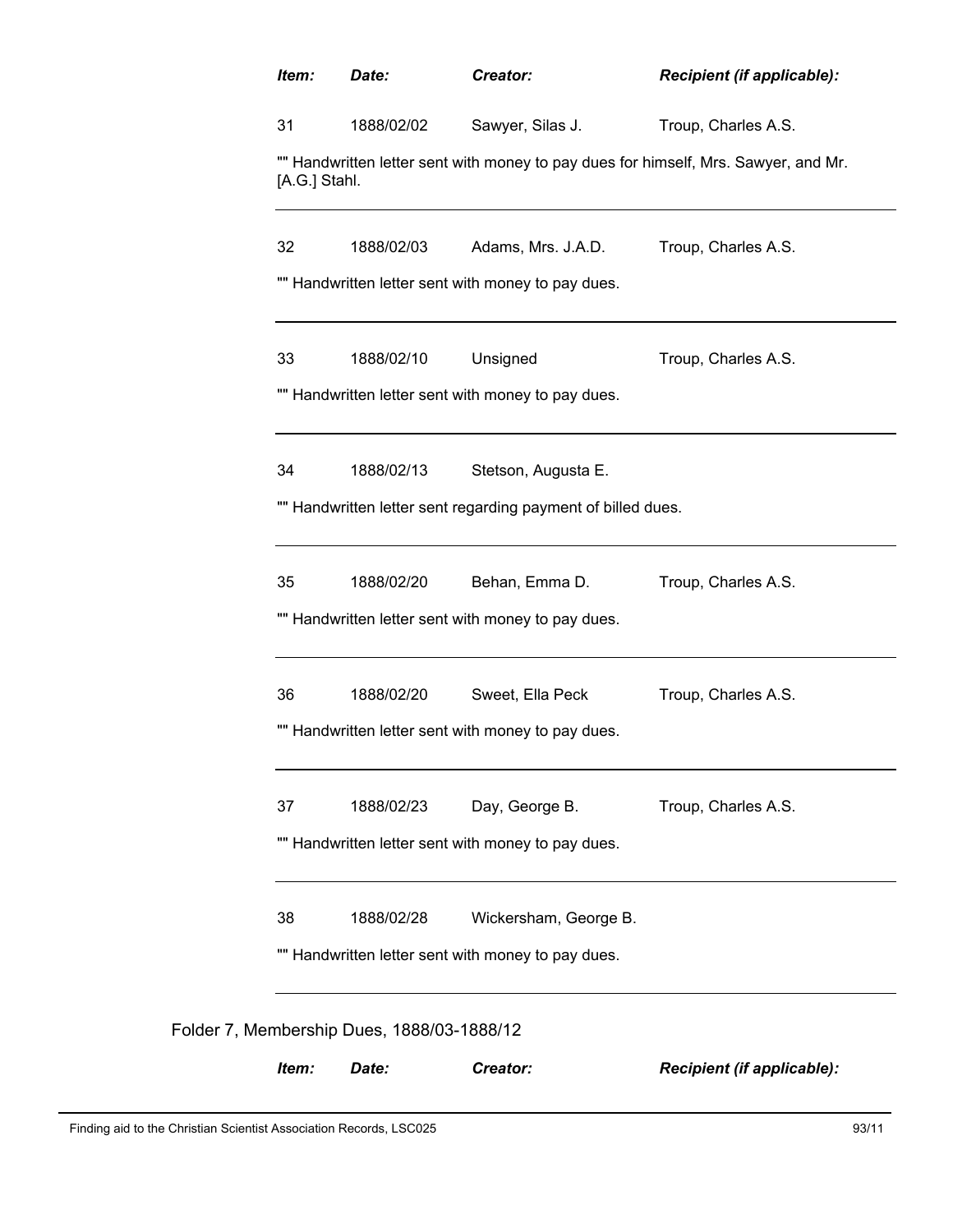| Item:                                                                                                                                                                                                            | Date:                                              | Creator:                                                                           | <b>Recipient (if applicable):</b>                                                     |  |  |  |  |
|------------------------------------------------------------------------------------------------------------------------------------------------------------------------------------------------------------------|----------------------------------------------------|------------------------------------------------------------------------------------|---------------------------------------------------------------------------------------|--|--|--|--|
| 01                                                                                                                                                                                                               | 1888/03/04                                         | Bowen, Mattie                                                                      | <b>Christian Scientist Association</b>                                                |  |  |  |  |
|                                                                                                                                                                                                                  | "" Handwritten letter sent with money to pay dues. |                                                                                    |                                                                                       |  |  |  |  |
| 02                                                                                                                                                                                                               | 1888/03/07                                         | Howe, Charles M.                                                                   | Troup, Charles A.S.                                                                   |  |  |  |  |
|                                                                                                                                                                                                                  | good cause" in San Francisco.                      |                                                                                    | "" Handwritten letter sent with money to pay dues. Mentions they are "laboring in the |  |  |  |  |
| 03                                                                                                                                                                                                               | 1888/03/16                                         | Warner, Anna P.                                                                    | Troup, Charles A.S.                                                                   |  |  |  |  |
|                                                                                                                                                                                                                  |                                                    | "" Handwritten letter sent with money to pay dues.                                 |                                                                                       |  |  |  |  |
| 04                                                                                                                                                                                                               | 1888/03/20                                         | Smith, William A.                                                                  | Troup, Charles A.S.                                                                   |  |  |  |  |
| Christian Science.                                                                                                                                                                                               |                                                    | how important it is to "cling together" in the face of increased criticism against | "" Handwritten letter sent with money to pay dues for him and Mrs. Smith. Mentions    |  |  |  |  |
| 05                                                                                                                                                                                                               | 1888/04/05                                         | Dorman, Albert B.                                                                  | Troup, Charles A.S.                                                                   |  |  |  |  |
|                                                                                                                                                                                                                  | previously sent checks were returned.              | and National Christian Scientist Association. Mentions sending cash because        | "" Handwritten letter sent with money to pay dues for Christian Scientist Association |  |  |  |  |
| 06                                                                                                                                                                                                               | 1888/04/11                                         | Linfield, John A.                                                                  | Troup, Charles A.S.                                                                   |  |  |  |  |
|                                                                                                                                                                                                                  |                                                    | Handwritten letter sent with list of ten members for dues to be sent.              |                                                                                       |  |  |  |  |
| 07                                                                                                                                                                                                               | 1888/04/11                                         | Porterfield, Mary D.                                                               | Troup, Charles A.S.                                                                   |  |  |  |  |
| "" Handwritten letter sent with money to pay dues. Apologies for delay in sending.<br>Also sends money for copies of "Unity of Good" and "Rudiments and Rules of Divine<br>Science" [Rudimental Divine Science]. |                                                    |                                                                                    |                                                                                       |  |  |  |  |
| 08                                                                                                                                                                                                               | 1888/04/16                                         | Benford, Ella B.                                                                   | Troup, Charles A.S.                                                                   |  |  |  |  |
| "" Handwritten letter sent with money to pay dues for her and her mother, Mrs. S.E.<br>Benford. Apologizes for delay in paying.                                                                                  |                                                    |                                                                                    |                                                                                       |  |  |  |  |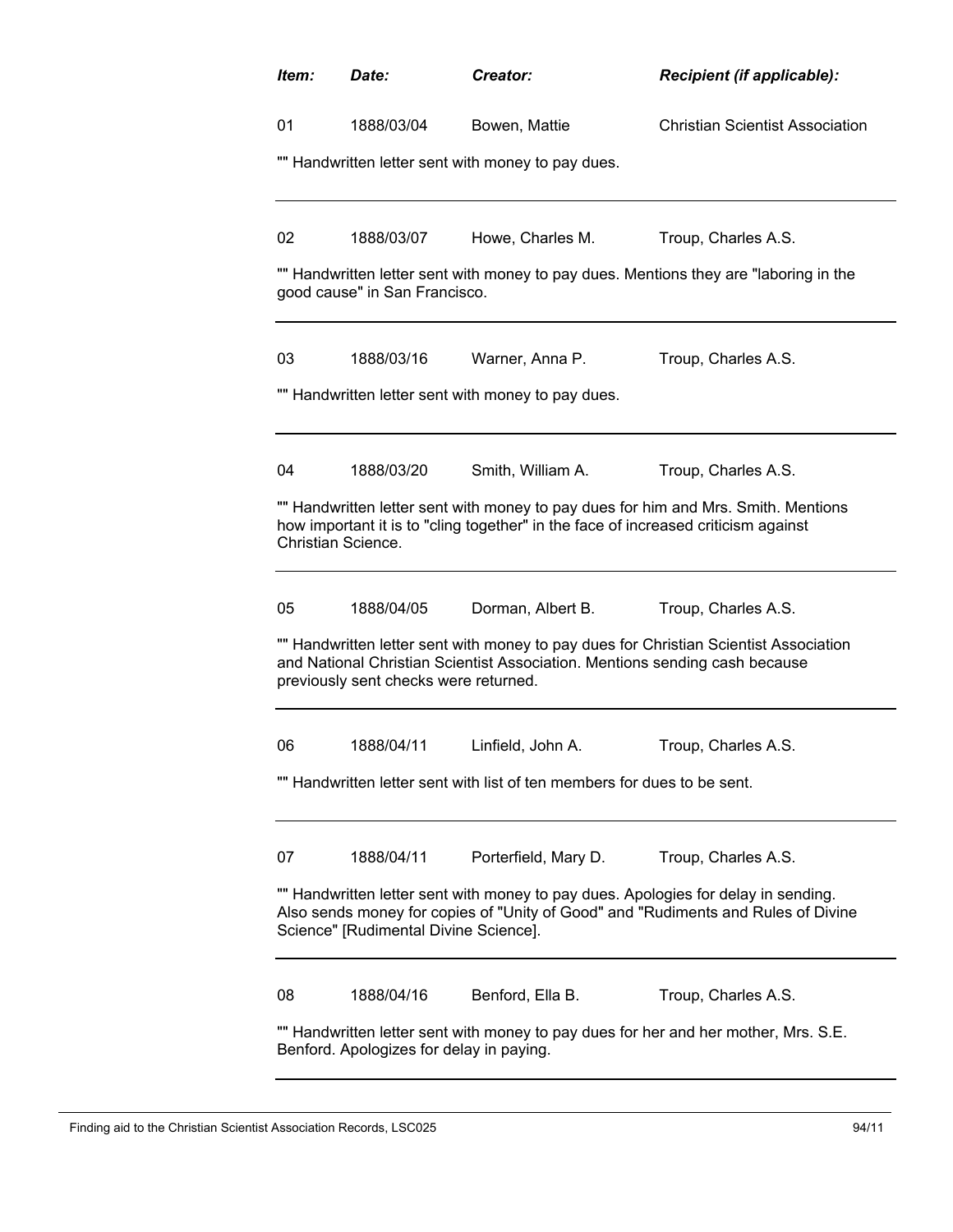| Item:            | Date:                                                                                 | Creator:                                                                                                                              | Recipient (if applicable):                                                          |  |  |  |
|------------------|---------------------------------------------------------------------------------------|---------------------------------------------------------------------------------------------------------------------------------------|-------------------------------------------------------------------------------------|--|--|--|
| 09               | 1888/04/20                                                                            | Stone, Lida S.                                                                                                                        | Linfield, John A.                                                                   |  |  |  |
| year.            | "" Handwritten letter sent with money to pay initiation dues and quarterly dues for a |                                                                                                                                       |                                                                                     |  |  |  |
| 10               | 1888/04/21                                                                            | Tobey, Emelyn M.                                                                                                                      | Troup, Charles A.S.                                                                 |  |  |  |
| dues to members. |                                                                                       |                                                                                                                                       | "" Handwritten letter sent with money to pay dues. Asks whether he sends notices of |  |  |  |
| 11               | 1888/04/28                                                                            | Bennet, Harriet V.W.                                                                                                                  | Troup, Charles A.S.                                                                 |  |  |  |
|                  |                                                                                       | "" Handwritten letter sent with money to pay dues.                                                                                    |                                                                                     |  |  |  |
| 12               | 1888/04/30                                                                            | Buswell, E.M.                                                                                                                         | Troup, Charles A.S.                                                                 |  |  |  |
| Benford.         |                                                                                       | "" Handwritten letter sent with money to pay dues for himself, his wife, and Mr.                                                      |                                                                                     |  |  |  |
| 13               | 1888/05/04                                                                            | Frye, Calvin A.                                                                                                                       | Troup, Charles A.S.                                                                 |  |  |  |
|                  |                                                                                       | "" Handwritten letter sent with money paid to him for dues by Carrie W. Frame,<br>Reuben Whitaker, Mrs. Whitaker, and Helen P. Smith. |                                                                                     |  |  |  |
| 14               | 1888/05/07                                                                            | Evans, Clara M.                                                                                                                       | Troup, Charles A.S.                                                                 |  |  |  |
|                  | "" Handwritten letter sent with money to pay dues.                                    |                                                                                                                                       |                                                                                     |  |  |  |
| 15               | 1888/05/09                                                                            | Bradford, George H.                                                                                                                   | Troup, Charles A.S.                                                                 |  |  |  |
|                  |                                                                                       | "" Handwritten letter sent with money to pay dues.                                                                                    |                                                                                     |  |  |  |
| 16               | 1888/05/14                                                                            | Sweet, Ella Peck                                                                                                                      | Linfield, John A.                                                                   |  |  |  |
|                  | "" Handwritten letter sent with money to pay dues.                                    |                                                                                                                                       |                                                                                     |  |  |  |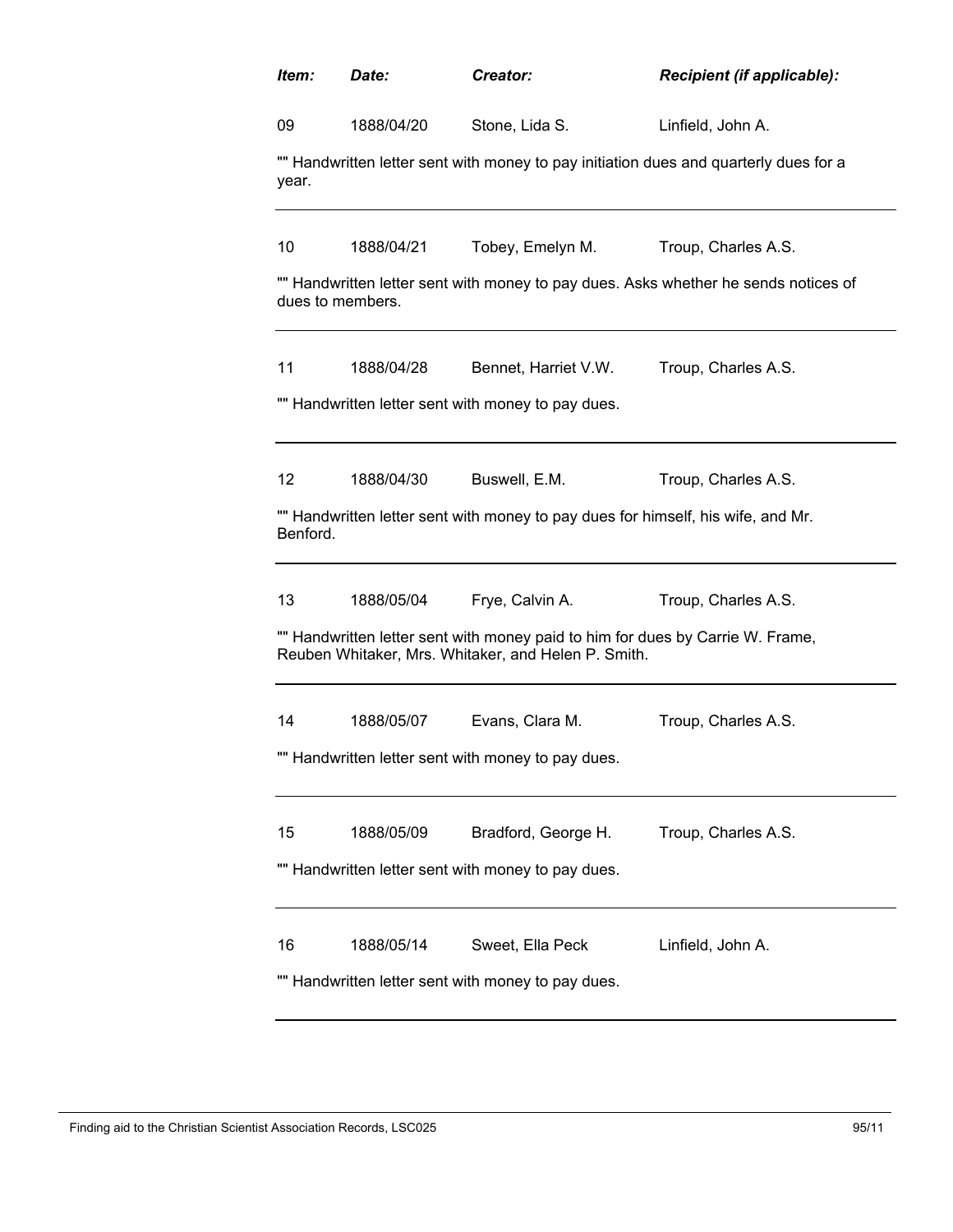| Item:      | Date:                           | Creator:                                                                      | <b>Recipient (if applicable):</b>                                                                                                                                           |
|------------|---------------------------------|-------------------------------------------------------------------------------|-----------------------------------------------------------------------------------------------------------------------------------------------------------------------------|
| 17         | 1888/05/16                      | Howe, Charles M.                                                              | Troup, Charles A.S.                                                                                                                                                         |
|            |                                 | "" Handwritten letter sent with money to pay dues.                            |                                                                                                                                                                             |
| 18         | 1888/05/16                      | Moore, Sarah A.                                                               | Troup, Charles A.S.                                                                                                                                                         |
|            | and asks for another.           |                                                                               | "" Handwritten letter sent with money to pay dues. Mentions misplacing previous bill                                                                                        |
| 19         | 1888/05/18                      | Armstrong, Joseph                                                             | Linfield, John A.                                                                                                                                                           |
| Armstrong. |                                 |                                                                               | "" Handwritten letter sent with money to pay dues for himself and his wife, Mary                                                                                            |
| 20         | 1888/05/28                      | Crawford, Ella W.                                                             | Treasurer of the Christian<br><b>Scientist Association</b>                                                                                                                  |
|            |                                 | sending dues as to require a second notice.                                   | "" Handwritten letter sent with money to pay dues. Expresses regret for delay in                                                                                            |
| 21         | 1888/06/07                      | Sargent, Victoria H.                                                          | Troup, Charles A.S.                                                                                                                                                         |
|            | and Victoria H. Sargent).       |                                                                               | "" Handwritten letter sent with money to pay Christian Scientist Association dues for<br>one year for four members (Lovina Millidge, Mrs. C.T. Pendleton, Laura E. Sargent, |
| 22         | 1888/06/20                      | Wheeler, George W.                                                            | Troup, Charles A.S.                                                                                                                                                         |
|            |                                 | "" Handwritten letter requesting a bill of what he owes in dues.              |                                                                                                                                                                             |
| 23         | 1888/06/30                      | <b>Christian Scientist</b><br>Association                                     | Burnham, Julia M.                                                                                                                                                           |
|            | "" Receipt for payment of dues. |                                                                               |                                                                                                                                                                             |
| 24         | 1888/08/15                      | Wheeler, George W.;<br>Johnson, William B.                                    | Mason, Frank E.; Munroe, Mary<br>W.                                                                                                                                         |
|            |                                 | had "settled down" so he would feel better about paying his dues. Letter from | "" Handwritten letter asking whether business of the Christian Scientist Association<br>Johnson to Munroe on back stating he replied to Wheeler and told him to pay her.    |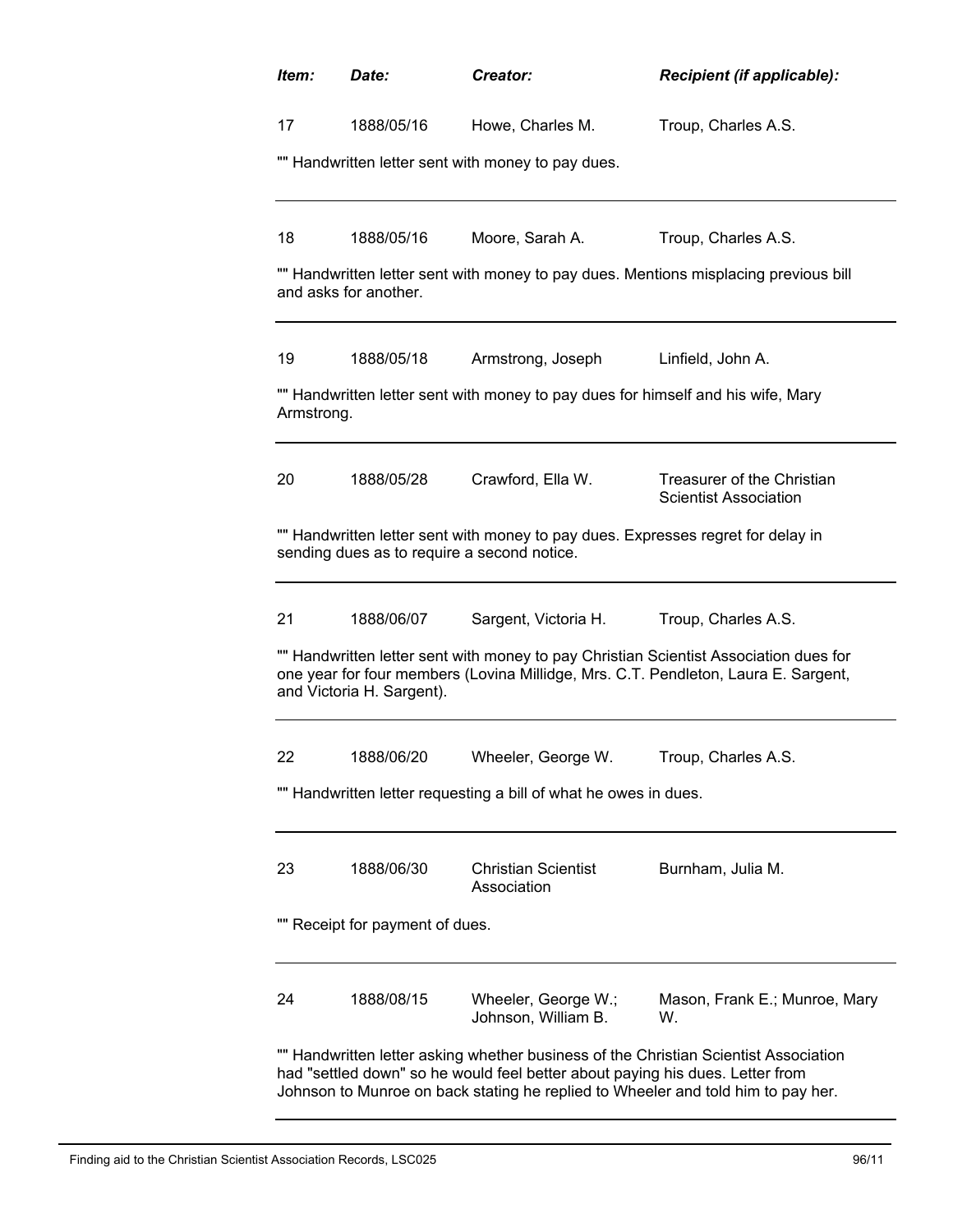|                                                    | Date:                               | Creator:                                                                                                                                                               | Recipient (if applicable):                                                              |  |
|----------------------------------------------------|-------------------------------------|------------------------------------------------------------------------------------------------------------------------------------------------------------------------|-----------------------------------------------------------------------------------------|--|
| 25<br>1888/09/09                                   |                                     | Dench, Ella Long                                                                                                                                                       | Munroe, Mary W.                                                                         |  |
|                                                    |                                     | "" Handwritten letter requesting a bill of what she owes in dues.                                                                                                      |                                                                                         |  |
| 26                                                 | 1888/10/12                          | Springer, Edward E.                                                                                                                                                    | Munroe, Mary W.                                                                         |  |
|                                                    |                                     | attend meetings of the Christian Scientist Association.                                                                                                                | "" Handwritten letter explaining he is discontinuing his payment of dues as he cannot   |  |
| 27                                                 | 1888/10/17                          | Greene, Grace A.                                                                                                                                                       | Munroe, Mary W.                                                                         |  |
|                                                    |                                     | "" Handwritten letter writing on behalf of Mrs. C.A. Jones's delay in paying dues.                                                                                     |                                                                                         |  |
| 28                                                 | 1888/11/10                          | Tallman, Maria E.                                                                                                                                                      | Linfield, John A.                                                                       |  |
|                                                    |                                     | "" Handwritten letter sent with money to pay dues.                                                                                                                     |                                                                                         |  |
| 29                                                 | 1888/11/15                          | Wigglesworth, Rose A.                                                                                                                                                  | Troup, Charles A.S.                                                                     |  |
| "" Handwritten letter sent with money to pay dues. |                                     |                                                                                                                                                                        |                                                                                         |  |
| 30                                                 | 1888/12/03                          | Vinall, Walter J.                                                                                                                                                      | Johnson, William B.                                                                     |  |
|                                                    |                                     | place full of incorrect Science (not listed on letter).                                                                                                                | "" Handwritten letter requesting a bill of what he owes in dues. Mentions living in new |  |
| 31                                                 | 1888/12/31                          | Johnson, William B.                                                                                                                                                    | Vinall, Walter J.                                                                       |  |
|                                                    |                                     | "" Handwritten copy of letter. Mentions sending his request for a bill to Mary W.<br>Munroe. Replies to his statement about the false teachings Vinall finds near him. |                                                                                         |  |
|                                                    |                                     |                                                                                                                                                                        |                                                                                         |  |
|                                                    | 8, Membership Dues, 1889-1895, n.d. |                                                                                                                                                                        |                                                                                         |  |
| Item:                                              | Date:                               | Creator:                                                                                                                                                               | Recipient (if applicable):                                                              |  |

Folder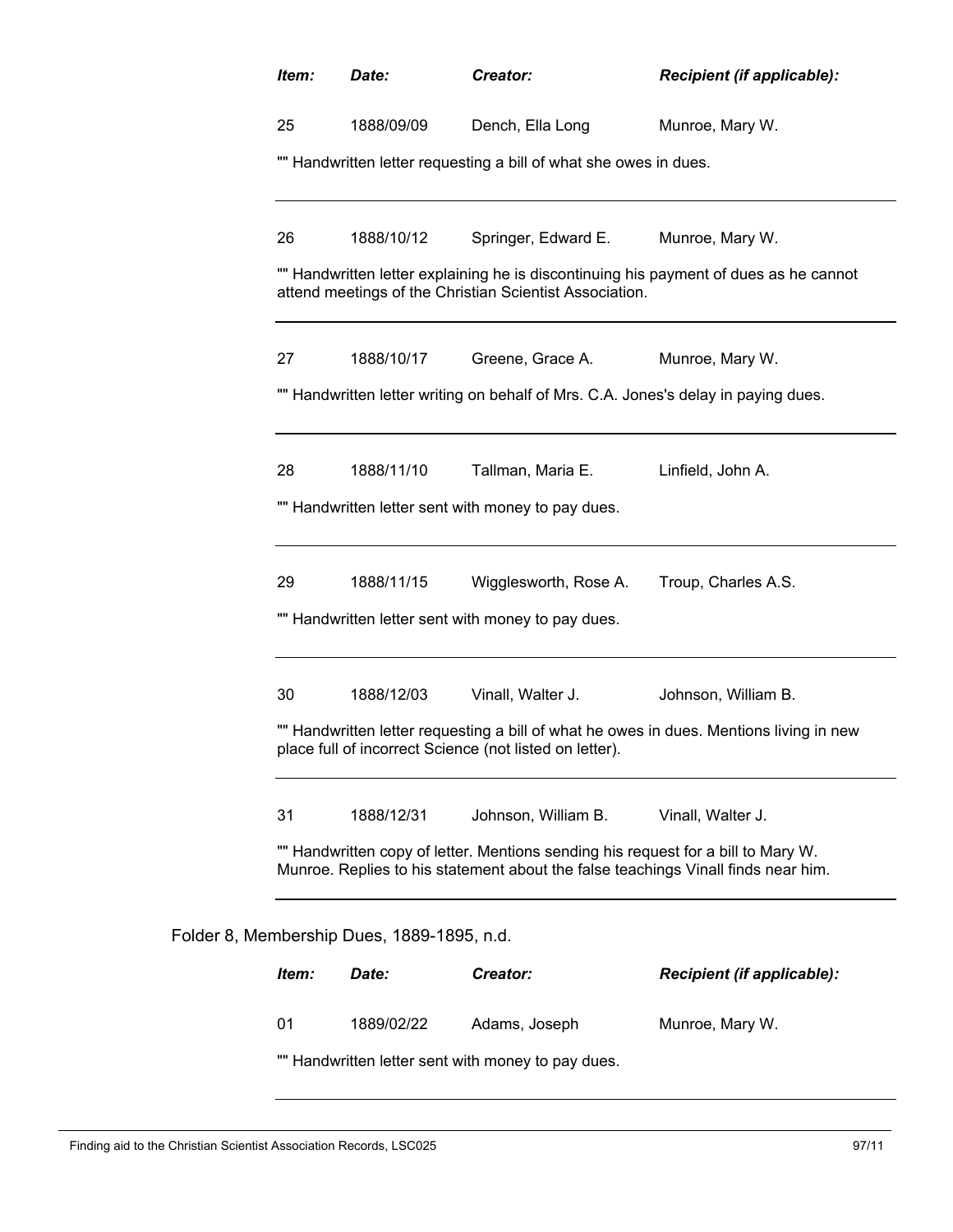| Item:                                                                                                           | Date:                                                                                                                                                                               | Creator:                                                                           | Recipient (if applicable):                                                                                                                                                      |  |  |  |  |
|-----------------------------------------------------------------------------------------------------------------|-------------------------------------------------------------------------------------------------------------------------------------------------------------------------------------|------------------------------------------------------------------------------------|---------------------------------------------------------------------------------------------------------------------------------------------------------------------------------|--|--|--|--|
| 02                                                                                                              | 1889/03/27                                                                                                                                                                          | Armstrong, Joseph                                                                  | Munroe, Mary W.                                                                                                                                                                 |  |  |  |  |
|                                                                                                                 | "" Handwritten letter sent with money to pay dues for himself and his wife, Mary<br>Armstrong. Also discusses medical legislation and his opposition to alliances with<br>"quacks". |                                                                                    |                                                                                                                                                                                 |  |  |  |  |
| 03                                                                                                              | 1889/07/28                                                                                                                                                                          | Ricker, George Edwin                                                               | Munroe, Mary W.                                                                                                                                                                 |  |  |  |  |
|                                                                                                                 | "" Handwritten letter saying he will settle dues in Boston within the month. Note by<br>Munroe at end says he has not paid by Nov. 21, 1889.                                        |                                                                                    |                                                                                                                                                                                 |  |  |  |  |
| 04                                                                                                              | 1889/10/06                                                                                                                                                                          | Wigglesworth, Rose A.                                                              | Buswell, Arthur T.                                                                                                                                                              |  |  |  |  |
|                                                                                                                 |                                                                                                                                                                                     | "" Handwritten letter sent with money to pay dues.                                 |                                                                                                                                                                                 |  |  |  |  |
| 05                                                                                                              | 1889/10/09                                                                                                                                                                          | Tobey, Emelyn M.                                                                   | Johnson, William B.                                                                                                                                                             |  |  |  |  |
|                                                                                                                 |                                                                                                                                                                                     | so she can support Christian Science in Milwaukee.                                 | "" Handwritten letter responding to news of the dissolution of the Christian Scientist<br>Association, which she calls wise. Said she will probably not maintain quarterly dues |  |  |  |  |
| 06                                                                                                              | 1889/11/18                                                                                                                                                                          | Smith, Susan R.                                                                    |                                                                                                                                                                                 |  |  |  |  |
|                                                                                                                 |                                                                                                                                                                                     |                                                                                    | "" Handwritten letter sent with money to pay dues for herself and Hanover P. Smith.                                                                                             |  |  |  |  |
| 07                                                                                                              | 1890/05/01                                                                                                                                                                          | Adams, Mary M. W.;<br>Webster, Elizabeth                                           |                                                                                                                                                                                 |  |  |  |  |
|                                                                                                                 | "" Handwritten letter regarding planned payment of dues. Mentions the progress of<br>their church.                                                                                  |                                                                                    |                                                                                                                                                                                 |  |  |  |  |
| 08                                                                                                              | 1890/05/02                                                                                                                                                                          | Frame, Caroline W.                                                                 | Munroe, Mary W.                                                                                                                                                                 |  |  |  |  |
|                                                                                                                 |                                                                                                                                                                                     | "" Handwritten letter sent with money to pay dues for herself and Mrs. R. Skinner. |                                                                                                                                                                                 |  |  |  |  |
| 09                                                                                                              | 1890/05/08                                                                                                                                                                          | Nourse, Laura C.                                                                   | Munroe, Mary W.                                                                                                                                                                 |  |  |  |  |
| "" Handwritten letter saying she will pay dues at upcoming National Christian<br>Scientist Association meeting. |                                                                                                                                                                                     |                                                                                    |                                                                                                                                                                                 |  |  |  |  |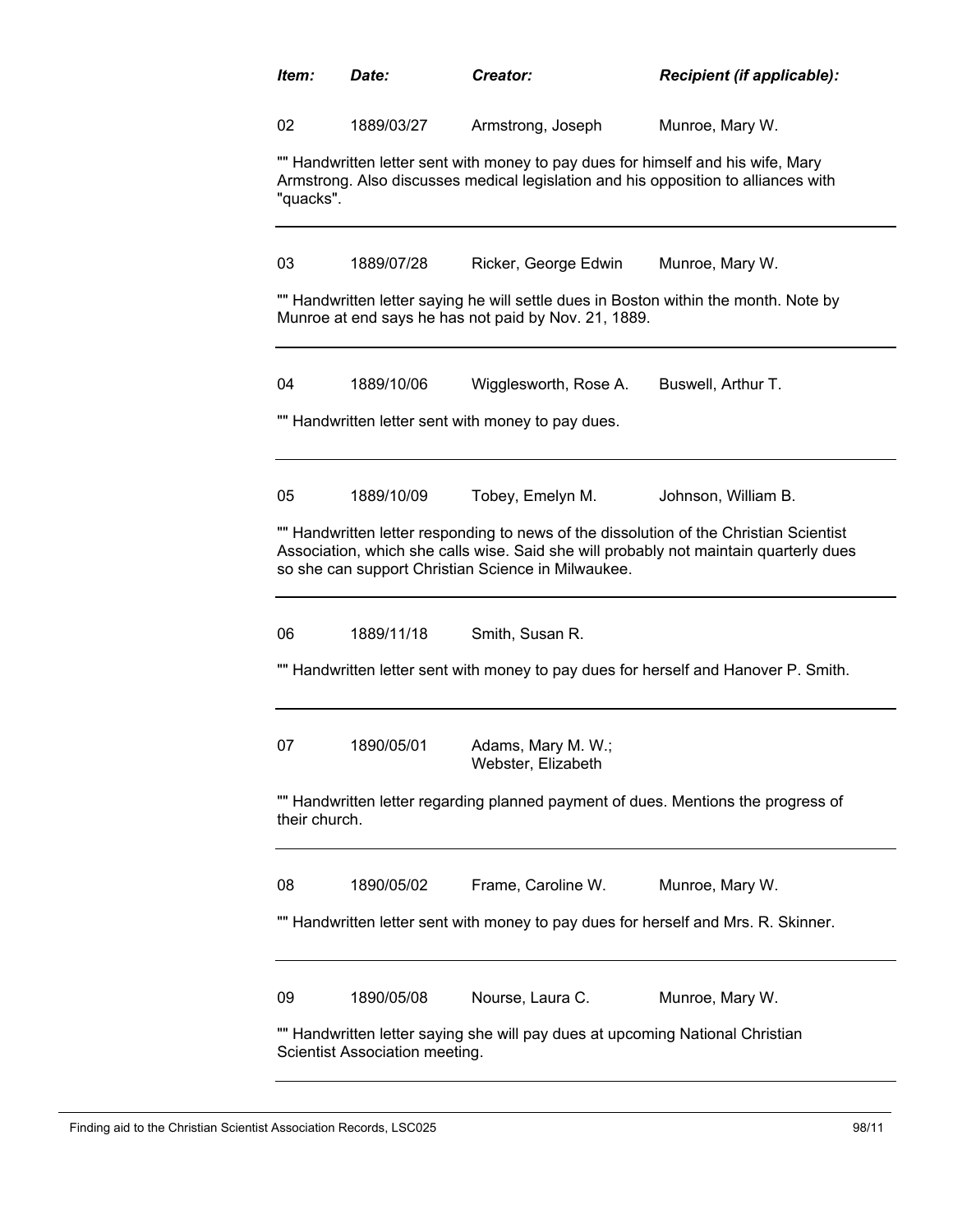| Item:             | Date:                              | Creator:                                                                       | Recipient (if applicable):                                                                                                                                               |
|-------------------|------------------------------------|--------------------------------------------------------------------------------|--------------------------------------------------------------------------------------------------------------------------------------------------------------------------|
| 10                | 1890/06/09                         | Sargent, Victoria H.                                                           |                                                                                                                                                                          |
|                   | Mrs. C.T. Pendleton.               |                                                                                | "" Handwritten letter sent with money to pay dues for herself, Lovina Millidge, and                                                                                      |
| 11                | 1891/04/17                         | Larminie, Hannah A.                                                            | Munroe, Mary W.                                                                                                                                                          |
|                   | Association which she agrees with. | "" Handwritten letter regarding the reestablishment of the Christian Scientist |                                                                                                                                                                          |
| $12 \overline{ }$ | 1893/03/08                         | Linscott, Ellen Brown                                                          | Munroe, Mary W.                                                                                                                                                          |
|                   | and dues she will pay.             |                                                                                | "" Handwritten letter regarding reestablishment of the Christian Scientist Association,                                                                                  |
| 13                | 1893/10/24                         | Otterson, Josephine<br>Curtis                                                  |                                                                                                                                                                          |
| (Otterson).       |                                    |                                                                                | "" Handwritten letter sent with money to pay dues for 4 years for herself and Lucy                                                                                       |
| 14                | 1893/11/10                         | Eaton, Nellie B.                                                               | Munroe, Mary W.                                                                                                                                                          |
|                   | union in our ranks" at that time.  |                                                                                | "" Handwritten letter regarding a draft for the next year's dues, and the "necessity of                                                                                  |
| 15                | 1894/06/05                         | Johnson, William B.                                                            | Bates, Edward P.                                                                                                                                                         |
|                   |                                    | "Answered and Forms sent for Per Capita Tax July 5, 1894."                     | "" Handwritten letter explaining Joseph Armstrong's statement on the continued<br>obligation to per capita tax by Christian Scientist Association. Note on envelope says |
| 16                | 1894/06/07                         | Bradshaw, Sue Ella                                                             | Munroe, Mary W.                                                                                                                                                          |
|                   |                                    | "" Handwritten letter requesting a bill of what she owes in dues.              |                                                                                                                                                                          |
| 17                | 1894/09/20                         | Sweet, Ella Peck                                                               | Munroe, Mary W.                                                                                                                                                          |
|                   | cause in Colorado.                 |                                                                                | "" Handwritten letter asking what she owes in dues. Updates on the growth of the                                                                                         |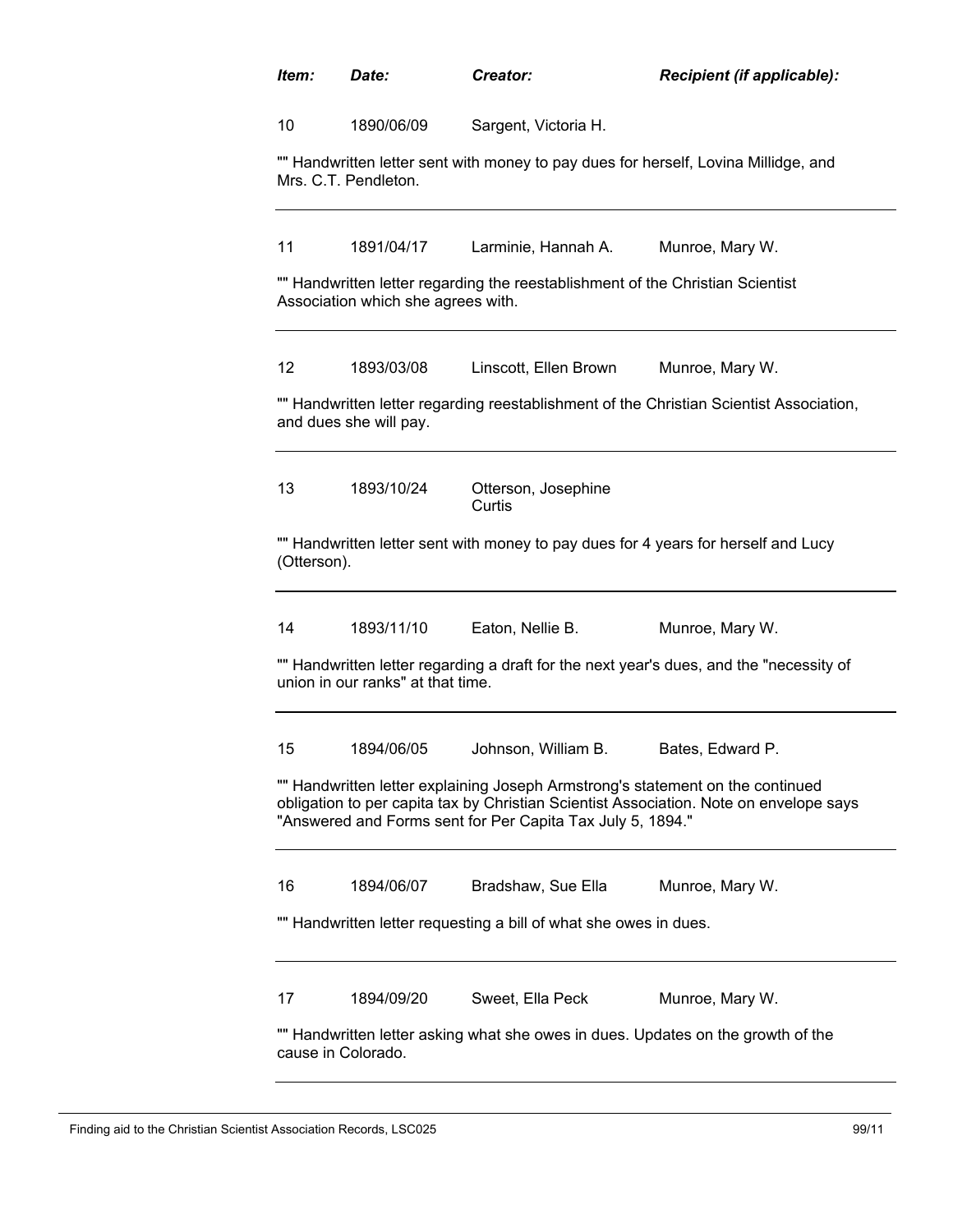| ltem:                                                                          | <b>Date:</b>                                                                                                                                                               | Creator:                                                                                                                                                          | <b>Recipient (if applicable):</b>                                                   |  |  |  |  |
|--------------------------------------------------------------------------------|----------------------------------------------------------------------------------------------------------------------------------------------------------------------------|-------------------------------------------------------------------------------------------------------------------------------------------------------------------|-------------------------------------------------------------------------------------|--|--|--|--|
| 18                                                                             | 1894/10/02                                                                                                                                                                 | Munroe, Mary W.<br>Buswell, Elizabeth;<br>Buswell, Ezra M.                                                                                                        |                                                                                     |  |  |  |  |
| west."                                                                         | "" Handwritten letter sent with money to pay dues for them both. Expresses hope to<br>see her at the next meeting, and says "the work is proggressing [sic] rapidly in the |                                                                                                                                                                   |                                                                                     |  |  |  |  |
| 19                                                                             | 1895/05/21                                                                                                                                                                 | Crawford, Mary E.                                                                                                                                                 | Johnson, William B.                                                                 |  |  |  |  |
|                                                                                | intention to repay if she is able.                                                                                                                                         | "" Handwritten letter regarding how much she owes in dues and announcing her                                                                                      |                                                                                     |  |  |  |  |
| 20                                                                             | 1895/05/21                                                                                                                                                                 | Snider, Carrie H.                                                                                                                                                 |                                                                                     |  |  |  |  |
|                                                                                |                                                                                                                                                                            | "" Handwritten letter asking what she and her mother, Mrs. A.M. Harvey, owe in<br>dues. Mentions sending a previous letter asking this question.                  |                                                                                     |  |  |  |  |
| 21                                                                             | 1895/05/24                                                                                                                                                                 | Tryon, Julia W.                                                                                                                                                   | Johnson, William B.                                                                 |  |  |  |  |
|                                                                                |                                                                                                                                                                            | "" Handwritten letter thanking him for the invitation to the Annual Meeting and<br>askings about her financial obligation to the Christian Scientist Association. |                                                                                     |  |  |  |  |
| 22                                                                             | 1895/06/02                                                                                                                                                                 | Benbow, T.A.                                                                                                                                                      | Johnson, William B.                                                                 |  |  |  |  |
|                                                                                | Scientist Association.                                                                                                                                                     |                                                                                                                                                                   | "" Handwritten letter announcing he cannot make the Annual Meeting of the Christian |  |  |  |  |
| 23                                                                             | 1895/06/06                                                                                                                                                                 | Robinson, A.C.                                                                                                                                                    | Bates, Edward P.                                                                    |  |  |  |  |
| "" Receipt for 30 dollars"in payment for sixth Pullman Car Boston to Concord." |                                                                                                                                                                            |                                                                                                                                                                   |                                                                                     |  |  |  |  |
| 24                                                                             | 1895/09/17                                                                                                                                                                 | Sellers, A.L.                                                                                                                                                     | Johnson, William B.                                                                 |  |  |  |  |
|                                                                                |                                                                                                                                                                            | "" Handwritten letter requesting a bill of dues owed by herself and her son.                                                                                      |                                                                                     |  |  |  |  |
| 25                                                                             | 1895/09/24                                                                                                                                                                 | Blackman, C. Lulu                                                                                                                                                 | Munroe, Mary W.                                                                     |  |  |  |  |
| "" Handwritten letter requesting a bill of what she owes in dues.              |                                                                                                                                                                            |                                                                                                                                                                   |                                                                                     |  |  |  |  |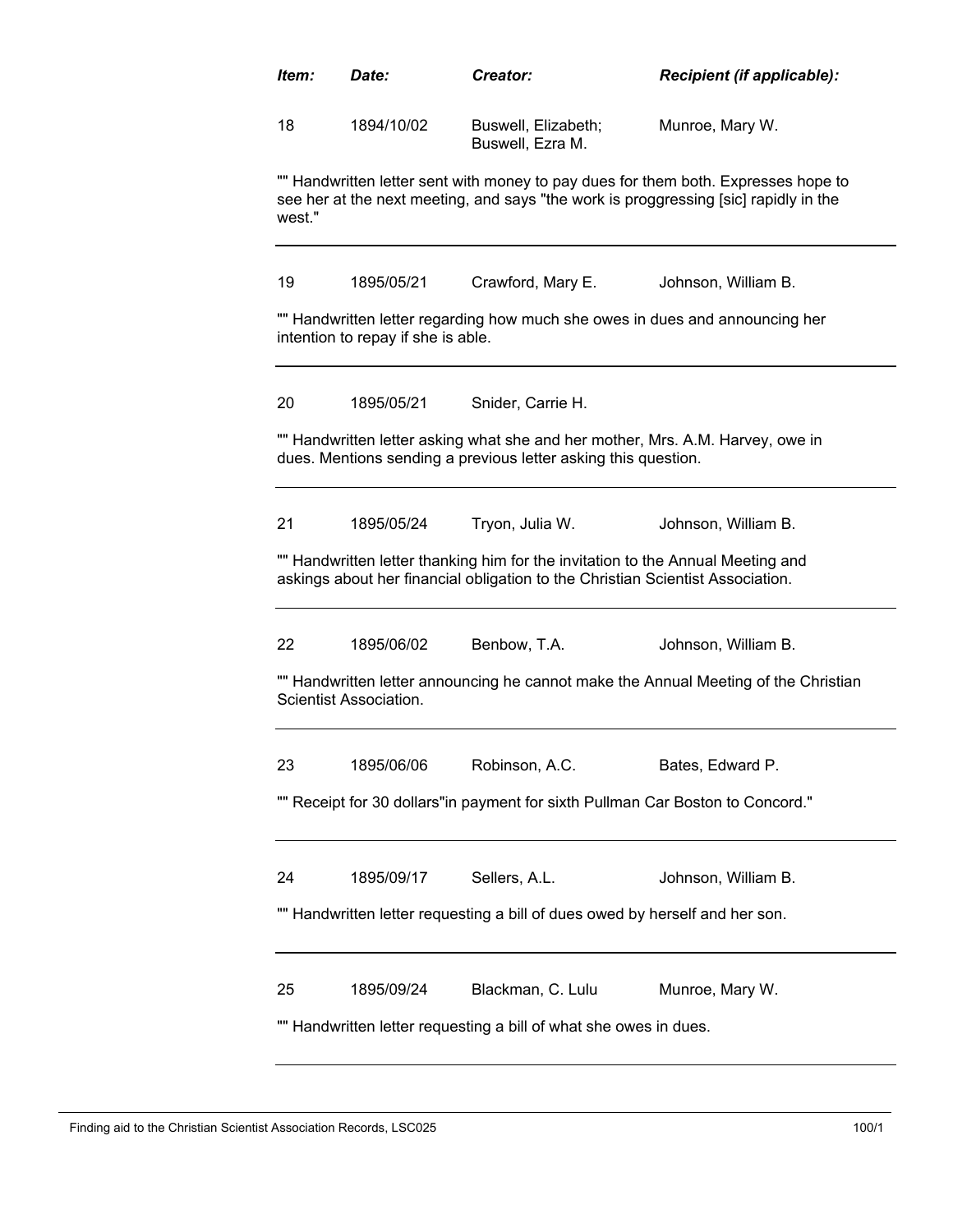| Item: | Date:                                                                                                                                               | Creator:                                                              | Recipient (if applicable):                                                          |  |  |  |  |
|-------|-----------------------------------------------------------------------------------------------------------------------------------------------------|-----------------------------------------------------------------------|-------------------------------------------------------------------------------------|--|--|--|--|
| 26    | 1895/11/20<br>Robertson, Nemi                                                                                                                       |                                                                       | Munroe, Mary W.                                                                     |  |  |  |  |
|       | "" Handwritten letter asking whether dues are still owed, and if so, what she owes.<br>Mentions moving from Chicago to New York. Contains envelope. |                                                                       |                                                                                     |  |  |  |  |
| 27    | 1895/12/16                                                                                                                                          | Fenner, Ruth T.                                                       | Munroe, Mary W.                                                                     |  |  |  |  |
|       |                                                                                                                                                     | "" Handwritten letter sent with money to pay dues. Contains envelope. |                                                                                     |  |  |  |  |
| 28    | 1895/12/24                                                                                                                                          | Chandler, Sallie Nelson                                               | Munroe, Mary W.                                                                     |  |  |  |  |
|       |                                                                                                                                                     | day received, Dec. 24, 1895." Contains envelope.                      | "" Handwritten letter sent with money to pay dues. Note on top says "Returned on    |  |  |  |  |
| 29    | n.d.                                                                                                                                                |                                                                       |                                                                                     |  |  |  |  |
|       |                                                                                                                                                     | next to names & addresses. Contains envelope.                         | "Dr. E.J. Foster Eddy's Students." Handwritten list of students with dollar amounts |  |  |  |  |
| 30    | 02/05                                                                                                                                               | Brown, Lucretia L.S.                                                  | Buswell, Arthur T.                                                                  |  |  |  |  |
|       |                                                                                                                                                     | "" Postal card saying she will send dues within a week or two.        |                                                                                     |  |  |  |  |
| 31    | n.d.                                                                                                                                                | Frye, Calvin A.                                                       |                                                                                     |  |  |  |  |
|       | Joseph Armstrong.                                                                                                                                   |                                                                       | "C.S.A. fees & dues." List of dues of Mr. & Mrs. Abbott Edes Smith and Mr. & Mrs.   |  |  |  |  |
| 32    | n.d.                                                                                                                                                |                                                                       |                                                                                     |  |  |  |  |
|       |                                                                                                                                                     | "" List of dues paid by Christian Scientist Association members.      |                                                                                     |  |  |  |  |
| 33    | n.d.                                                                                                                                                |                                                                       |                                                                                     |  |  |  |  |
|       |                                                                                                                                                     | List of dues paid by Christian Scientist Association members.         |                                                                                     |  |  |  |  |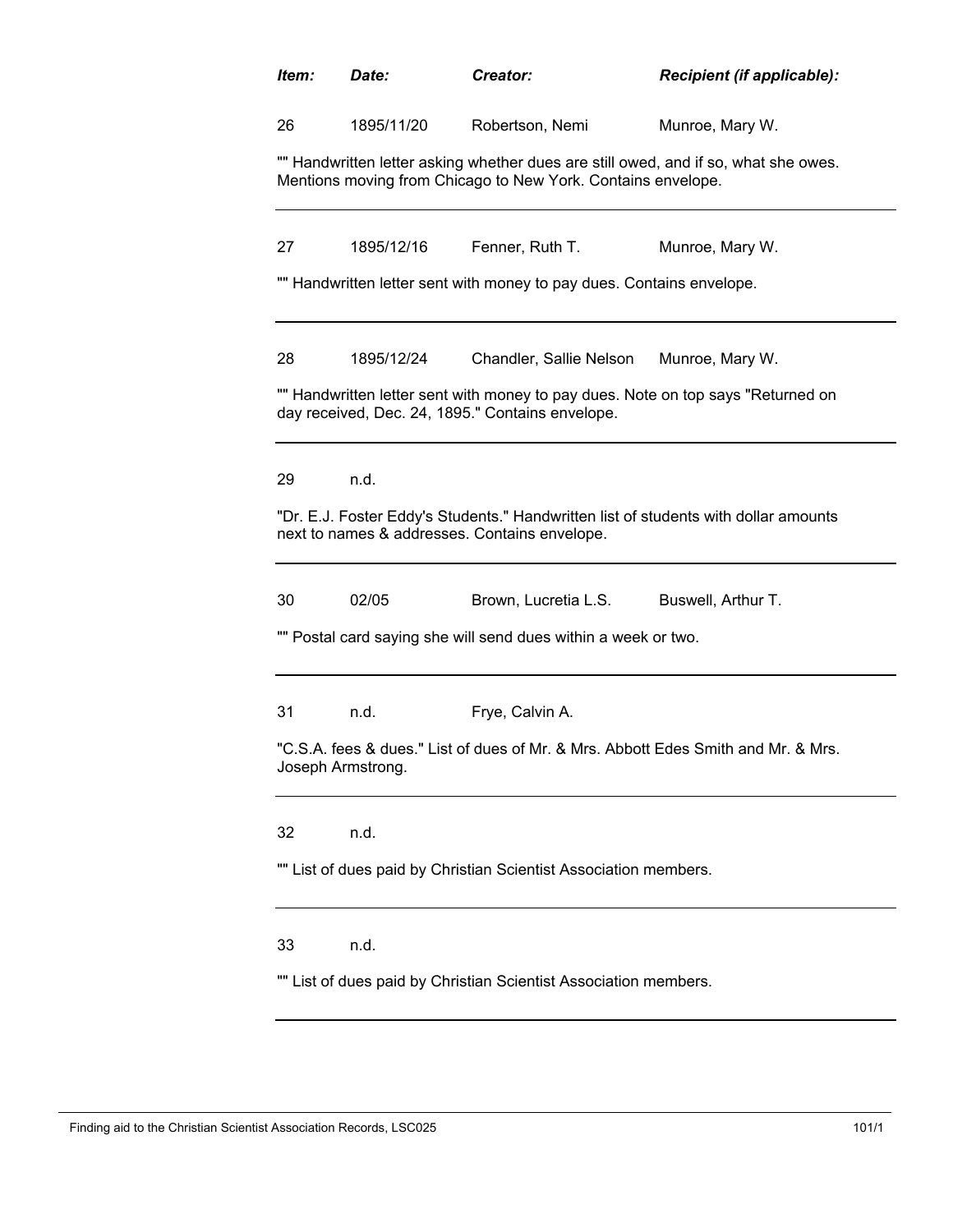# *Item: Date: Creator: Recipient (if applicable):*

34 n.d. Linfield, John A.

"" Handwritten list (unsigned, in Linfield's handwriting) of thirteen members, with amount paid recorded.

35 n.d.

"" List of dues paid by Christian Scientist Association members.

36 n.d.

"" List of dues paid by Christian Scientist Association members.

Folder 9, Membership Lists, 1887, n.d.

| Item:                                                                                                                                                                                                                            | Date:      | Creator:                                                                      | <b>Recipient (if applicable):</b>                                                    |  |  |
|----------------------------------------------------------------------------------------------------------------------------------------------------------------------------------------------------------------------------------|------------|-------------------------------------------------------------------------------|--------------------------------------------------------------------------------------|--|--|
| 01                                                                                                                                                                                                                               | 1887/06/16 | Linfield, John A.                                                             | Troup, Charles A.S.                                                                  |  |  |
|                                                                                                                                                                                                                                  |            | "" List of new Christian Scientist Association members for May and June 1887. |                                                                                      |  |  |
|                                                                                                                                                                                                                                  |            |                                                                               |                                                                                      |  |  |
| 02                                                                                                                                                                                                                               | 1887/07/06 | Linfield, John A.                                                             | Troup, Charles A.S.                                                                  |  |  |
|                                                                                                                                                                                                                                  |            | that day: William H. Walling and Mrs C.A.D. Brown.                            | "" Letter listing two new members elected at Christian Scientist Association meeting |  |  |
| 03                                                                                                                                                                                                                               | 1887/11    |                                                                               |                                                                                      |  |  |
| "Names for the Association" Envelope. Says "Mrs. M.E. Tallman. Wanted for this lot."<br>and "To Sign November 2nd 1887."                                                                                                         |            |                                                                               |                                                                                      |  |  |
| 04                                                                                                                                                                                                                               | 1887/12    | Troup, Charles A.S.                                                           |                                                                                      |  |  |
| "Names of People joining the C.S.A. Dec. 7th 1887." Handwritten list of new<br>Christian Scientist Association members, Written on back of advertisement for<br>Building Fund concert held at Chickering Hall on April 13, 1887. |            |                                                                               |                                                                                      |  |  |

Finding aid to the Christian Scientist Association Records, LSC025 102/1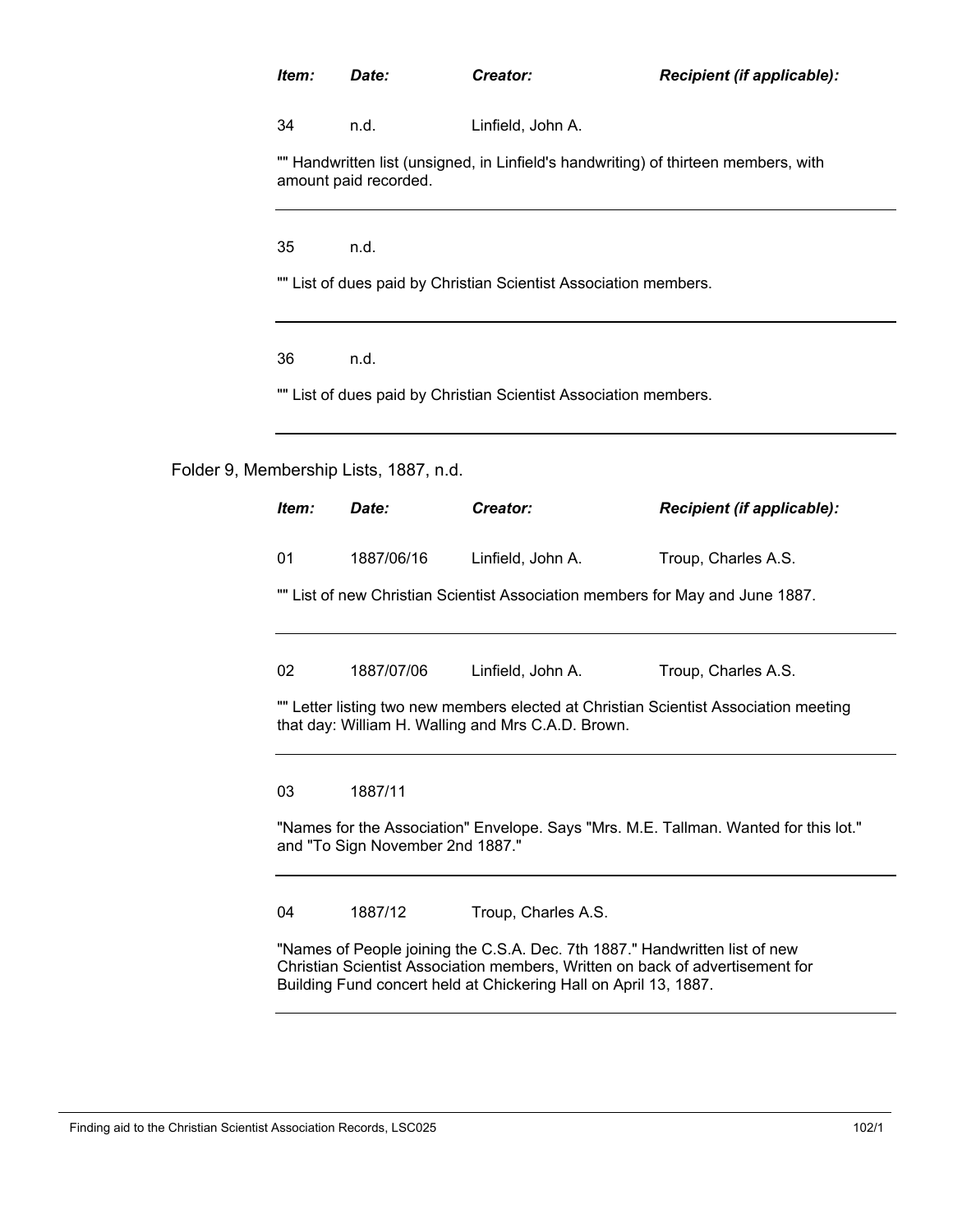05 n.d.

"" List of Christian Scientist Association members. Handwritten, appears to be in John A. Linfield's writing.

06 n.d.

"" Typescript list of Christian Scientist Association members. Handwritten note says "The above named persons were elected members of the College Association upon the recommendation of our beloved Teacher Rev Mary Baker Eddy."

07 n.d.

"" Typescript list of Christian Scientist Association members with some handwritten corrections.

08 n.d.

"" Handwritten list of Christian Scientist Association members. Note from Josephine Curtis Woodbury to Eddy on side.

09 n.d.

"Place of Residence" List of members and residences of members. Also includes a list of honorary members.

Folder 10, Signatures and Addresses of Members, n.d.

Folder 11, Membership Withdrawals, 1881-1883

| ltem: | Date:      | <b>Creator:</b>                                              | <b>Recipient (if applicable):</b> |
|-------|------------|--------------------------------------------------------------|-----------------------------------|
| 01    | 1881/12/21 | Fairchild, Georgina C.;<br>Foley, Maggie J.; Wiley,<br>James |                                   |

"" Handwritten withdrawal from Church of Christ (Scientist) and Christian Scientist Association.

Finding aid to the Christian Scientist Association Records, LSC025 103/1 103/1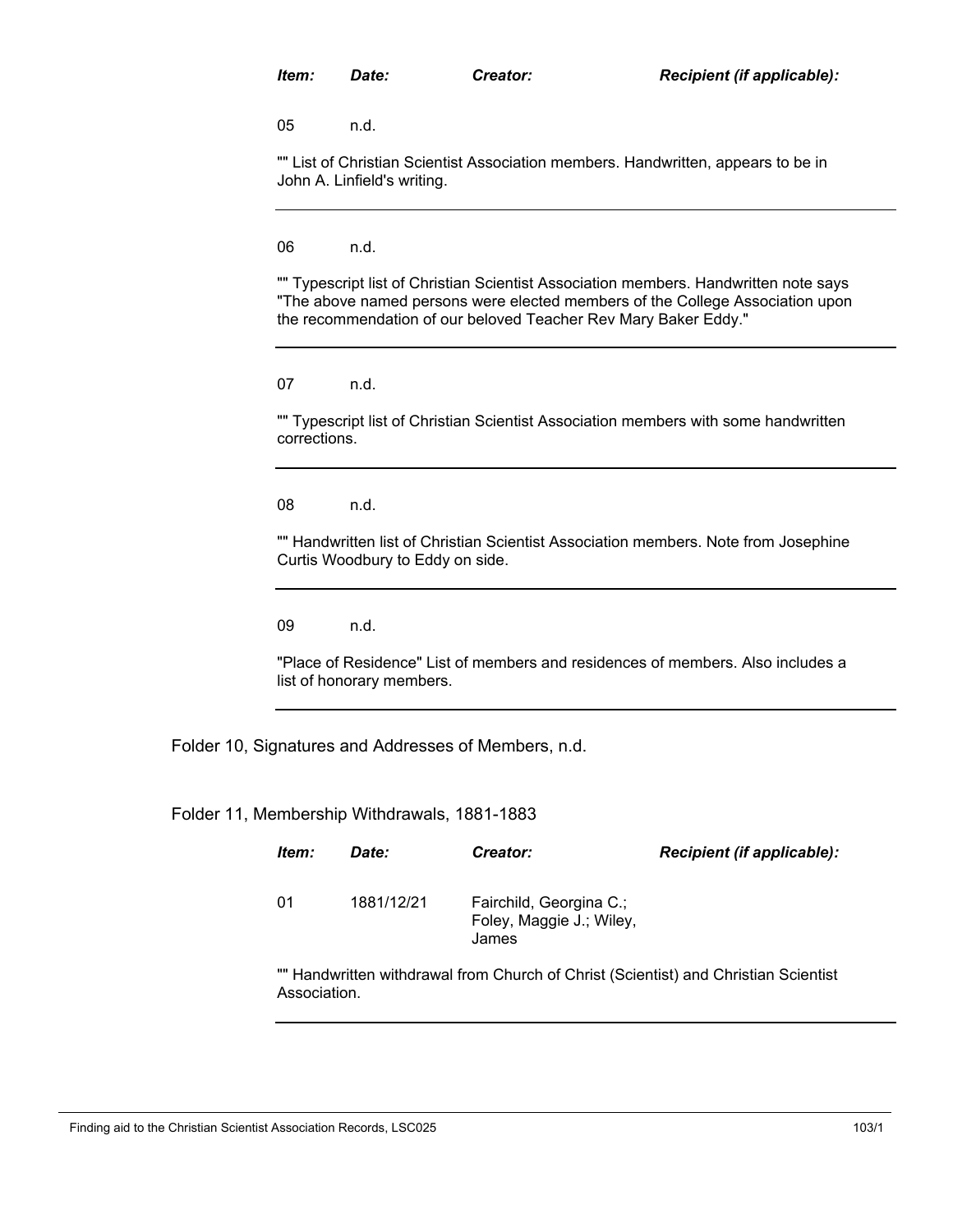| ltem:        | Date:                                                                                                                                                                       | Creator:                                                                      | <b>Recipient (if applicable):</b>                                                      |  |  |  |  |
|--------------|-----------------------------------------------------------------------------------------------------------------------------------------------------------------------------|-------------------------------------------------------------------------------|----------------------------------------------------------------------------------------|--|--|--|--|
| 02           | 1881/12/25                                                                                                                                                                  | Stackpole, Rebecca W.;<br>Frothingham, Sarah D.                               |                                                                                        |  |  |  |  |
|              | "" Handwritten withdrawal from Christian Scientist Association.                                                                                                             |                                                                               |                                                                                        |  |  |  |  |
| 03           | 1882/01/01                                                                                                                                                                  | Hart, Hugh; Hart,<br>Celeste M.                                               | <b>Christian Scientist Association</b>                                                 |  |  |  |  |
|              | "" Handwritten withdrawal from Christian Scientist Association.                                                                                                             |                                                                               |                                                                                        |  |  |  |  |
| 04           | 1882/04/01                                                                                                                                                                  | Kingsbury, Annie I.;<br>Kingsbury, Henry N.                                   | Secretary of the Christian<br><b>Scientist Association</b>                             |  |  |  |  |
|              |                                                                                                                                                                             | to "present disturbed condition" of CSA and Mary Baker Eddy's own withdrawal. | "" Handwritten withdrawal from the Church and Christian Scientist Association, due     |  |  |  |  |
| 05           | 1882/06/30                                                                                                                                                                  | Chase, George W.                                                              | Eddy, Mary Baker                                                                       |  |  |  |  |
| Association. |                                                                                                                                                                             |                                                                               | "" Handwritten withdrawal from Church of Christ (Scientist) and Christian Scientist    |  |  |  |  |
| 06           | 1882/08/26                                                                                                                                                                  | Chase, George W.                                                              | Buswell, Arthur T.                                                                     |  |  |  |  |
|              | to sign statement asked of him.                                                                                                                                             |                                                                               | "" Handwritten letter explaining his withdrawal from Christian Science and his refusal |  |  |  |  |
| 07           | 1882/08/27                                                                                                                                                                  | Todd, Samuel G.                                                               | Buswell, Arthur T.                                                                     |  |  |  |  |
|              | "" Handwritten request for withdrawal from Christian Scientist Association and<br>Church based on inability to be present at meetings.                                      |                                                                               |                                                                                        |  |  |  |  |
| 08           | 1882/09/12                                                                                                                                                                  | Chase, George W.                                                              |                                                                                        |  |  |  |  |
|              |                                                                                                                                                                             | Handwritten letter refusing to return his certificate.                        |                                                                                        |  |  |  |  |
| 09           | Chase, George W.<br>1882/09/21<br>Buswell, Arthur T.<br>"" Handwritten letter explaining his feelings on the Christian Scientist Association and<br>his withdrawal from it. |                                                                               |                                                                                        |  |  |  |  |
|              |                                                                                                                                                                             |                                                                               |                                                                                        |  |  |  |  |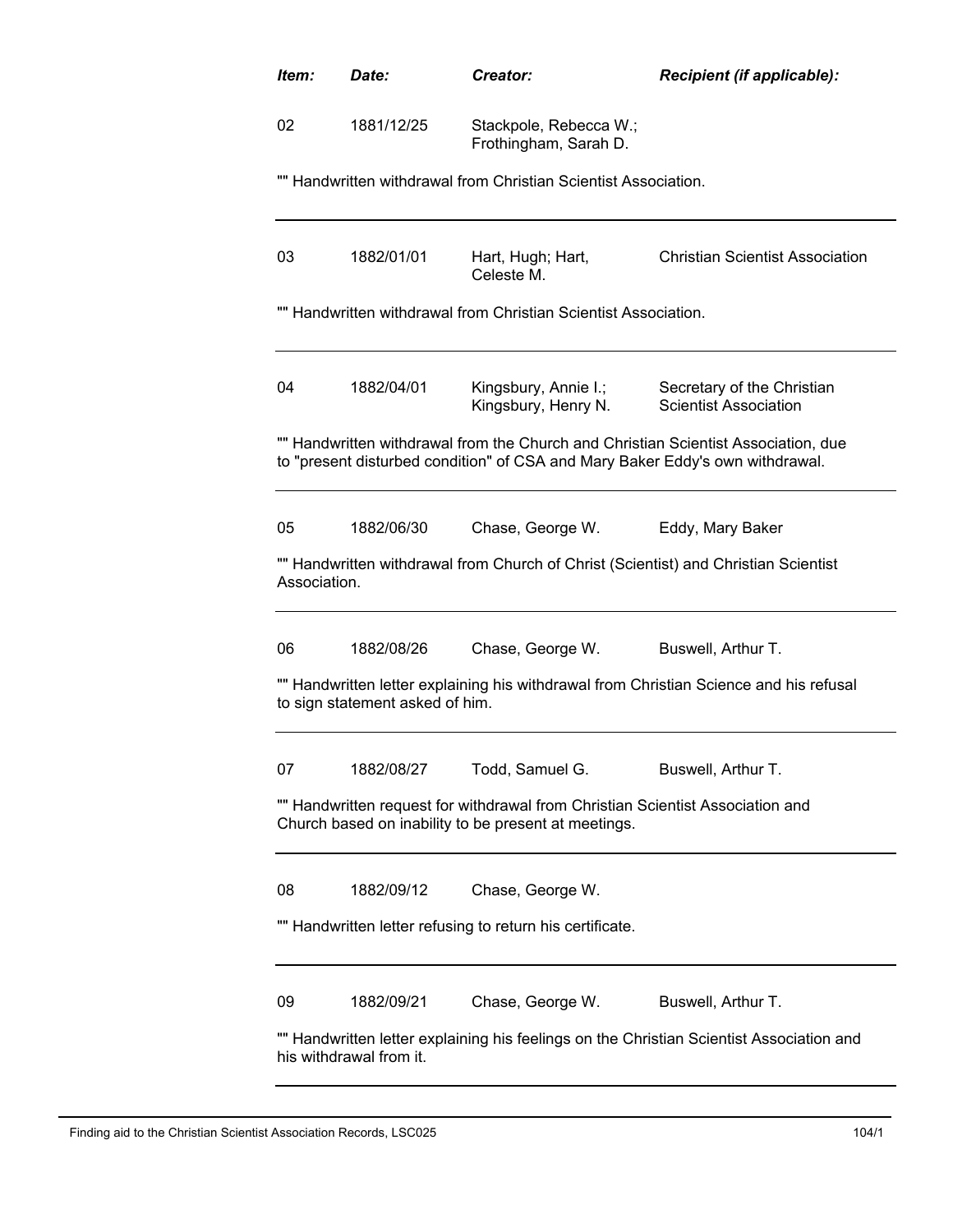| ltem:                                                                                                                       | Date:                                                                                                                              | Creator:                                                                                                                               | Recipient (if applicable):                                                            |  |  |  |  |
|-----------------------------------------------------------------------------------------------------------------------------|------------------------------------------------------------------------------------------------------------------------------------|----------------------------------------------------------------------------------------------------------------------------------------|---------------------------------------------------------------------------------------|--|--|--|--|
| 10                                                                                                                          | 1882/10/06                                                                                                                         | Todd, Samuel G.                                                                                                                        | Buswell, Arthur T.                                                                    |  |  |  |  |
|                                                                                                                             | "" Handwritten letter declining to sign statement.                                                                                 |                                                                                                                                        |                                                                                       |  |  |  |  |
|                                                                                                                             |                                                                                                                                    |                                                                                                                                        |                                                                                       |  |  |  |  |
| 11                                                                                                                          | 1882/11/07                                                                                                                         | Brown, Lucretia L.S.                                                                                                                   | <b>Christian Scientist Association</b>                                                |  |  |  |  |
|                                                                                                                             |                                                                                                                                    | "" Handwritten withdrawal from Christian Scientist Association.                                                                        |                                                                                       |  |  |  |  |
| 12                                                                                                                          | 1883/01/07                                                                                                                         | Flint, Ellen R.; Flint,<br>Mary E.                                                                                                     | Buswell, Arthur T.                                                                    |  |  |  |  |
|                                                                                                                             |                                                                                                                                    | "" Handwritten request for withdrawal from Christian Scientist Association and<br>Church based on inability to be present at meetings. |                                                                                       |  |  |  |  |
| 13                                                                                                                          | 1883/02/06                                                                                                                         | Buswell, Arthur T.                                                                                                                     | Chase, George W.                                                                      |  |  |  |  |
| on back.                                                                                                                    |                                                                                                                                    | "" Handwritten letter notifying him of his expulsion from the Christian Scientist                                                      | Association based on his violation of its constitution. Short note from Chase written |  |  |  |  |
| 14                                                                                                                          | 1883/02/12                                                                                                                         | Chase, George W.                                                                                                                       | Buswell, Arthur T.                                                                    |  |  |  |  |
|                                                                                                                             |                                                                                                                                    | "" Handwritten letter responding to his expulsion from the Christian Scientist                                                         | Association. Mentions he has "very strong friends in Massachusetts" he can turn to.   |  |  |  |  |
| 15                                                                                                                          | 1883/02/17                                                                                                                         | Damon, Mary A.                                                                                                                         | Buswell, Arthur T.                                                                    |  |  |  |  |
|                                                                                                                             | "" Handwritten letter explaining she is no longer a member of the Christian Scientist<br>Association, having previously withdrawn. |                                                                                                                                        |                                                                                       |  |  |  |  |
| 16                                                                                                                          | 1883/03/23                                                                                                                         | Damon, Mary A.                                                                                                                         | Buswell, Arthur T.                                                                    |  |  |  |  |
|                                                                                                                             |                                                                                                                                    | "" Handwritten letter regarding previous payment of dues.                                                                              |                                                                                       |  |  |  |  |
| 17                                                                                                                          | 1883/03/23                                                                                                                         | Damon, Mary A.                                                                                                                         | <b>Christian Scientist Association</b>                                                |  |  |  |  |
| "" Handwritten request for withdrawal from Christian Scientist Association based on<br>inability to be present at meetings. |                                                                                                                                    |                                                                                                                                        |                                                                                       |  |  |  |  |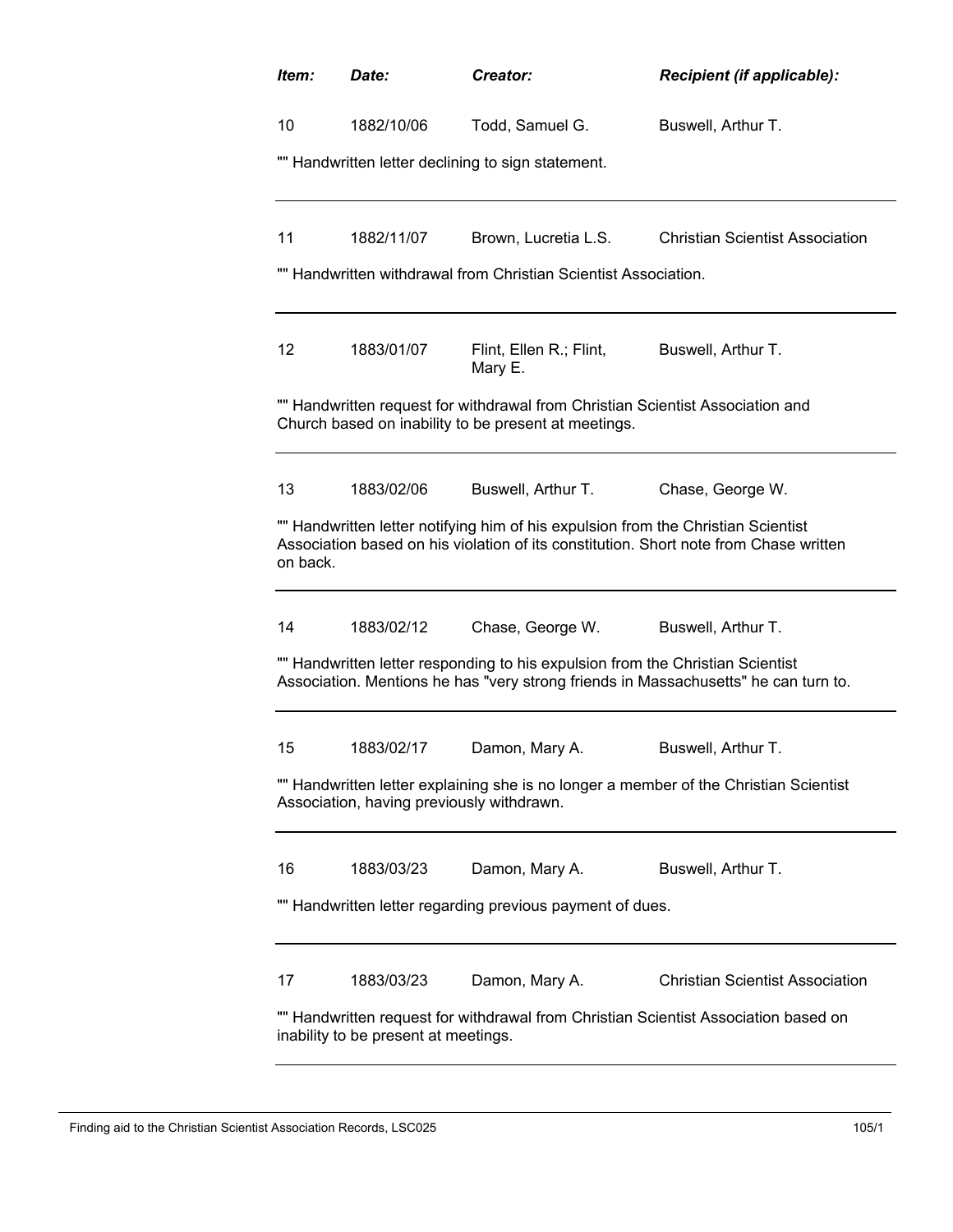|  | Item:                                                                                                                                                                                                                | Date:                                        | Creator:                                                                                                                                | <b>Recipient (if applicable):</b>                                                      |  |  |
|--|----------------------------------------------------------------------------------------------------------------------------------------------------------------------------------------------------------------------|----------------------------------------------|-----------------------------------------------------------------------------------------------------------------------------------------|----------------------------------------------------------------------------------------|--|--|
|  | 18                                                                                                                                                                                                                   | 1883/03/26                                   | Potter, Charlotte K.                                                                                                                    | Eddy, Mary Baker                                                                       |  |  |
|  | "" Handwritten announcement of withdrawal from Christian Scientist Association<br>based on dissatisfaction "with the proceedings."                                                                                   |                                              |                                                                                                                                         |                                                                                        |  |  |
|  | 19                                                                                                                                                                                                                   | 1883/04/25                                   | Morton, Joseph                                                                                                                          | Buswell, Arthur T.                                                                     |  |  |
|  | "" Handwritten resignation of membership from Christian Scientist Association and<br>Church.                                                                                                                         |                                              |                                                                                                                                         |                                                                                        |  |  |
|  | 20<br>1883/08/28<br>North, Solomon W.<br>Eddy, Mary Baker                                                                                                                                                            |                                              |                                                                                                                                         |                                                                                        |  |  |
|  |                                                                                                                                                                                                                      |                                              | "" Handwritten request for withdrawal from Christian Scientist Association.                                                             |                                                                                        |  |  |
|  | 21                                                                                                                                                                                                                   | 1883/12/28                                   | Mitchell, Ella F.                                                                                                                       | Buswell, Arthur T.                                                                     |  |  |
|  |                                                                                                                                                                                                                      |                                              | extensive responsibilities keeping her at home.                                                                                         | "" Handwritten request for withdrawal from Christian Scientist Association based on    |  |  |
|  |                                                                                                                                                                                                                      | Folder 12, Membership Withdrawals, 1884-1886 |                                                                                                                                         |                                                                                        |  |  |
|  | Item:                                                                                                                                                                                                                | Date:                                        | Creator:                                                                                                                                | <b>Recipient (if applicable):</b>                                                      |  |  |
|  | 01                                                                                                                                                                                                                   | 1884/01/05                                   | Choate, Clara E.                                                                                                                        | President of the Christian<br>Scientist Association.                                   |  |  |
|  | "" Handwritten request for withdrawal from Christian Scientist Association. Has note,<br>"Handed to the Secretary C.S.A. Feb. 6 1884." on bottom and note "Expelled Feb. 6.<br>1884". No notice given her." on back. |                                              |                                                                                                                                         |                                                                                        |  |  |
|  | 02                                                                                                                                                                                                                   | 1884/02/08                                   | Buswell, Arthur T.                                                                                                                      | Choate, George D.                                                                      |  |  |
|  |                                                                                                                                                                                                                      |                                              | Scientist Association is insufficient and does not reflect constitutional guidelines.                                                   | "" Handwritten copy of letter explaining Choate's request for dismissal from Christian |  |  |
|  | 03                                                                                                                                                                                                                   | 1884/02/13                                   | Childs, Cynthia                                                                                                                         | Buswell, Arthur T.                                                                     |  |  |
|  |                                                                                                                                                                                                                      |                                              | "" Handwritten copy of letter refusing to give a reason until before the court in the<br>case of alleged defamation of Clara E. Choate. |                                                                                        |  |  |
|  |                                                                                                                                                                                                                      |                                              |                                                                                                                                         |                                                                                        |  |  |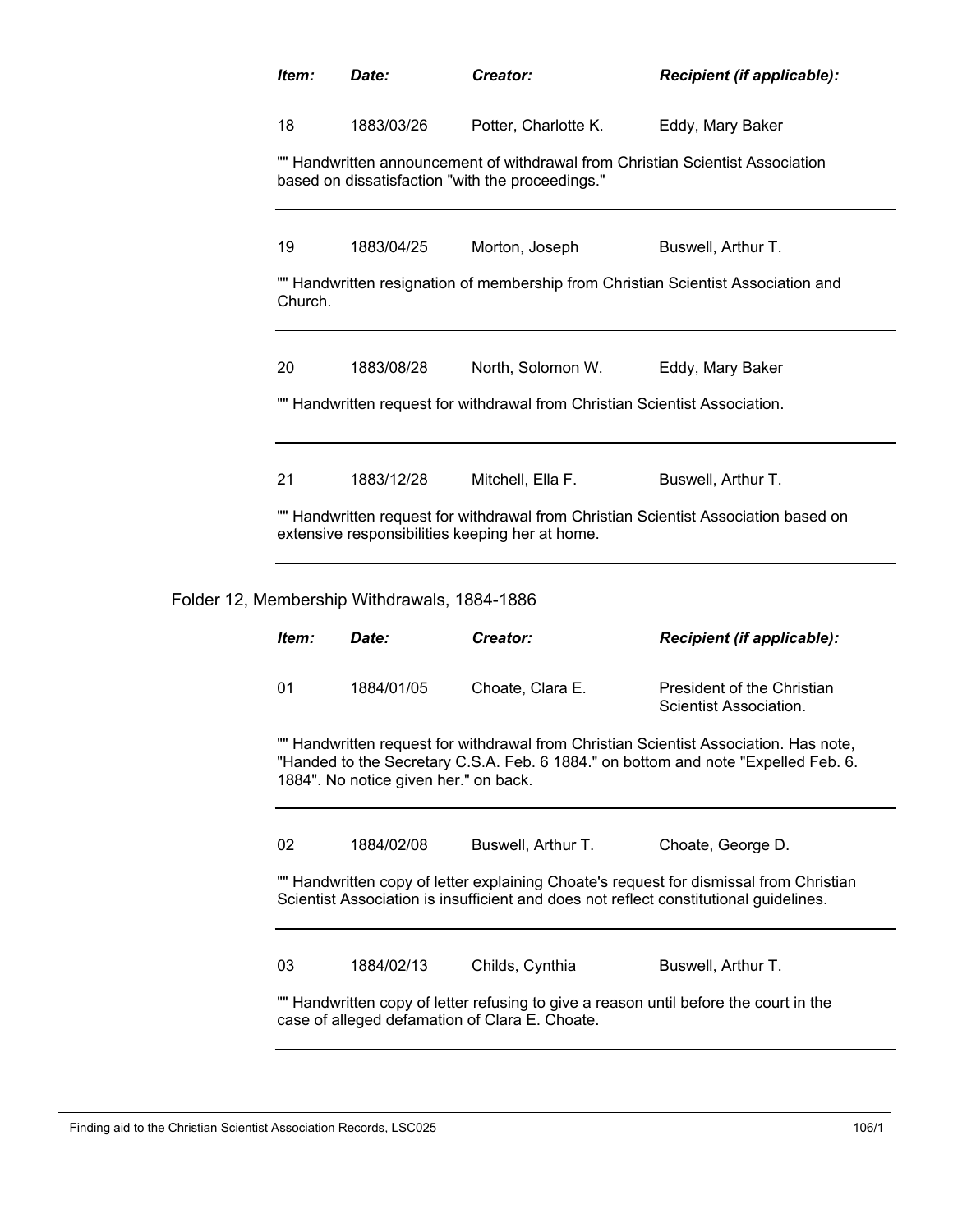| Item:                                                                                                                                                          | Date:      | Creator:           | Recipient (if applicable):             |  |  |
|----------------------------------------------------------------------------------------------------------------------------------------------------------------|------------|--------------------|----------------------------------------|--|--|
| 04                                                                                                                                                             | 1884/03    | North, Solomon W.  | <b>Christian Scientist Association</b> |  |  |
| "" Handwritten request for withdrawal from Christian Scientist Association.                                                                                    |            |                    |                                        |  |  |
| 05                                                                                                                                                             | 1884/03/10 | Orne, E.A.         | Buswell, Arthur T.                     |  |  |
| "" Handwritten request for withdrawal from Christian Scientist Association and<br>Church of Christ (Scientist) books.                                          |            |                    |                                        |  |  |
| 06                                                                                                                                                             | 10/21      | Ballard, Mrs. G.L. | Buswell, Arthur T.                     |  |  |
| "" Handwritten resignation of membership from Christian Scientist Association as she<br>was not a student of Mary Baker Eddy's.                                |            |                    |                                        |  |  |
| 07                                                                                                                                                             | 1884/11/25 | Buswell, Arthur T. | Childs, Levi A.                        |  |  |
| "" Handwritten copy of notice of expulsion from Christian Scientist Association for<br>lying about Mary Baker Eddy and the Massachusetts Metaphysical College. |            |                    |                                        |  |  |
| 08                                                                                                                                                             | 1885/04/06 | Day, F.L.          | Buswell, Arthur T.                     |  |  |
| "" Handwritten resignation of membership from Christian Scientist Association.                                                                                 |            |                    |                                        |  |  |
| 09                                                                                                                                                             | 1885/05/20 | Sawyer, Jennie E.  | <b>Christian Scientist Association</b> |  |  |
| "" Handwritten request for withdrawal from Christian Scientist Association based on<br>distance from Boston. Note says request was voted to be granted.        |            |                    |                                        |  |  |
| 10                                                                                                                                                             | 1885/06/03 | Chipman, Louise A. | Buswell, Arthur T.                     |  |  |
| "" Handwritten request for withdrawal from Christian Scientist Association.                                                                                    |            |                    |                                        |  |  |
| 11                                                                                                                                                             | 1885/10/19 | Drake, Annie C.    | Buswell, Arthur T.                     |  |  |
| "" Handwritten resignation of membership from Christian Scientist Association.                                                                                 |            |                    |                                        |  |  |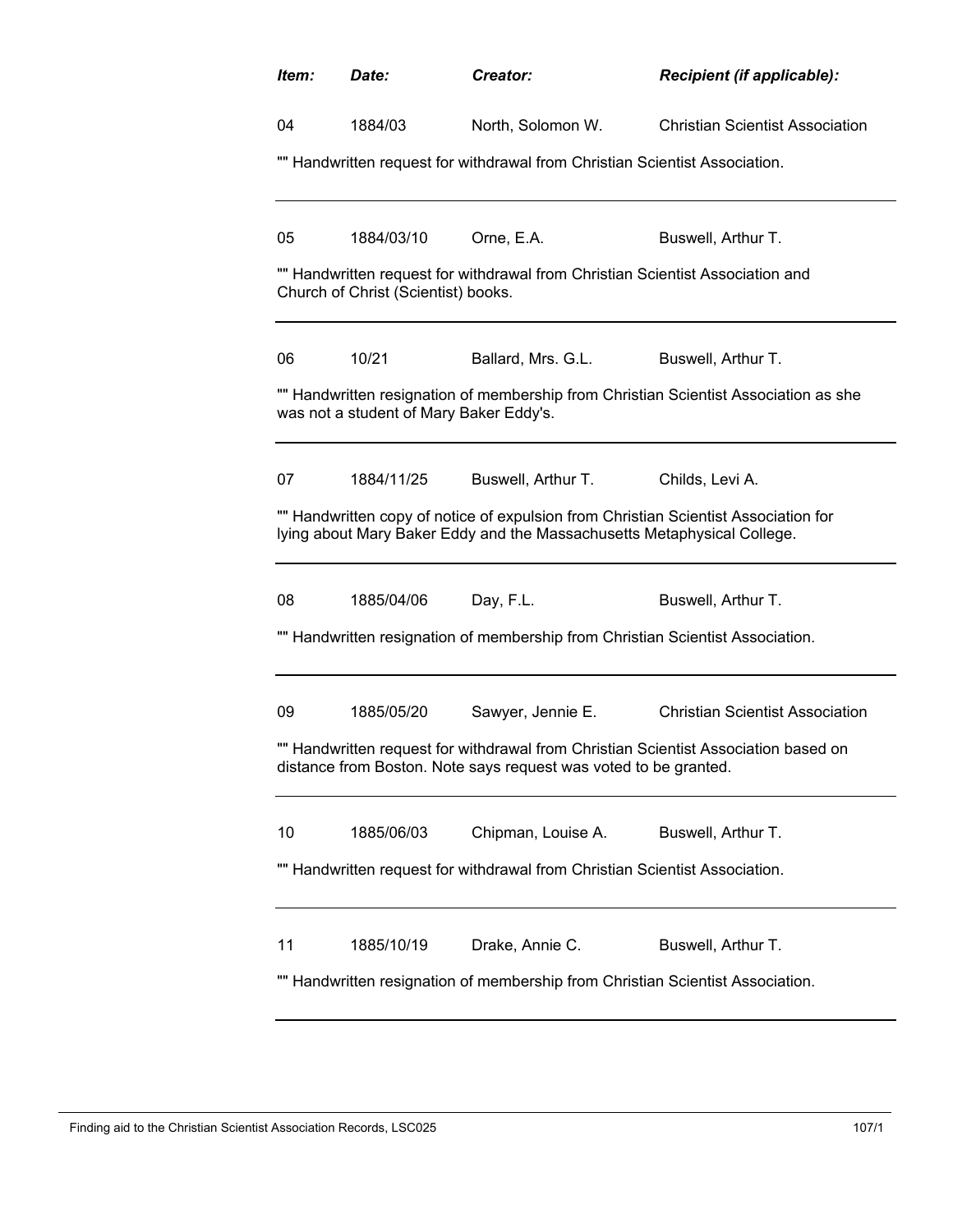| ltem:                                                                                                                                                                                                                            | Date:      | Creator:               | <b>Recipient (if applicable):</b>         |  |  |
|----------------------------------------------------------------------------------------------------------------------------------------------------------------------------------------------------------------------------------|------------|------------------------|-------------------------------------------|--|--|
| $12 \overline{ }$                                                                                                                                                                                                                | 1885/10/29 | Clark, Fannie L.       | Buswell, Arthur T.                        |  |  |
| "" Handwritten resignation of membership from Christian Scientist Association as she<br>was not a student of Mary Baker Eddy's.                                                                                                  |            |                        |                                           |  |  |
| 13                                                                                                                                                                                                                               | 1885/10/30 | Wilkes, Eliza T.       | Buswell, Arthur T.                        |  |  |
| "" Handwritten request for withdrawal from Christian Scientist Association based on<br>inability to attend meetings.                                                                                                             |            |                        |                                           |  |  |
| 14                                                                                                                                                                                                                               | 1885/11/02 | Drake, Annie C.        | Buswell, Arthur T.                        |  |  |
| "" Handwritten letter reminding him her resignation from the Christian Scientist<br>Association should be "presented on Wednesday."                                                                                              |            |                        |                                           |  |  |
| 15                                                                                                                                                                                                                               | 1885/11/02 | Hopkins, Emma Curtis   | Buswell, Arthur T.                        |  |  |
| "" Handwritten request her withdrawal from the Christian Scientist Association be<br>announced in the meeting on Nov. 4th.                                                                                                       |            |                        |                                           |  |  |
| 16                                                                                                                                                                                                                               | 1885/11    | Chevaillier, Alzire A. | Buswell, Arthur T.                        |  |  |
| "" Handwritten request for withdrawal from the Christian Scientist Association based<br>on tenets and requirements of Christian Science and the CSA.                                                                             |            |                        |                                           |  |  |
| 17                                                                                                                                                                                                                               | 1885/12/17 | Linfield, John A.      | Buswell, Arthur T.; Smith,<br>Eldridge J. |  |  |
| "" Handwritten copy of note of expulsion from Christian Scientist Association.                                                                                                                                                   |            |                        |                                           |  |  |
| 18                                                                                                                                                                                                                               | 1886       | Hale, Mrs. T.H.        | Linfield, John A.                         |  |  |
| "" Handwritten letter explaining she had resigned from Christian Scientist Association<br>a year prior and had sent multiple notices to various individuals. Says it is unchristian<br>to ignore her requests and then bill her. |            |                        |                                           |  |  |
| 19                                                                                                                                                                                                                               | 1886/03/17 | Proctor, Louise A.     |                                           |  |  |
| "" Handwritten letter in reply to his letter, acknowledging membership in Dr.<br>Marston's association.                                                                                                                          |            |                        |                                           |  |  |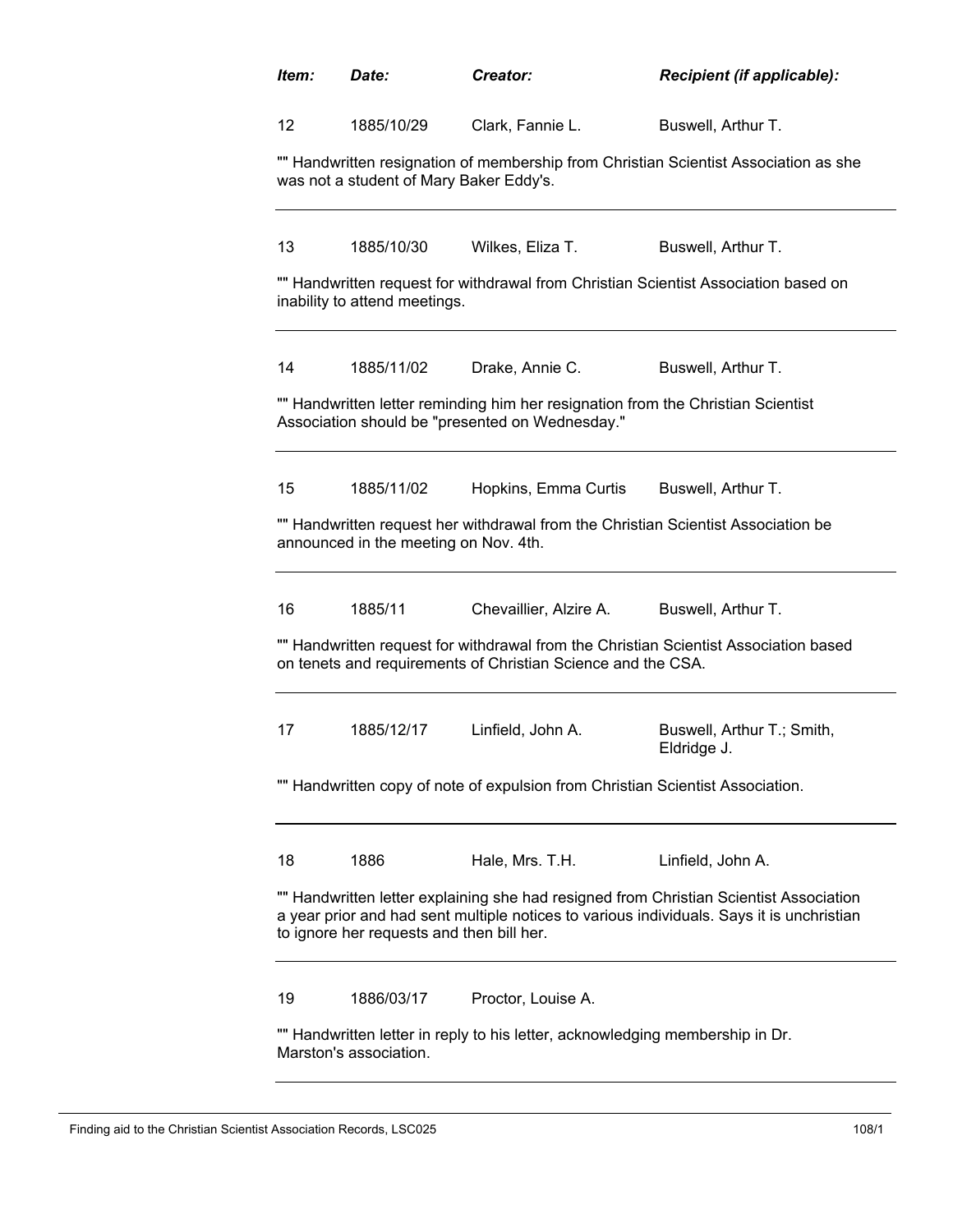| Item:                                                                                                                                          | Date:                | Creator:                                                 | <b>Recipient (if applicable):</b>                                                                                                                                    |  |
|------------------------------------------------------------------------------------------------------------------------------------------------|----------------------|----------------------------------------------------------|----------------------------------------------------------------------------------------------------------------------------------------------------------------------|--|
| 20                                                                                                                                             | 1886/03/17           | Winkley, J.W.                                            | Linfield, John A.                                                                                                                                                    |  |
| "" Handwritten letter in reply to his letter, acknowledging membership in Dr.<br>Marston's association.                                        |                      |                                                          |                                                                                                                                                                      |  |
| 21                                                                                                                                             | 1886/03/17           | Winkley, M.H.                                            | Linfield, John A.                                                                                                                                                    |  |
| "" Handwritten letter in reply to his letter, acknowledging membership in "an<br>association of this kind" but denying going against by-laws.  |                      |                                                          |                                                                                                                                                                      |  |
| 22                                                                                                                                             | 1886/06/01           | Marston, Luther M.                                       | <b>Christian Scientist Association</b>                                                                                                                               |  |
| "" Handwritten resignation from Christian Scientist Association due to creation of<br>association with "more liberal laws and rules" than CSA. |                      |                                                          |                                                                                                                                                                      |  |
| 23                                                                                                                                             | 1886/06/02           | Proctor, Louise A.                                       | <b>Christian Scientist Association</b>                                                                                                                               |  |
|                                                                                                                                                | Science and Health." |                                                          | "" Handwritten resignation from Christian Scientist Association, as requested by Mary<br>Baker Eddy, due to membership in "other associations using other books than |  |
|                                                                                                                                                |                      | Folder 13, Membership Withdrawals, 1887-1889, n.d.       |                                                                                                                                                                      |  |
| Item:                                                                                                                                          | Date:                | Creator:                                                 | Recipient (if applicable):                                                                                                                                           |  |
| 01                                                                                                                                             | 1887/02/05           | Stich, F.E.                                              | Eddy, Mary Baker                                                                                                                                                     |  |
| "" Handwritten request for withdrawal from Christian Scientist Association because of<br>theological differences.                              |                      |                                                          |                                                                                                                                                                      |  |
|                                                                                                                                                |                      |                                                          |                                                                                                                                                                      |  |
| 02                                                                                                                                             | 1887/04/04           | Wyman, Eliza A.                                          | Troup, Charles A.S.                                                                                                                                                  |  |
|                                                                                                                                                |                      | lack of funds to pay bill. Returned with dues bill sent. | "" Handwritten request for withdrawal from Christian Scientist Association because of                                                                                |  |
| 03                                                                                                                                             | 1884/06/07           | Stich, F.E.                                              | Linfield, John A.                                                                                                                                                    |  |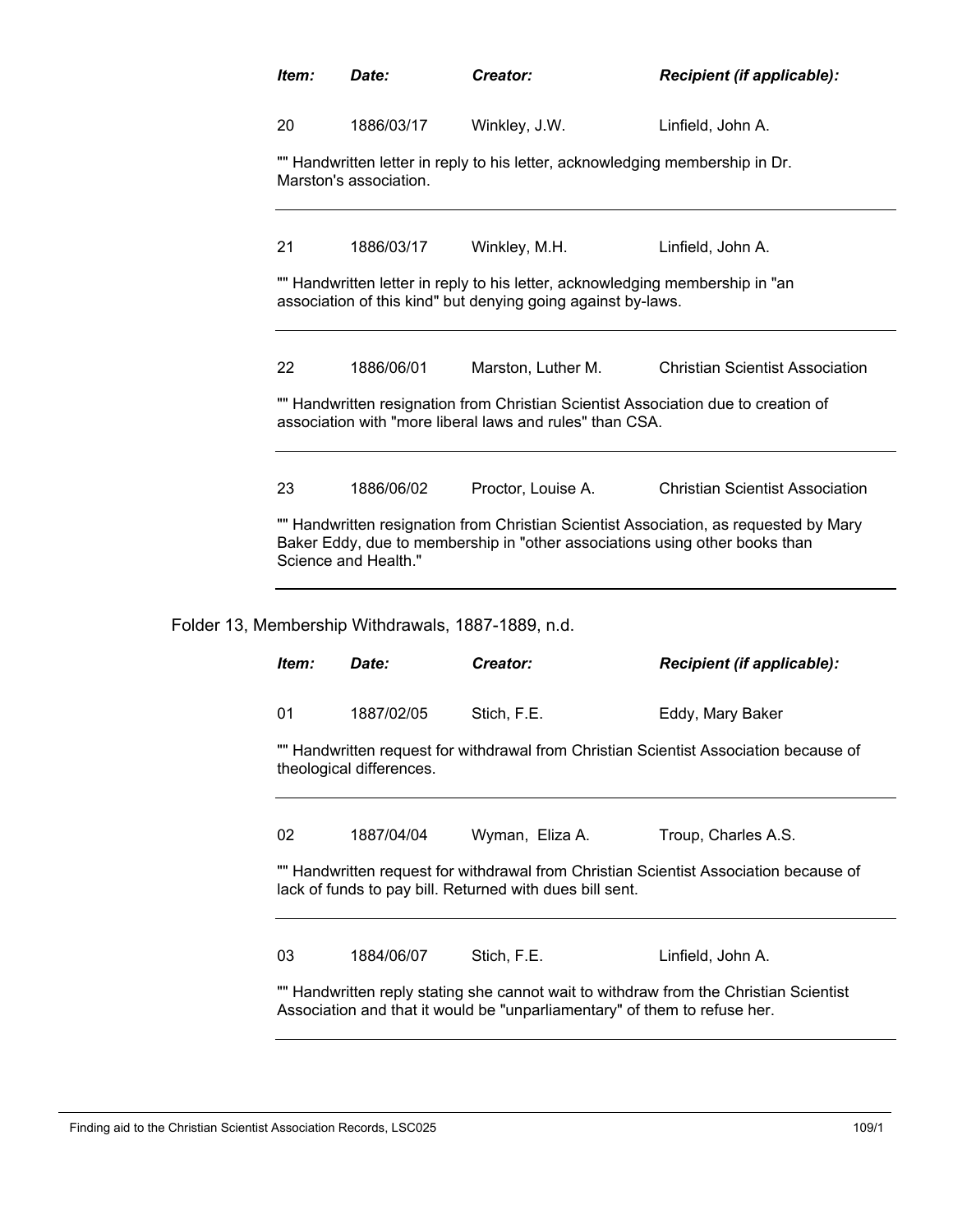| Item: | Date:                              | Creator:                                                                                                                                         | Recipient (if applicable):                                                                                                                                                  |
|-------|------------------------------------|--------------------------------------------------------------------------------------------------------------------------------------------------|-----------------------------------------------------------------------------------------------------------------------------------------------------------------------------|
| 04    | 1887/07/04                         | Steward, Mr. and Mrs.<br>T.N.                                                                                                                    |                                                                                                                                                                             |
|       | but not for Mrs. Steward.          |                                                                                                                                                  | "" Handwritten request for withdrawal from Christian Scientist Association for himself                                                                                      |
| 05    | 1887/07/05                         | Hammond, Edward H.                                                                                                                               | Troup, Charles A.S.                                                                                                                                                         |
|       | distance from Boston.              |                                                                                                                                                  | "" Handwritten request for withdrawal from Christian Scientist Association due to                                                                                           |
| 06    | 1887/07/16                         | Clark, Lucy A.                                                                                                                                   |                                                                                                                                                                             |
|       | membership in Chicago association. | "" Handwritten request for withdrawal from Christian Scientist Association due to                                                                |                                                                                                                                                                             |
|       | 1887/08/29                         | Hammond, Edward H.                                                                                                                               | Linfield, John A.                                                                                                                                                           |
| 07    |                                    |                                                                                                                                                  |                                                                                                                                                                             |
|       |                                    | "" Handwritten renewal of his request for withdrawal from Christian Scientist<br>Association. Says it is an "injustice" to keep him as a member. |                                                                                                                                                                             |
| 08    | 1887/09/08                         | Clark, Lucy A.                                                                                                                                   | Linfield, John A.                                                                                                                                                           |
|       | Scientist Association.             |                                                                                                                                                  | "" Handwritten letter restating her reason for wanting to withdraw from the Christian                                                                                       |
| 09    | 1887/09/23                         | Walling, William H.                                                                                                                              | Troup, Charles A.S.                                                                                                                                                         |
|       |                                    | "" Handwritten resignation of membership from Christian Scientist Association.                                                                   |                                                                                                                                                                             |
| 10    | 1887/09/27                         | Walling, William H.                                                                                                                              | Troup, Charles A.S.                                                                                                                                                         |
|       | Christian Science teachings.       |                                                                                                                                                  | "" Handwritten explanation of his resignation from the Christian Scientist Association<br>based on his continued study of medicine and belief it may lead him to contradict |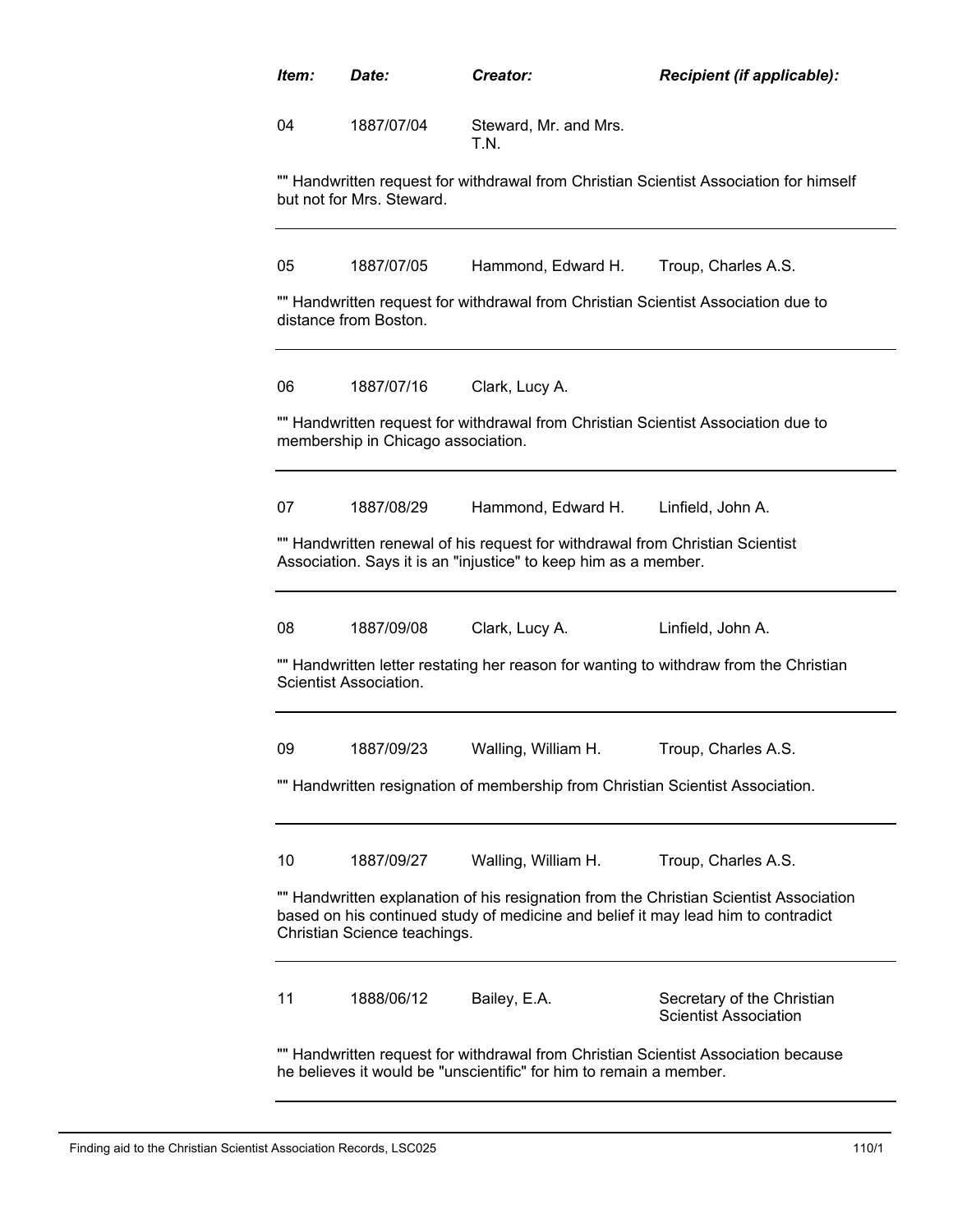| ltem:       | Date:                                 | Creator:                                                                                                                                  | Recipient (if applicable):                                                                                                                                                   |
|-------------|---------------------------------------|-------------------------------------------------------------------------------------------------------------------------------------------|------------------------------------------------------------------------------------------------------------------------------------------------------------------------------|
| 12          | 1888/06/27                            | Crocker, Susan E.                                                                                                                         | Secretary of the Christian<br><b>Scientist Association</b>                                                                                                                   |
|             | from Christian Scientist Association. |                                                                                                                                           | "" Handwritten letter asking to be removed from June 12th list of those withdrawing                                                                                          |
| 13          | 1888/08/01                            | Harris, Edward N.                                                                                                                         | <b>Christian Scientist Association</b>                                                                                                                                       |
|             |                                       | dissatisfaction "with the demands of Christian Science."                                                                                  | "" Handwritten resignation of membership from Christian Scientist Association due to                                                                                         |
| 14          | 1888/09/05                            | Johnson, William B.                                                                                                                       | Eddy, Mary Baker                                                                                                                                                             |
| other side. |                                       |                                                                                                                                           | "" Handwritten acceptance of Mary Baker Eddy's withdrawal from Christian Scientist<br>Association on one side; notification of vote to permanently invite her to meetings on |
| 15          | 1888/09/27                            | Bradford, George H.                                                                                                                       | Munroe, Mary W.                                                                                                                                                              |
|             |                                       | written on back of form letter from Munroe regarding dues.                                                                                | "" Handwritten notice of previous withdrawal from Christian Scientist Association,                                                                                           |
| 16          | 1888/09/27                            | Crawford, Anna                                                                                                                            | Munroe, Mary W.                                                                                                                                                              |
|             |                                       | Written on form letter from Munroe regarding dues.                                                                                        | "" Handwritten request for withdrawal from Christian Scientist Association due to<br>membership in National Christian Scientist Association and New York association.        |
| 17          | 1888/10/07                            | Fuller, Mary D.                                                                                                                           |                                                                                                                                                                              |
|             |                                       | "" Handwritten request for withdrawal from Christian Scientist Association.                                                               |                                                                                                                                                                              |
| 18          | 1888/10/08                            | Seward, T.N.                                                                                                                              | Munroe, Mary W.                                                                                                                                                              |
|             |                                       | "" Handwritten renewal of his request for withdrawal from Christian Scientist<br>Association. Written on back of form letter from Munroe. |                                                                                                                                                                              |
| 19          | 1888/10/13                            | Brown, Mrs. Lawrence                                                                                                                      | Munroe, Mary W.                                                                                                                                                              |
|             |                                       | "" Handwritten letter regarding previous resignation from Christian Scientist<br>Association, and use of drugs in anaesthesia.            |                                                                                                                                                                              |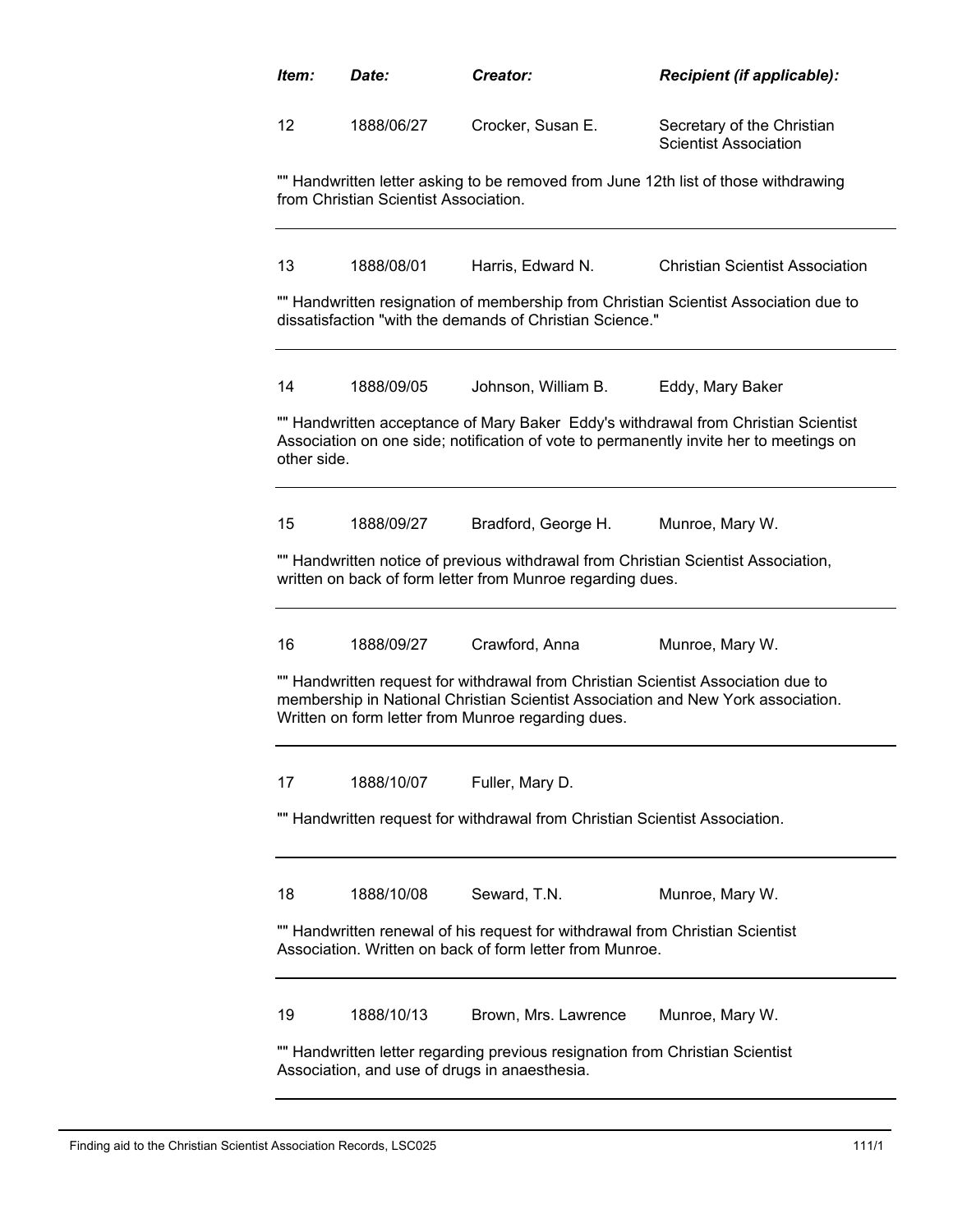| Item:                                                                                                                                                              | Date:                                                                                                                                                          | Creator:                                   | Recipient (if applicable):                                                              |  |
|--------------------------------------------------------------------------------------------------------------------------------------------------------------------|----------------------------------------------------------------------------------------------------------------------------------------------------------------|--------------------------------------------|-----------------------------------------------------------------------------------------|--|
| 20                                                                                                                                                                 | 1888/12/27                                                                                                                                                     | Batchelder, Mary A.                        | Johnson, William B.                                                                     |  |
|                                                                                                                                                                    | "" Handwritten letter saying she withdrew her Christian Scientist Association<br>membership in June and should not have received a notice of the next meeting. |                                            |                                                                                         |  |
| 21                                                                                                                                                                 | 1888/12/27                                                                                                                                                     |                                            | Johnson, William B.                                                                     |  |
| "" Handwritten note, unsigned, saying the Bradfords withdrew Christian Scientist<br>Association membership last June. Written on back of form letter from Johnson. |                                                                                                                                                                |                                            |                                                                                         |  |
| 22                                                                                                                                                                 | 1888/12/27                                                                                                                                                     | Johnson, William B.                        | Bradford, George H.                                                                     |  |
|                                                                                                                                                                    | he had sent the note.                                                                                                                                          |                                            | "" Handwritten copy of letter in reference to unsigned note of the same date, asking if |  |
| 23                                                                                                                                                                 | 1888/12/27                                                                                                                                                     | Bradford, George H.;<br>Brandford, Mary W. | Johnson, William B.                                                                     |  |
| June.                                                                                                                                                              |                                                                                                                                                                |                                            | "" Handwritten letter confirming content of note saying they withdrew membership in     |  |
| 24                                                                                                                                                                 | 1888/12/29                                                                                                                                                     | Bailey, Mrs. H.P.                          | Johnson, William B.                                                                     |  |
| "" Handwritten letter requesting to not receive more notices as she withdrew her<br>Christian Scientist Association membership.                                    |                                                                                                                                                                |                                            |                                                                                         |  |
| 25                                                                                                                                                                 | 1889/01/28                                                                                                                                                     | Campbell, J.A.                             | Secretary of the Christian<br><b>Scientist Association</b>                              |  |
| "" Handwritten request for withdrawal from Christian Scientist Association because of<br>Mary Baker Eddy's own withdrawal and his distance from Boston.            |                                                                                                                                                                |                                            |                                                                                         |  |
| 26                                                                                                                                                                 | 1889/02/16                                                                                                                                                     | Bailey, Edward A.                          | Johnson, William B.                                                                     |  |
| "" Handwritten request for immediate withdrawal of him and his wife, Edith, from<br><b>Christian Scientist Association.</b>                                        |                                                                                                                                                                |                                            |                                                                                         |  |
| 27                                                                                                                                                                 | 1889/02/16                                                                                                                                                     | Bailey, Edward A.                          | Johnson, William B.                                                                     |  |
| "" Handwritten note mentioning Malicious Animal Magnetism.                                                                                                         |                                                                                                                                                                |                                            |                                                                                         |  |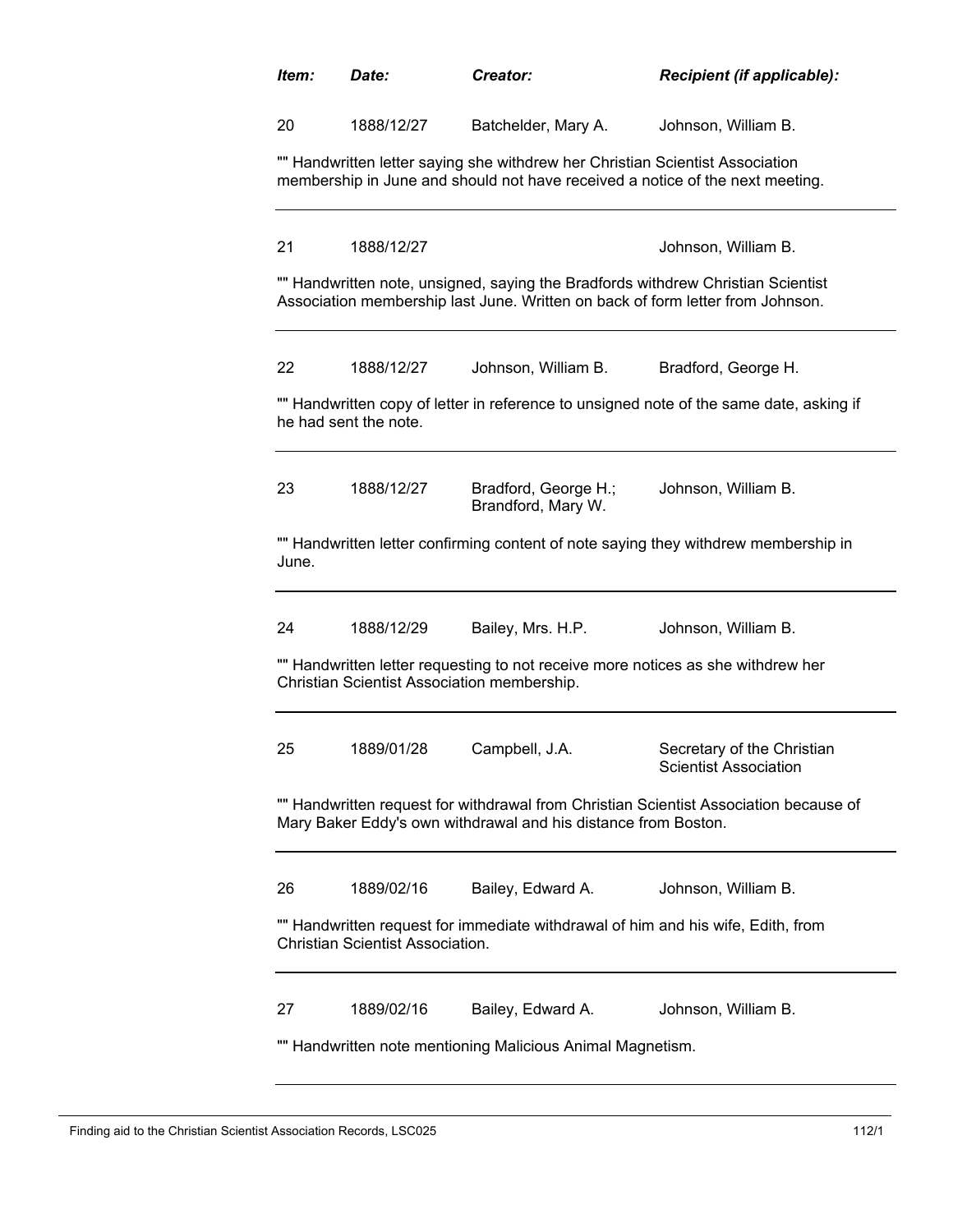| Item:                                                                                                                                                                                                                  | Date:                                                                                                                                | Creator:                                                                          | Recipient (if applicable):                                                                                                                                             |  |  |
|------------------------------------------------------------------------------------------------------------------------------------------------------------------------------------------------------------------------|--------------------------------------------------------------------------------------------------------------------------------------|-----------------------------------------------------------------------------------|------------------------------------------------------------------------------------------------------------------------------------------------------------------------|--|--|
| 28                                                                                                                                                                                                                     | 1889/05/13                                                                                                                           | Stich, F.E.                                                                       | Johnson, William B.                                                                                                                                                    |  |  |
|                                                                                                                                                                                                                        | "" Handwritten letter saying nothing is owed due to a previous withdrawal of<br>membership from the Christian Scientist Association. |                                                                                   |                                                                                                                                                                        |  |  |
| 29                                                                                                                                                                                                                     | 1889/07/11                                                                                                                           | Johnson, William B.                                                               | Hammond, Edward H.                                                                                                                                                     |  |  |
|                                                                                                                                                                                                                        | <b>Christian Scientist Association.</b>                                                                                              | "" Handwritten copy of letter expressing hope that he will remain a member of the |                                                                                                                                                                        |  |  |
| 30                                                                                                                                                                                                                     | 1889/08/29                                                                                                                           | Hammond, Edward H.                                                                | Johnson, William B.                                                                                                                                                    |  |  |
| "" Handwritten copy of a letter explaining his withdrawal from the Christian Scientist<br>Association was based on his distance from Boston, and suggesting an honorary<br>status for inactive members with less dues. |                                                                                                                                      |                                                                                   |                                                                                                                                                                        |  |  |
| 31                                                                                                                                                                                                                     | 12/20                                                                                                                                | Brown, Lucretia L.S.                                                              | Prime, Sarah T.                                                                                                                                                        |  |  |
| to be present.                                                                                                                                                                                                         |                                                                                                                                      | "" Handwritten letter regarding the reorganization of the Christian Scientist     | Association and her desire to no longer be a member, based on her infrequent ability                                                                                   |  |  |
| 32                                                                                                                                                                                                                     | 04/02                                                                                                                                | Fifield, Caroline A.                                                              | Buswell, Arthur T.                                                                                                                                                     |  |  |
|                                                                                                                                                                                                                        |                                                                                                                                      | Mary Baker Eddy and the Association have been set against her.                    | "" Handwritten request for withdrawal from the Christian Scientist Association. Says                                                                                   |  |  |
| 33                                                                                                                                                                                                                     | 05/13                                                                                                                                | Prime, Sarah T.                                                                   | <b>Christian Scientist Association</b>                                                                                                                                 |  |  |
| Association.                                                                                                                                                                                                           |                                                                                                                                      | "" Handwritten resignation of position of Secretary of the Christian Scientist    |                                                                                                                                                                        |  |  |
| 34                                                                                                                                                                                                                     | n.d.                                                                                                                                 | Tufts, George J.;<br>Johnson, William B.                                          |                                                                                                                                                                        |  |  |
| Johnson.                                                                                                                                                                                                               |                                                                                                                                      |                                                                                   | "" Handwritten list of names of members who withdrew from the Christian Scientist<br>Association. One name removed at their request. Note says list by Tufts, notes by |  |  |
| 35                                                                                                                                                                                                                     | n.d.                                                                                                                                 |                                                                                   |                                                                                                                                                                        |  |  |
|                                                                                                                                                                                                                        | "" Empty envelope, says "Certificates, and accompanying note, and withdrawal<br>notice from Mr. Frye." and "not right form."         |                                                                                   |                                                                                                                                                                        |  |  |